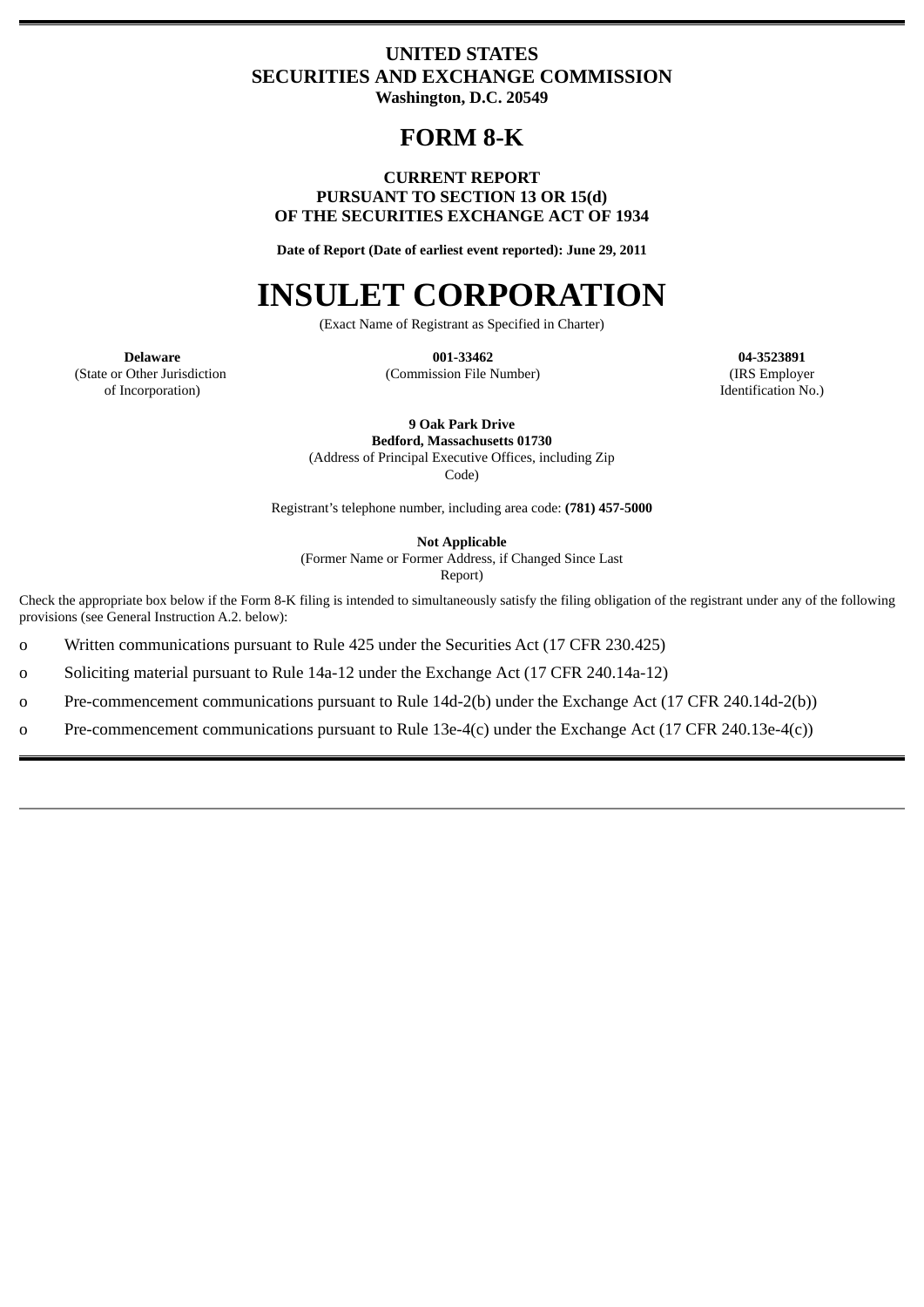#### **Item 1.01 Entry into a Material Definitive Agreement.**

#### *Indenture*

On June 29, 2011, Insulet Corporation, a Delaware corporation (the "Company"), consummated its previously announced offering (the "Convertible Notes Offering") of \$125 million aggregate principal amount of the Company's 3.75% Convertible Senior Notes due 2016 (the "Convertible Notes") pursuant to the terms of an underwriting agreement, dated as of June 23, 2011 (the "Underwriting Agreement"), by and between the Company and J.P. Morgan Securities LLC (the "Underwriter"). On such date, an additional \$18.75 million aggregate principal amount of Convertible Notes was also purchased by the Underwriter pursuant to an option granted to the Underwriter in the Underwriting Agreement. The Convertible Notes are governed by the terms of an indenture, dated as of June 29, 2011 (the "Indenture"), between the Company and Wells Fargo Bank, National Association, as trustee (the "Trustee").

The Convertible Notes are the senior unsecured obligations of the Company. The Convertible Notes bear interest at a rate of 3.75% per annum, payable semiannually in arrears on June 15 and December 15 of each year, beginning on December 15, 2011. The Convertible Notes will mature on June 15, 2016, unless earlier repurchased or redeemed by the Company or converted by holders. The Convertible Notes will be convertible into cash, shares of the Company's common stock, par value \$0.001 per share (the "Common Stock") or a combination thereof at the Company's election, at an initial conversion rate of 38.1749 shares of Common Stock of the Company, per \$1,000 principal amount of Convertible Notes, which corresponds to an initial conversion price of approximately \$26.20 per share of Common Stock and represents a conversion premium of approximately 32.5% based on the last reported sale price of the Common Stock of \$19.77 on June 23, 2011, the date the Convertible Notes Offering was priced. The conversion rate is subject to adjustment from time to time upon the occurrence of certain events, including, but not limited to, the issuance of stock dividends and payment of cash dividends. At any time prior to the close of business on the business day immediately preceding March 15, 2016, holders may convert their Convertible Notes at their option only under the following circumstances: (1) during any calendar quarter commencing after the calendar quarter ending on September 30, 2011 (and only during such calendar quarter), if the last reported sale price of the Common Stock for at least 20 trading days (whether or not consecutive) during the period of 30 consecutive trading days ending on, and including, the last trading day of the immediately preceding calendar quarter is greater than or equal to 130% of the conversion price on each applicable trading day; (2) during the five business day period after any five consecutive trading day period (the "measurement period") in which the trading price per \$1,000 principal amount of Convertible Notes for each trading day of the measurement period was less than 98% of the product of the last reported sale price of the Common Stock and the conversion rate on such trading day; (3) if the Company calls any or all of the Convertible Notes for redemption, at any time prior to the close of business on the scheduled trading day immediately preceding the redemption date; or (4) upon the occurrence of specified corporate events. On or after March 15, 2016 until the close of business on the second scheduled trading day immediately preceding the maturity date, holders may convert their Convertible Notes at any time, regardless of whether any of the foregoing conditions has been met. If a make-whole fundamental change, as described in the Indenture, occurs and a holder elects to convert its Convertible Notes in connection with such makewhole fundamental change, such holder may be entitled to an increase in the conversion rate as described in the Indenture.

The Company may not redeem the Convertible Notes prior to June 20, 2014. The Company may redeem the Convertible Notes, at the Company's option, in whole or in part, (1) on or after June 20, 2014 if the last reported sale price per share of Common Stock has been at least 130% of the conversion price then in effect for at least 20 trading days (whether or not consecutive) during any 30 consecutive trading day period ending within five trading days prior to the date on which the Company provides notice of redemption and (2) on or after June 20, 2015 regardless of the sale price condition described above, in each case at a redemption price equal to 100% of the principal amount of the Convertible Notes to be redeemed, plus accrued and unpaid interest to, but excluding, the redemption date. No "sinking fund" is provided for the Convertible Notes, which means that the Company is not required to periodically redeem or retire the Convertible Notes. Holders of the Convertible Notes may require the Company to purchase for cash all or a part of their Convertible Notes at a purchase price equal to 100% of the principal amount of the Convertible Notes to be purchased, plus accrued and unpaid interest, upon the occurrence of certain fundamental changes involving the Company.

The Indenture does not contain any financial or operating covenants or restrictions on the payments of dividends, the incurrence of indebtedness or the issuance or repurchase of securities by the Company or any of its subsidiaries.

The Indenture contains customary terms and covenants and events of default. If an event of default (other than certain events of bankruptcy, insolvency or reorganization involving the Company) occurs and is continuing, the Trustee by notice to the Company, or the holders of at least 25% in principal amount of the outstanding Convertible Notes by notice to the Company and the Trustee, may declare 100% of the principal of and accrued and unpaid interest, if any, on all the Convertible Notes to be due and payable. Upon such a declaration of acceleration, such principal and accrued and unpaid interest, if any, will be due and payable immediately. Upon the occurrence of certain events of bankruptcy, insolvency or reorganization involving the Company, 100% of the principal of and accrued and unpaid interest, if any, on all of the Convertible Notes will become due and payable automatically. Notwithstanding the foregoing, the Indenture provides that, to the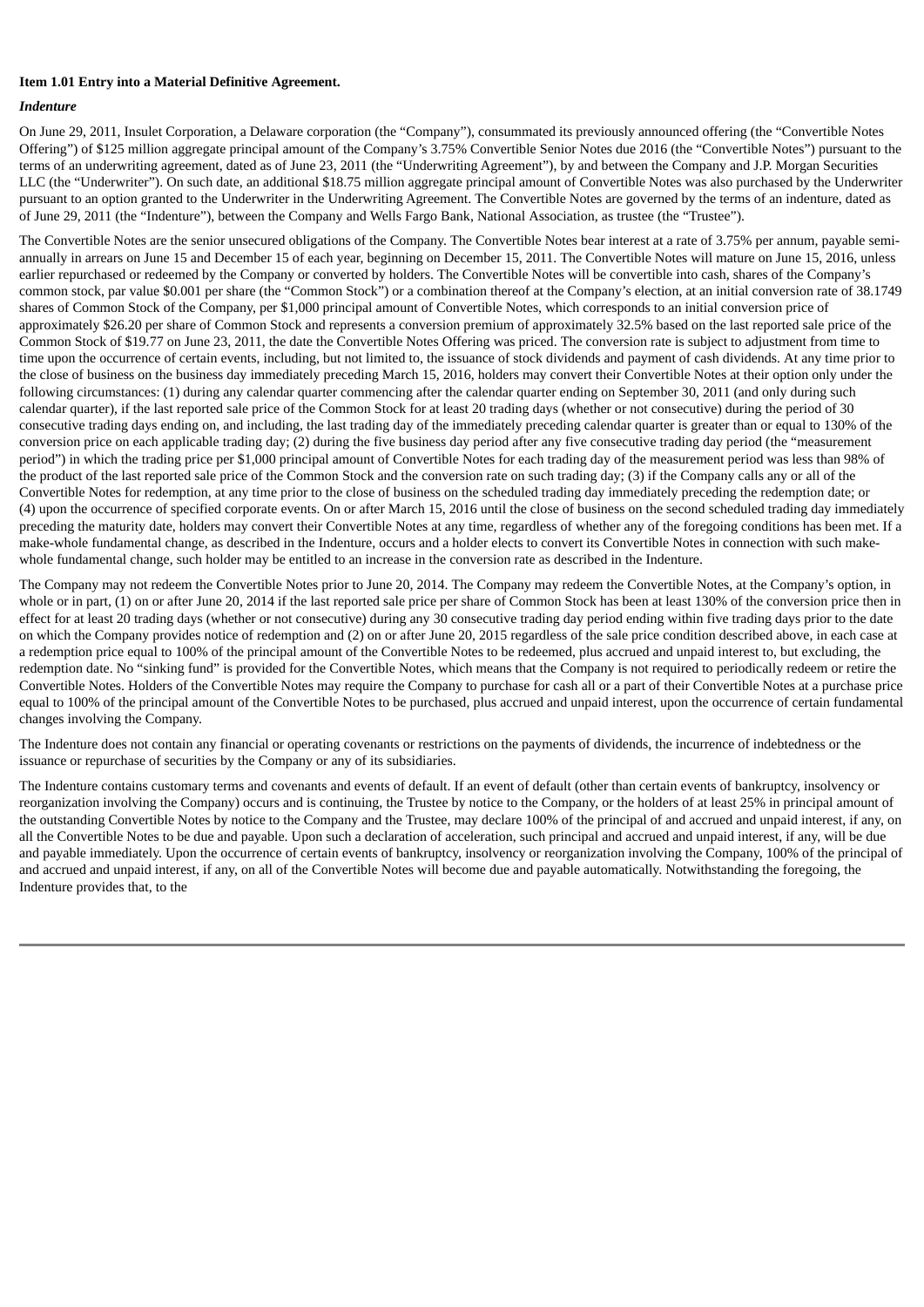extent the Company elects and for up to 360 days, the sole remedy for an event of default relating to certain failures by the Company to comply with certain reporting covenants in the Indenture consists exclusively of the right to receive additional interest on the Convertible Notes.

A copy of the Indenture is filed as Exhibit 4.1 with this report and incorporated herein by reference, and the foregoing description of the Convertible Notes and the Indenture does not purport to be complete and is qualified in its entirety by reference to the copy of the Indenture that is filed as Exhibit 4.1 hereto.

Wells Fargo Bank, National Association has in the past provided and may from time to time in the future provide trustee, registrar, exchange agent, conversion agent, paying agent and other services to the Company.

# Item 2.03 Creation of a Direct Financial Obligation or an Obligation under an Off Balance Sheet Arrangement of a Registrant.

The information set forth in Item 1.01 is incorporated by reference into this Item 2.03.

#### **Item 9.01 Financial Statements and Exhibits.**

#### *(d) Exhibits*

| <b>Exhibit No.:</b> | <b>Description</b>                                                                                                       |
|---------------------|--------------------------------------------------------------------------------------------------------------------------|
| 4.1                 | Indenture, dated as of June 29, 2011, between Insulet Corporation and Wells Fargo Bank, National Association, as Trustee |
| 4.2                 | Form of 3.75% Convertible Senior Notes due 2016 (included in Exhibit 4.1)                                                |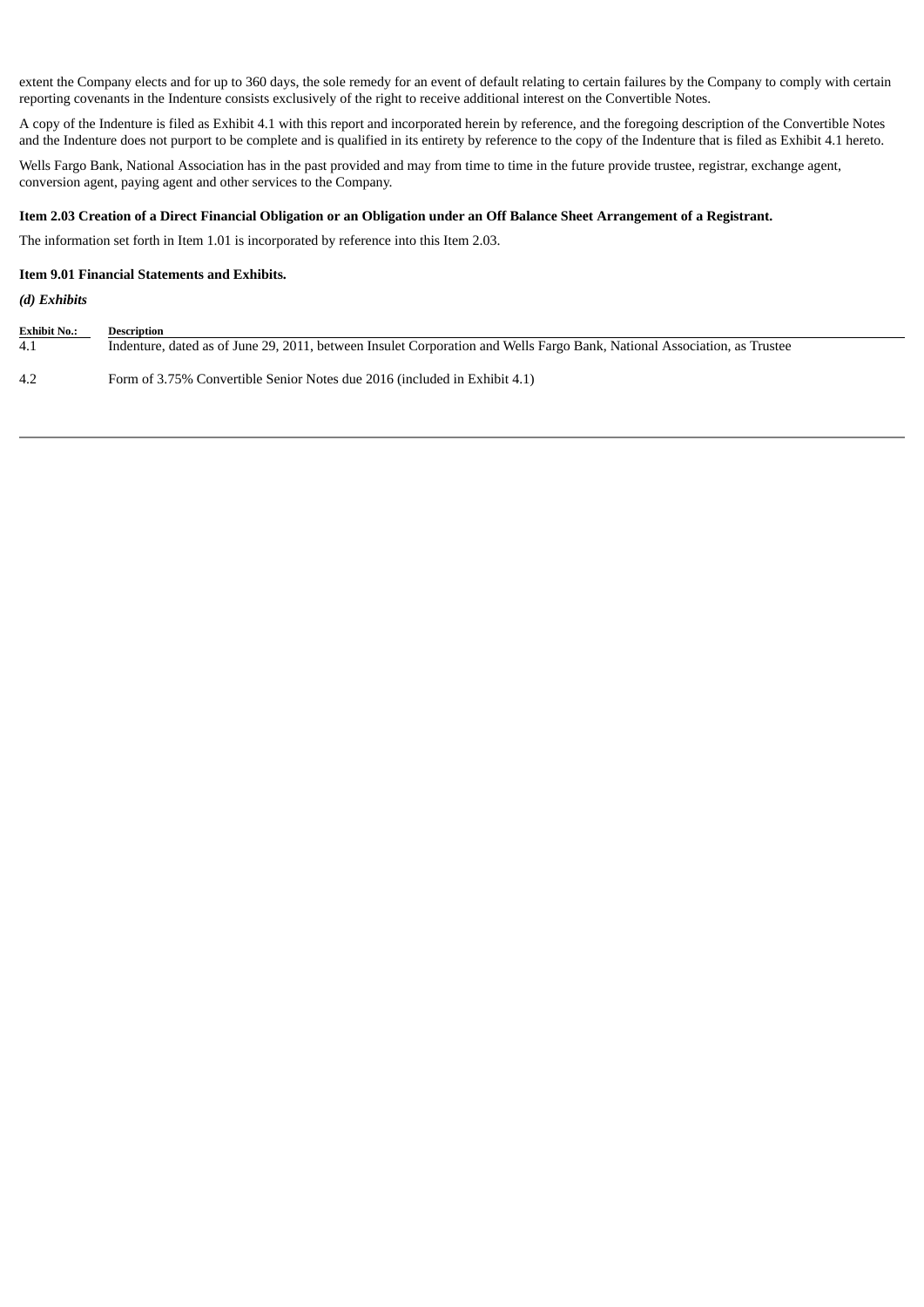# **SIGNATURES**

Pursuant to the requirements of the Securities Exchange Act of 1934, as amended, the registrant has duly caused this Current Report on Form 8-K to be signed on its behalf by the undersigned thereunto duly authorized.

INSULET CORPORATION

July 5, 2011 By: /s/ Duane DeSisto Duane DeSisto President and Chief Executive Officer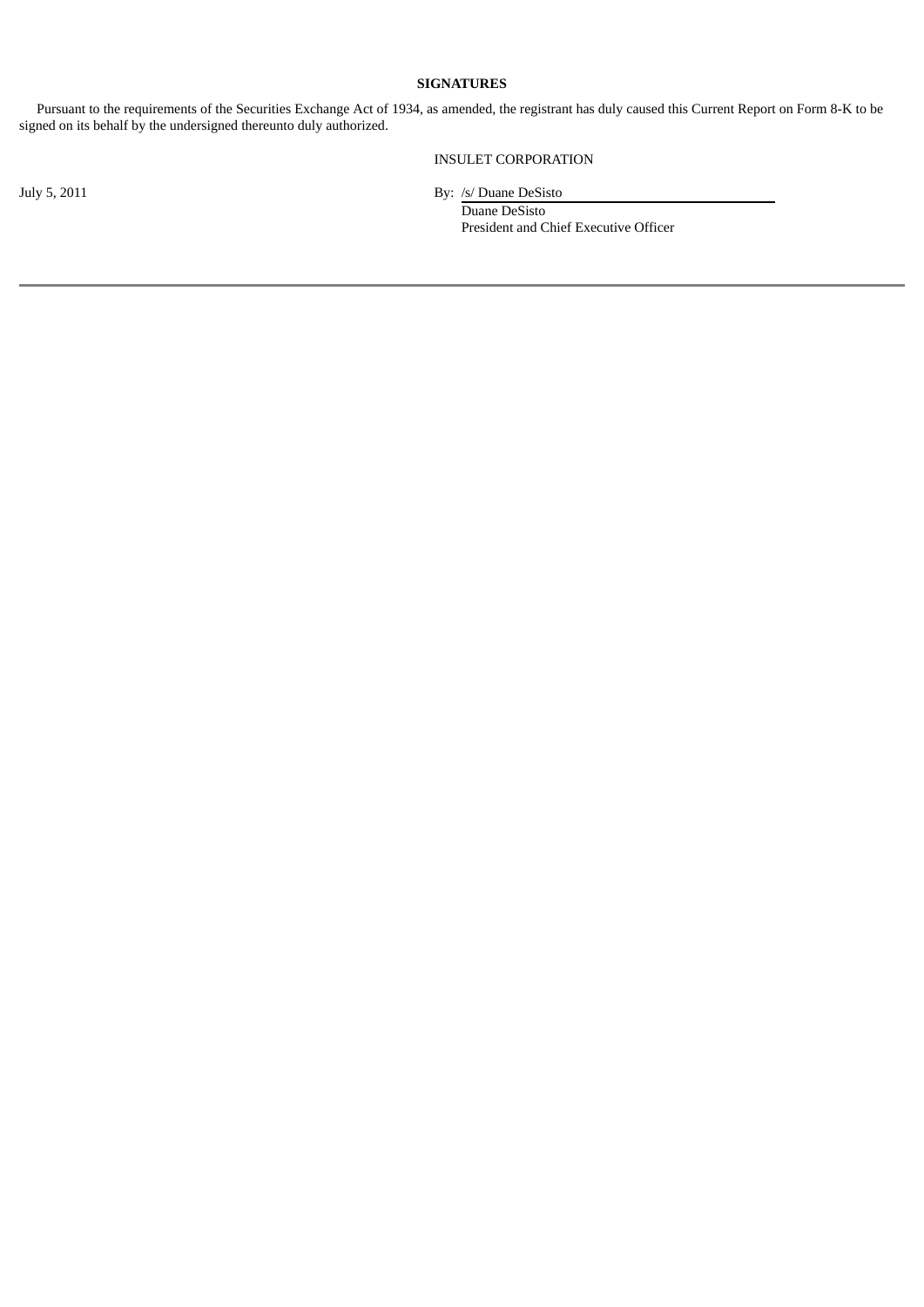# **EXHIBIT INDEX**

| <b>Exhibit No.:</b> | Description                                                                                                              |
|---------------------|--------------------------------------------------------------------------------------------------------------------------|
| 4.1                 | Indenture, dated as of June 29, 2011, between Insulet Corporation and Wells Fargo Bank, National Association, as Trustee |
| 4.2                 | Form of 3.75% Convertible Senior Notes due 2016 (included in Exhibit 4.1)                                                |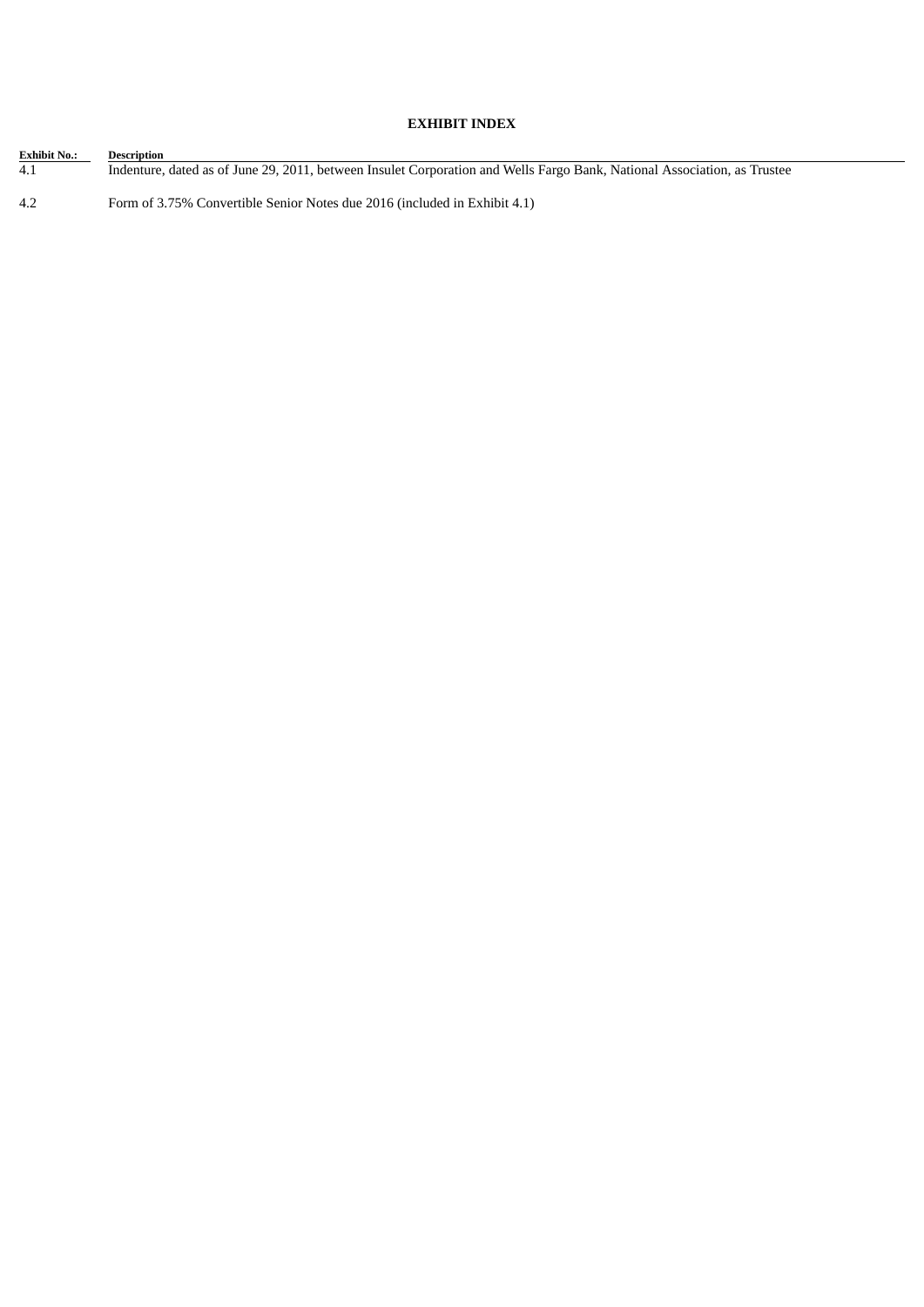## INSULET CORPORATION

AND

## WELLS FARGO BANK, NATIONAL ASSOCIATION,

as Trustee

INDENTURE

Dated as of June 29, 2011

3.75% Convertible Senior Notes due 2016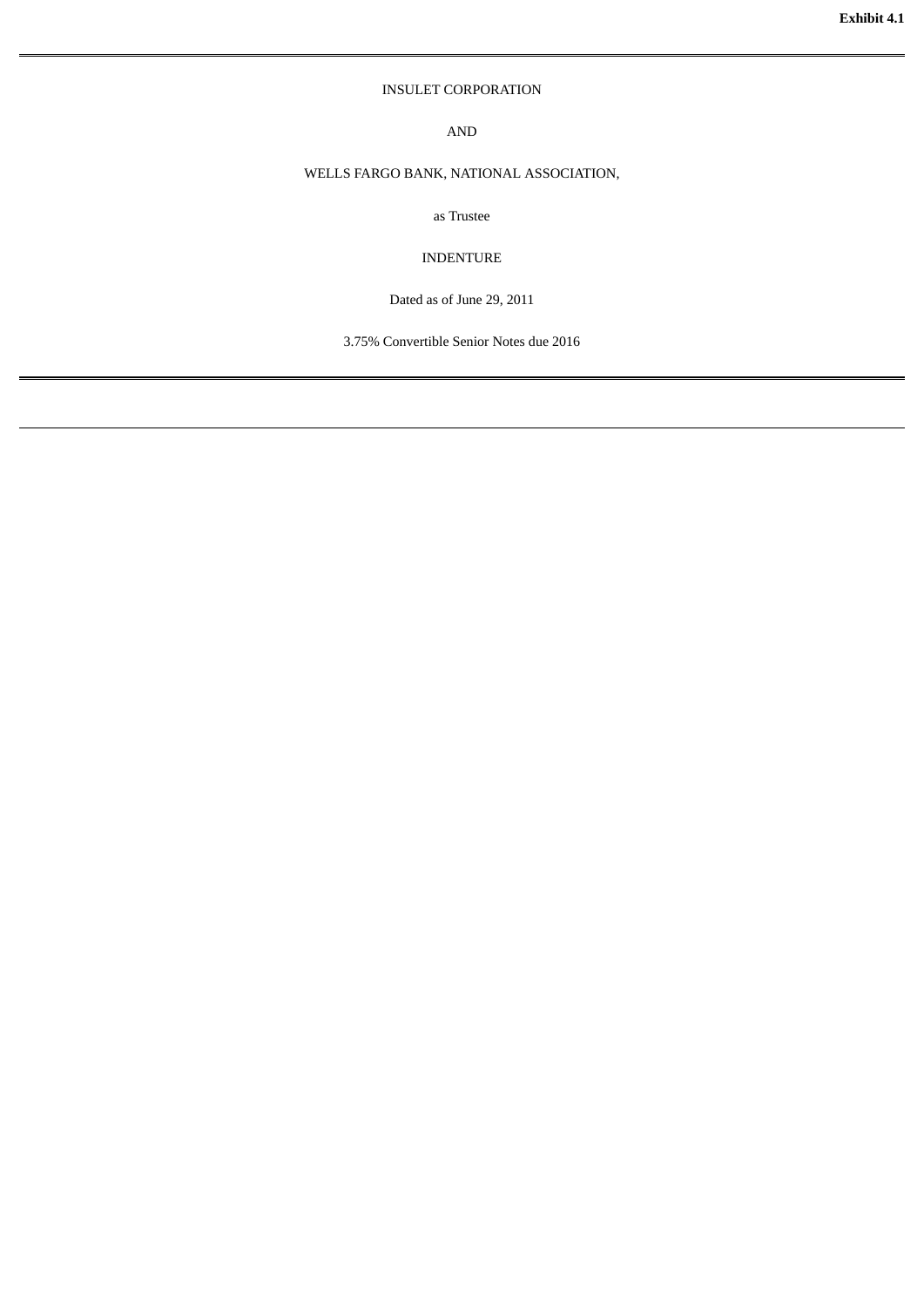#### **TABLE OF CONTENTS**

# ARTICLE 1

## **DEFINITIONS**

Section 1.01*. Definitions* 1 Section 1.02*. References to Interest* 11

PAGE

# ARTICLE 2

ISSUE, DESCRIPTION, EXECUTION, REGISTRATION AND EXCHANGE OF NOTES

| Section 2.01. Designation and Amount                                                     | 12 |
|------------------------------------------------------------------------------------------|----|
| Section 2.02. Form of Notes                                                              | 12 |
| Section 2.03. Date and Denomination of Notes; Payments of Interest and Defaulted Amounts | 13 |
| Section 2.04. Execution, Authentication and Delivery of Notes                            | 14 |
| Section 2.05. Exchange and Registration of Transfer of Notes; Depositary                 | 14 |
| Section 2.06. Mutilated, Destroyed, Lost or Stolen Notes                                 | 17 |
| Section 2.07. Temporary Notes                                                            | 18 |
| Section 2.08. Cancellation of Notes Paid, Converted, Etc                                 | 18 |
| Section 2.09. CUSIP Numbers                                                              | 18 |
| Section 2.10. Additional Notes; Purchases                                                | 18 |
|                                                                                          |    |

## ARTICLE 3

#### SATISFACTION AND DISCHARGE

Section 3.01*. Satisfaction and Discharge* 19

# ARTICLE 4

## PARTICULAR COVENANTS OF THE COMPANY

| Section 4.01. Payment of Principal and Interest                  | 19 |
|------------------------------------------------------------------|----|
| Section 4.02. Maintenance of Office or Agency                    | 20 |
| Section 4.03. Appointments to Fill Vacancies in Trustee's Office | 20 |
| Section 4.04. Provisions as to Paying Agent                      | 20 |
| Section 4.05. Existence                                          | 21 |
| Section 4.06. Annual Reports                                     | 21 |
| Section 4.07. Stay, Extension and Usury Laws                     | 22 |
| Section 4.08. Compliance Certificate; Statements as to Defaults  | 22 |
| Section 4.09. Further Instruments and Acts                       | 22 |
|                                                                  |    |
|                                                                  |    |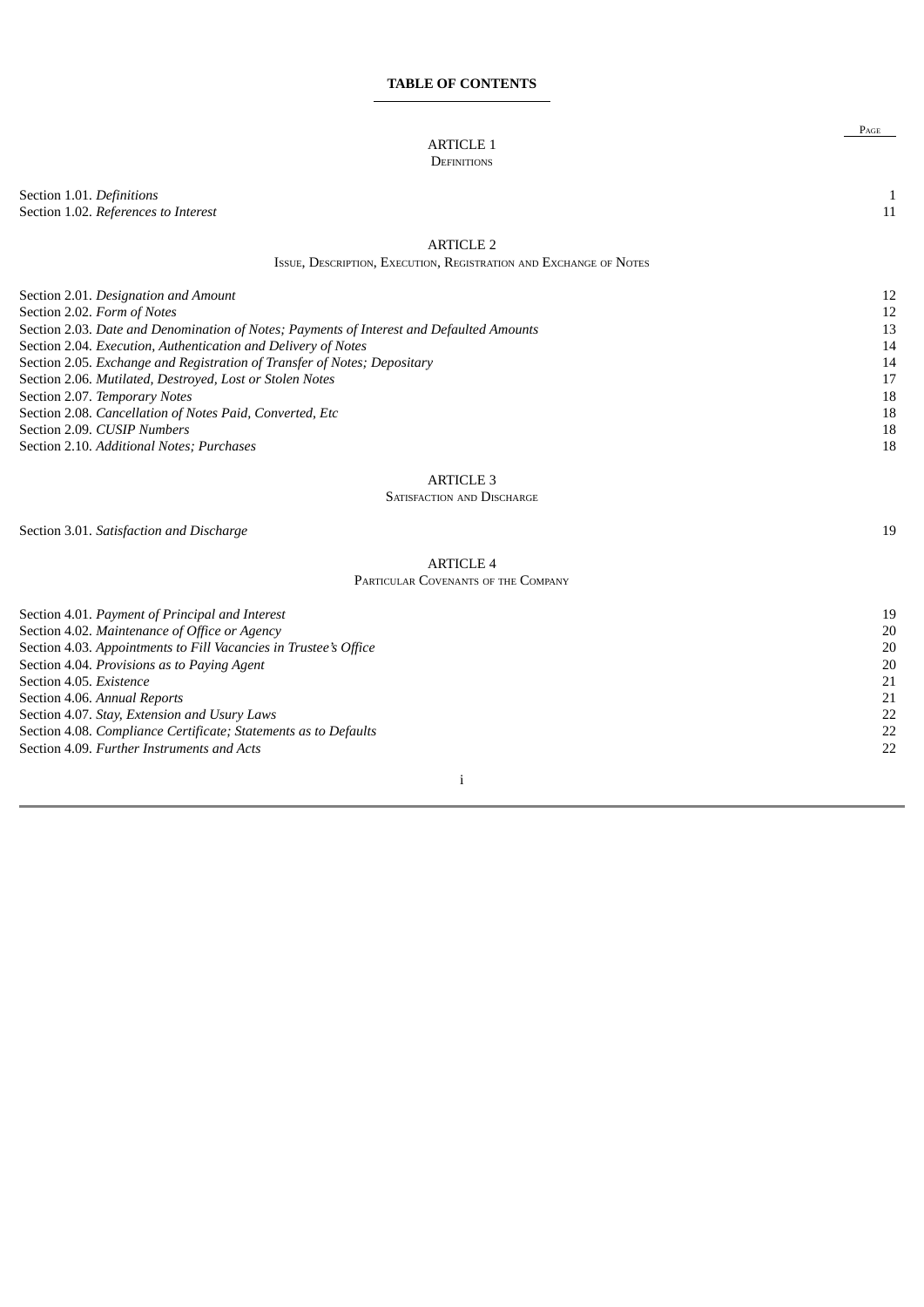# ARTICLE 5

# LISTS OF HOLDERS AND REPORTS BY THE COMPANY AND THE TRUSTEE

Section 5.01*. Lists of Holders* 22 Section 5.02*. Preservation and Disclosure of Lists* 23

# ARTICLE 6

# DEFAULTS AND REMEDIES

| Section 6.01. Events of Default                                                      | 23 |
|--------------------------------------------------------------------------------------|----|
| Section 6.02. Acceleration; Rescission and Annulment                                 | 24 |
| Section 6.03. Additional Interest                                                    | 25 |
| Section 6.04. Payments of Notes on Default; Suit Therefor                            | 25 |
| Section 6.05. Application of Monies Collected by Trustee                             | 27 |
| Section 6.06. Proceedings by Holders                                                 | 28 |
| Section 6.07. Proceedings by Trustee                                                 | 29 |
| Section 6.08. Remedies Cumulative and Continuing                                     | 29 |
| Section 6.09. Direction of Proceedings and Waiver of Defaults by Majority of Holders | 29 |
| Section 6.10. Notice of Defaults                                                     | 30 |
| Section 6.11. Undertaking to Pay Costs                                               | 30 |

Section 6.11. *Undertaking to Pay Costs* 

## ARTICLE 7

### CONCERNING THE TRUSTEE

| Section 7.01. Duties and Responsibilities of Trustee                                                           | 30 |
|----------------------------------------------------------------------------------------------------------------|----|
| Section 7.02. Reliance on Documents, Opinions, Etc.                                                            | 32 |
| Section 7.03. No Responsibility for Recitals, Etc.                                                             | 33 |
| Section 7.04. Trustee, Paying Agents, Conversion Agent, Bid Solicitation Agent or Note Registrar May Own Notes | 33 |
| Section 7.05. Monies and Shares of Common Stock to Be Held in Trust                                            | 33 |
| Section 7.06. Compensation and Expenses of Trustee                                                             | 33 |
| Section 7.07. Officers' Certificate as Evidence                                                                | 34 |
| Section 7.08. Eligibility of Trustee                                                                           | 35 |
| Section 7.09. Resignation or Removal of Trustee                                                                | 35 |
| Section 7.10. Acceptance by Successor Trustee                                                                  | 36 |
| Section 7.11. Succession by Merger, Etc                                                                        | 36 |
| <b>ARTICLE 8</b>                                                                                               |    |
| <b>CONCERNING THE HOLDERS</b>                                                                                  |    |
| Section 8.01. Action by Holders                                                                                | 37 |
| Section 8.02. Proof of Execution by Holders                                                                    | 37 |
| Section 8.03. Who Are Deemed Absolute Owners                                                                   | 37 |

Section 8.04*. Company-Owned Notes Disregarded* 38

Section 8.05*. Revocation of Consents; Future Holders Bound* 38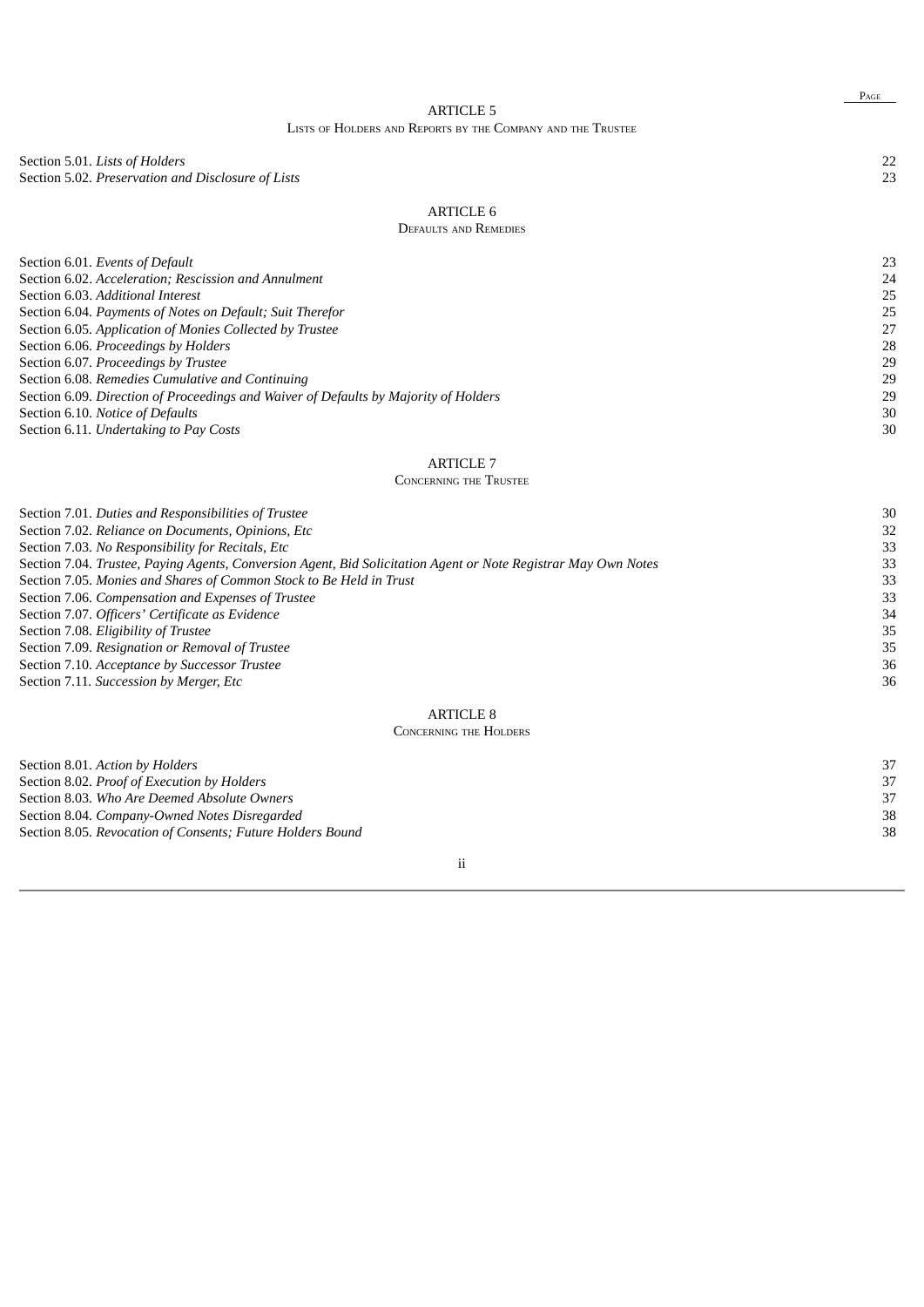PAGE

# ARTICLE 9 INTENTIONALLY OMITTED

# ARTICLE 10

| <b>SUPPLEMENTAL INDENTURES</b>                                                                                                                                                                                                                                                                                                                                                                                                                                                                                                                                                                                                                                                                                              |                                                                      |
|-----------------------------------------------------------------------------------------------------------------------------------------------------------------------------------------------------------------------------------------------------------------------------------------------------------------------------------------------------------------------------------------------------------------------------------------------------------------------------------------------------------------------------------------------------------------------------------------------------------------------------------------------------------------------------------------------------------------------------|----------------------------------------------------------------------|
| Section 10.01. Supplemental Indentures Without Consent of Holders<br>Section 10.02. Supplemental Indentures with Consent of Holders<br>Section 10.03. Effect of Supplemental Indentures<br>Section 10.04. Notation on Notes<br>Section 10.05. Evidence of Compliance of Supplemental Indenture to Be Furnished Trustee                                                                                                                                                                                                                                                                                                                                                                                                      | 39<br>39<br>41<br>41<br>41                                           |
| <b>ARTICLE 11</b>                                                                                                                                                                                                                                                                                                                                                                                                                                                                                                                                                                                                                                                                                                           |                                                                      |
| CONSOLIDATION, MERGER, SALE, CONVEYANCE AND LEASE                                                                                                                                                                                                                                                                                                                                                                                                                                                                                                                                                                                                                                                                           |                                                                      |
| Section 11.01. Company May Consolidate, Etc. on Certain Terms<br>Section 11.02. Successor Corporation to Be Substituted<br>Section 11.03. Opinion of Counsel to Be Given to Trustee                                                                                                                                                                                                                                                                                                                                                                                                                                                                                                                                         | 41<br>42<br>42                                                       |
| <b>ARTICLE 12</b><br>IMMUNITY OF INCORPORATORS, STOCKHOLDERS, OFFICERS AND DIRECTORS                                                                                                                                                                                                                                                                                                                                                                                                                                                                                                                                                                                                                                        |                                                                      |
| Section 12.01. Indenture and Notes Solely Corporate Obligations                                                                                                                                                                                                                                                                                                                                                                                                                                                                                                                                                                                                                                                             | 43                                                                   |
| <b>ARTICLE 13</b><br><b>INTENTIONALLY OMITTED</b>                                                                                                                                                                                                                                                                                                                                                                                                                                                                                                                                                                                                                                                                           |                                                                      |
| <b>ARTICLE 14</b><br><b>CONVERSION OF NOTES</b>                                                                                                                                                                                                                                                                                                                                                                                                                                                                                                                                                                                                                                                                             |                                                                      |
| Section 14.01. Conversion Privilege<br>Section 14.02. Conversion Procedure; Settlement Upon Conversion<br>Section 14.03. Increased Conversion Rate Applicable to Certain Notes Surrendered in Connection with Make-Whole Fundamental<br>Changes<br>Section 14.04. Adjustment of Conversion Rate<br>Section 14.05. Adjustments of Prices<br>Section 14.06. Shares to Be Fully Paid<br>Section 14.07. Effect of Recapitalizations, Reclassifications and Changes of the Common Stock<br>Section 14.08. Certain Covenants<br>Section 14.09. Responsibility of Trustee<br>Section 14.10. Notice to Holders Prior to Certain Actions<br>Section 14.11. Stockholder Rights Plans<br>Section 14.12. Exchange In Lieu Of Conversion | 43<br>45<br>49<br>52<br>60<br>61<br>61<br>62<br>63<br>63<br>64<br>64 |
|                                                                                                                                                                                                                                                                                                                                                                                                                                                                                                                                                                                                                                                                                                                             |                                                                      |
|                                                                                                                                                                                                                                                                                                                                                                                                                                                                                                                                                                                                                                                                                                                             |                                                                      |

# iii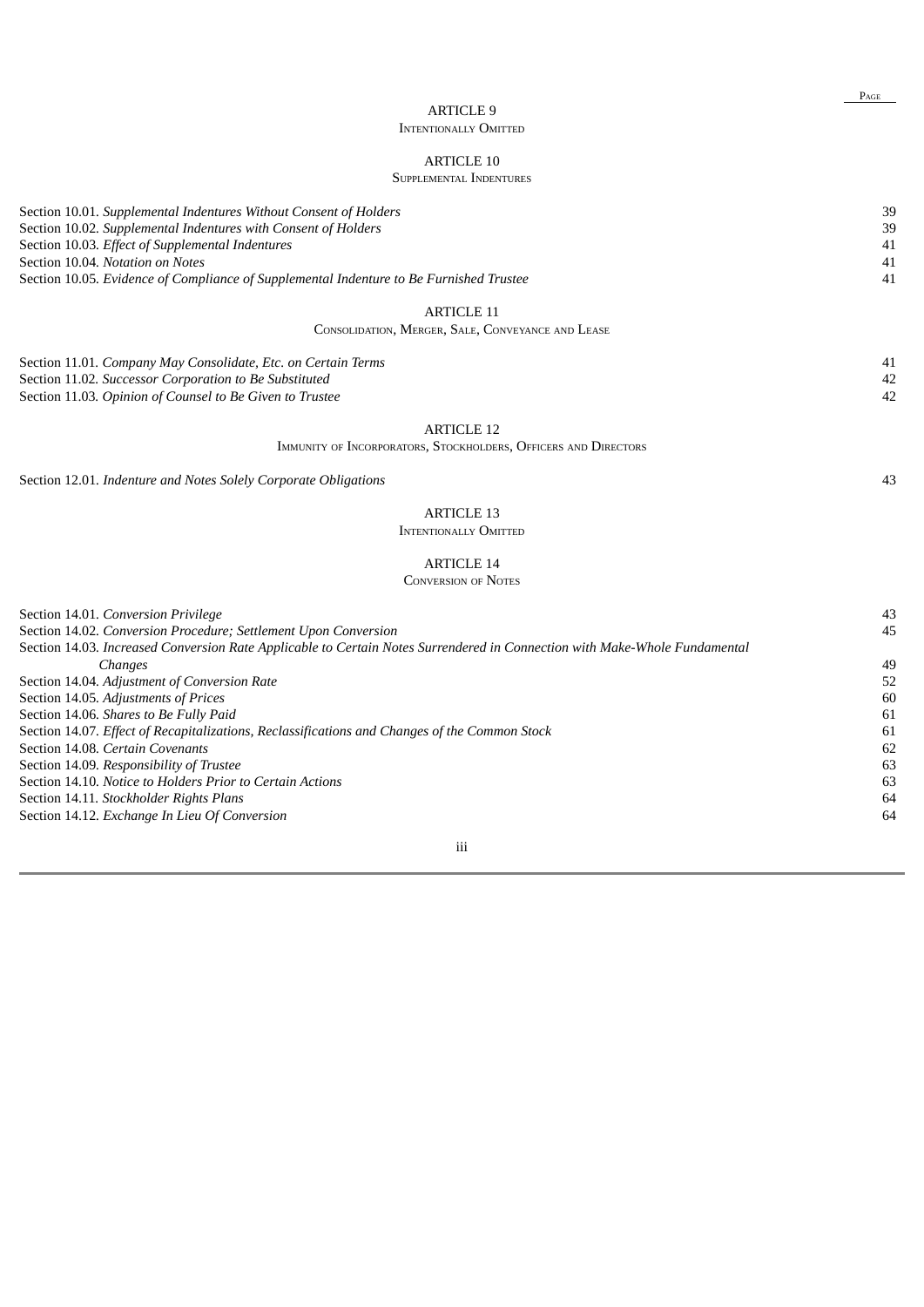#### ARTICLE 15 PURCHASE OF NOTES AT OPTION OF HOLDERS

| Chase of thotes at Offion of Hoeden.                                                                                                                                                                                                                                                                                              |                            |
|-----------------------------------------------------------------------------------------------------------------------------------------------------------------------------------------------------------------------------------------------------------------------------------------------------------------------------------|----------------------------|
| Section 15.01. Intentionally Omitted<br>Section 15.02. Purchase at Option of Holders Upon a Fundamental Change<br>Section 15.03. Withdrawal of Fundamental Change Purchase Notice<br>Section 15.04. Deposit of Fundamental Change Purchase Price<br>Section 15.05. Covenant to Comply with Applicable Laws Upon Purchase of Notes | 65<br>65<br>67<br>68<br>68 |
| <b>ARTICLE 16</b>                                                                                                                                                                                                                                                                                                                 |                            |
| <b>OPTIONAL REDEMPTION</b>                                                                                                                                                                                                                                                                                                        |                            |
| Section 16.01. Optional Redemption<br>Section 16.02. Notice of Optional Redemption; Selection of Notes<br>Section 16.03. Payment of Notes Called for Redemption<br>Section 16.04. Restrictions on Redemption                                                                                                                      | 69<br>69<br>71<br>71       |
| <b>ARTICLE 17</b>                                                                                                                                                                                                                                                                                                                 |                            |
| <b>MISCELLANEOUS PROVISIONS</b>                                                                                                                                                                                                                                                                                                   |                            |
|                                                                                                                                                                                                                                                                                                                                   |                            |
| Section 17.01. Provisions Binding on Company's Successors                                                                                                                                                                                                                                                                         | 71                         |
| Section 17.02. Official Acts by Successor Corporation                                                                                                                                                                                                                                                                             | 72                         |
| Section 17.03. Addresses for Notices, Etc                                                                                                                                                                                                                                                                                         | 72                         |
| Section 17.04. Governing Law                                                                                                                                                                                                                                                                                                      | 72                         |
| Section 17.05. Evidence of Compliance with Conditions Precedent; Certificates and Opinions of Counsel to Trustee                                                                                                                                                                                                                  | 72                         |
| Section 17.06. Legal Holidays                                                                                                                                                                                                                                                                                                     | 73                         |
| Section 17.07. No Security Interest Created                                                                                                                                                                                                                                                                                       | 73                         |
| Section 17.08. Benefits of Indenture                                                                                                                                                                                                                                                                                              | 73                         |
| Section 17.09. Table of Contents, Headings, Etc<br>Section 17.10. Authenticating Agent                                                                                                                                                                                                                                            | 73<br>73                   |
| Section 17.11. Execution in Counterparts                                                                                                                                                                                                                                                                                          | 74                         |
| Section 17.12. Severability                                                                                                                                                                                                                                                                                                       | 74                         |
| Section 17.13. Waiver of Jury Trial                                                                                                                                                                                                                                                                                               | 75                         |
| Section 17.14. Force Majeure                                                                                                                                                                                                                                                                                                      | 75                         |
| Section 17.15. Calculations                                                                                                                                                                                                                                                                                                       | 75                         |
| Section 17.16. U.S.A. Patriot Act                                                                                                                                                                                                                                                                                                 | 75                         |
| Section 17.17. Rules by Trustee and Agents                                                                                                                                                                                                                                                                                        | 75                         |
| <b>EXHIBIT</b>                                                                                                                                                                                                                                                                                                                    |                            |
|                                                                                                                                                                                                                                                                                                                                   |                            |
| Exhibit A Form of Note                                                                                                                                                                                                                                                                                                            | $A-1$                      |

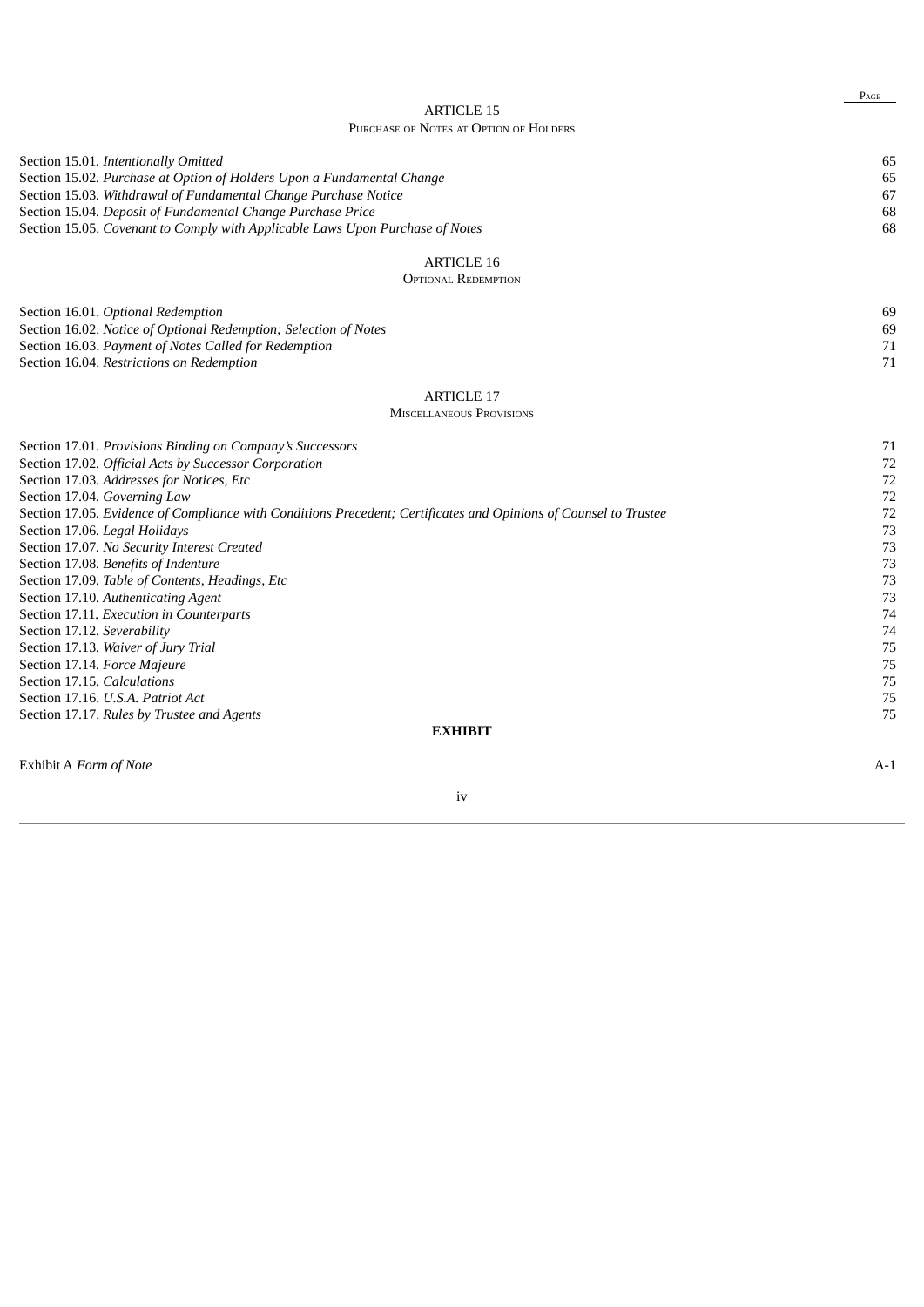INDENTURE dated as of June 29, 2011 between Insulet Corporation, a Delaware corporation, as issuer (the "**Company**", as more fully set forth in Section 1.01) and Wells Fargo Bank, National Association, a national banking association, as trustee (the "**Trustee**", as more fully set forth in Section 1.01).

#### WITNESSETH:

WHEREAS, for its lawful corporate purposes, the Company has duly authorized the issuance of its 3.75% Convertible Senior Notes due 2016 (the "**Notes**"), initially in an aggregate principal amount not to exceed \$143,750,000, and in order to provide the terms and conditions upon which the Notes are to be authenticated, issued and delivered, the Company has duly authorized the execution and delivery of this Indenture; and

WHEREAS, the Form of Note, the certificate of authentication to be borne by each Note, the Form of Notice of Conversion, the Form of Fundamental Change Purchase Notice and the Form of Assignment and Transfer to be borne by the Notes are to be substantially in the forms hereinafter provided; and

WHEREAS, all acts and things necessary to make the Notes, when executed by the Company and authenticated and delivered by the Trustee or a duly authorized authenticating agent, as in this Indenture provided, the valid, binding and legal obligations of the Company, and this Indenture a valid agreement according to its terms, have been done and performed, and the execution of this Indenture and the issuance hereunder of the Notes have in all respects been duly authorized.

#### NOW, THEREFORE, THIS INDENTURE WITNESSETH:

That in order to declare the terms and conditions upon which the Notes are, and are to be, authenticated, issued and delivered, and in consideration of the premises and of the purchase and acceptance of the Notes by the Holders thereof, the Company covenants and agrees with the Trustee for the equal and proportionate benefit of the respective Holders from time to time of the Notes (except as otherwise provided below), as follows:

#### ARTICLE 1 **DEFINITIONS**

Section 1.01. *Definitions.* The terms defined in this Section 1.01 (except as herein otherwise expressly provided or unless the context otherwise requires) for all purposes of this Indenture and of any indenture supplemental hereto shall have the respective meanings specified in this Section 1.01. The words "herein," "hereof," "hereunder," and words of similar import refer to this Indenture as a whole and not to any particular Article, Section or other subdivision. The terms defined in this Article include the plural as well as the singular.

"**Additional Interest**" means all amounts, if any, payable pursuant to Section 6.03.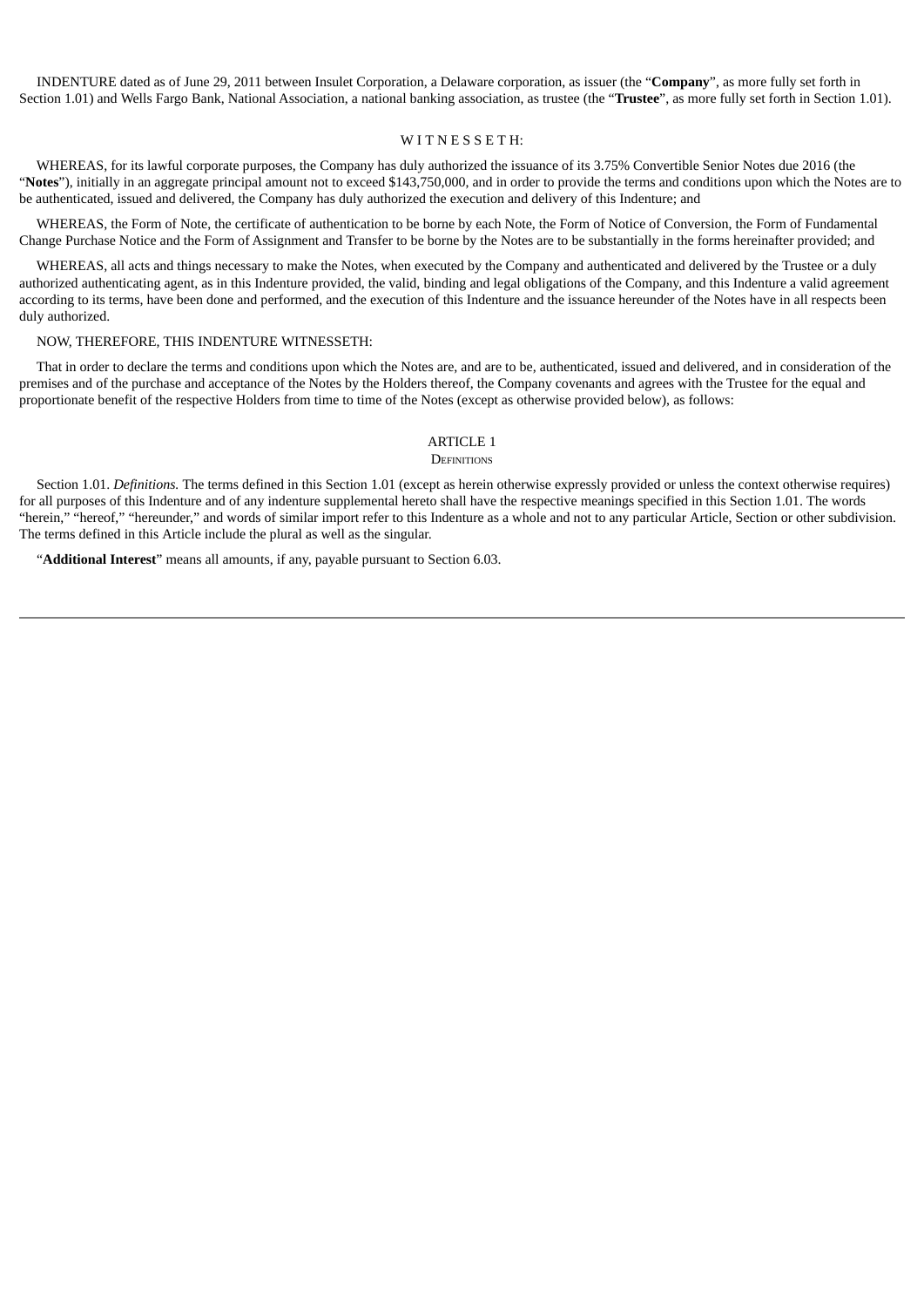"**Additional Shares**" shall have the meaning specified in Section 14.03(a).

"**Affiliate**" of any specified Person means any other Person directly or indirectly controlling or controlled by or under direct or indirect common control with such specified Person. For the purposes of this definition, "control," when used with respect to any specified Person means the power to direct or cause the direction of the management and policies of such Person, directly or indirectly, whether through the ownership of voting securities, by contract or otherwise; and the terms "controlling" and "controlled" have meanings correlative to the foregoing.

"**Bid Solicitation Agent**" means the Person appointed by the Company to solicit bids for the Trading Price of the Notes in accordance with Section 14.01(b)(i). The Trustee shall initially act as the Bid Solicitation Agent.

"**Board of Directors**" means the board of directors of the Company or a committee of such board duly authorized to act for it hereunder.

"**Board Resolution**" means a copy of a resolution certified by the Secretary or an Assistant Secretary of the Company to have been duly adopted by the Board of Directors, and to be in full force and effect on the date of such certification, and delivered to the Trustee.

"**Business Day**" means each Monday, Tuesday, Wednesday, Thursday and Friday that is not (i) a day on which the banking institutions in The City of New York are authorized or obligated by law or executive order to close or be closed or (ii) a day on which the Corporate Trust Office is authorized or obligated by law or executive order to close or be closed.

"**Capital Stock**" means, for any entity, any and all shares, interests, rights to purchase, warrants, options, participations or other equivalents of or interests in (however designated) stock issued by that entity.

"**Cash Settlement**" shall have the meaning specified in Section 14.02(a).

"**Clause A Distribution**" shall have the meaning specified in Section 14.04(c).

"**Clause B Distribution**" shall have the meaning specified in Section 14.04(c).

"**Clause C Distribution**" shall have the meaning specified in Section 14.04(c).

"**close of business**" means 5:00 p.m. (New York City time).

"**Combination Settlement**" shall have the meaning specified in Section 14.02(a).

"**Commission**" means the U.S. Securities and Exchange Commission.

"**Common Equity**" of any Person means Capital Stock of such Person that is generally entitled (a) to vote in the election of directors of such Person or (b) if such Person is not a corporation, to vote or otherwise participate in the selection of the governing body, partners, managers or others that will control the management or policies of such Person.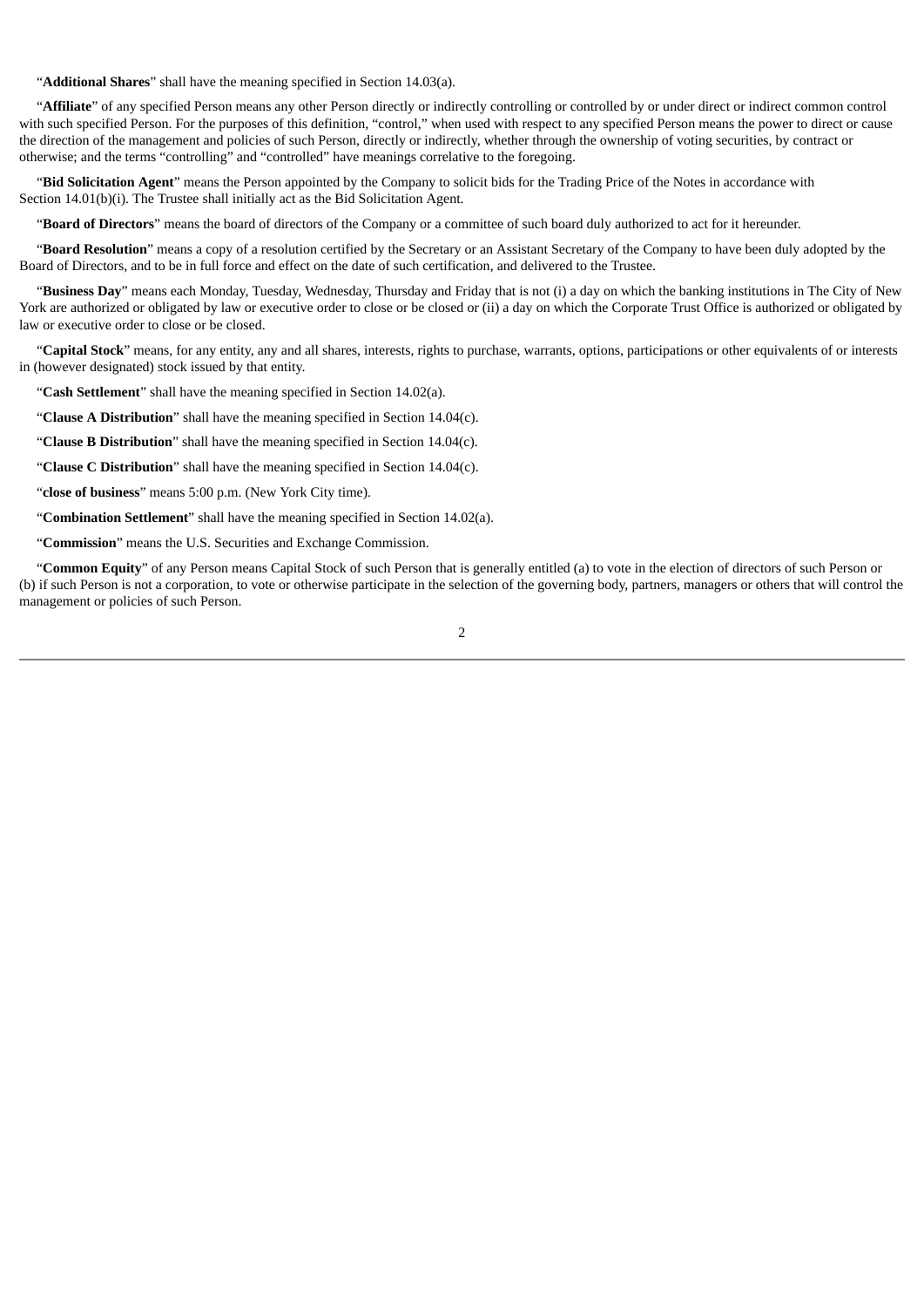"**Common Stock**" means the common stock of the Company, par value \$0.001 per share, at the date of this Indenture, subject to Section 14.07.

"**Company**" shall have the meaning specified in the first paragraph of this Indenture, and subject to the provisions of Article 11, shall include its successors and assigns.

"**Company Order**" means a written order of the Company, signed by (a) an Officer of the Company and (b) another Officer of the Company, other than the Officer designated in clause (a) of this definition, or the Company's Assistant Treasurer or any Assistant Secretary, and delivered to the Trustee.

"**Continuing Director**" means a director who either was a member of the Board of Directors on June 23, 2011 or who becomes a member of the Board of Directors subsequent to that date and whose election, appointment or nomination for election by the stockholders of the Company is duly approved by a majority of the continuing directors on the Board of Directors at the time of such approval, either by a specific vote or by approval of the proxy statement issued by the Company on behalf of the entire Board of Directors in which such individual is named as nominee for director. Solely for purposes of this definition, the phrase "or a committee of such board duly authorized to act for it hereunder" of the definition of Board of Directors shall be disregarded.

"**Conversion Agent**" shall have the meaning specified in Section 4.02.

"**Conversion Date**" shall have the meaning specified in Section 14.02(c).

"**Conversion Obligation**" shall have the meaning specified in Section 14.01(a).

"**Conversion Price**" means as of any date, \$1,000, *divided by* the Conversion Rate as of such date.

"**Conversion Rate**" shall have the meaning specified in Section 14.01(a).

"**Corporate Trust Office**" means the principal office of the Trustee at which at any time its corporate trust business shall be administered, which office at the date hereof is located at Wells Fargo Bank, National Association, Corporate Trust Services, MAC N9311-110, 625 Marquette Ave. South, Minneapolis, MN 55479, Attention: Insulet Corporation Account Manager, or such other address as the Trustee may designate from time to time by notice to the Holders and the Company, or the principal corporate trust office of any successor Trustee (or such other address as such successor Trustee may designate from time to time by notice to the Holders and the Company).

"**Custodian**" means the Trustee, as custodian for The Depository Trust Company, with respect to the Global Notes, or any successor entity thereto.

"**Daily Conversion Value**" means, for each of the 25 consecutive Trading Days during the Observation Period, 4% of the product of (a) the Conversion Rate on such Trading Day and (b) the Daily VWAP on such Trading Day.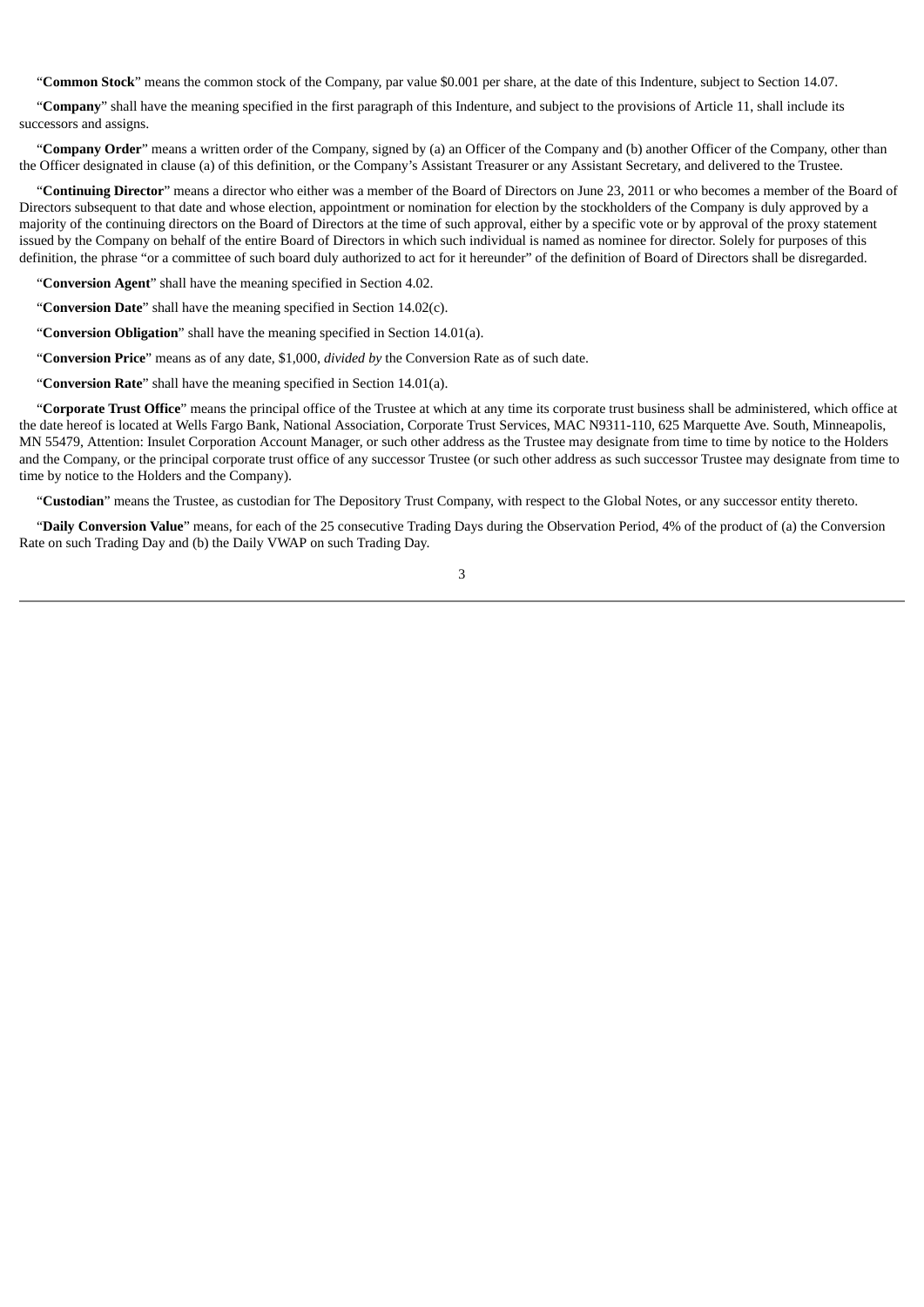"**Daily Measurement Value**" means the Specified Dollar Amount (if any), *divided by* 25.

"**Daily Settlement Amount**," for each of the 25 consecutive Trading Days during the Observation Period, shall consist of:

(a) cash in an amount equal to the lesser of (i) the Daily Measurement Value and (ii) the Daily Conversion Value on such Trading Day; and

(b) if the Daily Conversion Value on such Trading Day exceeds the Daily Measurement Value, a number of shares of Common Stock equal to (i) the difference between the Daily Conversion Value and the Daily Measurement Value, *divided by* (ii) the Daily VWAP for such Trading Day.

"**Daily VWAP**" means, for each of the 25 consecutive Trading Days during the applicable Observation Period, the per share volume-weighted average price as displayed under the heading "Bloomberg VWAP" on Bloomberg page "PODD <equity> AQR" (or its equivalent successor if such page is not available) in respect of the period from the scheduled open of trading until the scheduled close of trading of the primary trading session on such Trading Day (or if such volume-weighted average price is unavailable, the market value of one share of the Common Stock on such Trading Day as determined by the Board of Directors in a commercially reasonable manner using a volume-weighted average method). The "**Daily VWAP**" shall be determined without regard to after hours trading or any other trading outside of the regular trading session trading hours.

"**Default**" means any event that is, or after notice or passage of time, or both, would be, an Event of Default.

"**Defaulted Amounts**" means any amounts on any Note (including, without limitation, the Redemption Price, the Fundamental Change Purchase Price, principal and interest) that are payable but are not punctually paid or duly provided for.

"**Depositary**" means, with respect to each Global Note, the Person specified in Section 2.05(c) as the Depositary with respect to such Notes, until a successor shall have been appointed and become such pursuant to the applicable provisions of this Indenture, and thereafter, "**Depositary**" shall mean or include such successor.

"**Designated Institution**" shall have the meaning specified in Section 14.12.

"**Distributed Property**" shall have the meaning specified in Section 14.04(c).

**"effective date"** means, for purposes of Section 14.04, the first date on which the shares of the Common Stock trade on the applicable exchange or in the applicable market, regular way, reflecting the relevant transaction.

"**Effective Date**" shall have the meaning specified in Section 14.03(c).

"**Event of Default**" shall have the meaning specified in Section 6.01.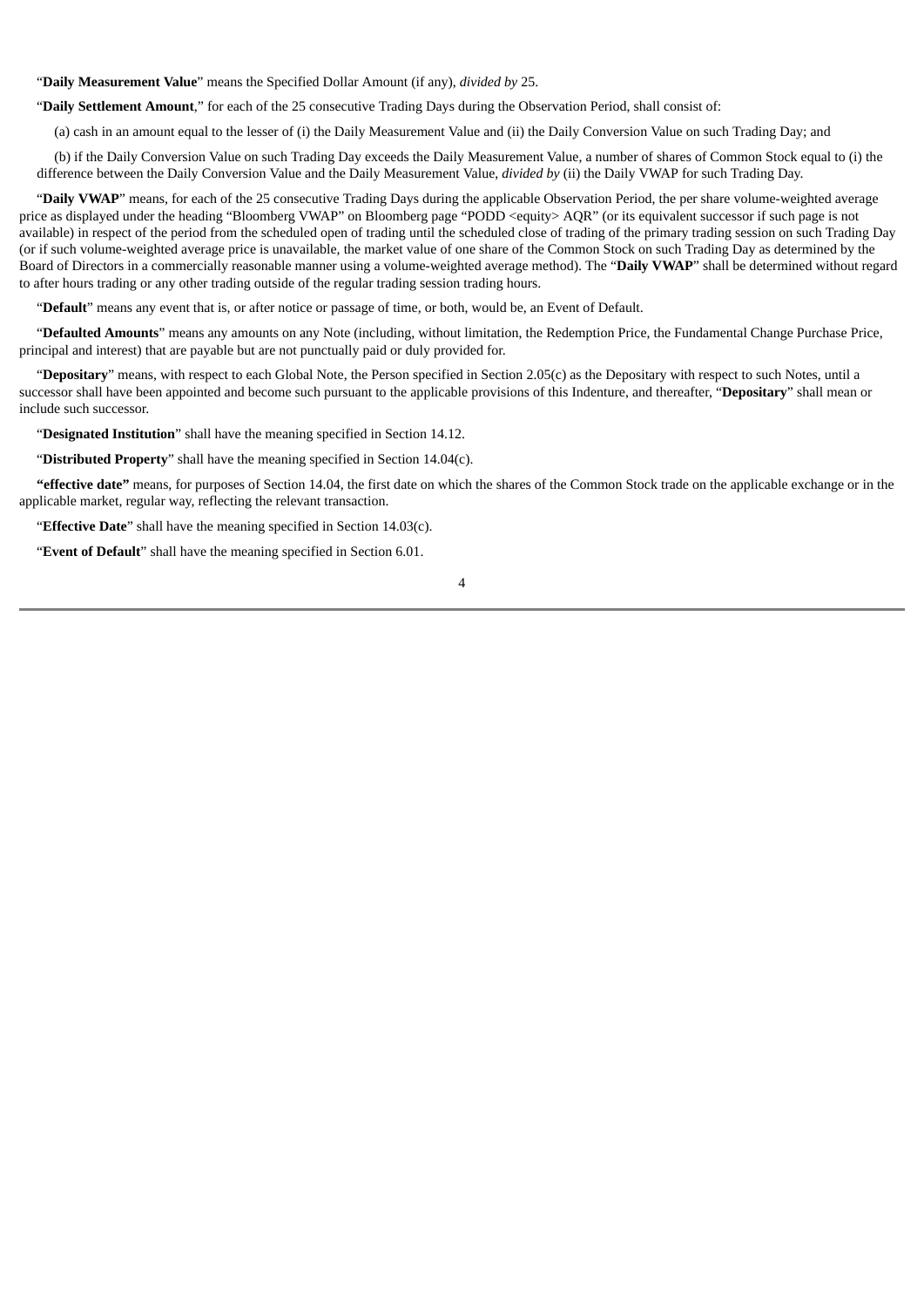"**Ex-Dividend Date**" means the first date on which shares of the Common Stock trade on the applicable exchange or in the applicable market, regular way, without the right to receive the issuance, dividend or distribution in question, from the Company or, if applicable, from the seller of Common Stock on such exchange or market (in the form of due bills or otherwise) as determined by such exchange or market.

"**Exchange Act**" means the Securities Exchange Act of 1934, as amended, and the rules and regulations promulgated thereunder.

"**Form of Assignment and Transfer**" shall mean the "Form of Assignment and Transfer" attached as Attachment 3 to the Form of Note attached hereto as Exhibit A.

"**Form of Fundamental Change Purchase Notice**" shall mean the "Form of Fundamental Change Purchase Notice" attached as Attachment 2 to the Form of Note attached hereto as Exhibit A.

"**Form of Notice of Conversion**" shall mean the "Form of Notice of Conversion" attached as Attachment 1 to the Form of Note attached hereto as Exhibit A.

"**Fundamental Change**" shall be deemed to have occurred at the time after the Notes are originally issued if any of the following occurs:

(a) any "person" or "group" (within the meaning of Section 13(d) of the Exchange Act) other than the Company, its Subsidiaries or the employee benefit plans of the Company or any such Subsidiary, files any schedule, form or report under the Exchange Act disclosing that such person or group has become the direct or indirect ultimate "beneficial owner," as defined in Rule 13d-3 under the Exchange Act, of the Company's Common Equity representing more than 50% of the voting power of the Company's Common Equity;

(b) consummation of any share exchange, exchange offer, tender offer, consolidation or merger of the Company pursuant to which all or substantially all of the Common Stock is converted into cash, securities or other property or any sale, lease or other transfer in one transaction or a series of transactions of all or substantially all of the consolidated assets of the Company and its Subsidiaries, taken as a whole, to any Person other than one of the Company's Subsidiaries; *provided*, *however*, that any such transaction where the holders of more than 50% of shares of Common Stock immediately prior to such transaction that is a share exchange, consolidation or merger own, directly or indirectly, more than 50% of all classes of common equity of the continuing or surviving corporation or transferee or the parent thereof immediately after such event shall not be a Fundamental Change;

5

(c) Continuing Directors cease to constitute at least a majority of the Board of Directors;

(d) the stockholders of the Company approve any plan or proposal for the liquidation or dissolution of the Company; or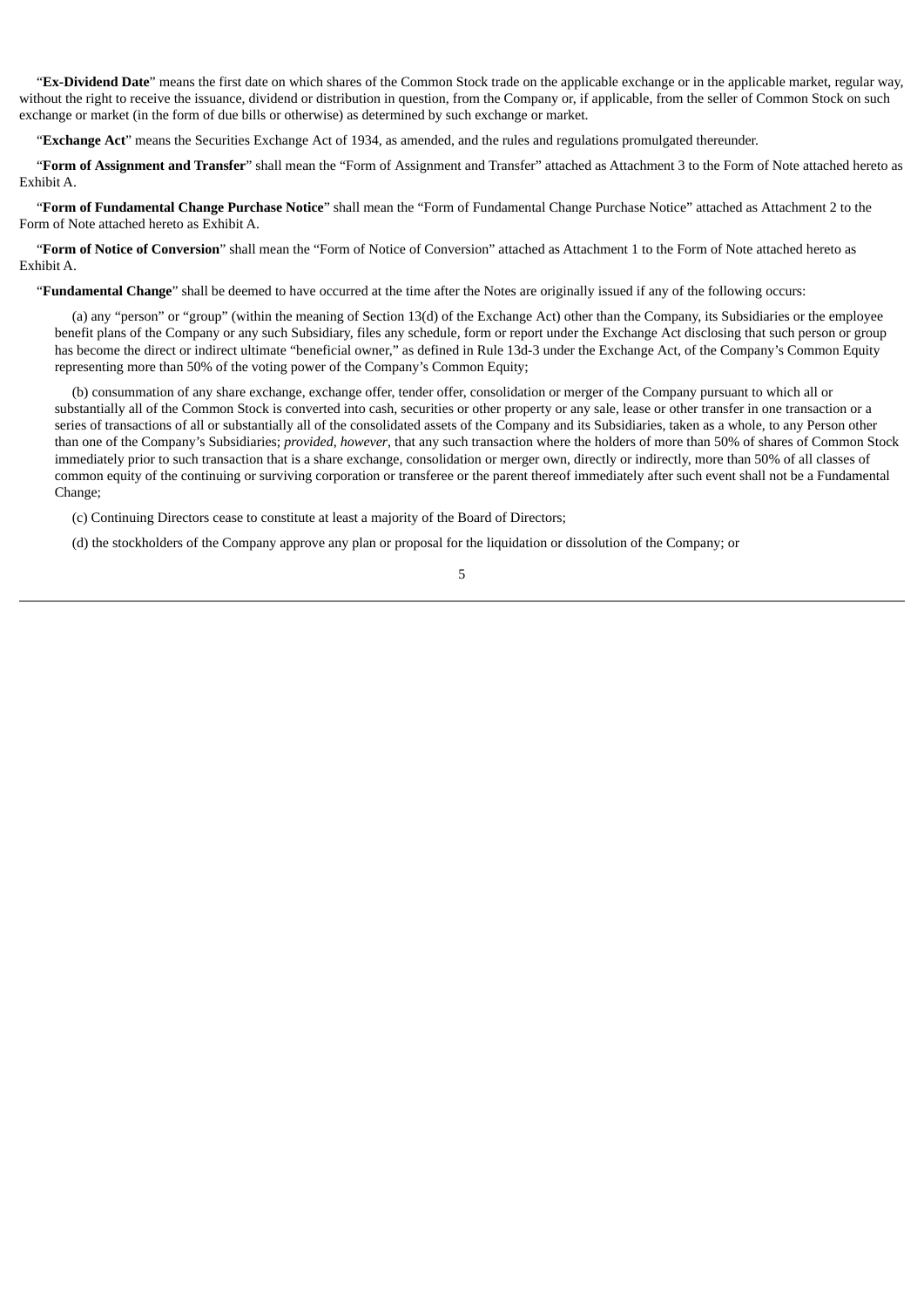(e) the Common Stock (or other common stock into which the Notes are then convertible) ceases to be quoted or listed for trading on a U.S. national securities exchange,

*provided, however*, in the case of a transaction or event described in clause (a) or (b) above, if at least 90% of the consideration received or to be received by the holders of Common Stock, excluding cash payments for fractional shares or pursuant to statutory appraisal rights, in connection with the transaction or transactions constituting the Fundamental Change consists of shares of Publicly Traded Securities, and as a result of such transaction or transactions, the Notes become convertible or exchangeable into such Publicly Traded Securities, excluding cash payments for fractional shares and pursuant to statutory appraisal rights (subject to the provisions of Section 14.02(a)), such event shall not be a Fundamental Change.

"**Fundamental Change Company Notice**" shall have the meaning specified in Section 15.02(c).

"**Fundamental Change Purchase Date**" shall have the meaning specified in Section 15.02(a).

"**Fundamental Change Purchase Notice**" shall have the meaning specified in Section 15.02(b)(i).

"**Fundamental Change Purchase Price**" shall have the meaning specified in Section 15.02(a).

"**Global Note**" shall have the meaning specified in Section 2.05(b).

"Holder," as applied to any Note, or other similar terms (but excluding the term "beneficial holder"), shall mean any person in whose name at the time a particular Note is registered on the Note Register.

"**Indenture**" means this instrument as originally executed or, if amended or supplemented as herein provided, as so amended or supplemented.

"**Interest Payment Date**" means each June 15 and December 15 of each year, beginning on December 15, 2011.

"**Last Reported Sale Price**" of the Common Stock on any date means the closing sale price per share (or if no closing sale price is reported, the average of the bid and ask prices or, if more than one in either case, the average of the average bid and the average ask prices) on that date as reported in composite transactions for the principal U.S. national or regional securities exchange on which the Common Stock is listed for trading. If the Common Stock is not listed for trading on a U.S. national or regional securities exchange on the relevant date, the "**Last Reported Sale Price**" shall be the last quoted bid price for the Common Stock in the over-the-counter market on the relevant date as reported by OTC Markets Group Inc. or a similar organization. If the Common Stock is not so quoted, the "**Last Reported Sale Price**" shall be the average of the mid-point of the last bid and ask prices for the Common Stock on the relevant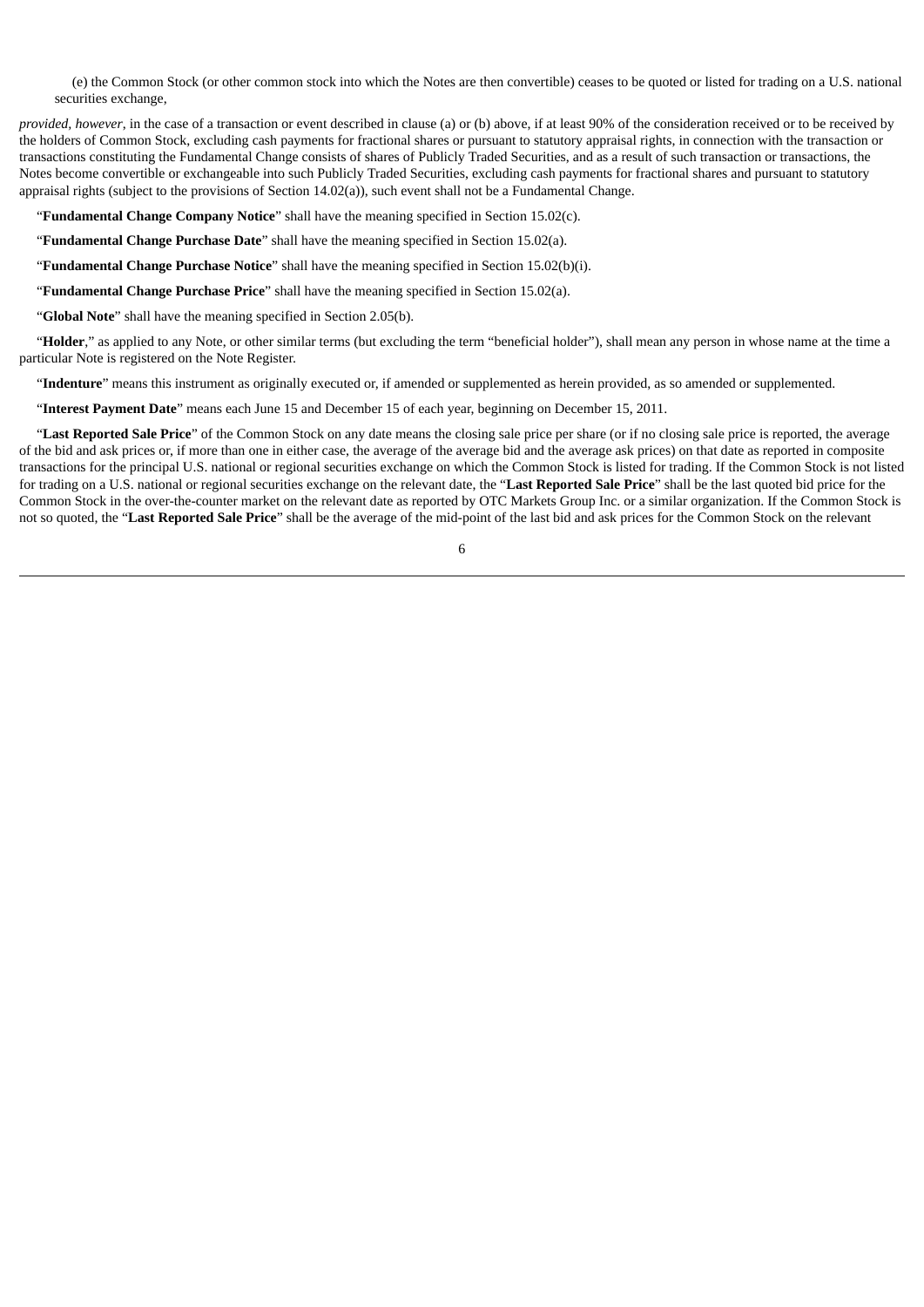date from each of at least three nationally recognized independent investment banking firms selected by the Company for this purpose.

"**Make-Whole Fundamental Change**" means any transaction or event that constitutes a Fundamental Change (as defined above) as described in clause (a) or (b) of the definition thereof (determined after giving effect to any exceptions to or exclusions from such definition, but without regard to the *proviso* in clause (b) of the definition thereof).

"**Make-Whole Fundamental Change Period**" shall have the meaning specified in Section 14.03(a).

"**Market Disruption Event**" means (a) a failure by the primary U.S. national or regional securities exchange or market on which the Common Stock is listed or admitted for trading to open for trading during its regular trading session or (b) the occurrence or existence prior to 1:00 p.m., New York City time, on any Scheduled Trading Day for the Common Stock for more than one half-hour period in the aggregate during regular trading hours of any suspension or limitation imposed on trading (by reason of movements in price exceeding limits permitted by the relevant stock exchange or otherwise) in the Common Stock or in any options, contracts or future contracts relating to the Common Stock.

"**Maturity Date**" means June 15, 2016.

"**Measurement Period**" shall have the meaning specified in Section 14.01(b)(i).

"**Merger Event**" shall have the meaning specified in Section 14.07(a).

"**Note**" or "**Notes**" shall have the meaning specified in the first paragraph of the recitals of this Indenture.

"**Note Register**" shall have the meaning specified in Section 2.05(a).

"**Note Registrar**" shall have the meaning specified in Section 2.05(a).

"**Notice of Conversion**" shall have the meaning specified in Section 14.02(b).

"**Observation Period**" with respect to any Note surrendered for conversion means: (i) subject to clause (ii), if the relevant Conversion Date occurs prior to March 15, 2016, the 25 consecutive Trading Day period beginning on, and including, the second Trading Day after such Conversion Date; (ii) if the relevant Conversion Date occurs on or after the date of the Company's issuance of a Redemption Notice with respect to the Notes pursuant to Section 16.02 and prior to the relevant Redemption Date, the 25 consecutive Trading Days beginning on, and including, the 27th Scheduled Trading Day immediately preceding such Redemption Date; and (iii) if the relevant Conversion Date occurs on or after March 15, 2016, the 25 consecutive Trading Days beginning on, and including, the 27th Scheduled Trading Day immediately preceding the Maturity Date.

"**Officer**" means, with respect to the Company, the Chairman of the Board of Directors, President, the Chief Executive Officer, the Treasurer, the Secretary, any Executive or Senior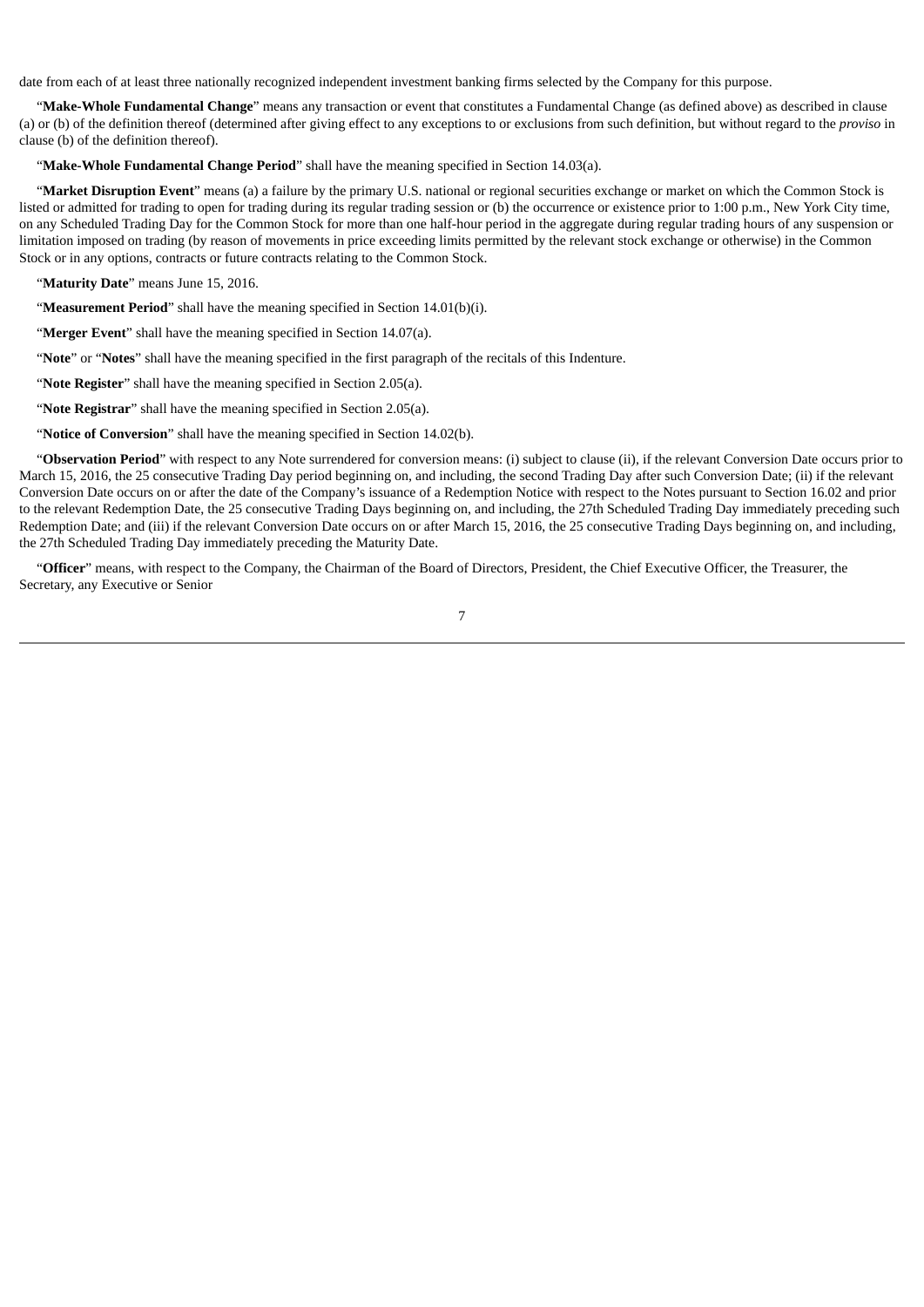Vice President, Managing Director or any Vice President (whether or not designated by a number or numbers or word added before or after the title "Vice President").

"**Officers' Certificate**," when used with respect to the Company, means a certificate that is delivered to the Trustee and that is signed by (a) two Officers of the Company or (b) one Officer of the Company and one of the Treasurer, any Assistant Treasurer, the Secretary, any Assistant Secretary or the Controller of the Company. Each such certificate shall include the statements provided for in Section 17.05 if and to the extent required by the provisions of such Section. One of the Officers giving an Officers' Certificate pursuant to Section 4.08 shall be the principal executive, financial or accounting officer of the Company.

"**open of business**" means 9:00 a.m. (New York City time).

"**Opinion of Counsel**" means an opinion in writing signed by legal counsel, who may be an employee of or counsel to the Company or the Trustee, or other counsel acceptable to the Trustee, that is delivered to the Trustee. Each such opinion shall include, without limitation, the statements provided for in Section 17.05 if and to the extent required by the provisions of such Section 17.05.

"**Optional Redemption**" shall have the meaning specified in Section 16.01.

"**outstanding**," when used with reference to Notes, shall, subject to the provisions of Section 8.04, mean, as of any particular time, all Notes authenticated and delivered by the Trustee under this Indenture, except:

(a) Notes theretofore canceled by the Trustee or accepted by the Trustee for cancellation;

(b) Notes, or portions thereof, that have become due and payable and in respect of which monies in the necessary amount shall have been deposited in trust with the Trustee or with any Paying Agent (other than the Company) or shall have been set aside and segregated in trust by the Company (if the Company shall act as its own Paying Agent);

(c) Notes that have been paid pursuant to Section 2.06 or Notes in lieu of which, or in substitution for which, other Notes shall have been authenticated and delivered pursuant to the terms of Section 2.06 unless proof satisfactory to the Trustee is presented that any such Notes are held by protected purchasers in due course;

(d) Notes converted pursuant to Article 14 and required to be cancelled pursuant to Section 2.08; and

(e) Notes purchased by the Company pursuant to the penultimate sentence of Section 2.10.

"**Paying Agent**" shall have the meaning specified in Section 4.02.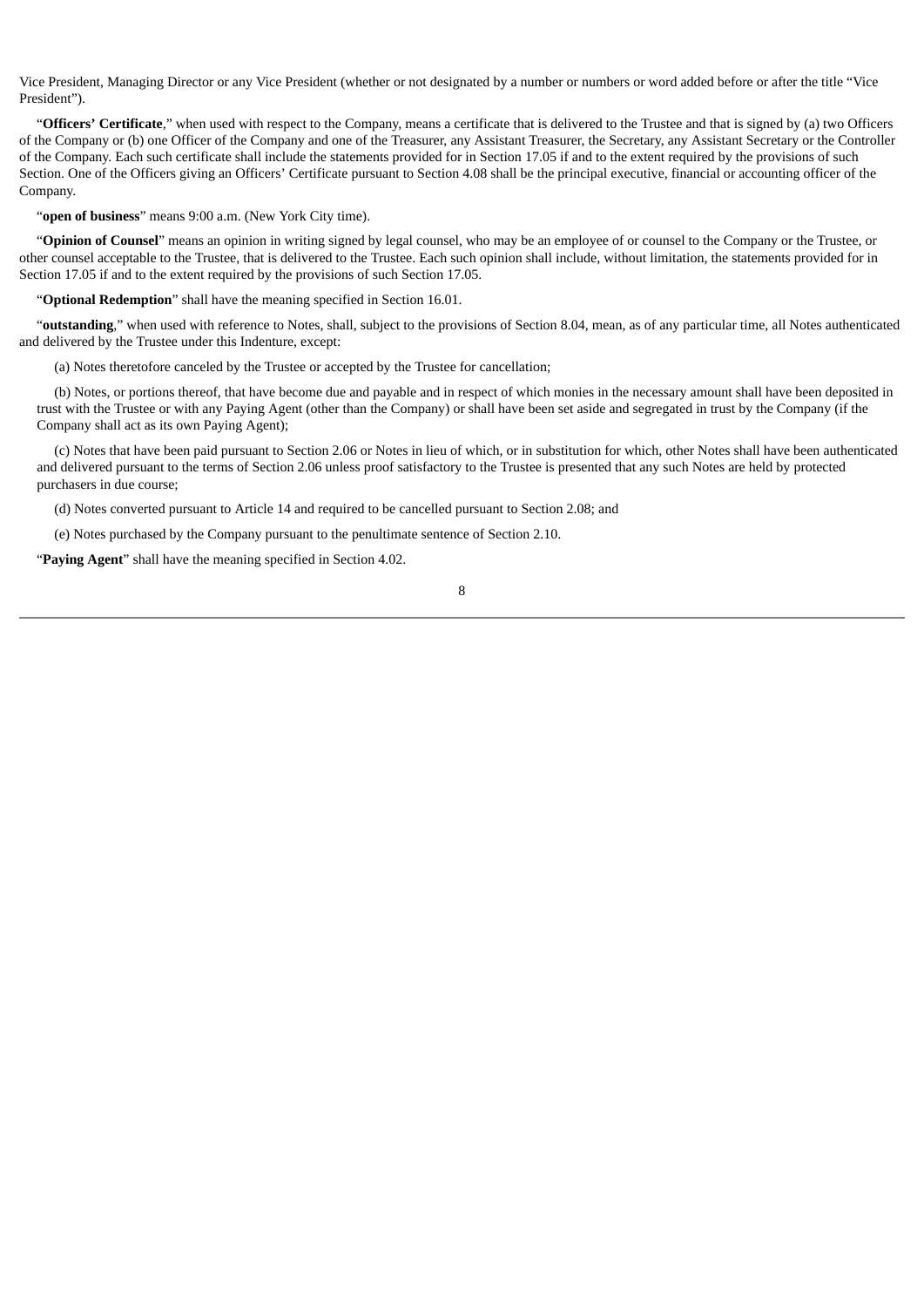"**Person**" means an individual, a corporation, a limited liability company, an association, a partnership, a joint venture, a joint stock company, a trust, an unincorporated organization or a government or an agency or a political subdivision thereof.

"**Physical Notes**" means permanent certificated Notes in registered form issued in denominations of \$1,000 principal amount and multiples thereof.

"**Physical Settlement**" shall have the meaning specified in Section 14.02(a).

"**Predecessor Note**" of any particular Note means every previous Note evidencing all or a portion of the same debt as that evidenced by such particular Note; and, for the purposes of this definition, any Note authenticated and delivered under Section 2.06 in lieu of or in exchange for a mutilated, lost, destroyed or stolen Note shall be deemed to evidence the same debt as the mutilated, lost, destroyed or stolen Note that it replaces.

"**Prospectus**" means the preliminary prospectus dated June 22, 2011, as supplemented by the pricing term sheet filed with the Commission on June 24, 2011, relating to the offering and sale of the Notes.

"**Publicly Traded Securities**" means shares of common stock that are quoted or listed for trading on a U.S. national securities exchange or that will be so quoted or listed when issued or exchanged in connection with a Fundamental Change described in clause (a) or (b) of the definition thereof.

"**Record Date**" means, with respect to any dividend, distribution or other transaction or event in which the holders of Common Stock (or other security) have the right to receive any cash, securities or other property or in which the Common Stock (or other applicable security) is exchanged for or converted into any combination of cash, securities or other property, the date fixed for determination of holders of Common Stock (or other applicable security) entitled to receive such cash, securities or other property (whether such date is fixed by the Board of Directors, by statute, by contract or otherwise).

"**Redemption Date**" shall have the meaning specified in Section 16.02(a).

"**Redemption Notice**" shall have the meaning specified in Section 16.02(a).

"**Redemption Price**" shall have the meaning specified in Section 16.01.

"**Reference Property**" shall have the meaning specified in Section 14.07(a).

"**Regular Record Date**," with respect to any Interest Payment Date, shall mean the June 1 or December 1 (whether or not such day is a Business Day) immediately preceding the applicable June 15 or December 15 Interest Payment Date, respectively.

"**Responsible Officer**" means, when used with respect to the Trustee, any officer within the corporate trust department of the Trustee, including any vice president, assistant vice president, assistant secretary, assistant treasurer, trust officer or any other officer of the Trustee who customarily performs functions similar to those performed by the Persons who at the time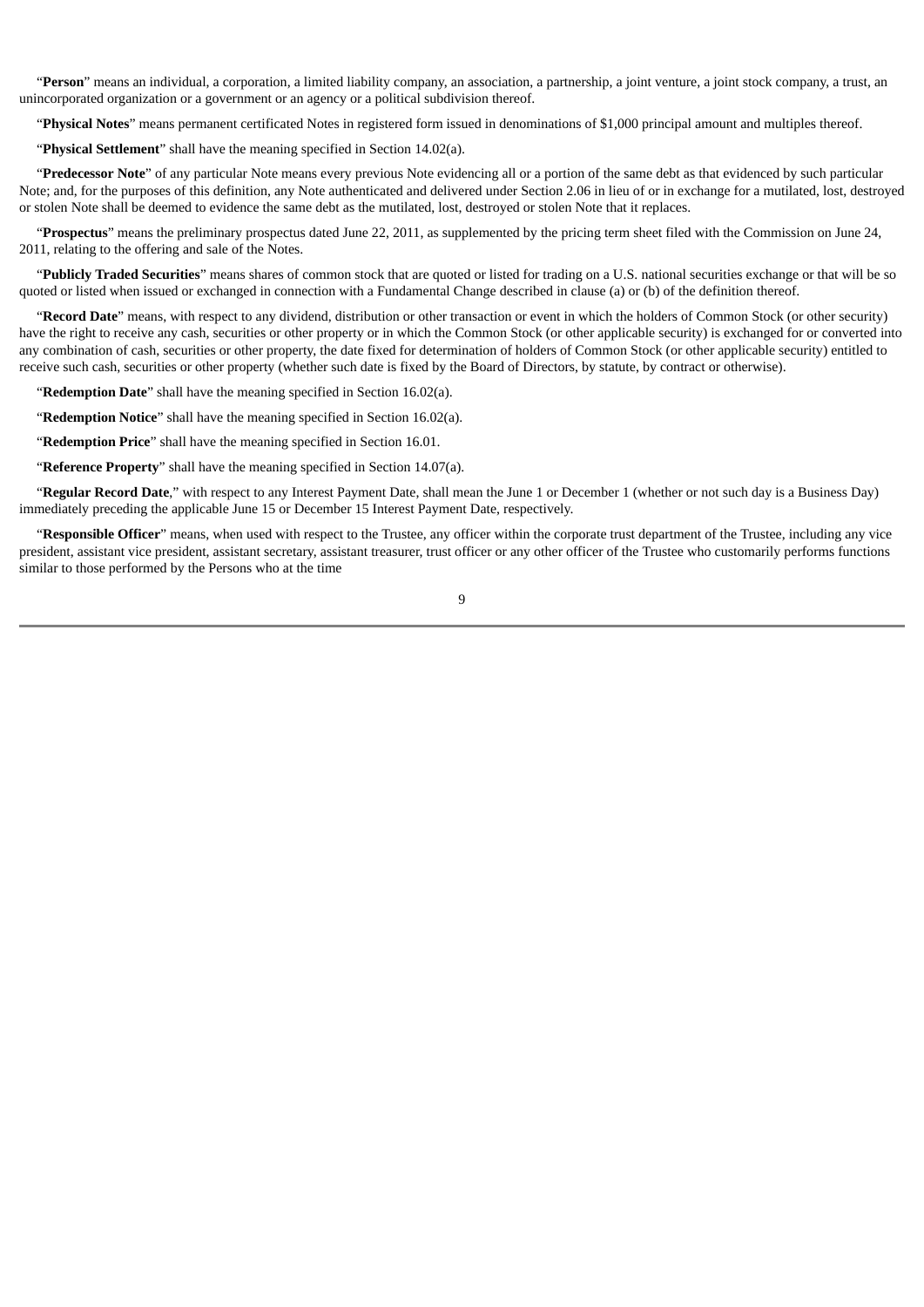shall be such officers, respectively, or to whom any corporate trust matter is referred because of such person's knowledge of and familiarity with the particular subject and who shall have direct responsibility for the administration of this Indenture.

"**Scheduled Trading Day**" means a day that is scheduled to be a Trading Day on the principal U.S. national or regional securities exchange or market on which the Common Stock is listed or admitted for trading. If the Common Stock is not so listed or admitted for trading, "**Scheduled Trading Day**" means a Business Day.

"**Securities Act**" means the Securities Act of 1933, as amended, and the rules and regulations promulgated thereunder.

"**Settlement Amount**" has the meaning specified in Section 14.02(a)(iv).

"**Settlement Method**" means, with respect to any conversion of Notes, Physical Settlement, Cash Settlement or Combination Settlement, as elected (or deemed to have been elected) by the Company.

"**Settlement Notice**" has the meaning specified in Section 14.02(a)(iii).

"**Significant Subsidiary**" means a Subsidiary of the Company that meets the definition of "significant subsidiary" in Article 1, Rule 1-02(w) of Regulation S-X under the Exchange Act. For purposes of Article 6, the term "Significant Subsidiary" shall be deemed to include any group of Subsidiaries of the Company that, in the aggregate, would constitute a "Significant Subsidiary" as defined in the preceding sentence.

"**Specified Dollar Amount**" means the maximum cash amount per \$1,000 principal amount of Notes to be received upon conversion as specified in the Settlement Notice related to any converted Notes.

"**Spin-Off**" shall have the meaning specified in Section 14.04(c).

"**Stock Price**" shall have the meaning specified in Section 14.03(c).

"**Subsidiary**" means, with respect to any Person, any corporation, association, partnership or other business entity of which more than 50% of the total voting power of shares of Capital Stock or other interests (including partnership interests) entitled (without regard to the occurrence of any contingency) to vote in the election of directors, managers, general partners or trustees thereof is at the time owned or controlled, directly or indirectly, by (i) such Person; (ii) such Person and one or more Subsidiaries of such Person; or (iii) one or more Subsidiaries of such Person.

"**Successor Company**" shall have the meaning specified in Section 11.01(a).

"**Trading Day**" means a day on which (i) trading in the Common Stock generally occurs on The NASDAQ Global Market or, if the Common Stock is not then listed on The NASDAQ Global Market, on the principal other U.S. national or regional securities exchange on which the Common Stock is then listed or, if the Common Stock is not then listed on a U.S. national or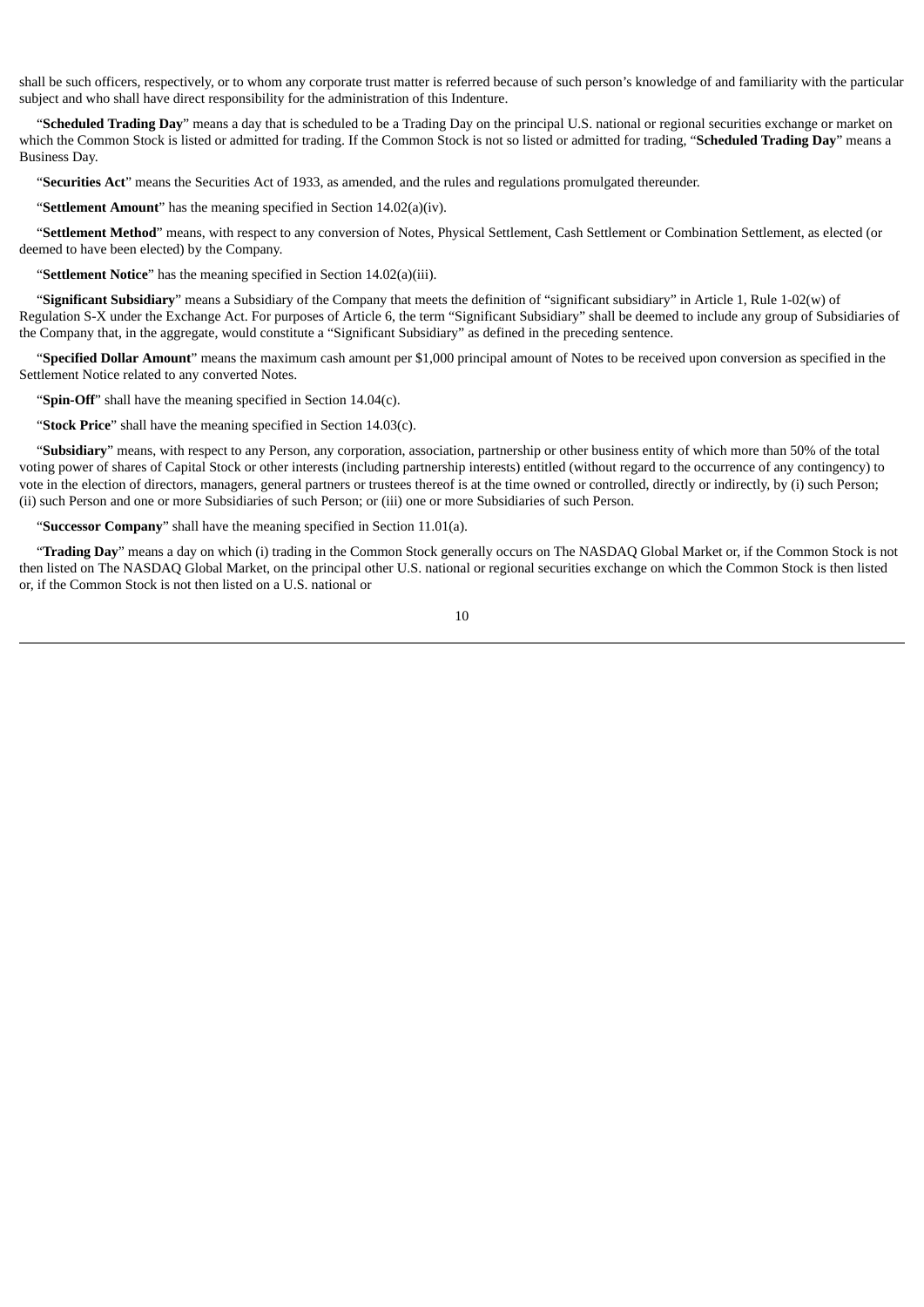regional securities exchange, on the principal other market on which the Common Stock is then traded and (ii) a Last Reported Sale Price for the Common Stock is available on such securities exchange or market; *provided* that if the Common Stock (or other security for which a closing sale price must be determined) is not so listed or traded, "**Trading Day**" means a Business Day; and *provided*, *further*, that for purposes of determining amounts due upon conversion only, "**Trading Day**" means a day on which (x) there is no Market Disruption Event and (y) trading in the Common Stock generally occurs on The NASDAQ Global Market or, if the Common Stock is not then listed on The NASDAQ Global Market, on the principal other U.S. national or regional securities exchange on which the Common Stock is then listed or, if the Common Stock is not then listed on a U.S. national or regional securities exchange, on the principal other market on which the Common Stock is then listed or admitted for trading, except that if the Common Stock is not so listed or admitted for trading, "**Trading Day**" means a Business Day.

"**Trading Price**" per \$1,000 principal amount of Notes on any date of determination means the average of the secondary market bid quotations obtained by the Bid Solicitation Agent for \$1.0 million principal amount of Notes at approximately 3:30 p.m., New York City time, on such determination date from three independent U.S. nationally recognized securities dealers selected by the Company; *provided* that if three such bids cannot reasonably be obtained by the Bid Solicitation Agent, but two such bids are obtained, then the average of the two bids shall be used, and if only one such bid can reasonably be obtained by the Bid Solicitation Agent, that one bid shall be used. If the Bid Solicitation Agent cannot reasonably obtain at least one bid for \$1.0 million principal amount of Notes from any such nationally recognized securities dealer, then the Trading Price per \$1,000 principal amount of Notes will be deemed to be less than 98% of the product of the Last Reported Sale Price of the Common Stock and the applicable Conversion Rate.

"**transfer**" shall have the meaning specified in Section 2.05(c).

"**Trigger Event**" shall have the meaning specified in Section 14.04(c).

"**Trust Indenture Act**" means the Trust Indenture Act of 1939, as amended, as it was in force at the date of execution of this Indenture; *provided*, *however*, that in the event the Trust Indenture Act of 1939 is amended after the date hereof, the term "Trust Indenture Act" shall mean, to the extent required by such amendment, the Trust Indenture Act of 1939, as so amended.

"**Trustee**" means the Person named as the "**Trustee**" in the first paragraph of this Indenture until a successor Trustee shall have become such pursuant to the applicable provisions of this Indenture, and thereafter "**Trustee**" shall mean or include each Person who is then a Trustee hereunder.

"**unit of Reference Property**" shall have the meaning specified in Section 14.07(a).

Section 1.02*. References to Interest.* Unless the context otherwise requires, any reference to interest on, or in respect of, any Note in this Indenture shall be deemed to include Additional Interest if, in such context, Additional Interest is, was or would be payable pursuant to Section 6.03. Unless the context otherwise requires, any express mention of Additional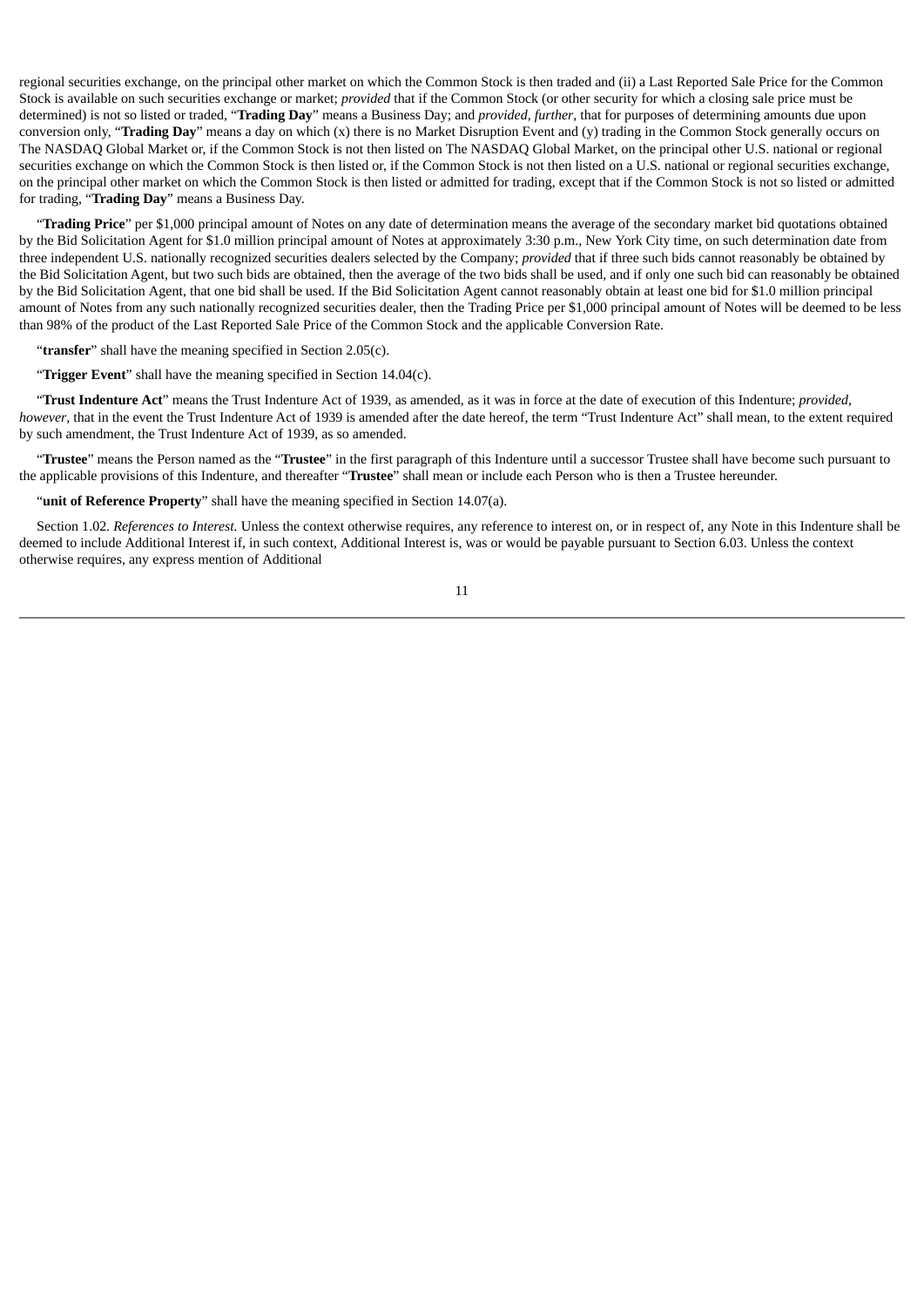Interest in any provision hereof shall not be construed as excluding Additional Interest in those provisions hereof where such express mention is not made.

#### ARTICLE 2

#### ISSUE, DESCRIPTION, EXECUTION, REGISTRATION AND EXCHANGE OF NOTES

Section 2.01*. Designation and Amount.* The Notes shall be designated as the "3.75% Convertible Senior Notes due 2016." The aggregate principal amount of Notes that may be authenticated and delivered under this Indenture is initially limited to \$143,750,000, subject to Section 2.10 and except for Notes authenticated and delivered upon registration or transfer of, or in exchange for, or in lieu of other Notes pursuant to Section 2.05, Section 2.06, Section 10.04, Section 14.02 and Section 15.04.

Section 2.02*. Form of Notes.* The Notes and the Trustee's certificate of authentication to be borne by such Notes shall be substantially in the respective forms set forth in Exhibit A, the terms and provisions of which shall constitute, and are hereby expressly incorporated in and made a part of this Indenture. To the extent applicable, the Company and the Trustee, by their execution and delivery of this Indenture, expressly agree to such terms and provisions and to be bound thereby.

Any Global Note may be endorsed with or have incorporated in the text thereof such legends or recitals or changes not inconsistent with the provisions of this Indenture as may be required by the Custodian or the Depositary, or as may be required to comply with any applicable law or any regulation thereunder or with the rules and regulations of any securities exchange or automated quotation system upon which the Notes may be listed or traded or designated for issuance or to conform with any usage with respect thereto, or to indicate any special limitations or restrictions to which any particular Notes are subject.

Any of the Notes may have such letters, numbers or other marks of identification and such notations, legends or endorsements as the Officers executing the same may approve (execution thereof to be conclusive evidence of such approval) and as are not inconsistent with the provisions of this Indenture, or as may be required to comply with any law or with any rule or regulation made pursuant thereto or with any rule or regulation of any securities exchange or automated quotation system on which the Notes may be listed or designated for issuance, or to conform to usage or to indicate any special limitations or restrictions to which any particular Notes are subject.

Each Global Note shall represent such principal amount of the outstanding Notes as shall be specified therein and shall provide that it shall represent the aggregate principal amount of outstanding Notes from time to time endorsed thereon and that the aggregate principal amount of outstanding Notes represented thereby may from time to time be increased or reduced to reflect purchases, cancellations, conversions, transfers or exchanges permitted hereby. Any endorsement of the Global Note to reflect the amount of any increase or decrease in the amount of outstanding Notes represented thereby shall be made by the Trustee or the Custodian, at the direction of the Trustee, in such manner and upon instructions given by the Holder of such Notes in accordance with this Indenture. Payment of principal (including the Fundamental Change Purchase Price, if applicable) of, and accrued and unpaid interest on, the Global Note shall be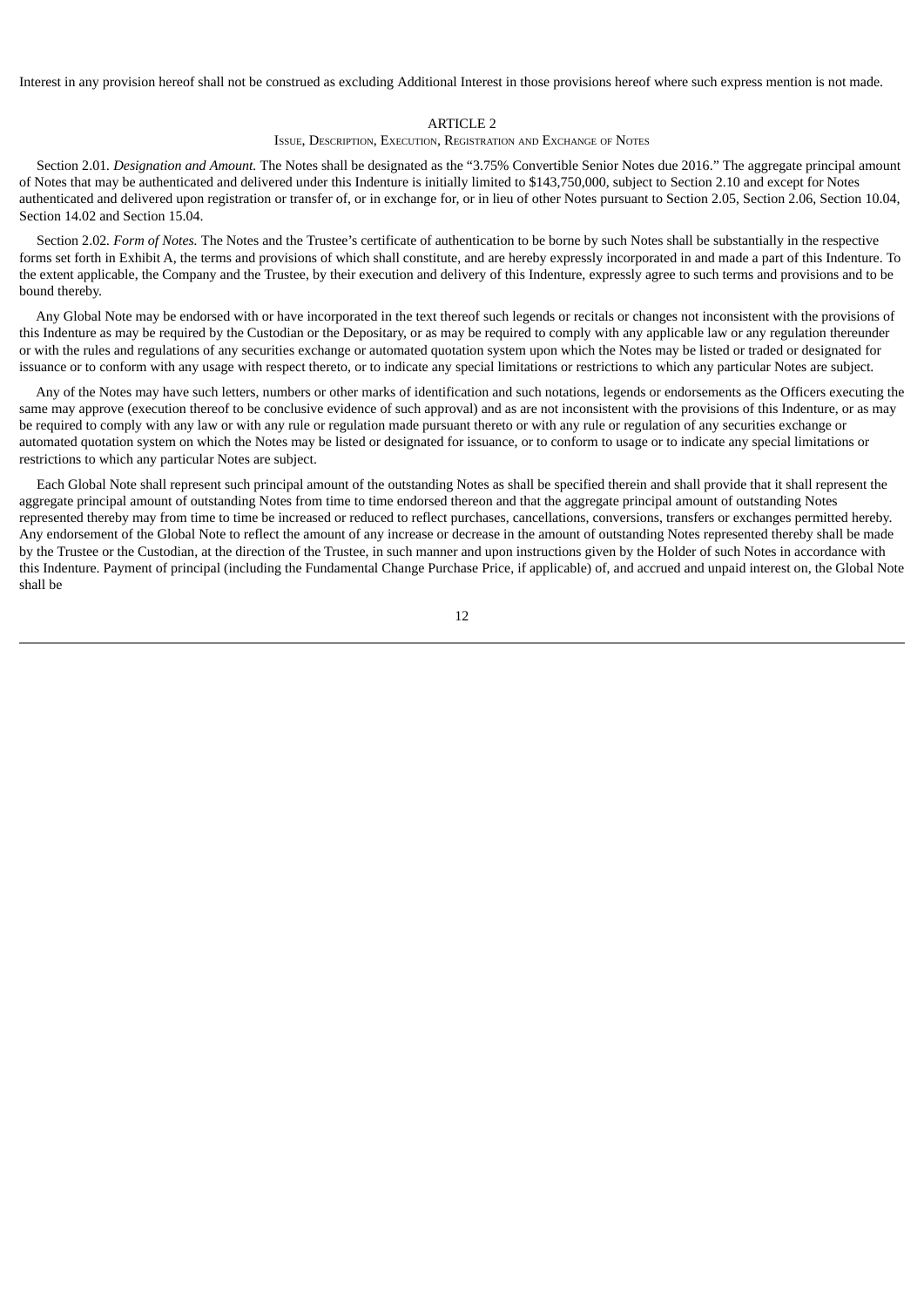made to the Holder of such Note on the date of payment, unless a record date or other means of determining Holders eligible to receive payment is provided for herein.

Section 2.03. Date and Denomination of Notes: Payments of Interest and Defaulted Amounts. (a) The Notes shall be issuable in registered form without coupons in denominations of \$1,000 principal amount and multiples thereof. Each Note shall be dated the date of its authentication and shall bear interest from the date specified on the face of the form of Note attached as Exhibit A hereto. Accrued interest on the Notes shall be computed on the basis of a 360 day year composed of twelve 30-day months.

(b) The Person in whose name any Note (or its Predecessor Note) is registered on the Note Register at the close of business on any Regular Record Date with respect to any Interest Payment Date shall be entitled to receive the interest payable on such Interest Payment Date. Interest shall be payable at the office or agency of the Company maintained by the Company for such purposes, which shall initially be the Corporate Trust Office. The Company shall pay interest (i) on any Physical Notes (A) to Holders holding Physical Notes having an aggregate principal amount of \$2,000,000 or less, by check mailed to the Holders of these Notes at their address as it appears in the Note Register and (B) to Holders holding Physical Notes having an aggregate principal amount of more than \$2,000,000, either by check mailed to such Holders or, upon application by such Holder to the Note Registrar not later than the relevant Regular Record Date, by wire transfer in immediately available funds to that Holder's account within the United States, which application shall remain in effect until the Holder notifies, in writing, the Note Registrar to the contrary or (ii) on any Global Note by wire transfer of immediately available funds to the account of the Depositary or its nominee.

(c) Any Defaulted Amounts shall forthwith cease to be payable to the Holder on the relevant payment date but shall accrue interest per annum at the rate borne by the Notes from, and including, such relevant payment date, and such Defaulted Amounts together with such interest thereon shall be paid by the Company, at its election in each case, as follows:

The Company may elect to make payment of any Defaulted Amounts to the Persons in whose names the Notes (or their respective Predecessor Notes) are registered at the close of business on a special record date for the payment of such Defaulted Amounts, which shall be fixed in the following manner. The Company shall notify the Trustee in writing of the amount of the Defaulted Amounts proposed to be paid on each Note and the date of the proposed payment (which shall be not less than 25 days after the receipt by the Trustee of such notice, unless the Trustee shall consent to an earlier date), and at the same time the Company shall deposit with the Trustee an amount of money equal to the aggregate amount to be paid in respect of such Defaulted Amounts or shall make arrangements satisfactory to the Trustee for such deposit on or prior to the date of the proposed payment, such money when deposited to be held in trust for the benefit of the Persons entitled to such Defaulted Amounts as in this clause provided. Thereupon the Company shall fix a special record date for the payment of such Defaulted Amounts which shall be not more than 15 days and not less than 10 days prior to the date of the proposed payment, and not less than 10 days after the receipt by the Trustee of the notice of the proposed payment (unless the Trustee shall consent to an earlier date). The Company shall promptly notify the Trustee of such special record date and the Trustee, in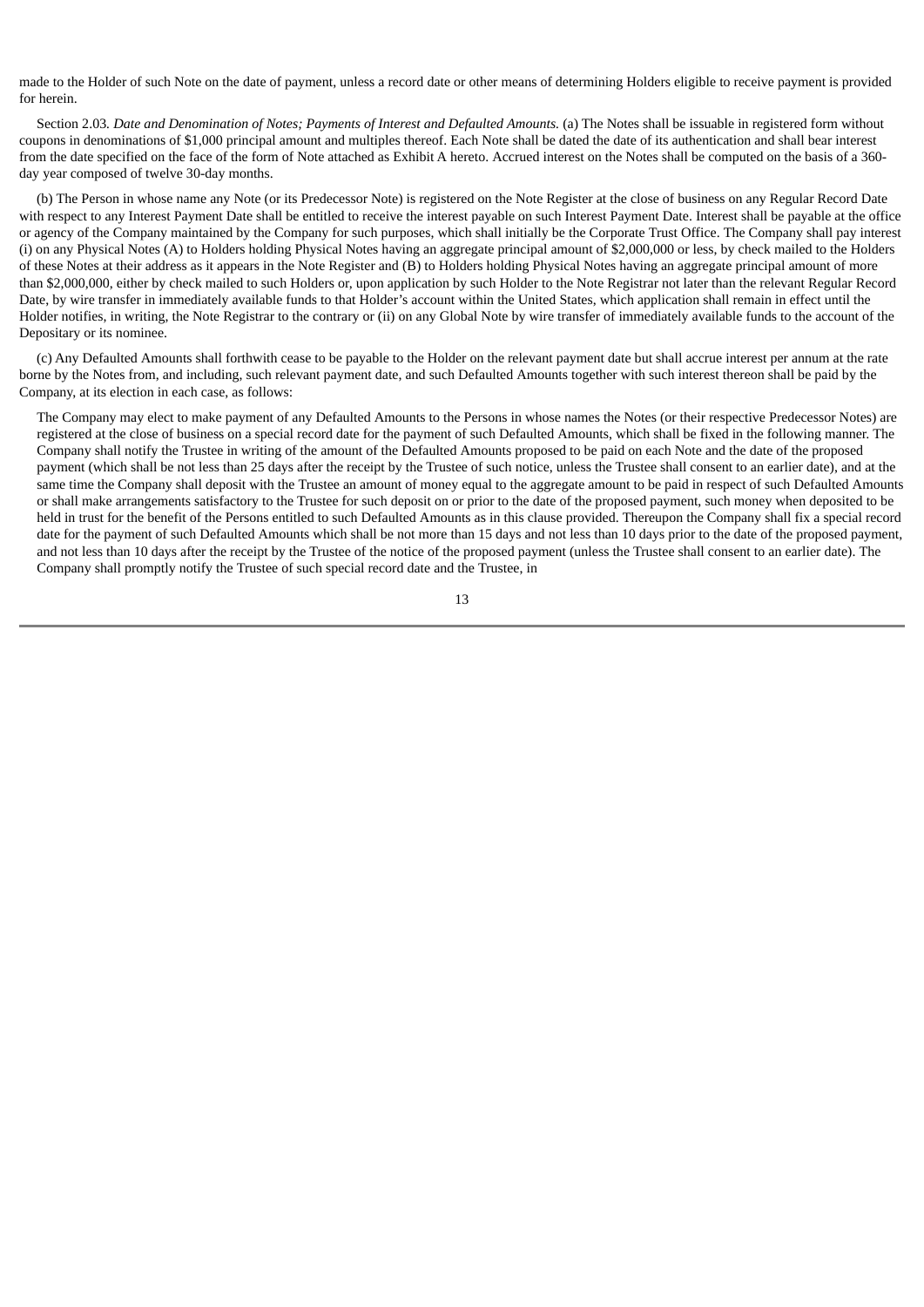the name and at the expense of the Company, shall cause notice of the proposed payment of such Defaulted Amounts and the special record date therefor to be mailed, first-class postage prepaid, to each Holder at its address as it appears in the Note Register, not less than 10 days prior to such special record date. Notice of the proposed payment of such Defaulted Amounts and the special record date therefor having been so mailed, such Defaulted Amounts shall be paid to the Persons in whose names the Notes (or their respective Predecessor Notes) are registered at the close of business on such special record date and shall no longer be payable pursuant to the following clause (ii) of this Section 2.03(c).

Section 2.04*. Execution, Authentication and Delivery of Notes.* The Notes shall be signed in the name and on behalf of the Company by the manual or facsimile signature of its Chief Executive Officer, President, Chief Financial Officer, Treasurer, Secretary or any of its Executive or Senior Vice Presidents.

At any time and from time to time after the execution and delivery of this Indenture, the Company may deliver Notes executed by the Company to the Trustee for authentication, together with a Company Order for the authentication and delivery of such Notes, and the Trustee in accordance with such Company Order shall authenticate and deliver such Notes, without any further action by the Company hereunder.

Only such Notes as shall bear thereon a certificate of authentication substantially in the form set forth on the form of Note attached as Exhibit A hereto, executed manually by an authorized signatory of the Trustee (or an authenticating agent appointed by the Trustee as provided by Section 17.10), shall be entitled to the benefits of this Indenture or be valid or obligatory for any purpose. Such certificate by the Trustee (or such an authenticating agent) upon any Note executed by the Company shall be conclusive evidence that the Note so authenticated has been duly authenticated and delivered hereunder and that the Holder is entitled to the benefits of this Indenture.

In case any Officer of the Company who shall have signed any of the Notes shall cease to be such Officer before the Notes so signed shall have been authenticated and delivered by the Trustee, or disposed of by the Company, such Notes nevertheless may be authenticated and delivered or disposed of as though the Person who signed such Notes had not ceased to be such Officer of the Company; and any Note may be signed on behalf of the Company by such persons as, at the actual date of the execution of such Note, shall be the Officers of the Company, although at the date of the execution of this Indenture any such Person was not such an Officer.

Section 2.05*. Exchange and Registration of Transfer of Notes; Depositary.* (a) The Company shall cause to be kept at the office of the Note Registrar and the Note Registrar agrees to keep a register (the register maintained in such office or in any other office or agency of the Company designated pursuant to Section 4.02, the "**Note Register**") in which, subject to such reasonable regulations as it may prescribe, the Company shall provide for the registration of Notes and transfers of Notes. Such register shall be in written form or in any form capable of being converted into written form within a reasonable period of time. The Trustee is hereby initially appointed the "**Note Registrar**" for the purpose of registering Notes and transfers of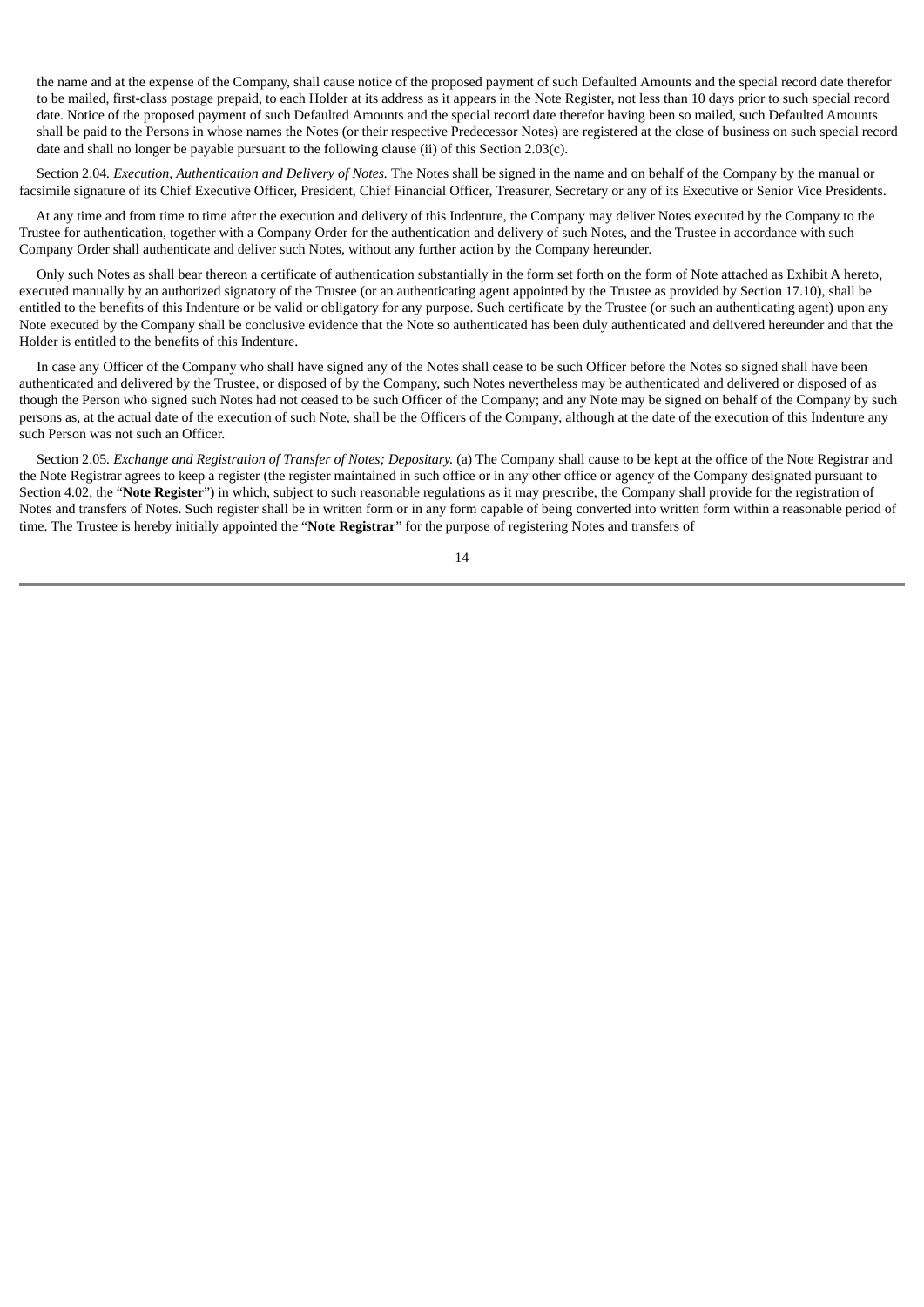Notes as herein provided. The Company may appoint one or more co-Note Registrars in accordance with Section 4.02.

Upon surrender for registration of transfer of any Note to the Note Registrar or any co-Note Registrar, and satisfaction of the requirements for such transfer set forth in this Section 2.05, the Company shall execute, and the Trustee shall authenticate and deliver, in the name of the designated transferee or transferees, one or more new Notes of any authorized denominations and of a like aggregate principal amount and bearing such restrictive legends as may be required by this Indenture.

Notes may be exchanged for other Notes of any authorized denominations and of a like aggregate principal amount, upon surrender of the Notes to be exchanged at any such office or agency maintained by the Company pursuant to Section 4.02. Whenever any Notes are so surrendered for exchange, the Company shall execute, and the Trustee shall, upon Company Order, authenticate and deliver, the Notes that the Holder making the exchange is entitled to receive, bearing registration numbers not contemporaneously outstanding.

All Notes presented or surrendered for registration of transfer or for exchange, purchase or conversion shall (if so required by the Company, the Trustee, the Note Registrar or any co-Note Registrar) be duly endorsed, or be accompanied by a written instrument or instruments of transfer in form satisfactory to the Company and duly executed, by the Holder thereof or its attorney-in-fact duly authorized in writing.

No service charge shall be imposed by the Company, the Trustee, the Note Registrar or any co-Note Registrar for any exchange or registration of transfer of Notes, but the Company or the Trustee may require a Holder to pay a sum sufficient to cover any documentary, stamp or similar issue or transfer tax required by law or permitted pursuant to Section 14.02(d) or Section 14.02(e).

None of the Company, the Trustee, the Note Registrar or any co-Note Registrar shall be required to exchange or register a transfer of (i) any Notes surrendered for conversion or, if a portion of any Note is surrendered for conversion, such portion thereof surrendered for conversion, (ii) any Notes, or a portion of any Note, surrendered for purchase (and not withdrawn) in accordance with Article 15 or (iii) any Notes selected for redemption in accordance with Article 16.

All Notes issued upon any registration of transfer or exchange of Notes in accordance with this Indenture shall be the valid obligations of the Company, evidencing the same debt, and entitled to the same benefits under this Indenture as the Notes surrendered upon such registration of transfer or exchange.

(b) So long as the Notes are eligible for book-entry settlement with the Depositary, unless otherwise required by law, subject to the fourth paragraph from the end of Section 2.05(c) all Notes shall be represented by one or more Notes in global form (each, a "**Global Note**") registered in the name of the Depositary or the nominee of the Depositary. The transfer and exchange of beneficial interests in a Global Note that does not involve the issuance of a Physical Note, shall be effected through the Depositary (but not the Trustee or the Custodian) in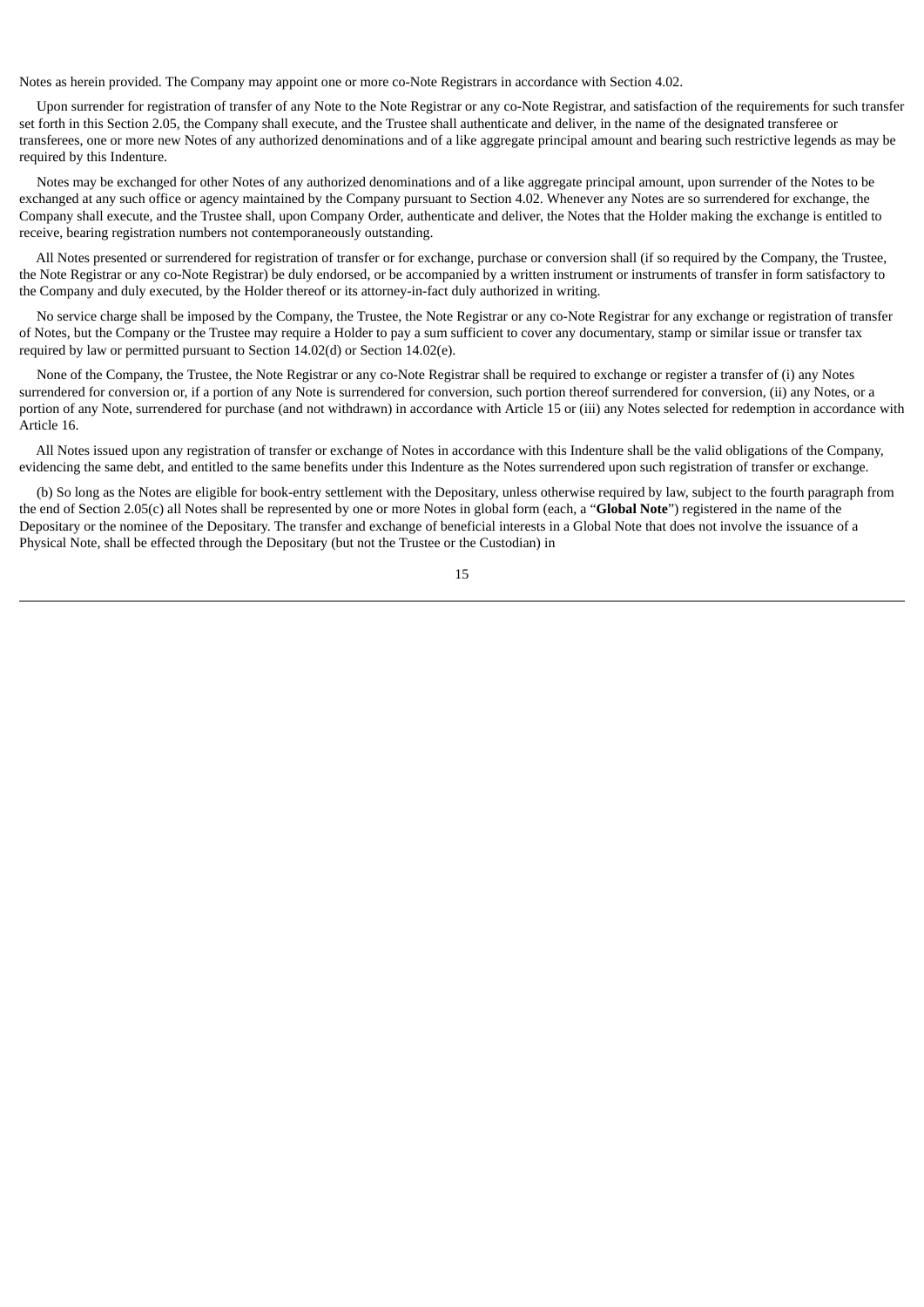accordance with this Indenture (including the restrictions on transfer set forth herein) and the procedures of the Depositary therefor.

(c) Notwithstanding any other provisions of this Indenture (other than the provisions set forth in this Section 2.05(c)), a Global Note may not be transferred as a whole or in part except (i) by the Depositary to a nominee of the Depositary or by a nominee of the Depositary to the Depositary or another nominee of the Depositary or by the Depositary or any such nominee to a successor Depositary or a nominee of such successor Depositary and (ii) for transfers of portions of a Global Note in certificated form made upon request of a member of, or a participant in, the Depositary (for itself or on behalf of a beneficial owner) by written notice given to the Trustee by or on behalf of the Depositary in accordance with customary procedures of the Depositary and in compliance with this Section 2.05(c).

The Depositary shall be a clearing agency registered under the Exchange Act. The Company initially appoints The Depository Trust Company to act as Depositary with respect to each Global Note. Initially, each Global Note shall be issued to the Depositary, registered in the name of Cede & Co., as the nominee of the Depositary, and deposited with the Trustee as custodian for Cede & Co.

If (i) the Depositary notifies the Company at any time that the Depositary is unwilling or unable to continue as depositary for the Global Notes and a successor depositary is not appointed within 90 days, (ii) the Depositary ceases to be registered as a clearing agency under the Exchange Act and a successor depositary is not appointed within 90 days or (iii) an Event of Default with respect to the Notes has occurred and is continuing and a beneficial owner of any Note requests that its beneficial interest therein be issued as a Physical Note, the Company shall execute, and the Trustee, upon receipt of an Officers' Certificate and a Company Order for the authentication and delivery of Notes, shall authenticate and deliver (x) in the case of clause (iii), a Physical Note to such beneficial owner in a principal amount equal to the principal amount of such Note corresponding to such beneficial owner's beneficial interest and (y) in the case of clause (i) or (ii), Physical Notes to each beneficial owner of the related Global Notes (or a portion thereof) in an aggregate principal amount equal to the aggregate principal amount of such Global Notes in exchange for such Global Notes, and upon delivery of the Global Notes to the Trustee such Global Notes shall be canceled.

Physical Notes issued in exchange for all or a part of the Global Note pursuant to this Section 2.05(c) shall be registered in such names and in such authorized denominations as the Depositary, pursuant to instructions from its direct or indirect participants or otherwise, shall instruct the Trustee in writing. Upon execution and authentication, the Trustee shall deliver such Physical Notes to the Persons in whose names such Physical Notes are so registered.

At such time as all interests in a Global Note have been converted, canceled, purchased or transferred, such Global Note shall be, upon receipt thereof, canceled by the Trustee in accordance with standing procedures and existing instructions between the Depositary and the Custodian. At any time prior to such cancellation, if any interest in a Global Note is exchanged for Physical Notes, converted, canceled, purchased or transferred to a transferee who receives Physical Notes therefor or any Physical Note is exchanged or transferred for part of such Global Note, the principal amount of such Global Note shall, in accordance with the standing procedures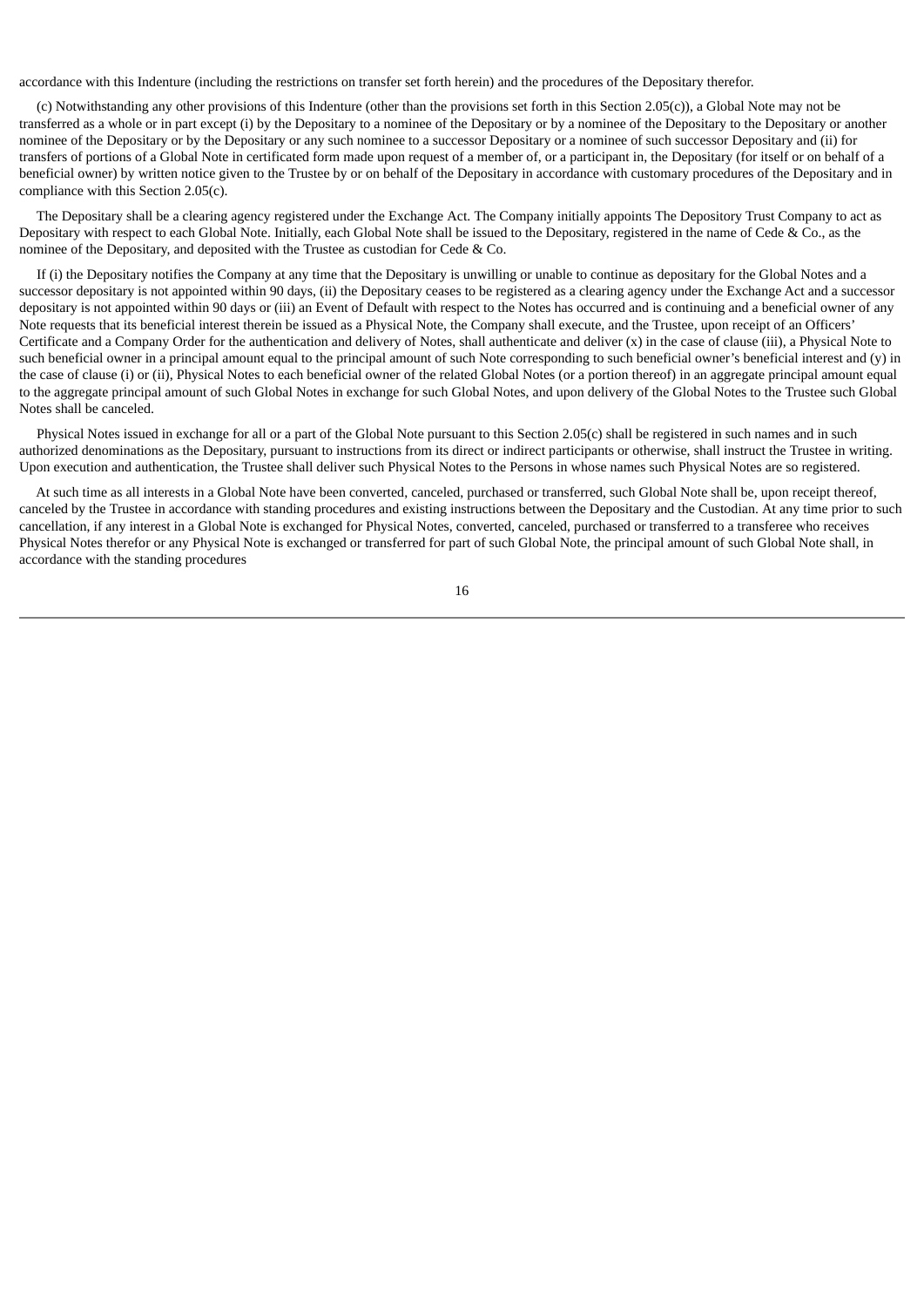and instructions existing between the Depositary and the Custodian, be appropriately reduced or increased, as the case may be, and an endorsement shall be made on such Global Note, by the Trustee or the Custodian, at the direction of the Trustee, to reflect such reduction or increase.

Neither the Company, the Trustee nor any agent of the Company or the Trustee shall have any responsibility or liability for any aspect of the records relating to or payments made on account of beneficial ownership interests of a Global Note or maintaining, supervising or reviewing any records relating to such beneficial ownership interests.

Section 2.06*. Mutilated, Destroyed, Lost or Stolen Notes.* In case any Note shall become mutilated or be destroyed, lost or stolen, the Company in its discretion may execute, and upon receipt of a Company Order request the Trustee or an authenticating agent appointed by the Trustee shall authenticate and deliver, a new Note, bearing a registration number not contemporaneously outstanding, in exchange and substitution for the mutilated Note, or in lieu of and in substitution for the Note so destroyed, lost or stolen. In every case the applicant for a substituted Note shall furnish to the Company, to the Trustee and, if applicable, to such authenticating agent such security or indemnity as may be required by them to save each of them harmless from any loss, liability, cost or expense caused by or connected with such substitution, and, in every case of destruction, loss or theft, the applicant shall also furnish to the Company, to the Trustee and, if applicable, to such authenticating agent evidence to their satisfaction of the destruction, loss or theft of such Note and of the ownership thereof.

The Trustee or such authenticating agent may authenticate any such substituted Note and deliver the same upon the receipt of such security or indemnity as the Trustee, the Company and, if applicable, such authenticating agent may require. Upon the issuance of any substitute Note, the Company or the Trustee may require the payment by the Holder of a sum sufficient to cover any tax, assessment or other governmental charge that may be imposed in relation thereto and any other expenses connected therewith. In case any Note that has matured or is about to mature or has been surrendered for required purchase or is about to be converted in accordance with Article 14 shall become mutilated or be destroyed, lost or stolen, the Company may, in its sole discretion, instead of issuing a substitute Note, pay or authorize the payment of or convert or authorize the conversion of the same (without surrender thereof except in the case of a mutilated Note), as the case may be, if the applicant for such payment or conversion shall furnish to the Company, to the Trustee and, if applicable, to such authenticating agent such security or indemnity as may be required by them to save each of them harmless for any loss, liability, cost or expense caused by or connected with such substitution, and, in every case of destruction, loss or theft, evidence satisfactory to the Company, the Trustee and, if applicable, any Paying Agent or Conversion Agent evidence of their satisfaction of the destruction, loss or theft of such Note and of the ownership thereof.

Every substitute Note issued pursuant to the provisions of this Section 2.06 by virtue of the fact that any Note is destroyed, lost or stolen shall constitute an additional contractual obligation of the Company, whether or not the destroyed, lost or stolen Note shall be found at any time, and shall be entitled to all the benefits of (but shall be subject to all the limitations set forth in) this Indenture equally and proportionately with any and all other Notes duly issued hereunder. To the extent permitted by law, all Notes shall be held and owned upon the express condition that the foregoing provisions are exclusive with respect to the replacement or payment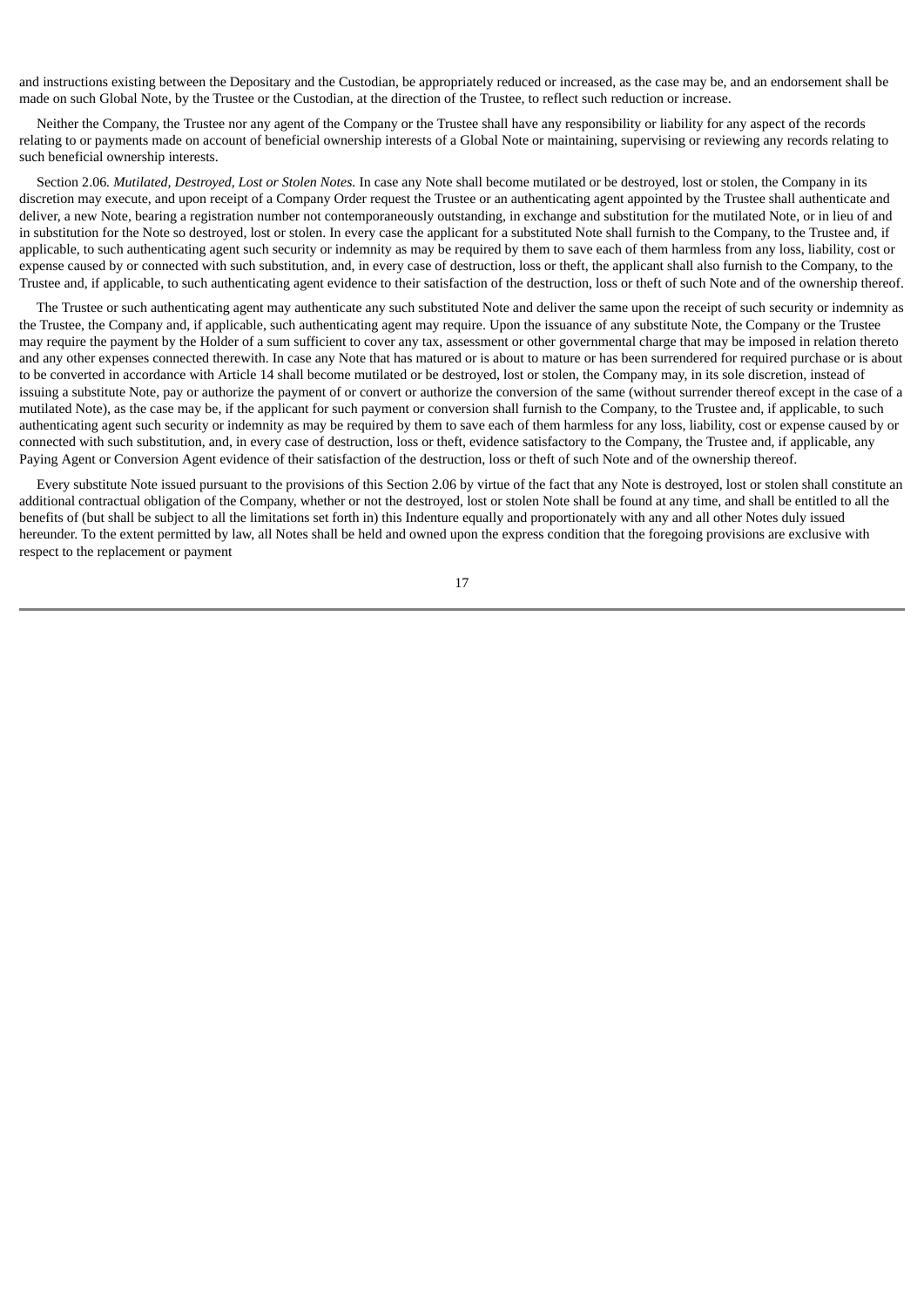or conversion or purchase of mutilated, destroyed, lost or stolen Notes and shall preclude any and all other rights or remedies notwithstanding any law or statute existing or hereafter enacted to the contrary with respect to the replacement or payment or conversion of negotiable instruments or other securities without their surrender.

Section 2.07*. Temporary Notes.* Pending the preparation of Physical Notes, the Company may execute and the Trustee or an authenticating agent appointed by the Trustee shall, upon receipt of a Company Order, authenticate and deliver temporary Notes (printed or lithographed). Temporary Notes shall be issuable in any authorized denomination, and substantially in the form of the Physical Notes but with such omissions, insertions and variations as may be appropriate for temporary Notes, all as may be determined by the Company. Every such temporary Note shall be executed by the Company and authenticated by the Trustee or such authenticating agent upon the same conditions and in substantially the same manner, and with the same effect, as the Physical Notes. Without unreasonable delay, the Company shall execute and deliver to the Trustee or such authenticating agent Physical Notes (other than any Global Note) and thereupon any or all temporary Notes (other than any Global Note) may be surrendered in exchange therefor, at each office or agency maintained by the Company pursuant to Section 4.02 and the Trustee or such authenticating agent, upon Company Order, shall authenticate and deliver in exchange for such temporary Notes an equal aggregate principal amount of Physical Notes. Such exchange shall be made by the Company at its own expense and without any charge therefor. Until so exchanged, the temporary Notes shall in all respects be entitled to the same benefits and subject to the same limitations under this Indenture as Physical Notes authenticated and delivered hereunder.

Section 2.08*. Cancellation of Notes Paid, Converted, Etc.* The Company shall cause all Notes surrendered for the purpose of payment, purchase, redemption, registration of transfer or exchange or conversion, if surrendered to any Person other than the Trustee that the Company controls, to be surrendered to the Trustee for cancellation. All Notes delivered to the Trustee shall be canceled promptly by it, and no Notes shall be authenticated in exchange thereof except as expressly permitted by any of the provisions of this Indenture. The Trustee shall cancel such Notes in accordance with its customary procedures and, after such cancellation, shall deliver a certificate of such cancellation to the Company, at the Company's written request in a Company Order. If the Company or any of its Subsidiaries shall acquire any of the Notes, such acquisition shall not operate as a redemption, purchase or satisfaction of the indebtedness represented by such Notes unless and until the same are delivered to the Trustee for cancellation.

Section 2.09*. CUSIP Numbers.* The Company in issuing the Notes may use "CUSIP" numbers (if then generally in use), and, if so, the Trustee shall use "CUSIP" numbers in all notices issued to Holders as a convenience to such Holders; *provided* that any such notice may state that no representation is made as to the correctness of such numbers either as printed on the Notes or on such notice and that reliance may be placed only on the other identification numbers printed on the Notes. The Company shall promptly notify the Trustee in writing of any change in the "CUSIP" numbers.

Section 2.10*. Additional Notes; Purchases.* The Company may, without the consent of the Holders and notwithstanding Section 2.01, reopen this Indenture and issue additional Notes hereunder with the same terms and with the same CUSIP number as the Notes initially issued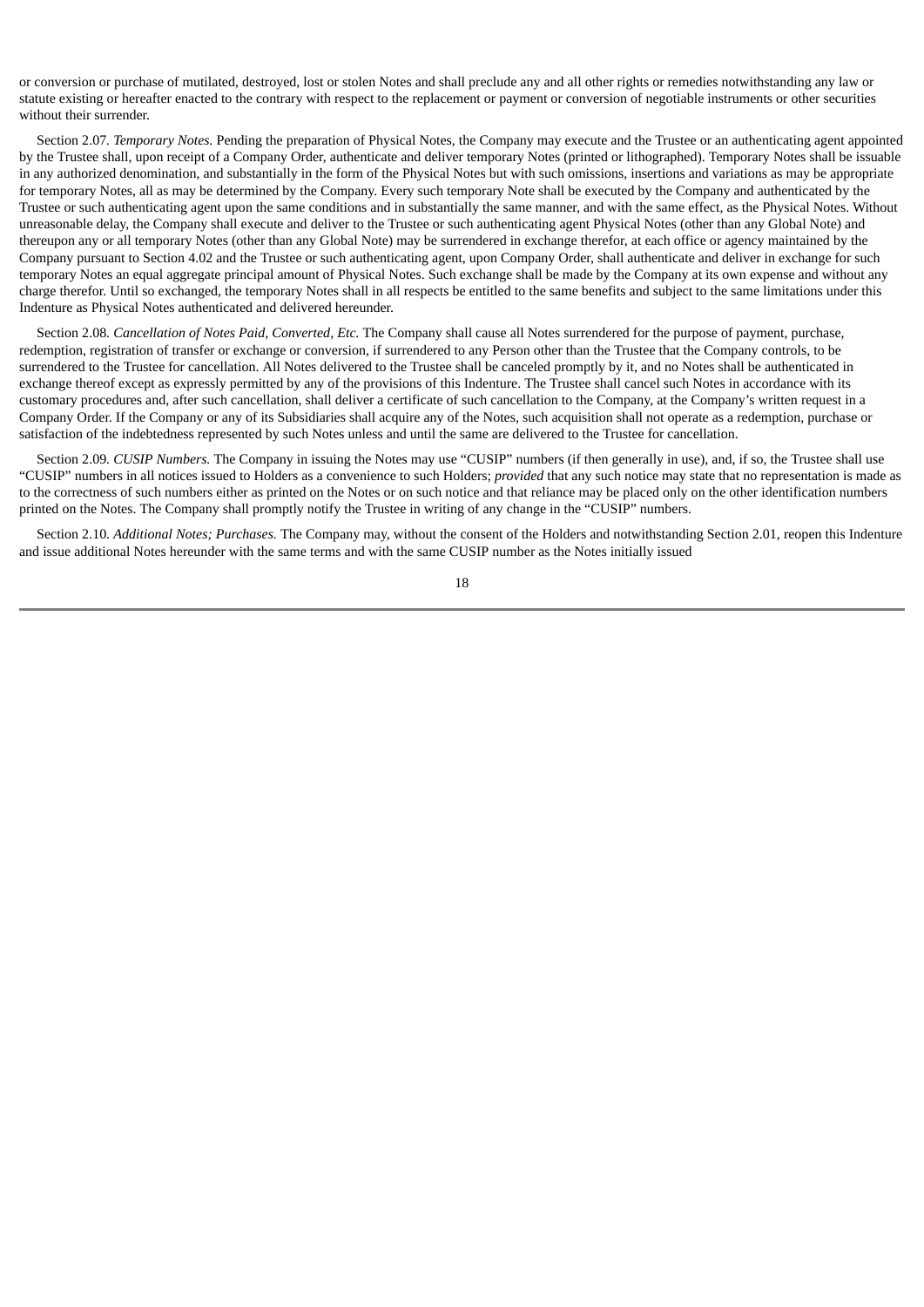hereunder in an unlimited aggregate principal amount; *provided* that if any such additional Notes are not fungible with the Notes initially issued hereunder for U.S. federal income tax purposes, such additional Notes will have a separate CUSIP number. Prior to the issuance of any such additional Notes, the Company shall deliver to the Trustee a Company Order, an Officers' Certificate and an Opinion of Counsel, such Officers' Certificate and Opinion of Counsel to cover such matters, in addition to the due authorization, execution, delivery, validity and enforceability of such Additional Notes and those required by Section 17.05, as the Trustee shall reasonably request. In addition, the Company may, to the extent permitted by law, and directly or indirectly (regardless of whether such Notes are surrendered to the Company), purchase Notes in the open market or otherwise, whether by the Company or its Subsidiaries or through a private or public tender or exchange offer or through counterparties to private agreements, including by cash-settled swaps or other derivatives. The Company shall cause any Notes so purchased (other than Notes purchased pursuant to cash-settled swaps or other derivatives) to be surrendered to the Trustee for cancellation in accordance with Section 2.08.

### ARTICLE 3

#### SATISFACTION AND DISCHARGE

Section 3.01*. Satisfaction and Discharge.* This Indenture shall upon request of the Company contained in an Officers' Certificate cease to be of further effect, and the Trustee, at the expense of the Company, shall execute proper instruments acknowledging satisfaction and discharge of this Indenture, when (a) (i) all Notes theretofore authenticated and delivered (other than (x) Notes which have been destroyed, lost or stolen and which have been replaced or paid as provided in Section 2.06 and (y) Notes for whose payment money has theretofore been deposited in trust or segregated and held in trust by the Company and thereafter repaid to the Company or discharged from such trust, as provided in Section 4.04(d)) have been delivered to the Trustee for cancellation; or (ii) the Company has deposited with the Trustee or delivered to Holders, as applicable, after the Notes have become due and payable, whether at the Maturity Date, any Fundamental Change Purchase Date, upon conversion or otherwise, cash or cash, shares of Common Stock or a combination thereof, as applicable, solely to satisfy the Company's Conversion Obligation, sufficient to pay all of the outstanding Notes and all other sums due and payable under this Indenture by the Company; and (b) the Company has delivered to the Trustee an Officers' Certificate and an Opinion of Counsel, each stating that all conditions precedent herein provided for relating to the satisfaction and discharge of this Indenture have been complied with. Notwithstanding the satisfaction and discharge of this Indenture, the obligations of the Company to the Trustee under Section 7.06 shall survive.

#### ARTICLE 4

#### PARTICULAR COVENANTS OF THE COMPANY

Section 4.01*. Payment of Principal and Interest.* The Company covenants and agrees that it will cause to be paid the principal (including the Fundamental Change Purchase Price, if applicable) of, and accrued and unpaid interest on, each of the Notes at the places, at the respective times and in the manner provided herein and in the Notes.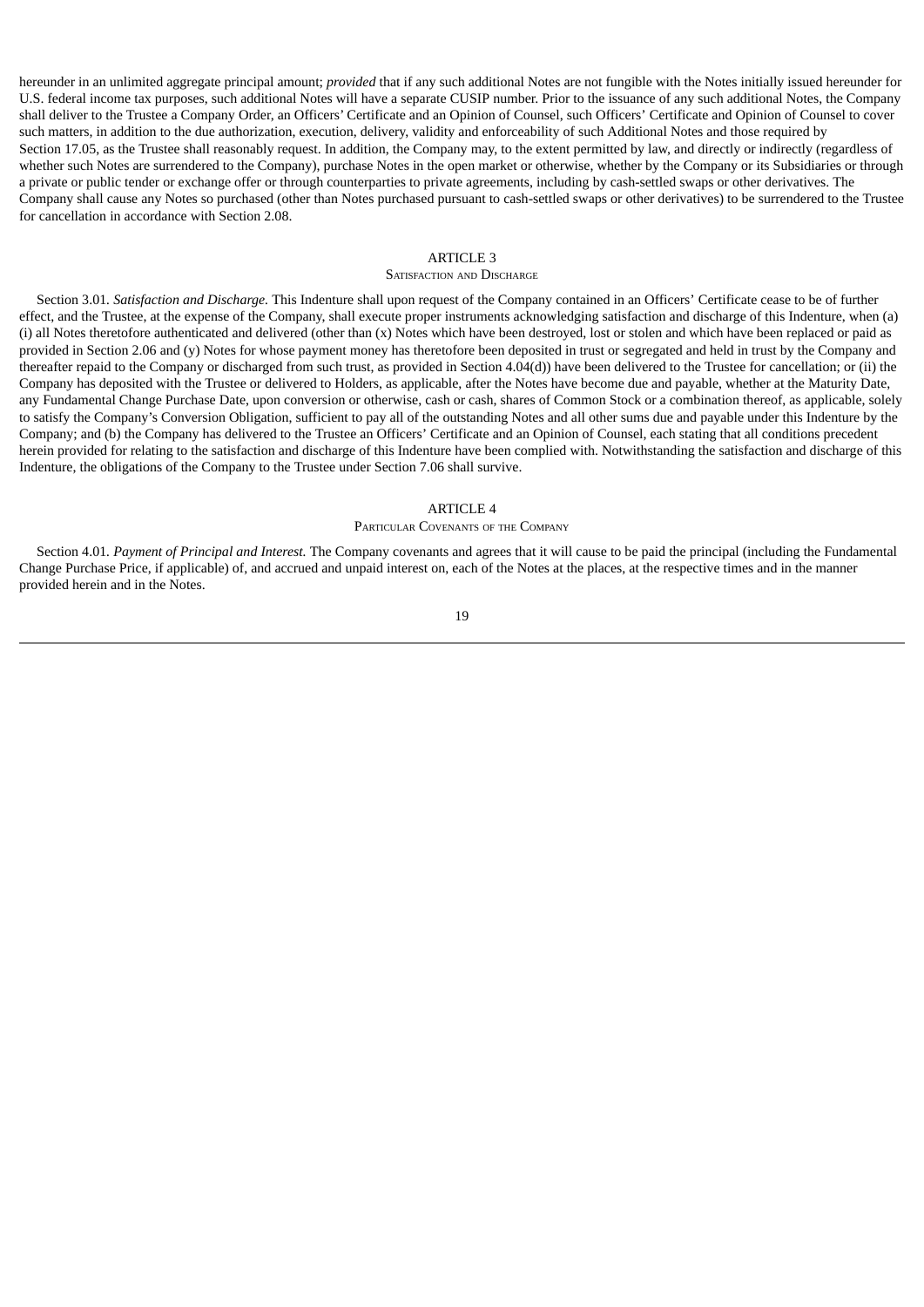Section 4.02*. Maintenance of Office or Agency.* The Company will maintain in a State of the United States of America or the District of Columbia, an office or agency where the Notes may be surrendered for registration of transfer or exchange or for presentation for payment or purchase ("**Paying Agent**") or for conversion ("**Conversion Agent**") and where notices and demands to or upon the Company in respect of the Notes and this Indenture may be served. The Company will give prompt written notice to the Trustee of the location, and any change in the location, of such office or agency. If at any time the Company shall fail to maintain any such required office or agency or shall fail to furnish the Trustee with the address thereof, such presentations, surrenders, notices and demands may be made or served at the Corporate Trust Office or the office or agency of the Trustee.

The Company may also from time to time designate as co-Note Registrars one or more other offices or agencies where the Notes may be presented or surrendered for any or all such purposes and may from time to time rescind such designations; *provided* that no such designation or rescission shall in any manner relieve the Company of its obligation to maintain an office or agency in any State of the United States of America of the District of Columbia for such purposes. The Company will give prompt written notice to the Trustee of any such designation or rescission and of any change in the location of any such other office or agency. The terms "**Paying Agent**" and "**Conversion Agent**" include any such additional or other offices or agencies, as applicable.

The Company hereby initially designates the Trustee as the Paying Agent, Note Registrar and Conversion Agent and the Corporate Trust Office shall be considered as one such office or agency of the Company for each of the aforesaid purposes.

Section 4.03*. Appointments to Fill Vacancies in Trustee's Office.* The Company, whenever necessary to avoid or fill a vacancy in the office of Trustee, will appoint, in the manner provided in Section 7.09, a Trustee, so that there shall at all times be a Trustee hereunder.

Section 4.04*. Provisions as to Paying Agent.* (a) If the Company shall appoint a Paying Agent other than the Trustee, the Company will cause such Paying Agent to execute and deliver to the Trustee an instrument in which such agent shall agree with the Trustee, subject to the provisions of this Section 4.04:

(i) that it will hold all sums held by it as such agent for the payment of the principal (including the Fundamental Change Purchase Price, if applicable) of, and accrued and unpaid interest on, the Notes in trust for the benefit of the Holders of the Notes;

(ii) that it will give the Trustee prompt notice of any failure by the Company to make any payment of the principal (including the Fundamental Change Purchase Price, if applicable) of, and accrued and unpaid interest on, the Notes when the same shall be due and payable; and

(iii) that at any time during the continuance of an Event of Default, upon request of the Trustee, it will forthwith pay to the Trustee all sums so held in trust.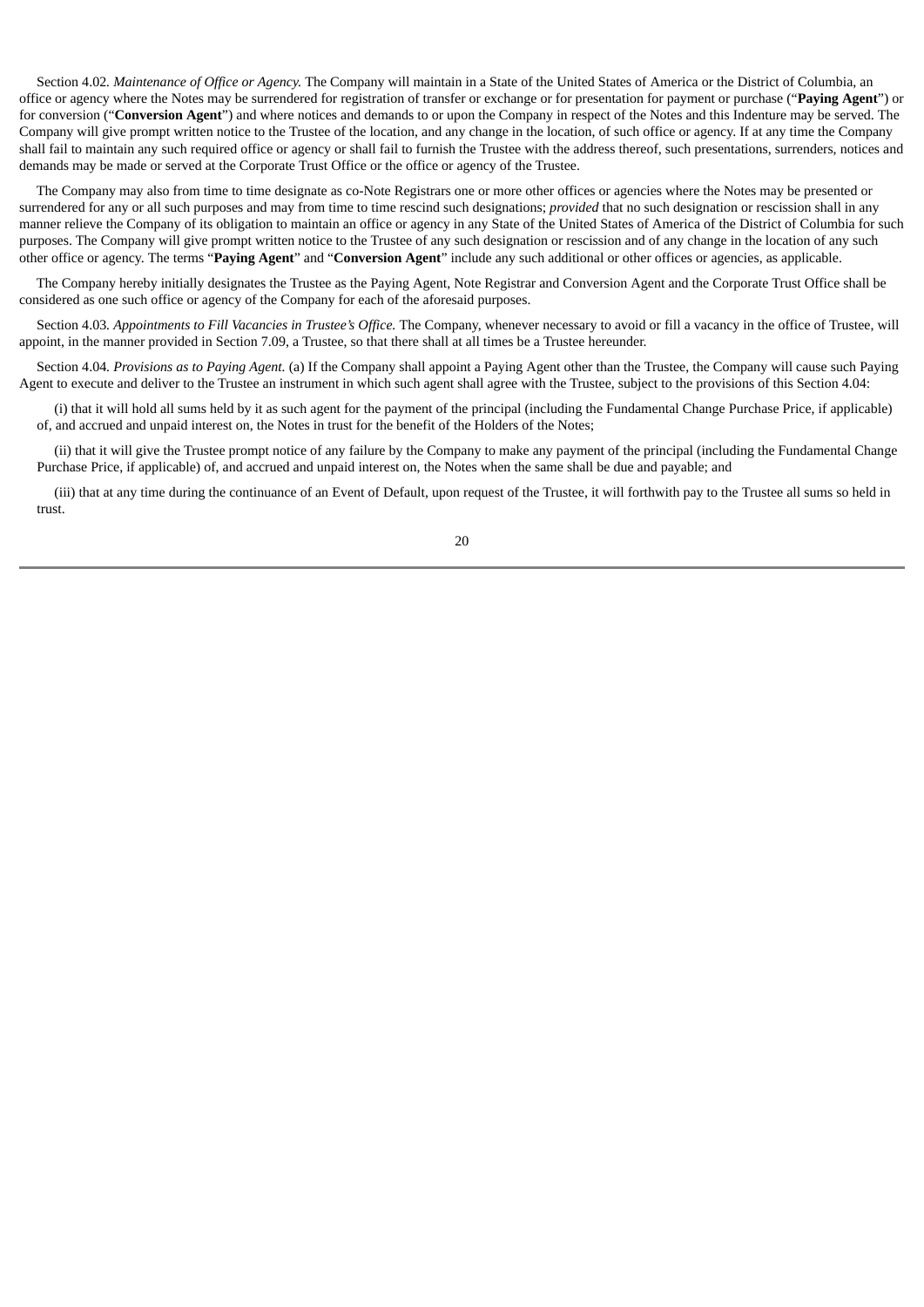The Company shall, on or before each due date of the principal (including the Fundamental Change Purchase Price, if applicable) of, or accrued and unpaid interest on, the Notes, deposit with the Paying Agent a sum sufficient to pay such principal (including the Fundamental Change Purchase Price, if applicable) or accrued and unpaid interest, and (unless such Paying Agent is the Trustee) the Company will promptly notify the Trustee of any failure to take such action; *provided* that if such deposit is made on the due date, such deposit must be received by the Paying Agent by 11:00 a.m., New York City time, on such date.

(b) If the Company shall act as its own Paying Agent, it will, on or before each due date of the principal (including the Fundamental Change Purchase Price, if applicable) of, and accrued and unpaid interest on, the Notes, set aside, segregate and hold in trust for the benefit of the Holders of the Notes a sum sufficient to pay such principal (including the Fundamental Change Purchase Price, if applicable) and accrued and unpaid interest so becoming due and will promptly notify the Trustee in writing of any failure to take such action and of any failure by the Company to make any payment of the principal (including the Fundamental Change Purchase Price, if applicable) of, or accrued and unpaid interest on, the Notes when the same shall become due and payable.

(c) Anything in this Section 4.04 to the contrary notwithstanding, the Company may, at any time, for the purpose of obtaining a satisfaction and discharge of this Indenture, or for any other reason, pay, cause to be paid or deliver to the Trustee all sums or amounts held in trust by the Company or any Paying Agent hereunder as required by this Section 4.04, such sums or amounts to be held by the Trustee upon the trusts herein contained and upon such payment or delivery by the Company or any Paying Agent to the Trustee, the Company or such Paying Agent shall be released from all further liability but only with respect to such sums or amounts.

(d) Any money and shares of Common Stock deposited with the Trustee or any Paying Agent, or then held by the Company, in trust for the payment of the principal (including the Fundamental Change Purchase Price, if applicable) of, and accrued and unpaid interest on, any Note and remaining unclaimed for two years after such principal (including the Fundamental Change Purchase Price, if applicable) or interest has become due and payable shall be paid to the Company on request of the Company contained in an Officers' Certificate, or (if then held by the Company) shall be discharged from such trust; and the Holder of such Note shall thereafter, as an unsecured general creditor, look only to the Company for payment thereof, and all liability of the Trustee or such Paying Agent with respect to such trust money and shares of Common Stock, and all liability of the Company as trustee thereof, shall thereupon cease.

Section 4.05*. Existence.* Subject to Article 11, the Company shall do or cause to be done all things necessary to preserve and keep in full force and effect its corporate existence.

Section 4.06*. Annual Reports.* (a) The Company shall file with the Trustee within 15 days after the same are required to be filed with the Commission, copies of any documents or reports that the Company is required to file with the Commission pursuant to Section 13 or 15(d) of the Exchange Act (giving effect to any grace period provided by Rule 12b-25 under the Exchange Act). Any such document or report that the Company files with the Commission via the Commission's EDGAR system shall be deemed to be filed with the Trustee for purposes of this Section 4.06(a) at the time such documents are filed via the EDGAR system; *provided,*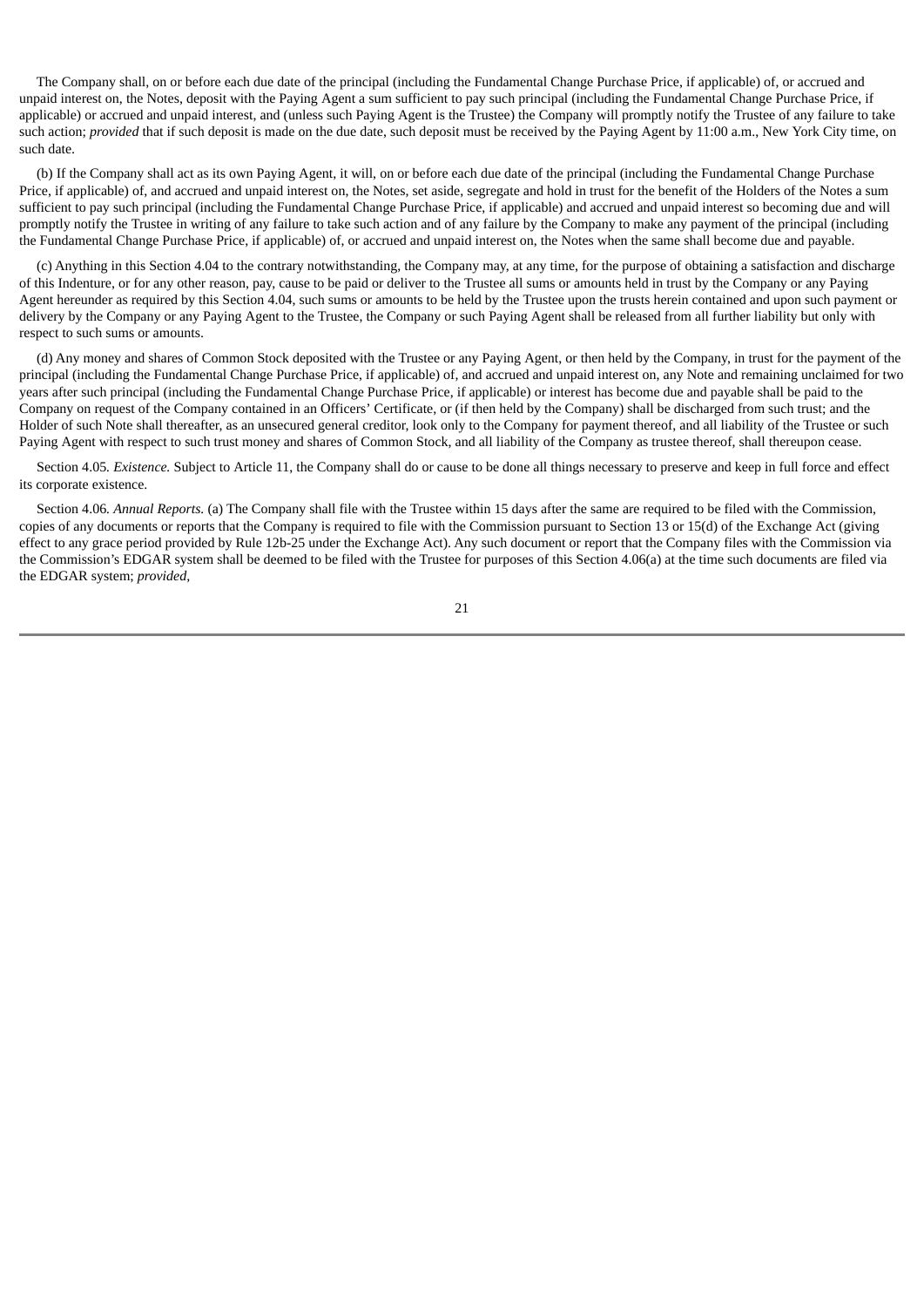*however*, that the Trustee shall have no obligation to determine whether or not such information, documents or reports have been filed pursuant to the "EDGAR" system (or any successor).

(b) Delivery of the reports and documents described in subsection (a) above to the Trustee is for informational purposes only, and the Trustee's receipt of such shall not constitute constructive notice of any information contained therein or determinable from information contained therein, including the Company's compliance with any of its covenants hereunder (as to which the Trustee is entitled to conclusively rely on an Officers' Certificate).

Section 4.07*. Stay, Extension and Usury Laws.* The Company covenants (to the extent that it may lawfully do so) that it shall not at any time insist upon, plead, or in any manner whatsoever claim or take the benefit or advantage of, any stay, extension or usury law or other law that would prohibit or forgive the Company from paying all or any portion of the principal of or interest on the Notes as contemplated herein, wherever enacted, now or at any time hereafter in force, or that may affect the covenants or the performance of this Indenture; and the Company (to the extent it may lawfully do so) hereby expressly waives all benefit or advantage of any such law, and covenants that it will not, by resort to any such law, hinder, delay or impede the execution of any power herein granted to the Trustee, but will suffer and permit the execution of every such power as though no such law had been enacted.

Section 4.08*. Compliance Certificate; Statements as to Defaults.* The Company shall deliver to the Trustee within 120 days after the end of each fiscal year of the Company (beginning with the fiscal year ending on December 31, 2011) an Officers' Certificate stating whether or not the signers thereof have knowledge of any failure by the Company to comply with all conditions and covenants then required to be performed under this Indenture and, if so, specifying each such failure and the nature thereof.

In addition, the Company shall deliver to the Trustee, as soon as possible, and in any event within 30 days after the Company becomes aware of the occurrence of any Event of Default or Default that is continuing, an Officers' Certificate setting forth the details of such Event of Default or Default, its status and the action that the Company proposes to take with respect thereto.

Section 4.09*. Further Instruments and Acts.* Upon request of the Trustee, the Company will execute and deliver such further instruments and do such further acts as may be reasonably necessary or proper to carry out more effectively the purposes of this Indenture.

#### ARTICLE 5

#### LISTS OF HOLDERS AND REPORTS BY THE COMPANY AND THE TRUSTEE

Section 5.01*. Lists of Holders.* The Company covenants and agrees that it will furnish or cause to be furnished to the Trustee, semi-annually, not more than 5 days after each June 1 and December 1 in each year beginning with December 1, 2011, and at such other times as the Trustee may request in writing, within 10 days after receipt by the Company of any such request (or such lesser time as the Trustee may reasonably request in order to enable it to timely provide any notice to be provided by it hereunder), a list in such form as the Trustee may reasonably require of the names and addresses of the Holders as of a date not more than 15 days (or such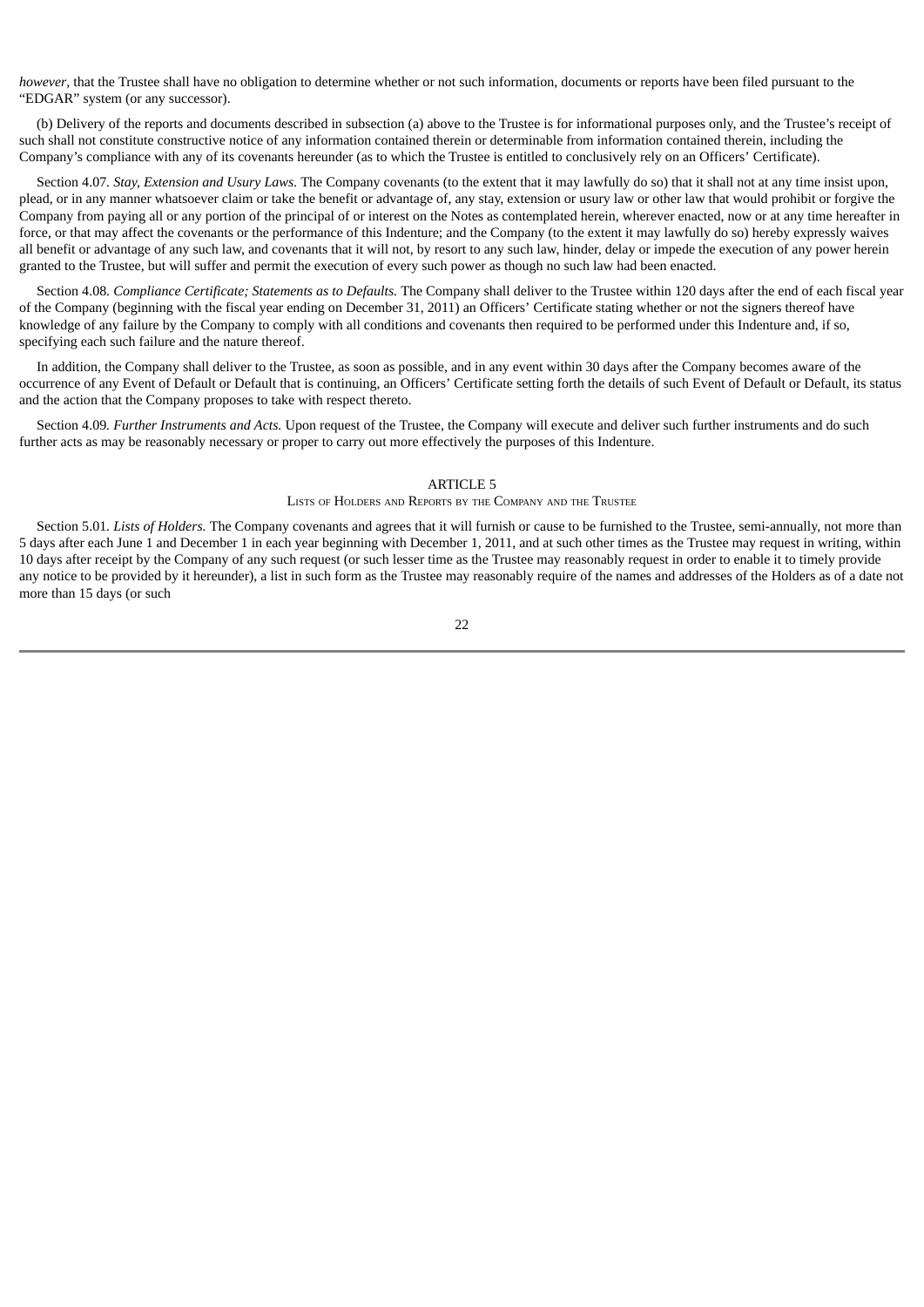other date as the Trustee may reasonably request in order to so provide any such notices) prior to the time such information is furnished, except that no such list need be furnished so long as the Trustee is acting as Note Registrar.

Section 5.02*. Preservation and Disclosure of Lists.* The Trustee shall preserve, in as current a form as is reasonably practicable, all information as to the names and addresses of the Holders contained in the most recent list furnished to it as provided in Section 5.01 or maintained by the Trustee in its capacity as Note Registrar, if so acting. The Trustee may destroy any list furnished to it as provided in Section 5.01 upon receipt of a new list so furnished.

#### ARTICLE 6

## DEFAULTS AND REMEDIES

Section 6.01*. Events of Default.* The following events shall be "**Events of Default**" with respect to the Notes:

(a) default in any payment of interest on any Note when due and payable, and the default continues for a period of 30 days;

(b) default in the payment of principal of any Note when due and payable on the Maturity Date, upon Optional Redemption, upon any required purchase, upon declaration of acceleration or otherwise;

(c) failure by the Company to comply with its obligation to convert the Notes in accordance with this Indenture upon exercise of a Holder's conversion right, and such failure continues for a period of 5 calendar days;

(d) failure by the Company to issue a Fundamental Change Company Notice in accordance with Section 15.02(c) or notice of a specified corporate event in accordance with Section 14.01(b)(ii), in each case when due;

(e) failure by the Company to comply with its obligations under Article 11;

(f) failure by the Company for 60 days after written notice from the Trustee or the Holders of at least 25% in principal amount of the Notes then outstanding (a copy of which notice, if given by holders, also to be given to the Trustee) has been received by the Company to comply with any of its other agreements contained in the Notes or this Indenture;

(g) default by the Company or any Subsidiary of the Company in the payment of the principal or interest on any mortgage, agreement or other instrument under which there may be outstanding, or by which there may be secured or evidenced, any debt for money borrowed in excess of \$25 million in the aggregate of the Company and/or any such Subsidiary, whether such debt now exists or shall hereafter be created, resulting in such debt becoming or being declared due and payable, and such acceleration shall not have been rescinded or annulled within thirty days after written notice to the Company by the Trustee or to the Company and the Trustee by the Holders of at least 25% in principal amount of the Notes then outstanding;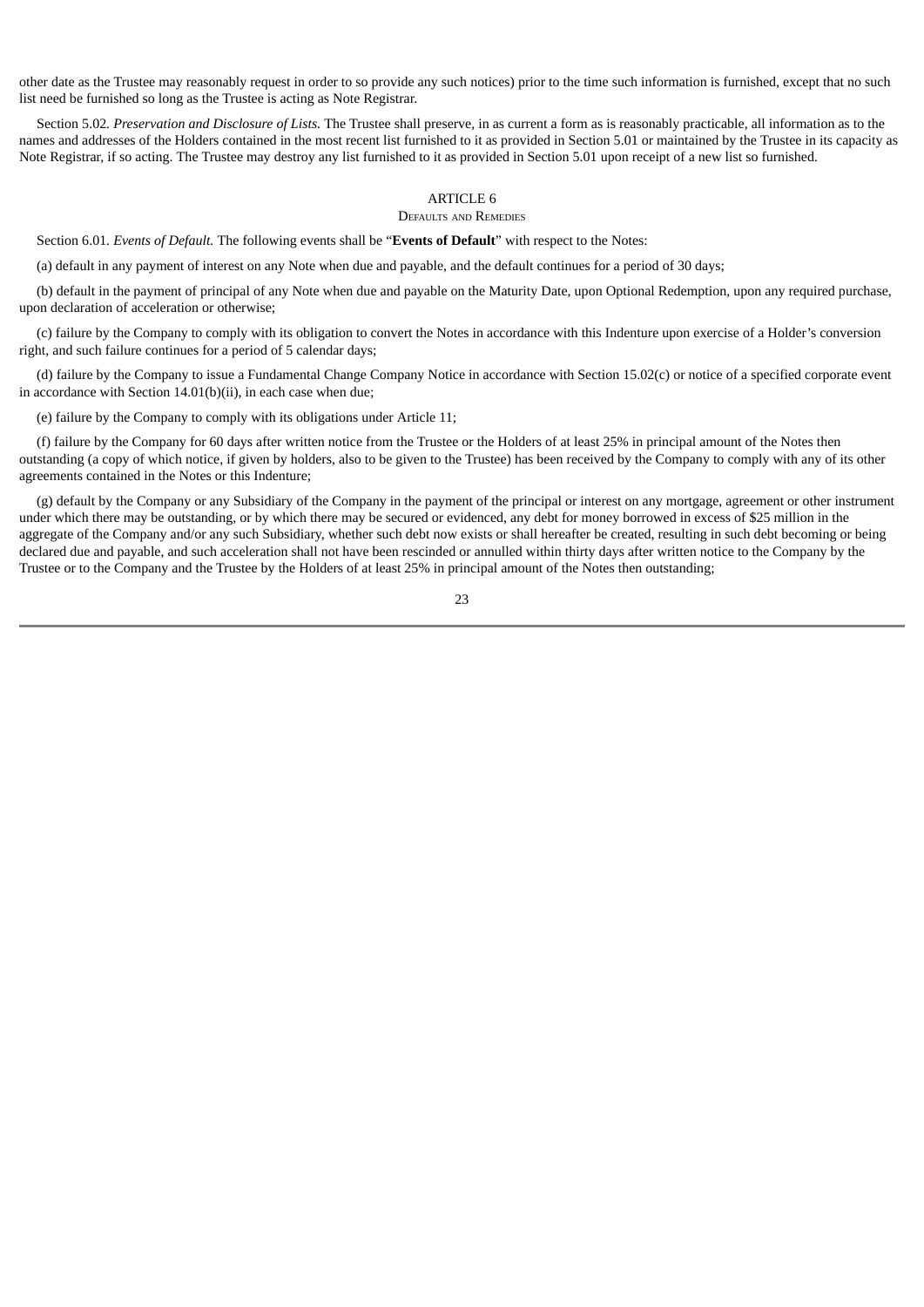(h) a final judgment for the payment of \$25 million or more (excluding any amounts covered by insurance) rendered against the Company or any Subsidiary of the Company, which judgment is not discharged or stayed within 30 days after (i) the date on which the right to appeal thereof has expired if no such appeal has commenced, or (ii) the date on which all rights to appeal have been extinguished;

(i) the Company or any Significant Subsidiary shall commence a voluntary case or other proceeding seeking liquidation, reorganization or other relief with respect to the Company or any such Significant Subsidiary or its debts under any bankruptcy, insolvency or other similar law now or hereafter in effect or seeking the appointment of a trustee, receiver, liquidator, custodian or other similar official of the Company or any such Significant Subsidiary or any substantial part of its property, or shall consent to any such relief or to the appointment of or taking possession by any such official in an involuntary case or other proceeding commenced against it, or shall make a general assignment for the benefit of creditors; or

(j) an involuntary case or other proceeding shall be commenced against the Company or any Significant Subsidiary seeking liquidation, reorganization or other relief with respect to the Company or such Significant Subsidiary or its debts under any bankruptcy, insolvency or other similar law now or hereafter in effect or seeking the appointment of a trustee, receiver, liquidator, custodian or other similar official of the Company or such Significant Subsidiary or any substantial part of its property, and such involuntary case or other proceeding shall remain undismissed and unstayed for a period of 30 consecutive days.

Section 6.02. *Acceleration; Rescission and Annulment*. In case one or more Events of Default shall have occurred and be continuing (whatever the reason for such Event of Default and whether it shall be voluntary or involuntary or be effected by operation of law or pursuant to any judgment, decree or order of any court or any order, rule or regulation of any administrative or governmental body), then, and in each and every such case (other than an Event of Default specified in Section 6.01(i) or Section 6.01(j) with respect to the Company (but not with respect to any of its Significant Subsidiaries)), unless the principal of all of the Notes shall have already become due and payable, either the Trustee or the Holders of at least 25% in aggregate principal amount of the Notes then outstanding determined in accordance with Section 8.04, by notice in writing to the Company (and to the Trustee if given by Holders), may declare 100% of the principal of, and accrued and unpaid interest on, all the Notes to be due and payable immediately, and upon any such declaration the same shall become and shall automatically be immediately due and payable, anything in this Indenture or in the Notes contained to the contrary notwithstanding. If an Event of Default specified in Section 6.01(i) or Section 6.01(j) with respect to the Company (but not with respect to any of its Significant Subsidiaries) occurs and is continuing, 100% of the principal of, and accrued and unpaid interest, if any, on, all Notes shall become and shall automatically be immediately due and payable.

The immediately preceding paragraph, however, is subject to the conditions that if, at any time after the principal of the Notes shall have been so declared due and payable, and before any judgment or decree for the payment of the monies due shall have been obtained or entered as hereinafter provided, the Company shall pay or shall deposit with the Trustee a sum sufficient to pay installments of accrued and unpaid interest upon all Notes and the principal of any and all Notes that shall have become due otherwise than by acceleration (with interest on overdue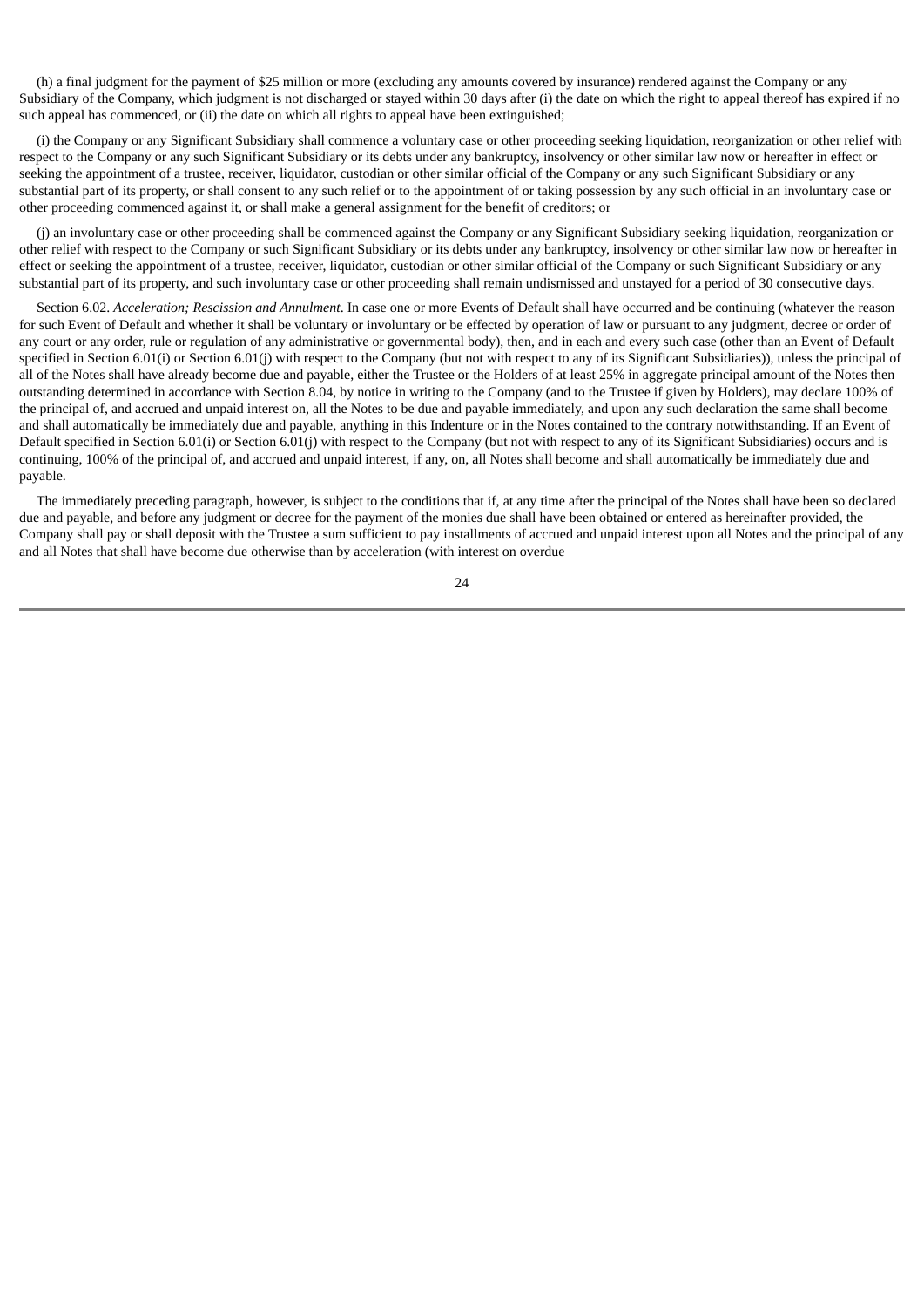installments of accrued and unpaid interest, and on such principal at the rate borne by the Notes at such time) and amounts due to the Trustee pursuant to Section 7.06, and if (1) rescission would not conflict with any judgment or decree of a court of competent jurisdiction and (2) any and all existing Events of Default under this Indenture, other than the nonpayment of the principal of and accrued and unpaid interest, if any, on Notes that shall have become due solely by such acceleration, shall have been cured or waived pursuant to Section 6.09, then and in every such case (except as provided in the immediately succeeding sentence) the Holders of a majority in aggregate principal amount of the Notes then outstanding, by written notice to the Company and to the Trustee, may waive all Defaults or Events of Default with respect to the Notes and rescind and annul such declaration and its consequences and such Default shall cease to exist, and any Event of Default arising therefrom shall be deemed to have been cured for every purpose of this Indenture; but no such waiver or rescission and annulment shall extend to or shall affect any subsequent Default or Event of Default, or shall impair any right consequent thereon. Notwithstanding anything to the contrary herein, no such waiver or rescission and annulment shall extend to or shall affect any Default or Event of Default resulting from (i) the nonpayment of the principal of, or accrued and unpaid interest on, any Notes, (ii) a failure to purchase any Notes when required or (iii) a failure to pay or deliver, as the case may be, the consideration due upon conversion of the Notes.

Section 6.03. *Additional Interest*. Notwithstanding anything in this Indenture or in the Notes to the contrary, to the extent the Company elects, the sole remedy for an Event of Default relating to the Company's failure to comply with its obligations as set forth in Section 4.06 shall, for the first 360 days after the occurrence of such an Event of Default, consist exclusively of the right to receive Additional Interest on the Notes at a rate equal to 0.25% per annum of the principal amount of the Notes outstanding for each day during the first 180 days after the occurrence of such Event of Default and 0.50% per annum of the principal amount of the Notes outstanding from the 181st day until the 360th day following the occurrence of such an Event of Default during which such Event of Default is continuing beginning on, and including, the date on which such an Event of Default first occurs. If the Company so elects, such Additional Interest shall be payable in the same manner and on the same dates as regular interest on the Notes. On the 361st day after such Event of Default (if the Event of Default relating to the Company's failure to file is not cured or waived prior to such 361st day), the Notes will be subject to acceleration as provided in Section 6.02. In the event the Company does not elect to pay Additional Interest following an Event of Default in accordance with this Section 6.03, or the Company elects to make such payment but does not pay the Additional Interest when due, the Notes shall be subject to acceleration as provided in Section 6.02.

In order to elect to pay Additional Interest as the sole remedy during the first 360 days after the occurrence of any Event of Default described in the immediately preceding paragraph, the Company must notify all Holders of the Notes, the Trustee and the Paying Agent in writing of such election prior to the beginning of such 360-day period. Upon the failure to timely give such notice, the Notes shall be immediately subject to acceleration as provided in Section 6.02.

Section 6.04*. Payments of Notes on Default; Suit Therefor.* If an Event of Default described in clause (a) or (b) of Section 6.01 shall have occurred, the Company shall, upon demand of the Trustee, pay to the Trustee, for the benefit of the Holders of the Notes, the whole amount then due and payable on the Notes for principal and interest, if any, with interest on any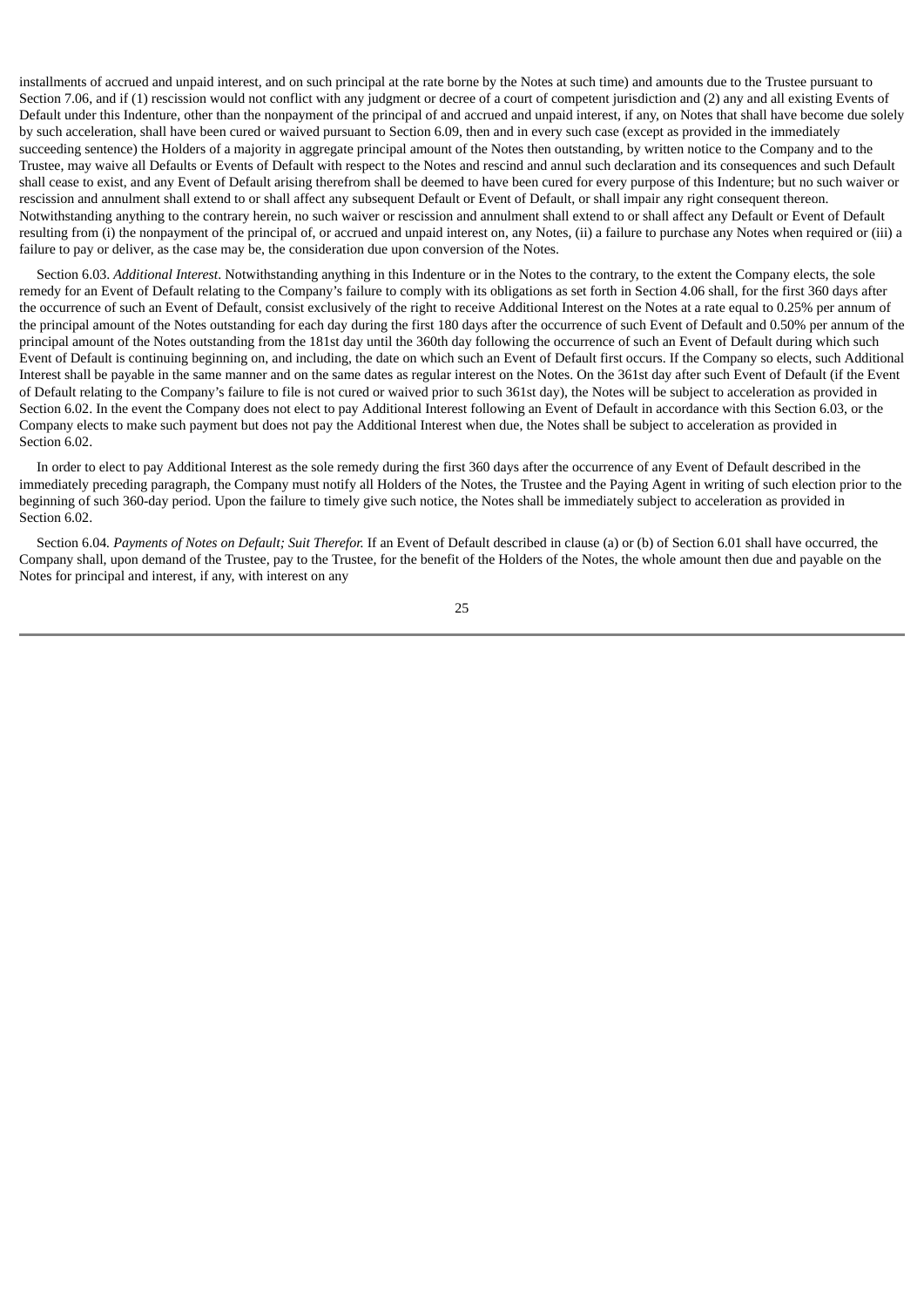overdue principal and interest, if any, at the rate borne by the Notes at such time and, in addition thereto, such further amount as shall be sufficient to cover any amounts due to the Trustee under Section 7.06. If the Company shall fail to pay such amounts forthwith upon such demand, the Trustee, in its own name and as trustee of an express trust, may institute a judicial proceeding for the collection of the sums so due and unpaid, may prosecute such proceeding to judgment or final decree and may enforce the same against the Company or any other obligor upon the Notes and collect the monies adjudged or decreed to be payable in the manner provided by law out of the property of the Company or any other obligor upon the Notes, wherever situated.

In the event there shall be pending proceedings for the bankruptcy or for the reorganization of the Company or any other obligor on the Notes under title 11 of the United States Code, or any other applicable law, or in case a receiver, assignee or trustee in bankruptcy or reorganization, liquidator, sequestrator or similar official shall have been appointed for or taken possession of the Company or such other obligor, the property of the Company or such other obligor, or in the event of any other judicial proceedings relative to the Company or such other obligor upon the Notes, or to the creditors or property of the Company or such other obligor, the Trustee, irrespective of whether the principal of the Notes shall then be due and payable as therein expressed or by declaration or otherwise and irrespective of whether the Trustee shall have made any demand pursuant to the provisions of this Section 6.04, shall be entitled and empowered, by intervention in such proceedings or otherwise, to file and prove a claim or claims for the whole amount of principal and accrued and unpaid interest, if any, in respect of the Notes, and, in case of any judicial proceedings, to file such proofs of claim and other papers or documents and to take such other actions as it may deem necessary or advisable in order to have the claims of the Trustee (including any claim for the reasonable compensation, expenses, disbursements and advances of the Trustee, its agents and counsel) and of the Holders allowed in such judicial proceedings relative to the Company or any other obligor on the Notes, its or their creditors, or its or their property, and to collect and receive any monies or other property payable or deliverable on any such claims, and to distribute the same after the deduction of any amounts due to the Trustee under Section 7.06; and any receiver, assignee or trustee in bankruptcy or reorganization, liquidator, custodian or similar official is hereby authorized by each of the Holders to make such payments to the Trustee, as administrative expenses, and, in the event that the Trustee shall consent to the making of such payments directly to the Holders, to pay to the Trustee any amount due it for reasonable compensation, expenses, advances and disbursements, including agents and counsel fees, and including any other amounts due to the Trustee under Section 7.06, incurred by it up to the date of such distribution. To the extent that such payment of reasonable compensation, expenses, advances and disbursements out of the estate in any such proceedings shall be denied for any reason, payment of the same shall be secured by a lien on, and shall be paid out of, any and all distributions, dividends, monies, securities and other property that the Holders of the Notes may be entitled to receive in such proceedings, whether in liquidation or under any plan of reorganization or arrangement or otherwise.

Nothing herein contained shall be deemed to authorize the Trustee to authorize or consent to or accept or adopt on behalf of any Holder any plan of reorganization, arrangement, adjustment or composition affecting such Holder or the rights of any Holder thereof, or to authorize the Trustee to vote in respect of the claim of any Holder in any such proceeding.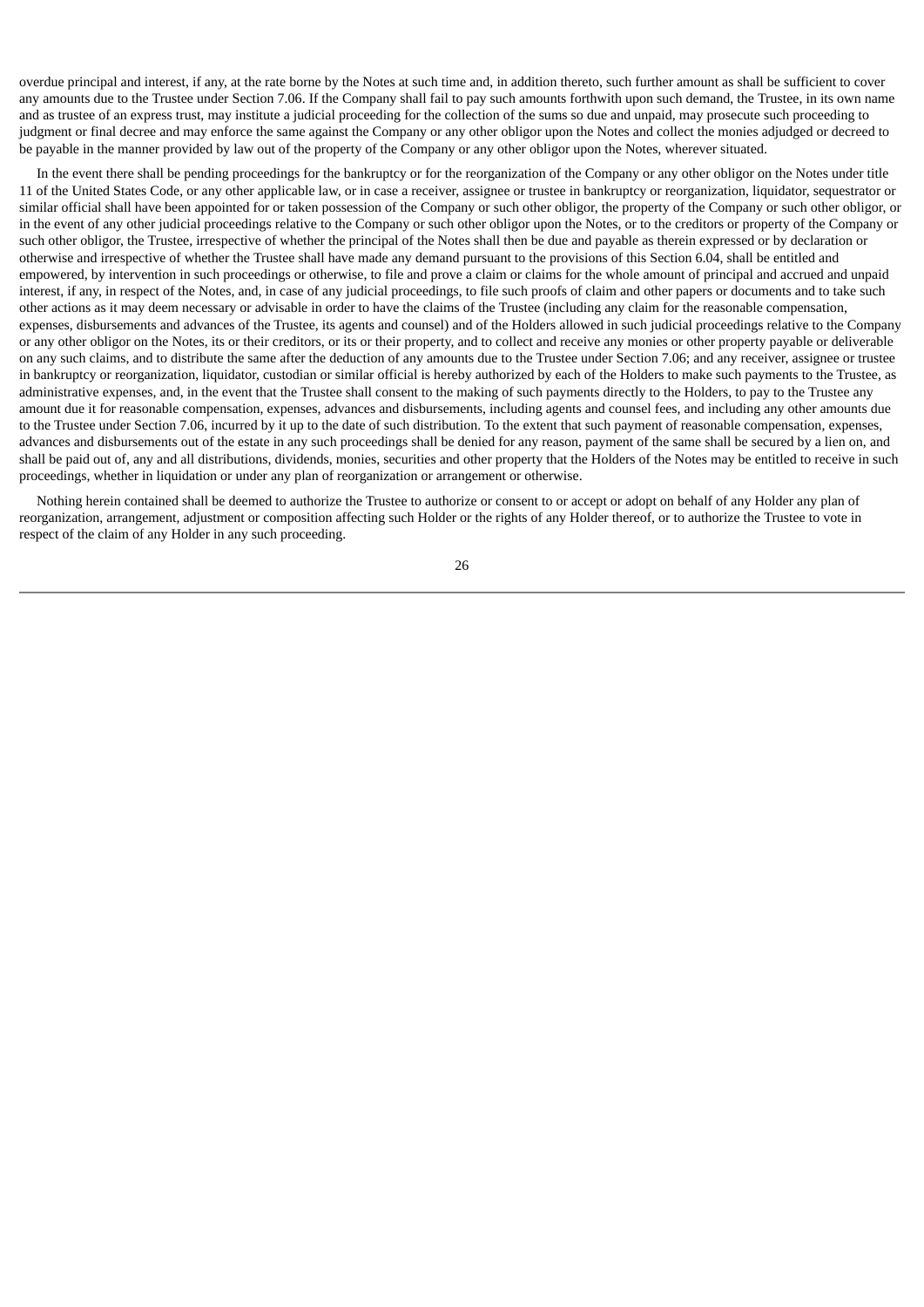All rights of action and of asserting claims under this Indenture, or under any of the Notes, may be enforced by the Trustee without the possession of any of the Notes, or the production thereof at any trial or other proceeding relative thereto, and any such suit or proceeding instituted by the Trustee shall be brought in its own name as trustee of an express trust, and any recovery of judgment shall, after provision for the payment of the reasonable compensation, expenses, disbursements and advances of the Trustee, its agents and counsel, be for the ratable benefit of the Holders of the Notes.

In any proceedings brought by the Trustee (and in any proceedings involving the interpretation of any provision of this Indenture to which the Trustee shall be a party) the Trustee shall be held to represent all the Holders of the Notes, and it shall not be necessary to make any Holders of the Notes parties to any such proceedings.

In case the Trustee shall have proceeded to enforce any right under this Indenture and such proceedings shall have been discontinued or abandoned because of any waiver pursuant to Section 6.09 or any rescission and annulment pursuant to Section 6.02 or for any other reason or shall have been determined adversely to the Trustee, then and in every such case the Company, the Holders, and the Trustee shall, subject to any determination in such proceeding, be restored respectively to their several positions and rights hereunder, and all rights, remedies and powers of the Company, the Holders, and the Trustee shall continue as though no such proceeding had been instituted.

Section 6.05*. Application of Monies Collected by Trustee.* Any monies collected by the Trustee pursuant to this Article 6 with respect to the Notes shall be applied in the order following, at the date or dates fixed by the Trustee for the distribution of such monies, upon presentation of the several Notes, and stamping thereon the payment, if only partially paid, and upon surrender thereof, if fully paid:

First, to the payment of all amounts due the Trustee under Section 7.06;

Second, in case the principal of the outstanding Notes shall not have become due and be unpaid, to the payment of interest on, and any cash due upon conversion of, the Notes in default in the order of the date due of the payments of such interest and cash due upon conversion, as the case may be, with interest (to the extent that such interest has been collected by the Trustee) upon such overdue payments at the rate borne by the Notes at such time, such payments to be made ratably to the Persons entitled thereto;

Third, in case the principal of the outstanding Notes shall have become due, by declaration or otherwise, and be unpaid to the payment of the whole amount (including, if applicable, the payment of the Fundamental Change Purchase Price and any cash due upon conversion) then owing and unpaid upon the Notes for principal and interest, if any, with interest on the overdue principal and, to the extent that such interest has been collected by the Trustee, upon overdue installments of interest at the rate borne by the Notes at such time, and in case such monies shall be insufficient to pay in full the whole amounts so due and unpaid upon the Notes, then to the payment of such principal (including, if applicable, the Fundamental Change Purchase Price and the cash due upon conversion) and interest without preference or priority of principal over interest, or of interest over principal or of any installment of interest over any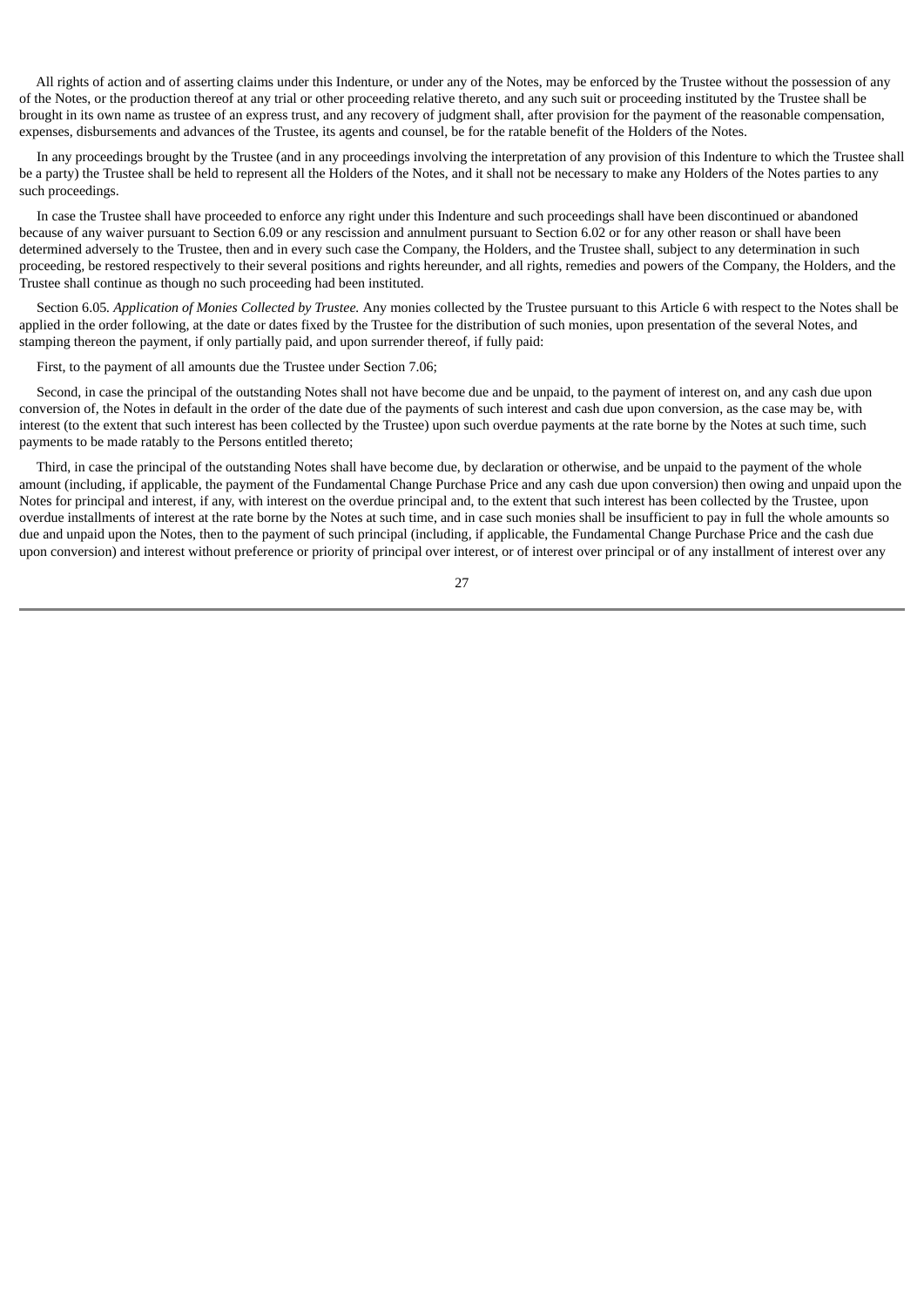other installment of interest, or of any Note over any other Note, ratably to the aggregate of such principal (including, if applicable, the Fundamental Change Purchase Price and any cash due upon conversion) and accrued and unpaid interest; and

Fourth, to the payment of the remainder, if any, to the Company.

Section 6.06*. Proceedings by Holders.* Except to enforce the right to receive payment of principal (including, if applicable, the Fundamental Change Purchase Price) or interest when due, or the right to receive payment or delivery of the consideration due upon conversion, no Holder of any Note shall have any right by virtue of or by availing of any provision of this Indenture to institute any suit, action or proceeding in equity or at law upon or under or with respect to this Indenture, or for the appointment of a receiver, trustee, liquidator, custodian or other similar official, or for any other remedy hereunder, unless:

(a) such Holder previously shall have given to the Trustee written notice of an Event of Default and of the continuance thereof, as herein provided;

(b) Holders of at least 25% in aggregate principal amount of the Notes then outstanding shall have made written request upon the Trustee to institute such action, suit or proceeding in its own name as Trustee hereunder;

(c) such Holders shall have offered to the Trustee such security or indemnity satisfactory to it against any loss, liability or expense to be incurred therein or thereby;

(d) the Trustee for 60 days after its receipt of such notice, request and offer of indemnity, shall have neglected or refused to institute any such action, suit or proceeding; and

(e) no direction that, in the opinion of the Trustee, is inconsistent with such written request shall have been given to the Trustee by the Holders of a majority of the aggregate principal amount of the Notes then outstanding within such 60-day period pursuant to Section 6.09, it being understood and intended, and being expressly covenanted by the taker and Holder of every Note with every other taker and Holder and the Trustee that no one or more Holders shall have any right in any manner whatever by virtue of or by availing of any provision of this Indenture to affect, disturb or prejudice the rights of any other Holder, or to obtain or seek to obtain priority over or preference to any other such Holder, or to enforce any right under this Indenture, except in the manner herein provided and for the equal, ratable and common benefit of all Holders, except as otherwise provided herein (it being understood that the Trustee does not have an affirmative duty to ascertain whether or not such actions or forbearances are unduly prejudicial to such Holders). For the protection and enforcement of this Section 6.06, each and every Holder and the Trustee shall be entitled to such relief as can be given either at law or in equity.

Notwithstanding any other provision of this Indenture and any provision of any Note, the right of any Holder to receive payment or delivery, as the case may be, of (x) the principal (including the Fundamental Change Purchase Price, if applicable) of, (y) accrued and unpaid interest, if any, on, and (z) the consideration due upon conversion of, such Note, on or after the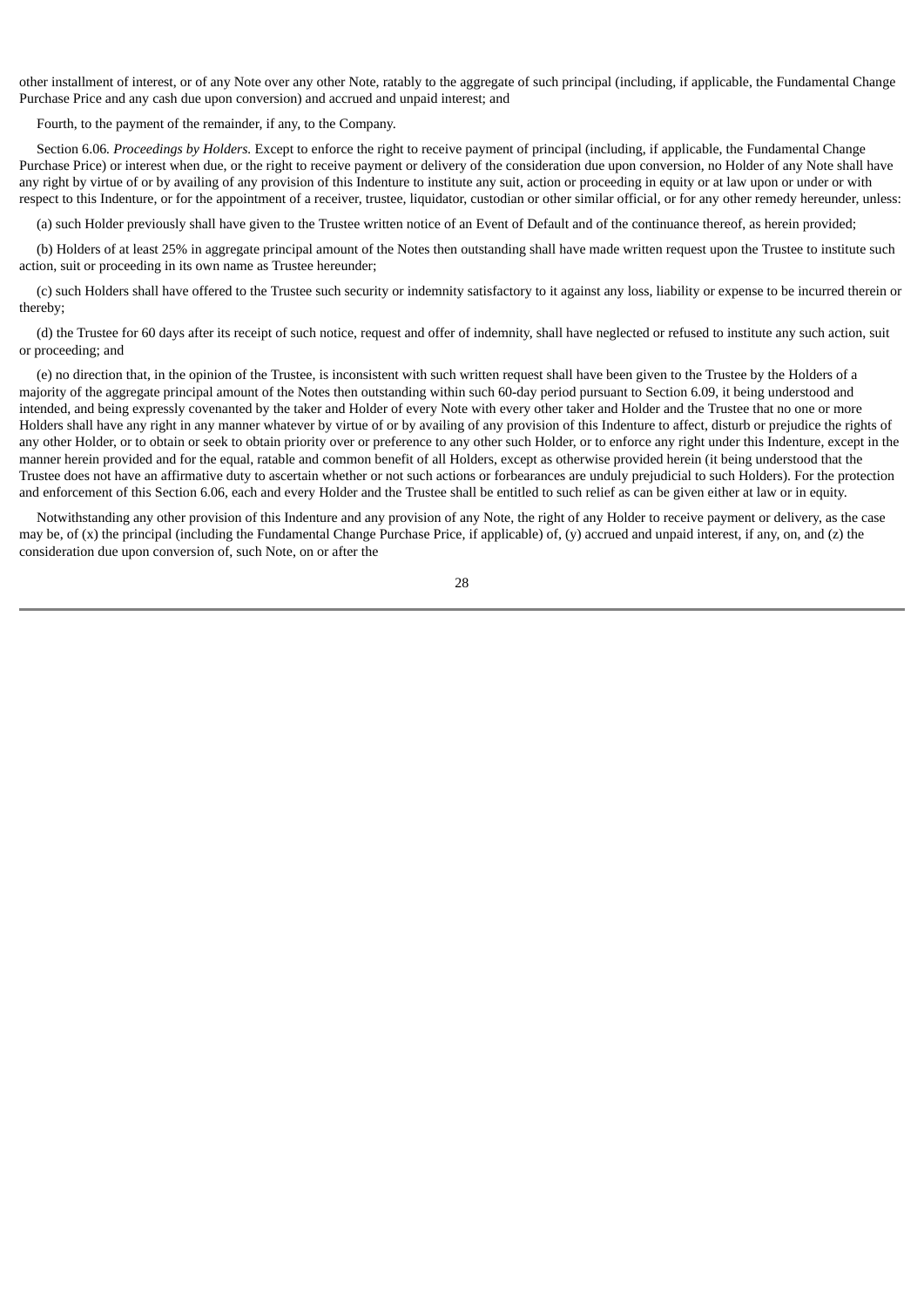respective due dates expressed or provided for in such Note or in this Indenture, or to institute suit for the enforcement of any such payment or delivery, as the case may be, on or after such respective dates against the Company shall not be impaired or affected without the consent of such Holder.

Section 6.07*. Proceedings by Trustee.* In case of an Event of Default the Trustee may in its discretion proceed to protect and enforce the rights vested in it by this Indenture by such appropriate judicial proceedings as are necessary to protect and enforce any of such rights, either by suit in equity or by action at law or by proceeding in bankruptcy or otherwise, whether for the specific enforcement of any covenant or agreement contained in this Indenture or in aid of the exercise of any power granted in this Indenture, or to enforce any other legal or equitable right vested in the Trustee by this Indenture or by law.

Section 6.08*. Remedies Cumulative and Continuing.* Except as provided in the last paragraph of Section 2.06, all powers and remedies given by this Article 6 to the Trustee or to the Holders shall, to the extent permitted by law, be deemed cumulative and not exclusive of any thereof or of any other powers and remedies available to the Trustee or the Holders of the Notes, by judicial proceedings or otherwise, to enforce the performance or observance of the covenants and agreements contained in this Indenture, and no delay or omission of the Trustee or of any Holder of any of the Notes to exercise any right or power accruing upon any Default or Event of Default shall impair any such right or power, or shall be construed to be a waiver of any such Default or Event of Default or any acquiescence therein; and, subject to the provisions of Section 6.06, every power and remedy given by this Article 6 or by law to the Trustee or to the Holders may be exercised from time to time, and as often as shall be deemed expedient, by the Trustee or by the Holders.

Section 6.09. Direction of Proceedings and Waiver of Defaults by Majority of Holders. The Holders of a majority of the aggregate principal amount of the Notes at the time outstanding determined in accordance with Section 8.04 shall have the right to direct the time, method and place of conducting any proceeding for any remedy available to the Trustee or exercising any trust or power conferred on the Trustee with respect to Notes; *provided*, *however*, that (a) such direction shall not be in conflict with any rule of law or with this Indenture, and (b) the Trustee may take any other action deemed proper by the Trustee that is not inconsistent with such direction. The Trustee may refuse to follow any direction that it determines is unduly prejudicial to the rights of any other Holder or that would involve the Trustee in personal liability. The Holders of a majority in aggregate principal amount of the Notes at the time outstanding determined in accordance with Section 8.04 may on behalf of the Holders of all of the Notes waive any past Default or Event of Default hereunder and its consequences except (i) a default in the payment of accrued and unpaid interest, if any, on, or the principal (including any Fundamental Change Purchase Price) of, the Notes when due that has not been cured pursuant to the provisions of Section 6.01, (ii) a failure by the Company to deliver the consideration due upon conversion of the Notes or (iii) a default in respect of a covenant or provision hereof which under Article 10 cannot be modified or amended without the consent of each Holder of an outstanding Note affected. Upon any such waiver the Company, the Trustee and the Holders of the Notes shall be restored to their former positions and rights hereunder; but no such waiver shall extend to any subsequent or other Default or Event of Default or impair any right consequent thereon. Whenever any Default or Event of Default hereunder shall have been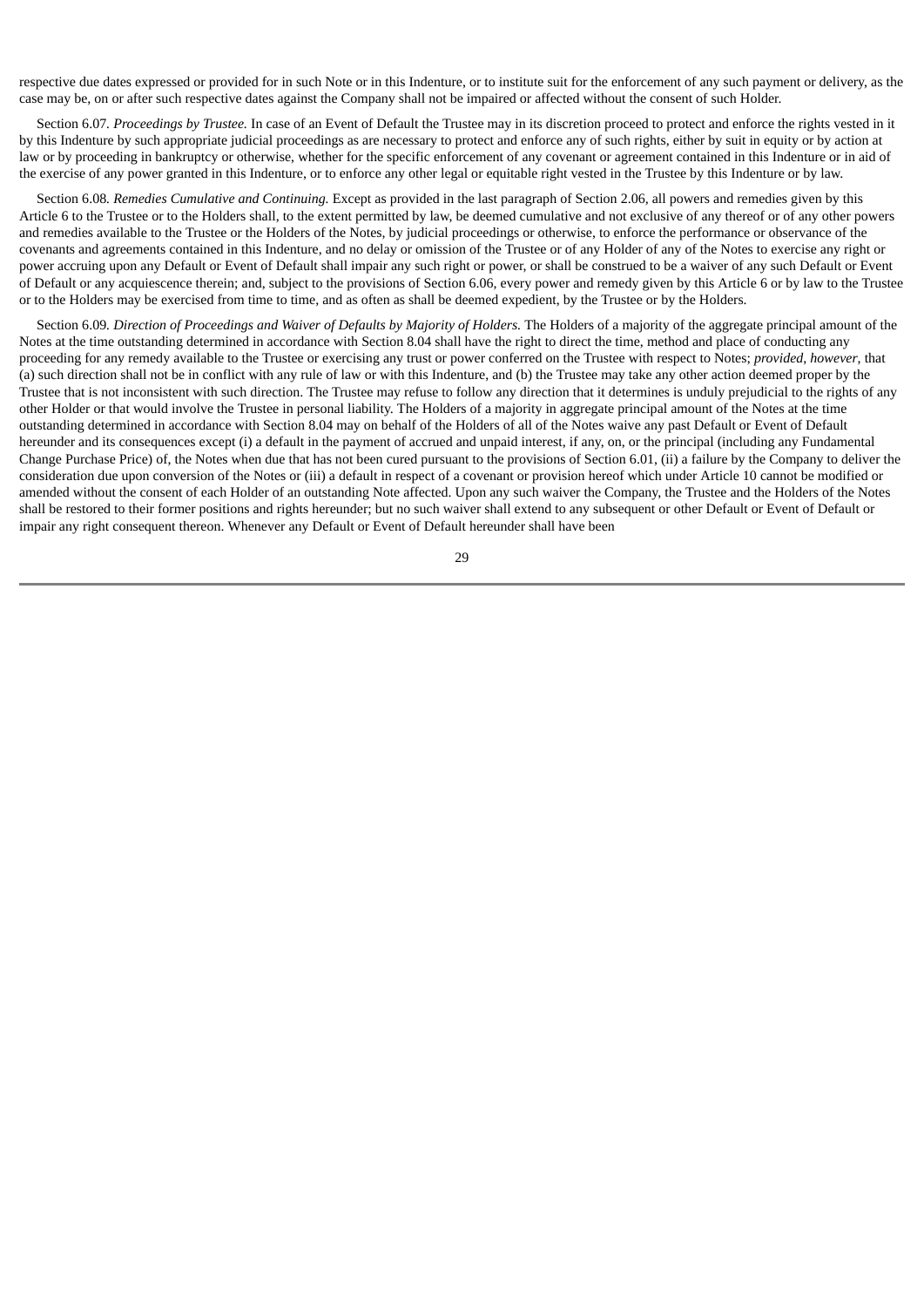waived as permitted by this Section 6.09, said Default or Event of Default shall for all purposes of the Notes and this Indenture be deemed to have been cured and to be not continuing; but no such waiver shall extend to any subsequent or other Default or Event of Default or impair any right consequent thereon.

Section 6.10*. Notice of Defaults.* The Trustee shall, within 90 days after the occurrence and continuance of a Default of which a Responsible Officer has actual knowledge, send to all Holders as the names and addresses of such Holders appear upon the Note Register, notice of all Defaults known to a Responsible Officer, unless such Defaults shall have been cured or waived before the giving of such notice; *provided* that, except in the case of a Default in the payment of the principal of (including the Fundamental Change Purchase Price, if applicable), or accrued and unpaid interest on, any of the Notes or a Default in the payment or delivery of the consideration due upon conversion, the Trustee shall be protected in withholding such notice if and so long as it in good faith determines that the withholding of such notice is in the interests of the Holders.

Section 6.11*. Undertaking to Pay Costs.* All parties to this Indenture agree, and each Holder of any Note by its acceptance thereof shall be deemed to have agreed, that any court may, in its discretion, require, in any suit for the enforcement of any right or remedy under this Indenture, or in any suit against the Trustee for any action taken or omitted by it as Trustee, the filing by any party litigant in such suit of an undertaking to pay the costs of such suit and that such court may in its discretion assess reasonable costs, including reasonable attorneys' fees and expenses, against any party litigant in such suit, having due regard to the merits and good faith of the claims or defenses made by such party litigant; *provided* that the provisions of this Section 6.11 (to the extent permitted by law) shall not apply to any suit instituted by the Trustee, to any suit instituted by any Holder, or group of Holders, holding in the aggregate more than 10% in principal amount of the Notes at the time outstanding determined in accordance with Section 8.04, or to any suit instituted by any Holder for the enforcement of the payment of the principal of or accrued and unpaid interest, if any, on any Note (including, but not limited to, the Fundamental Change Purchase Price with respect to the Notes being purchased as provided in this Indenture) on or after the due date expressed or provided for in such Note or to any suit for the enforcement of the right to convert any Note in accordance with the provisions of Article 14.

#### ARTICLE 7

#### CONCERNING THE TRUSTEE

Section 7.01*. Duties and Responsibilities of Trustee.* The Trustee, prior to the occurrence of an Event of Default and after the curing or waiver of all Events of Default that may have occurred, undertakes to perform such duties and only such duties as are specifically set forth in this Indenture. In case an Event of Default has occurred that has not been cured or waived the Trustee shall exercise such of the rights and powers vested in it by this Indenture, and use the same degree of care and skill in their exercise, as a prudent person would exercise or use under the circumstances in the conduct of such person's own affairs; *provided* that if an Event of Default occurs and is continuing, the Trustee will be under no obligation to exercise any of the rights or powers under this Indenture at the request or direction of any of the Holders unless such Holders have offered to the Trustee indemnity or security satisfactory to it against the costs, expenses and liabilities that might be incurred by it in compliance with such request or direction.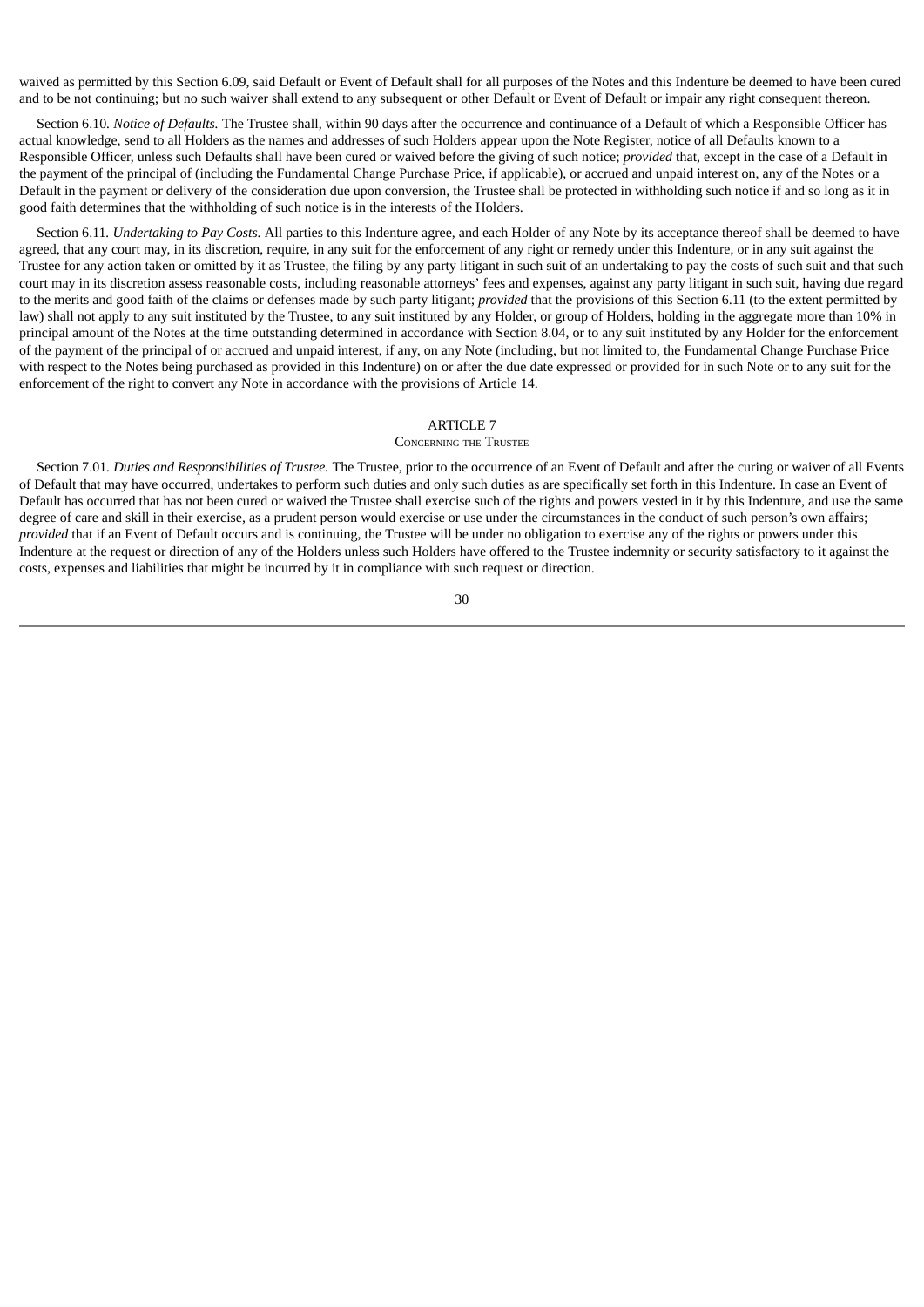No provision of this Indenture shall be construed to relieve the Trustee from liability for its own grossly negligent action, its own grossly negligent failure to act or its own willful misconduct, except that:

(a) prior to the occurrence of an Event of Default and after the curing or waiving of all Events of Default that may have occurred:

(i) the duties and obligations of the Trustee shall be determined solely by the express provisions of this Indenture and the Trust Indenture Act, and the Trustee shall not be liable except for the performance of such duties and obligations as are specifically set forth in this Indenture and no implied covenants or obligations shall be read into this Indenture and the Trust Indenture Act against the Trustee; and

(ii) in the absence of bad faith or willful misconduct on the part of the Trustee, the Trustee may conclusively rely, as to the truth of the statements and the correctness of the opinions expressed therein, upon any certificates or opinions furnished to the Trustee and conforming to the requirements of this Indenture; but, in the case of any such certificates or opinions that by any provisions hereof are specifically required to be furnished to the Trustee, the Trustee shall be under a duty to examine the same to determine whether or not they conform to the requirements of this Indenture (but need not confirm or investigate the accuracy of any mathematical calculations or other facts stated therein);

(b) the Trustee shall not be liable for any error of judgment made in good faith by a Responsible Officer or Officers of the Trustee, unless it shall be proved that the Trustee was grossly negligent in ascertaining the pertinent facts;

(c) the Trustee shall not be liable with respect to any action taken or omitted to be taken by it in good faith in accordance with the direction of the Holders of not less than a majority of the aggregate principal amount of the Notes at the time outstanding determined as provided in Section 8.04 relating to the time, method and place of conducting any proceeding for any remedy available to the Trustee, or exercising any trust or power conferred upon the Trustee, under this Indenture;

(d) whether or not therein provided, every provision of this Indenture relating to the conduct or affecting the liability of, or affording protection to, the Trustee shall be subject to the provisions of this Section 7.01;

(e) the Trustee shall not be liable in respect of any payment (as to the correctness of amount, entitlement to receive or any other matters relating to payment) or notice effected by the Company or any Paying Agent or any records maintained by any co-Note Registrar with respect to the Notes;

(f) if any party fails to deliver a notice relating to an event the fact of which, pursuant to this Indenture, requires notice to be sent to the Trustee, the Trustee may conclusively rely on its failure to receive such notice as reason to act as if no such event occurred, unless such Responsible Officer of the Trustee had actual knowledge of such event;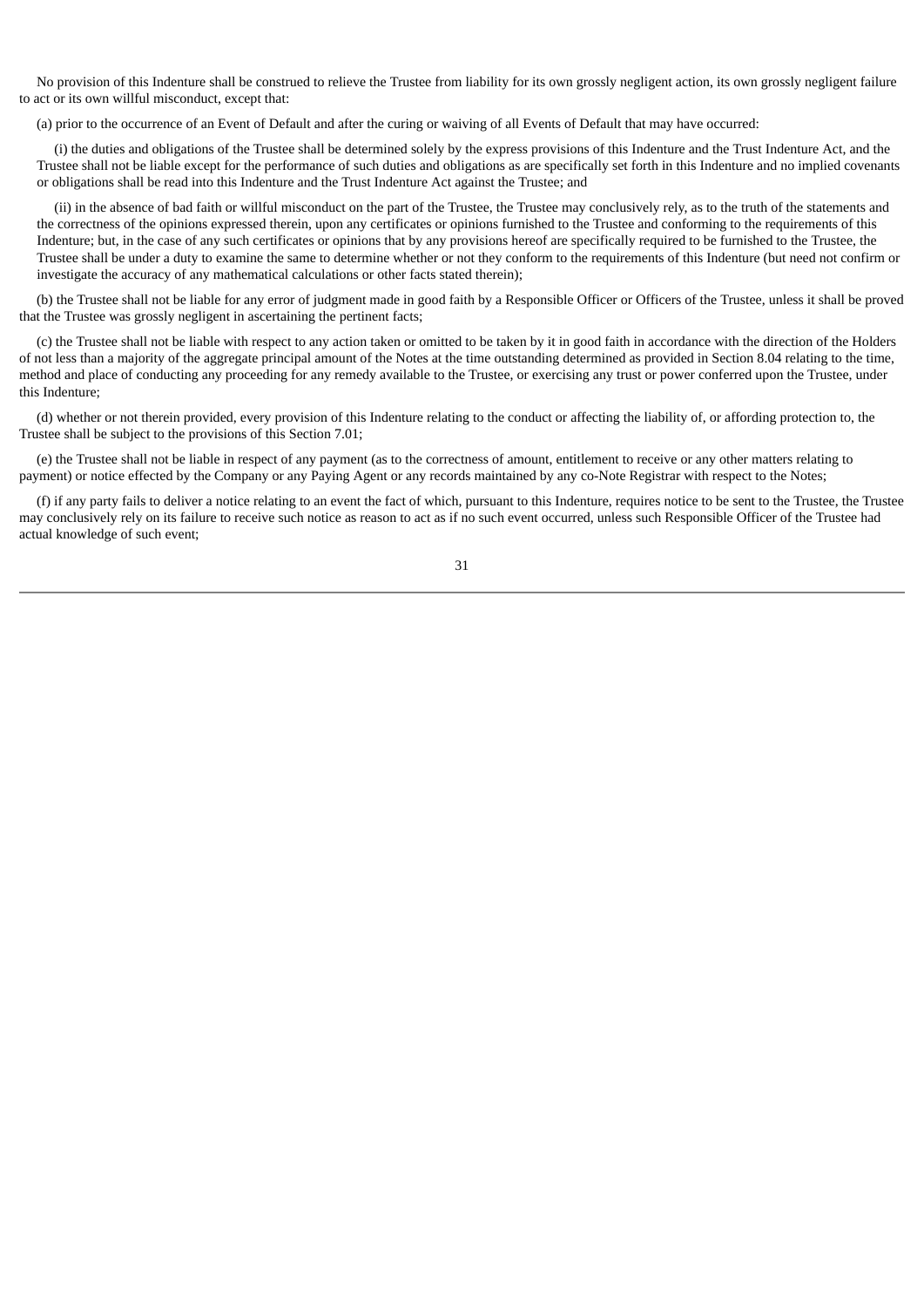(g) in the absence of written investment direction from the Company, all cash received by the Trustee shall be placed in a non-interest bearing trust account, and in no event shall the Trustee be liable for the selection of investments or for investment losses incurred thereon or for losses incurred as a result of the liquidation of any such investment prior to its maturity date or the failure of the party directing such investments prior to its maturity date or the failure of the party directing such investment to provide timely written investment direction, and the Trustee shall have no obligation to invest or reinvest any amounts held hereunder in the absence of such timely and written investment direction from the Company; and

(h) in the event that the Trustee is also acting as Custodian, Note Registrar, Paying Agent, Conversion Agent, Bid Solicitation Agent, transfer agent or other agent hereunder, the rights and protections afforded to the Trustee pursuant to this Article 7 shall also be afforded to such Custodian, Note Registrar, Paying Agent, Conversion Agent, Bid Solicitation Agent, transfer agent or other agent hereunder.

None of the provisions contained in this Indenture shall require the Trustee to expend or risk its own funds or otherwise incur personal financial liability in the performance of any of its duties or in the exercise of any of its rights or powers.

Section 7.02*. Reliance on Documents, Opinions, Etc.* Except as otherwise provided in Section 7.01:

(a) the Trustee may conclusively rely and shall be fully protected in acting upon any resolution, certificate, statement, instrument, opinion, report, notice, request, consent, order, bond, Note, coupon or other paper or document believed by it in good faith to be genuine and to have been signed or presented by the proper party or parties;

(b) any request, direction, order or demand of the Company mentioned herein shall be sufficiently evidenced by an Officers' Certificate (unless other evidence in respect thereof be herein specifically prescribed); and any Board Resolution may be evidenced to the Trustee by a copy thereof certified by the Secretary or an Assistant Secretary of the Company;

(c) the Trustee may consult with counsel of its selection and require an Opinion of Counsel and any advice of such counsel or Opinion of Counsel shall be full and complete authorization and protection in respect of any action taken or omitted by it hereunder in good faith and in accordance with such advice or Opinion of Counsel;

(d) the Trustee shall not be bound to make any investigation into the facts or matters stated in any resolution, certificate, statement, instrument, opinion, report, notice, request, direction, consent, order, bond, debenture or other paper or document, but the Trustee, in its discretion, may make such further inquiry or investigation into such facts or matters as it may see fit, and, if the Trustee shall determine to make such further inquiry or investigation, it shall be entitled to examine the books, records and premises of the Company, personally or by agent or attorney at the expense of the Company and shall incur no liability of any kind by reason of such inquiry or investigation;

(e) the Trustee may execute any of the trusts or powers hereunder or perform any duties hereunder either directly or by or through agents, custodians, nominees or attorneys and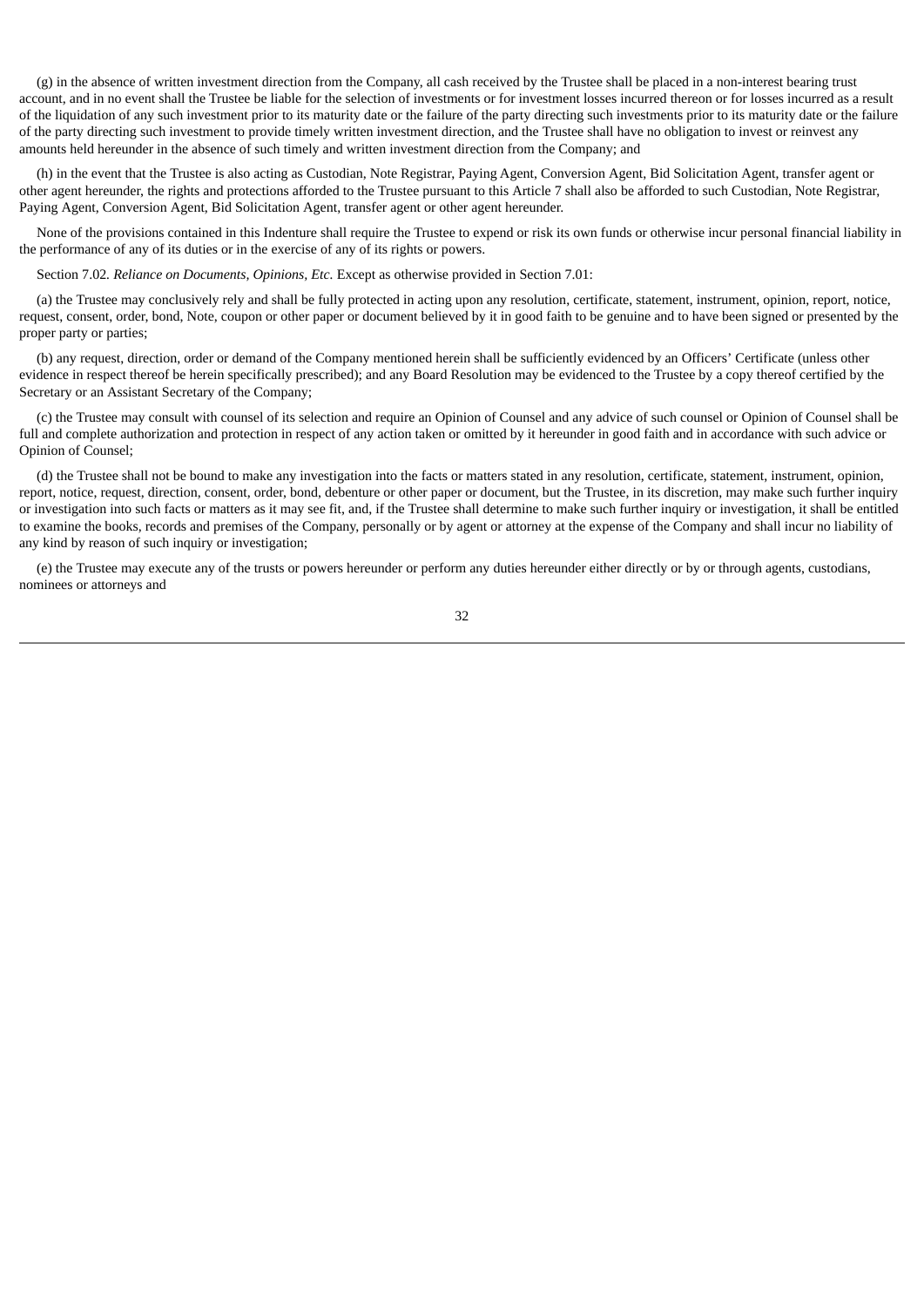the Trustee shall not be responsible for any misconduct or negligence on the part of any agent, custodian, nominee or attorney appointed by it with due care hereunder;

(f) the permissive rights of the Trustee enumerated herein shall not be construed as duties;

(g) in no event shall the Trustee be liable for any consequential, indirect, punitive or special loss or damage of any kind whatsoever (including but not limited to lost profits), even if the Trustee has been advised of the likelihood of such loss or damage and regardless of the form of action;

(h) the Trustee shall not be charged with knowledge of any Default or Event of Default with respect to the Notes, unless either (1) a Responsible Officer shall have actual knowledge of such Default or Event of Default or (2) written notice of such Default or Event of Default shall have been given to the Trustee at its Corporate Trust Office by the Company or by any Holder of the Notes;

(i) the Trustee shall not be required to give any bond or surety in respect of the performance of its powers and duties hereunder; and

(j) the Trustee may request that the Company deliver a certificate setting forth the names of individuals and/or titles of officers authorized at such time to take specified actions pursuant to this Indenture.

Section 7.03*. No Responsibility for Recitals, Etc.* The recitals contained herein and in the Notes (except in the Trustee's certificate of authentication) shall be taken as the statements of the Company, and the Trustee assumes no responsibility for the correctness of the same. The Trustee makes no representations as to the validity or sufficiency of this Indenture or of the Notes. The Trustee shall not be accountable for the use or application by the Company of any Notes or the proceeds of any Notes authenticated and delivered by the Trustee in conformity with the provisions of this Indenture.

Section 7.04. Trustee, Paying Agents, Conversion Agent, Bid Solicitation Agent or Note Registrar May Own Notes. The Trustee, any Paying Agent, any Conversion Agent, Bid Solicitation Agent or Note Registrar, in its individual or any other capacity, may become the owner or pledgee of Notes with the same rights it would have if it were not the Trustee, Paying Agent, Conversion Agent, Bid Solicitation Agent or Note Registrar.

Section 7.05. Monies and Shares of Common Stock to Be Held in Trust. All monies and shares of Common Stock received by the Trustee shall, until used or applied as herein provided, be held in trust for the purposes for which they were received. Money and shares of Common Stock held by the Trustee in trust hereunder need not be segregated from other funds except to the extent required by law. The Trustee shall be under no liability for interest on any money or shares of Common Stock received by it hereunder except as may be agreed in writing from time to time by the Company and the Trustee.

Section 7.06*. Compensation and Expenses of Trustee.* The Company covenants and agrees to pay to the Trustee from time to time, and the Trustee shall be entitled to, such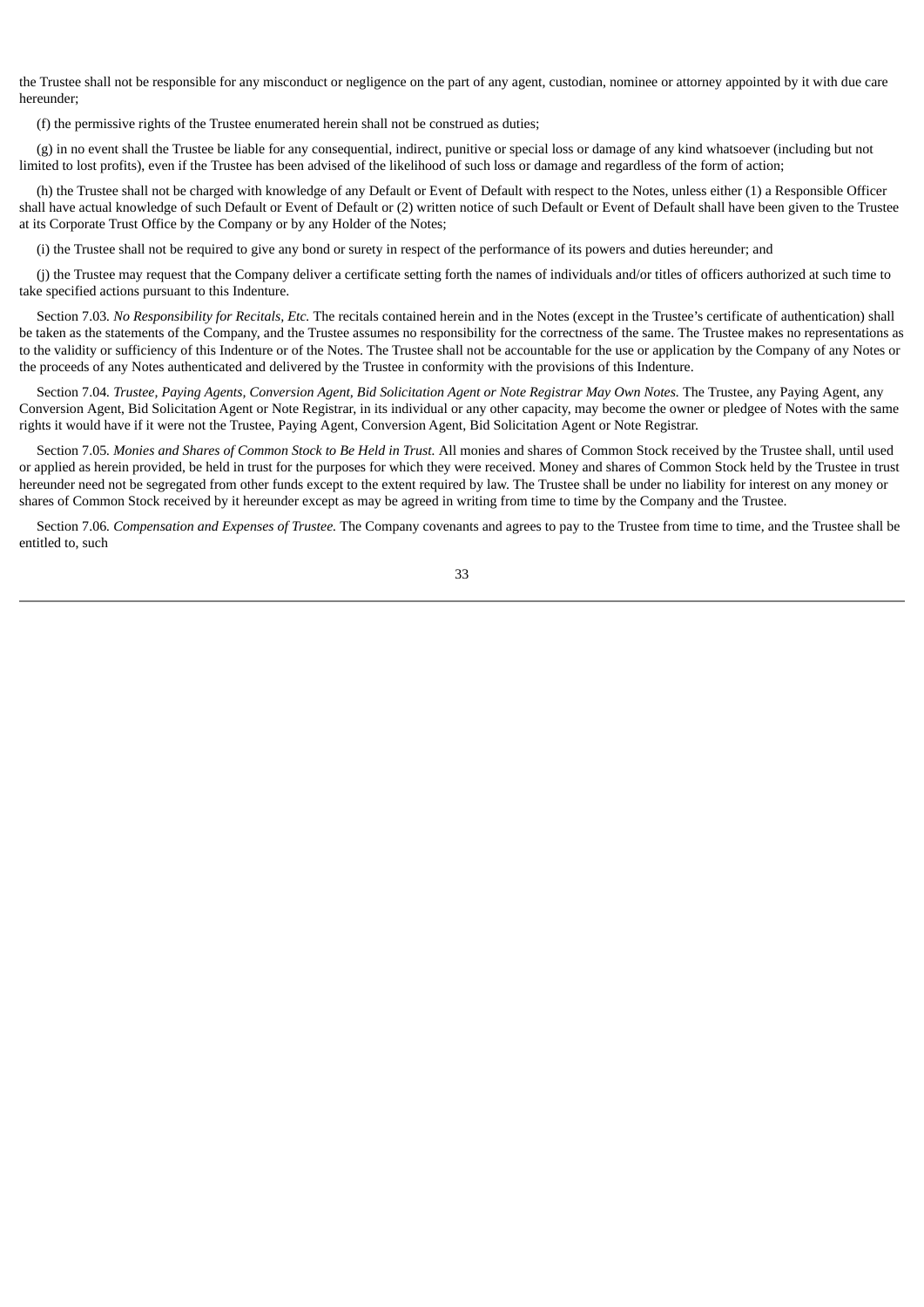compensation for all services rendered by it hereunder in any capacity (which shall not be limited by any provision of law in regard to the compensation of a trustee of an express trust) as mutually agreed to in writing between the Trustee and the Company, and the Company will pay or reimburse the Trustee upon its request for all reasonable expenses, disbursements and advances reasonably incurred or made by the Trustee in accordance with any of the provisions of this Indenture in any capacity thereunder (including the reasonable compensation and the expenses and disbursements of its agents and counsel and of all Persons not regularly in its employ) except any such expense, disbursement or advance as shall have been caused by its gross negligence, willful misconduct or bad faith. The Company also covenants to indemnify the Trustee in any capacity under this Indenture and any other document or transaction entered into in connection herewith and its agents and any authenticating agent for, and to hold them harmless against, any loss, claim, damage, liability or expense incurred without gross negligence, willful misconduct or bad faith on the part of the Trustee, its officers, directors, agents or employees, or such agent or authenticating agent, as the case may be, and arising out of or in connection with the acceptance or administration of this trust or in any other capacity hereunder, including the costs and expenses of defending themselves against any claim of liability (whether asserted by the Company, a Holder or any other Person) in the premises. The obligations of the Company under this Section 7.06 to compensate or indemnify the Trustee and to pay or reimburse the Trustee for expenses, disbursements and advances shall be secured by a senior claim to which the Notes are hereby made subordinate on all money or property held or collected by the Trustee, except, subject to the effect of Section 6.05, funds held in trust herewith for the benefit of the Holders of particular Notes. The Trustee's right to receive payment of any amounts due under this Section 7.06 shall not be subordinate to any other liability or indebtedness of the Company (even though the Notes may be so subordinated). The obligation of the Company under this Section 7.06 shall survive the satisfaction and discharge of this Indenture and the earlier resignation or removal or the Trustee. The Company need not pay for any settlement made without its consent, which consent shall not be unreasonably withheld. The indemnification provided in this Section 7.06 shall extend to the officers, directors, agents and employees of the Trustee.

Without prejudice to any other rights available to the Trustee under applicable law, when the Trustee and its agents and any authenticating agent incur expenses or render services after an Event of Default specified in Section 6.01(i) or Section 6.01(j) occurs, the expenses and the compensation for the services are intended to constitute expenses of administration under any bankruptcy, insolvency or similar laws.

Section 7.07*. Officers' Certificate as Evidence.* Except as otherwise provided in Section 7.01, whenever in the administration of the provisions of this Indenture the Trustee shall deem it necessary or desirable that a matter be proved or established prior to taking or omitting any action hereunder, such matter (unless other evidence in respect thereof be herein specifically prescribed) may, in the absence of gross negligence, willful misconduct, recklessness and bad faith on the part of the Trustee, be deemed to be conclusively proved and established by an Officers' Certificate delivered to the Trustee, and such Officers' Certificate, in the absence of gross negligence, willful misconduct, recklessness and bad faith on the part of the Trustee, shall be full warrant to the Trustee for any action taken or omitted by it under the provisions of this Indenture upon the faith thereof.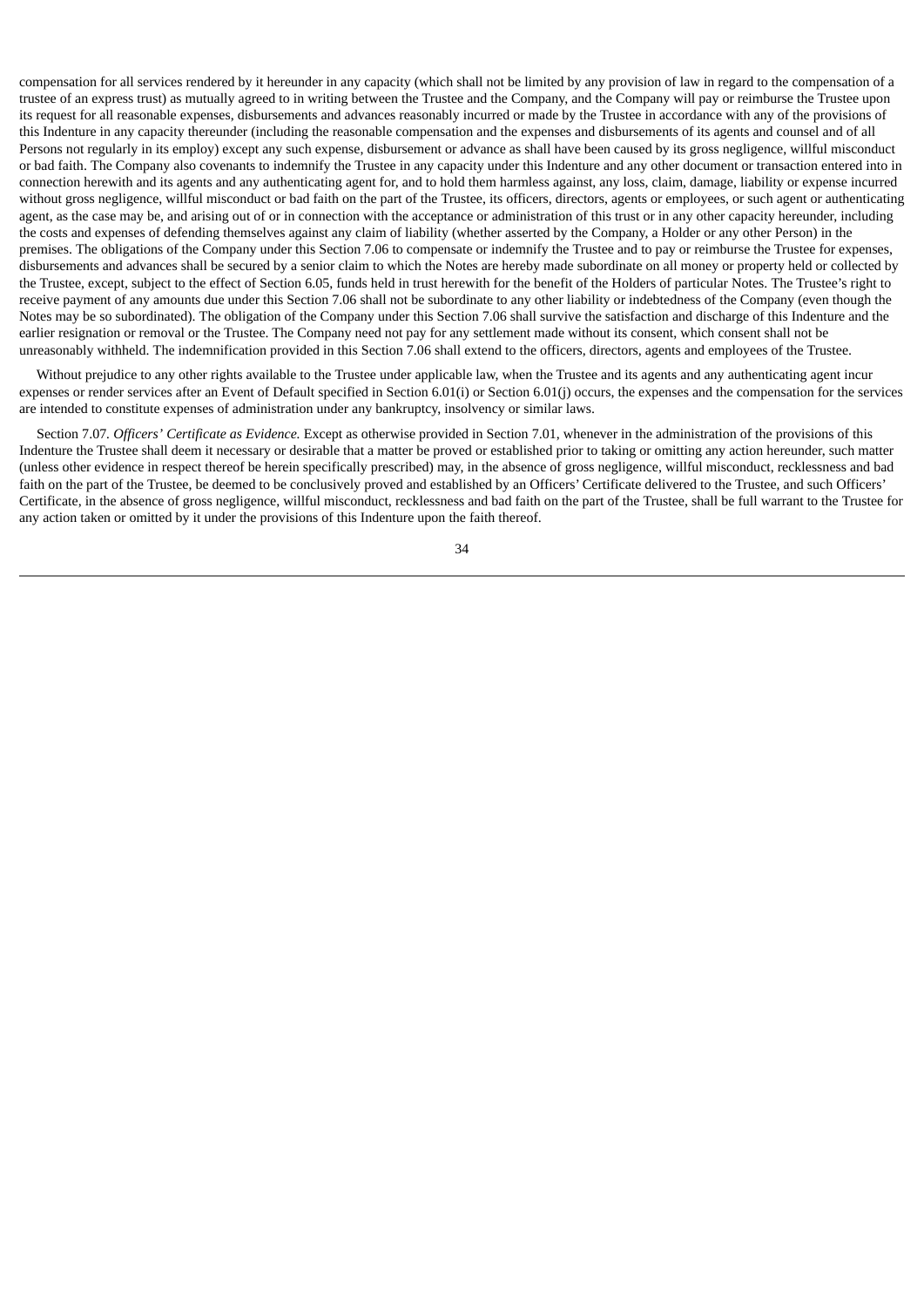Section 7.08*. Eligibility of Trustee.* There shall at all times be a Trustee hereunder which shall be a Person that is eligible pursuant to the Trust Indenture Act to act as such and has a combined capital and surplus of at least \$50,000,000. If such Person publishes reports of condition at least annually, pursuant to law or to the requirements of any supervising or examining authority, then for the purposes of this Section 7.08, the combined capital and surplus of such Person shall be deemed to be its combined capital and surplus as set forth in its most recent report of condition so published. If at any time the Trustee shall cease to be eligible in accordance with the provisions of this Section, it shall resign immediately in the manner and with the effect hereinafter specified in this Article 7.

Section 7.09*. Resignation or Removal of Trustee.* (a) The Trustee may at any time resign by giving written notice of such resignation to the Company and by mailing notice thereof to the Holders at their addresses as they shall appear on the Note Register. Upon receiving such notice of resignation, the Company shall promptly appoint a successor trustee by written instrument, in duplicate, executed by order of the Board of Directors, one copy of which instrument shall be delivered to the resigning Trustee and one copy to the successor trustee. If no successor trustee shall have been so appointed and have accepted appointment within 60 days after the mailing of such notice of resignation to the Holders, the resigning Trustee may, at the expense of the Company, upon 10 Business Days' notice to the Company and the Holders, petition any court of competent jurisdiction for the appointment of a successor trustee, or any Holder who has been a bona fide holder of a Note or Notes for at least six months may, subject to the provisions of Section 6.11, on behalf of himself and all others similarly situated, petition any such court for the appointment of a successor trustee. Such court may thereupon, after such notice, if any, as it may deem proper and prescribe, appoint a successor trustee.

(b) In case at any time any of the following shall occur:

(i) the Trustee shall cease to be eligible in accordance with the provisions of Section 7.08 and shall fail to resign after written request therefor by the Company or by any such Holder, or

(ii) the Trustee shall become incapable of acting, or shall be adjudged a bankrupt or insolvent, or a receiver of the Trustee or of its property shall be appointed, or any public officer shall take charge or control of the Trustee or of its property or affairs for the purpose of rehabilitation, conservation or liquidation,

then, in either case, the Company may by a Board Resolution remove the Trustee and appoint a successor trustee by written instrument, in duplicate, executed by order of the Board of Directors, one copy of which instrument shall be delivered to the Trustee so removed and one copy to the successor trustee, or, subject to the provisions of Section 6.11, any Holder who has been a bona fide holder of a Note or Notes for at least six months may, on behalf of himself and all others similarly situated, petition any court of competent jurisdiction for the removal of the Trustee and the appointment of a successor trustee. Such court may thereupon, after such notice, if any, as it may deem proper and prescribe, remove the Trustee and appoint a successor trustee.

(c) The Holders of a majority in aggregate principal amount of the Notes at the time outstanding, as determined in accordance with Section 8.04, may at any time remove the Trustee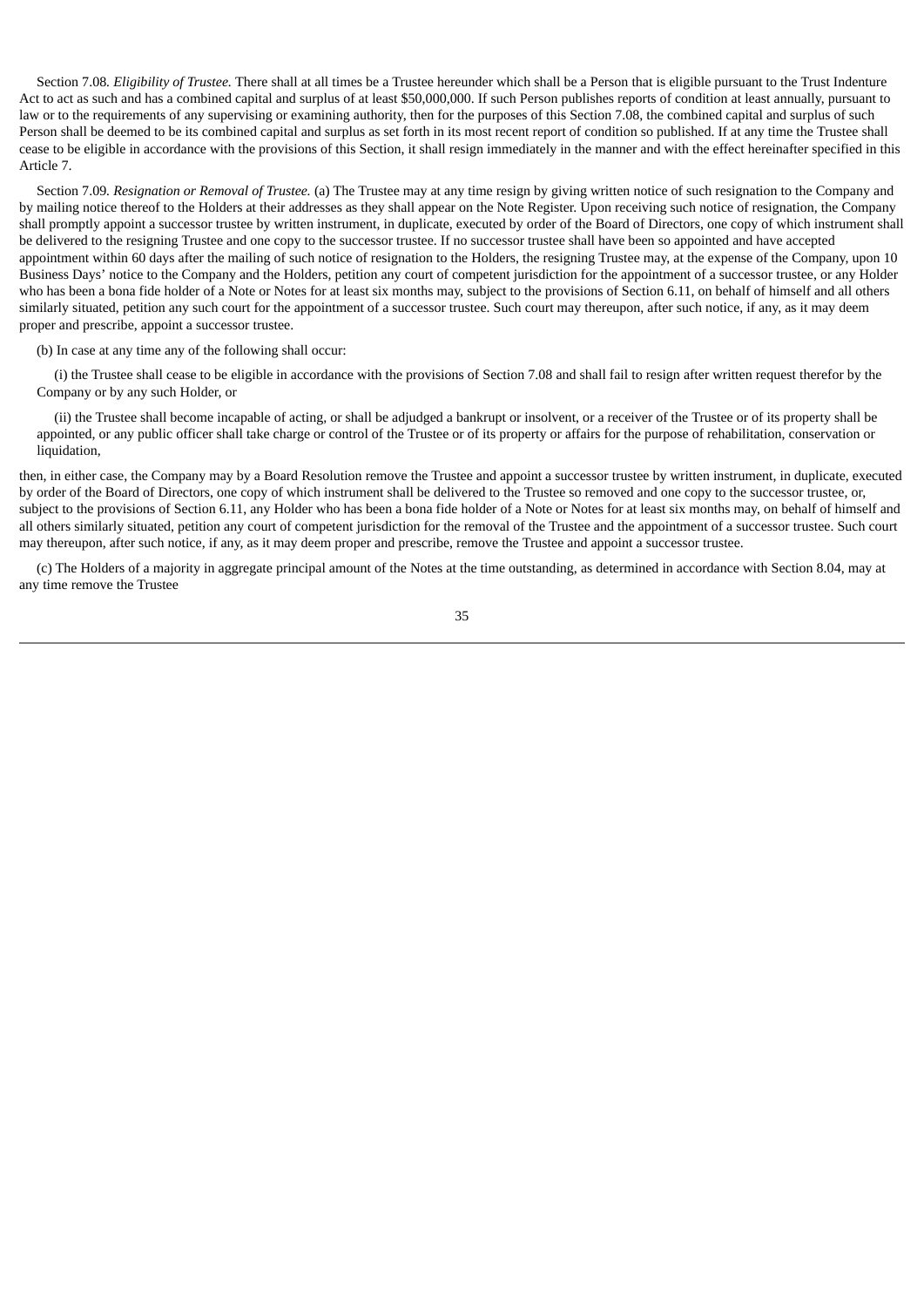and nominate a successor trustee that shall be deemed appointed as successor trustee unless within 10 days after notice to the Company of such nomination the Company objects thereto, in which case the Trustee so removed or any Holder, upon the terms and conditions and otherwise as in Section 7.09(a) provided, may, at the expense of the Company, petition any court of competent jurisdiction for an appointment of a successor trustee.

(d) Any resignation or removal of the Trustee and appointment of a successor trustee pursuant to any of the provisions of this Section 7.09 shall become effective upon acceptance of appointment by the successor trustee as provided in Section 7.10.

Section 7.10*. Acceptance by Successor Trustee.* Any successor trustee appointed as provided in Section 7.09 shall execute, acknowledge and deliver to the Company and to its predecessor trustee an instrument accepting such appointment hereunder, and thereupon the resignation or removal of the predecessor trustee shall become effective and such successor trustee, without any further act, deed or conveyance, shall become vested with all the rights, powers, duties and obligations of its predecessor hereunder, with like effect as if originally named as Trustee herein; but, nevertheless, on the written request of the Company or of the successor trustee, the trustee ceasing to act shall, upon payment of any amounts then due it pursuant to the provisions of Section 7.06, execute and deliver an instrument transferring to such successor trustee all the rights and powers of the trustee so ceasing to act. Upon request of any such successor trustee, the Company shall execute any and all instruments in writing for more fully and certainly vesting in and confirming to such successor trustee all such rights and powers. Any trustee ceasing to act shall, nevertheless, retain a senior claim to which the Notes are hereby made subordinate on all money or property held or collected by such trustee as such, except for funds held in trust for the benefit of Holders of particular Notes, to secure any amounts then due it pursuant to the provisions of Section 7.06.

No successor trustee shall accept appointment as provided in this Section 7.10 unless at the time of such acceptance such successor trustee shall be eligible under the provisions of Section 7.08.

Upon acceptance of appointment by a successor trustee as provided in this Section 7.10, each of the Company and the successor trustee, at the written direction and at the expense of the Company shall mail or cause to be mailed notice of the succession of such trustee hereunder to the Holders at their addresses as they shall appear on the Note Register. If the Company fails to mail such notice within 10 days after acceptance of appointment by the successor trustee, the successor trustee shall cause such notice to be mailed at the expense of the Company.

Section 7.11*. Succession by Merger, Etc.* Any corporation or other entity into which the Trustee may be merged or converted or with which it may be consolidated, or any corporation or other entity resulting from any merger, conversion or consolidation to which the Trustee shall be a party, or any corporation or other entity succeeding to all or substantially all of the corporate trust business of the Trustee (including the administration of this Indenture), shall be the successor to the Trustee hereunder without the execution or filing of any paper or any further act on the part of any of the parties hereto; *provided* that in the case of any corporation or other entity succeeding to all or substantially all of the corporate trust business of the Trustee such corporation or other entity shall be eligible under the provisions of Section 7.08.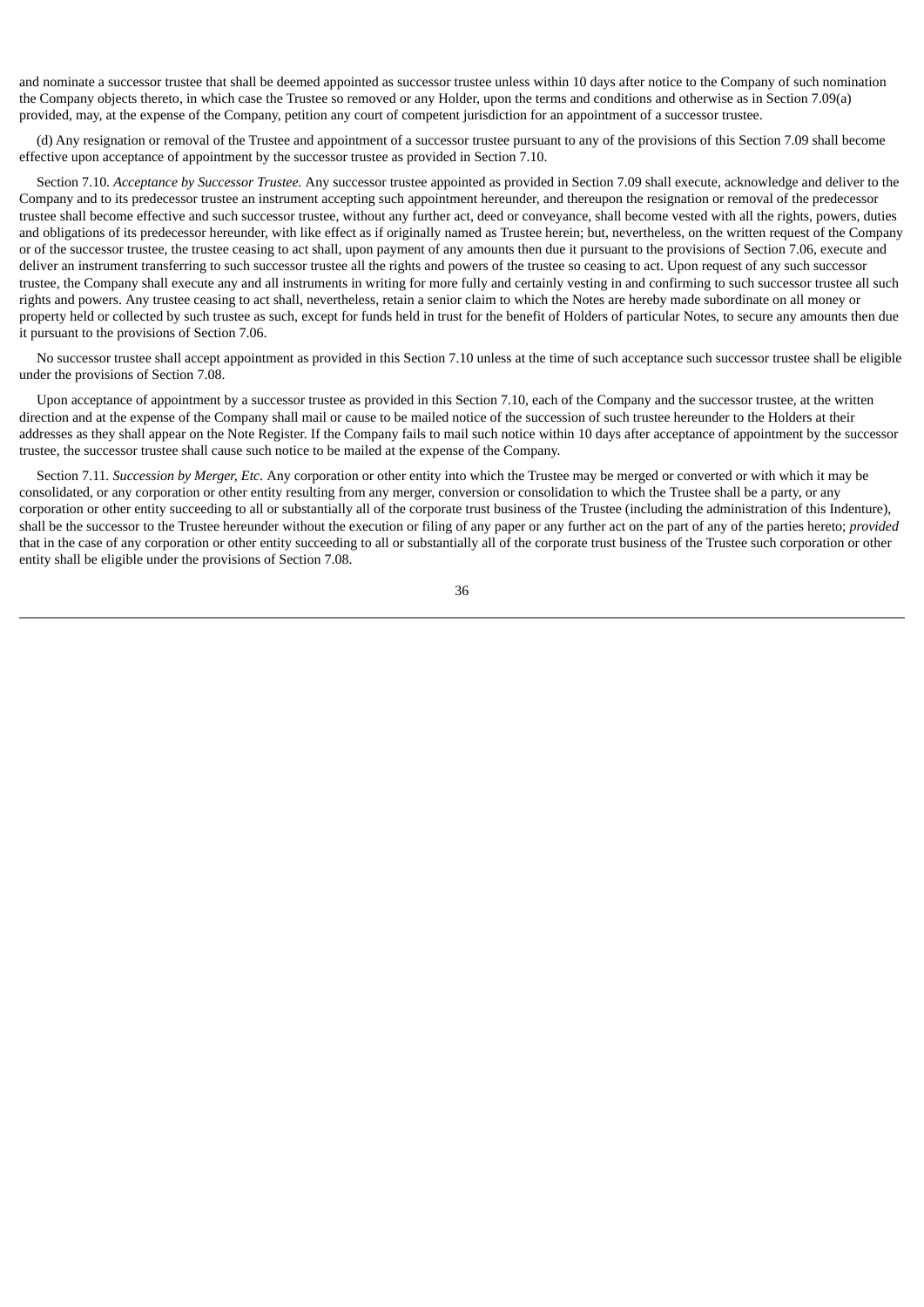In case at the time such successor to the Trustee shall succeed to the trusts created by this Indenture, any of the Notes shall have been authenticated but not delivered, any such successor to the Trustee may adopt the certificate of authentication of any predecessor trustee or authenticating agent appointed by such predecessor trustee, and deliver such Notes so authenticated; and in case at that time any of the Notes shall not have been authenticated, any successor to the Trustee or an authenticating agent appointed by such successor trustee may authenticate such Notes either in the name of any predecessor trustee hereunder or in the name of the successor trustee; and in all such cases such certificates shall have the full force which it is anywhere in the Notes or in this Indenture provided that the certificate of the Trustee shall have; *provided*, *however*, that the right to adopt the certificate of authentication of any predecessor trustee or to authenticate Notes in the name of any predecessor trustee shall apply only to its successor or successors by merger, conversion or consolidation.

### ARTICLE 8

### CONCERNING THE HOLDERS

Section 8.01*. Action by Holders.* Whenever in this Indenture it is provided that the Holders of a specified percentage of the aggregate principal amount of the Notes may take any action (including the making of any demand or request, the giving of any notice, consent or waiver or the taking of any other action), the fact that at the time of taking any such action, the Holders of such specified percentage have joined therein may be evidenced (a) by any instrument or any number of instruments of similar tenor executed by Holders in person or by agent or proxy appointed in writing, or (b) by the record of the Holders voting in favor thereof at any meeting of Holders duly called and held in accordance with such rules as may be established in accordance with Section 17.17, or (c) by a combination of such instrument or instruments and any such record of such a meeting of Holders. Whenever the Company or the Trustee solicits the taking of any action by the Holders of the Notes, the Company or the Trustee may fix, but shall not be required to, in advance of such solicitation, a date as the record date for determining Holders entitled to take such action. The record date if one is selected shall be not more than fifteen days prior to the date of commencement of solicitation of such action.

Section 8.02*. Proof of Execution by Holders.* Subject to the provisions of Section 7.01, Section 7.02 and such rules as may be established in accordance with Section 17.17, proof of the execution of any instrument by a Holder or its agent or proxy shall be sufficient if made in accordance with such reasonable rules and regulations as may be prescribed by the Trustee or in such manner as shall be satisfactory to the Trustee. The holding of Notes shall be proved by the Note Register or by a certificate of the Note Registrar. The record of any Holders' meeting shall be proved in the manner provided by the Trustee in accordance with Section 17.17.

Section 8.03*. Who Are Deemed Absolute Owners.* The Company, the Trustee, any authenticating agent, any Paying Agent, any Conversion Agent and any Note Registrar may deem the Person in whose name a Note shall be registered upon the Note Register to be, and may treat it as, the absolute owner of such Note (whether or not such Note shall be overdue and notwithstanding any notation of ownership or other writing thereon made by any Person other than the Company or any Note Registrar) for the purpose of receiving payment of or on account of the principal of and (subject to Section 2.03) accrued and unpaid interest on such Note, for conversion of such Note and for all other purposes; and neither the Company nor the Trustee nor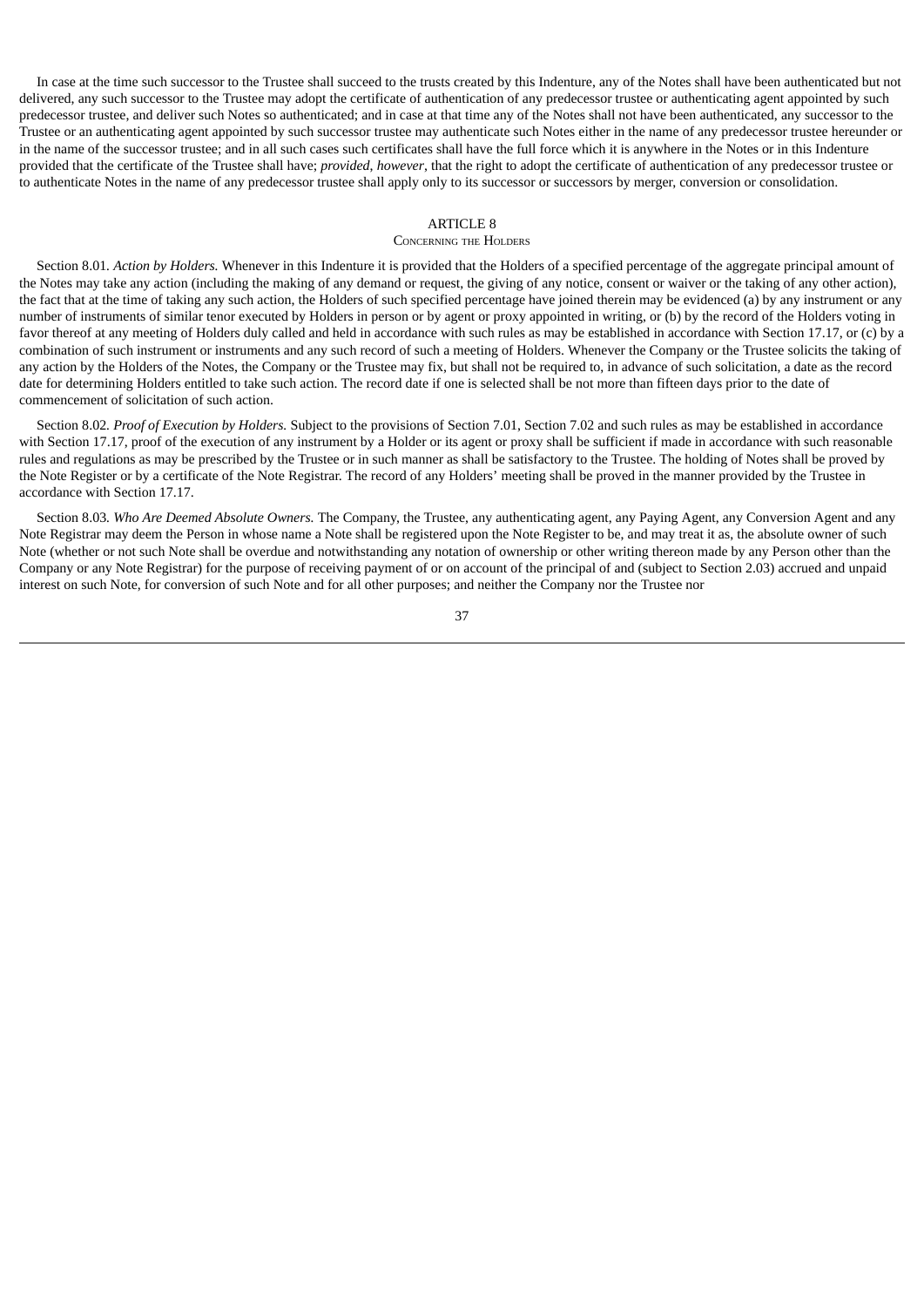any Paying Agent nor any Conversion Agent nor any Note Registrar shall be affected by any notice to the contrary. All such payments or deliveries so made to any Holder for the time being, or upon its order, shall be valid, and, to the extent of the sums or shares of Common Stock so paid or delivered, effectual to satisfy and discharge the liability for monies payable or shares deliverable upon any such Note. Notwithstanding anything to the contrary in this Indenture or the Notes following an Event of Default, any Holder of a beneficial interest in a Global Note may directly enforce against the Company, without the consent, solicitation, proxy, authorization or any other action of the Depositary or any other Person, such Holder's right to exchange such beneficial interest for a Note in certificated form in accordance with the provisions of this Indenture.

Section 8.04*. Company-Owned Notes Disregarded.* In determining whether the Holders of the requisite aggregate principal amount of Notes have concurred in any direction, consent, waiver or other action under this Indenture, Notes that are owned by the Company or by any Person directly or indirectly controlling or controlled by or under direct or indirect common control with the Company shall be disregarded and deemed not to be outstanding for the purpose of any such determination; *provided* that for the purposes of determining whether the Trustee shall be protected in relying on any such direction, consent, waiver or other action only Notes that a Responsible Officer actually knows are so owned shall be so disregarded. Notes so owned that have been pledged in good faith may be regarded as outstanding for the purposes of this Section 8.04 if the pledgee shall establish to the satisfaction of the Trustee the pledgee's right to so act with respect to such Notes and that the pledgee is not the Company or a Person directly or indirectly controlling or controlled by or under direct or indirect common control with the Company. In the case of a dispute as to such right, any decision by the Trustee taken upon the advice of counsel shall be full protection to the Trustee. Upon request of the Trustee, the Company shall furnish to the Trustee promptly an Officers' Certificate listing and identifying all Notes, if any, known by the Company to be owned or held by or for the account of any of the above described Persons; and, subject to Section 7.01, the Trustee shall be entitled to accept such Officers' Certificate as conclusive evidence of the facts therein set forth and of the fact that all Notes not listed therein are outstanding for the purpose of any such determination. The Trustee shall not be required at any time to request a list of Company-owned Notes before taking any actions or making any calculations.

Section 8.05*. Revocation of Consents; Future Holders Bound.* At any time prior to (but not after) the evidencing to the Trustee, as provided in Section 8.01, of the taking of any action by the Holders of the percentage of the aggregate principal amount of the Notes specified in this Indenture in connection with such action, any Holder of a Note that is shown by the evidence to be included in the Notes the Holders of which have consented to such action may, by filing written notice with the Trustee at its Corporate Trust Office and upon proof of holding as provided in Section 8.02, revoke such action so far as concerns such Note. Except as aforesaid, any such action taken by the Holder of any Note shall be conclusive and binding upon such Holder and upon all future Holders and owners of such Note and of any Notes issued in exchange or substitution therefor or upon registration of transfer thereof, irrespective of whether any notation in regard thereto is made upon such Note or any Note issued in exchange or substitution therefor or upon registration of transfer thereof.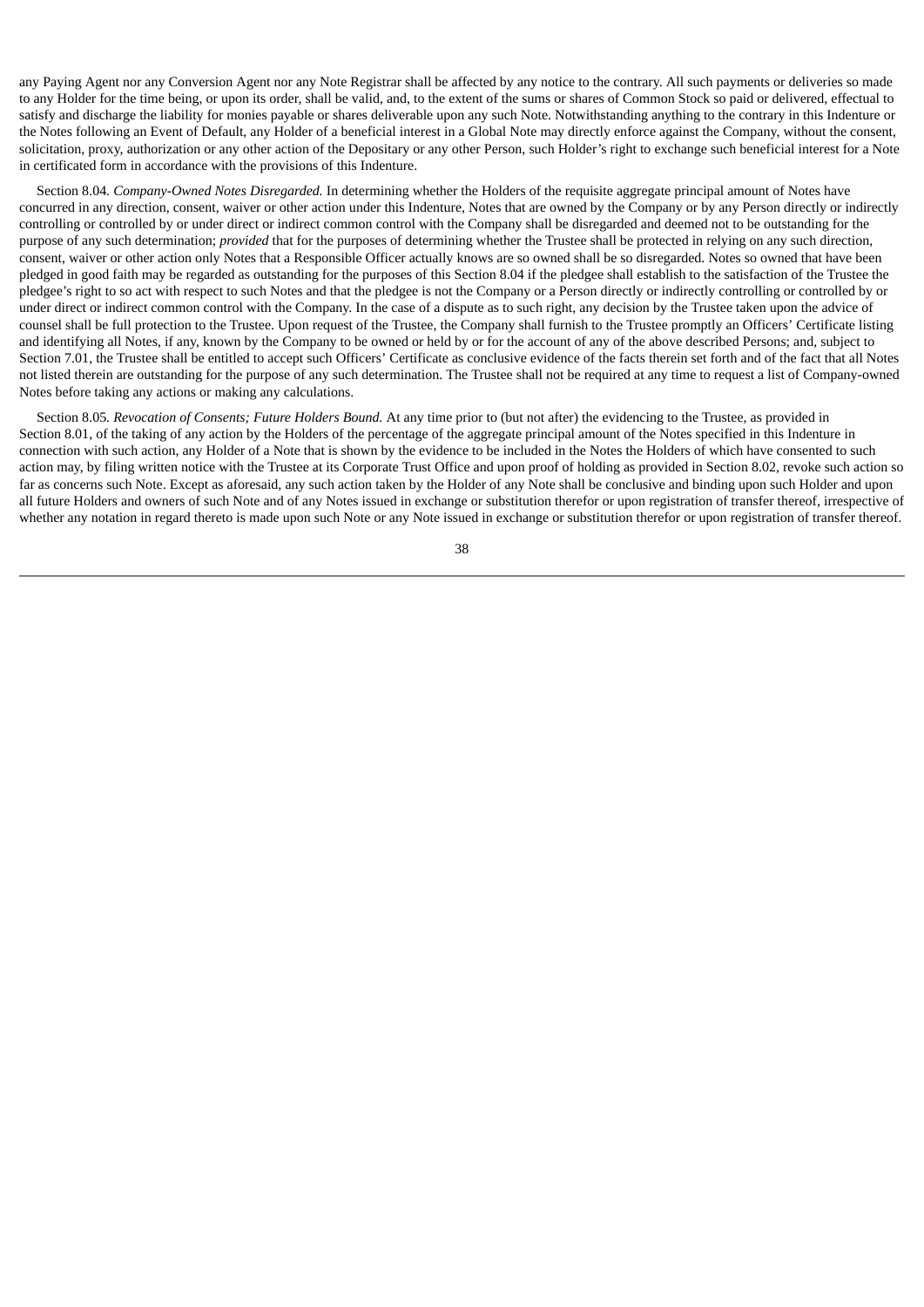# ARTICLE 9

### INTENTIONALLY OMITTED

### ARTICLE 10

### SUPPLEMENTAL INDENTURES

Section 10.01*. Supplemental Indentures Without Consent of Holders.* The Company, when authorized by the resolutions of the Board of Directors and the Trustee, at the Company's expense, may from time to time and at any time enter into an indenture or indentures supplemental hereto for one or more of the following purposes:

(a) to cure any ambiguity, omission, defect or inconsistency in this Indenture that does not, individually or in the aggregate, adversely affect the rights of any Holder of the Notes in any material respect;

(b) to provide for the assumption by a Successor Company of the obligations of the Company under this Indenture pursuant to Article 11;

(c) to add guarantees with respect to the Notes;

(d) to secure the Notes;

(e) to add to the covenants for the benefit of the Holders or surrender any right or power conferred upon the Company;

(f) to make any other change that does not adversely affect the rights of any Holder;

(g) to comply with any requirements of the Commission in connection with the qualification of this Indenture under the Trust Indenture Act;

(h) to appoint a successor Trustee with respect to the Notes; or

(i) to conform the provisions of this Indenture or the Notes to the "Description of the notes" section of the Prospectus, as set forth in an Officers' Certificate.

Upon the written request of the Company, the Trustee is hereby authorized to join with the Company in the execution of any such supplemental indenture, to make any further appropriate agreements and stipulations that may be therein contained, but the Trustee shall not be obligated to, but may in its discretion, enter into any supplemental indenture that affects the Trustee's own rights, duties or immunities under this Indenture or otherwise.

Any supplemental indenture authorized by the provisions of this Section 10.01 may be executed by the Company and the Trustee without the consent of the Holders of any of the Notes at the time outstanding, notwithstanding any of the provisions of Section 10.02.

Section 10.02*. Supplemental Indentures with Consent of Holders.* With the consent (evidenced as provided in Article 8) of the Holders of at least a majority of the aggregate principal amount of the Notes then outstanding (determined in accordance with Article 8 and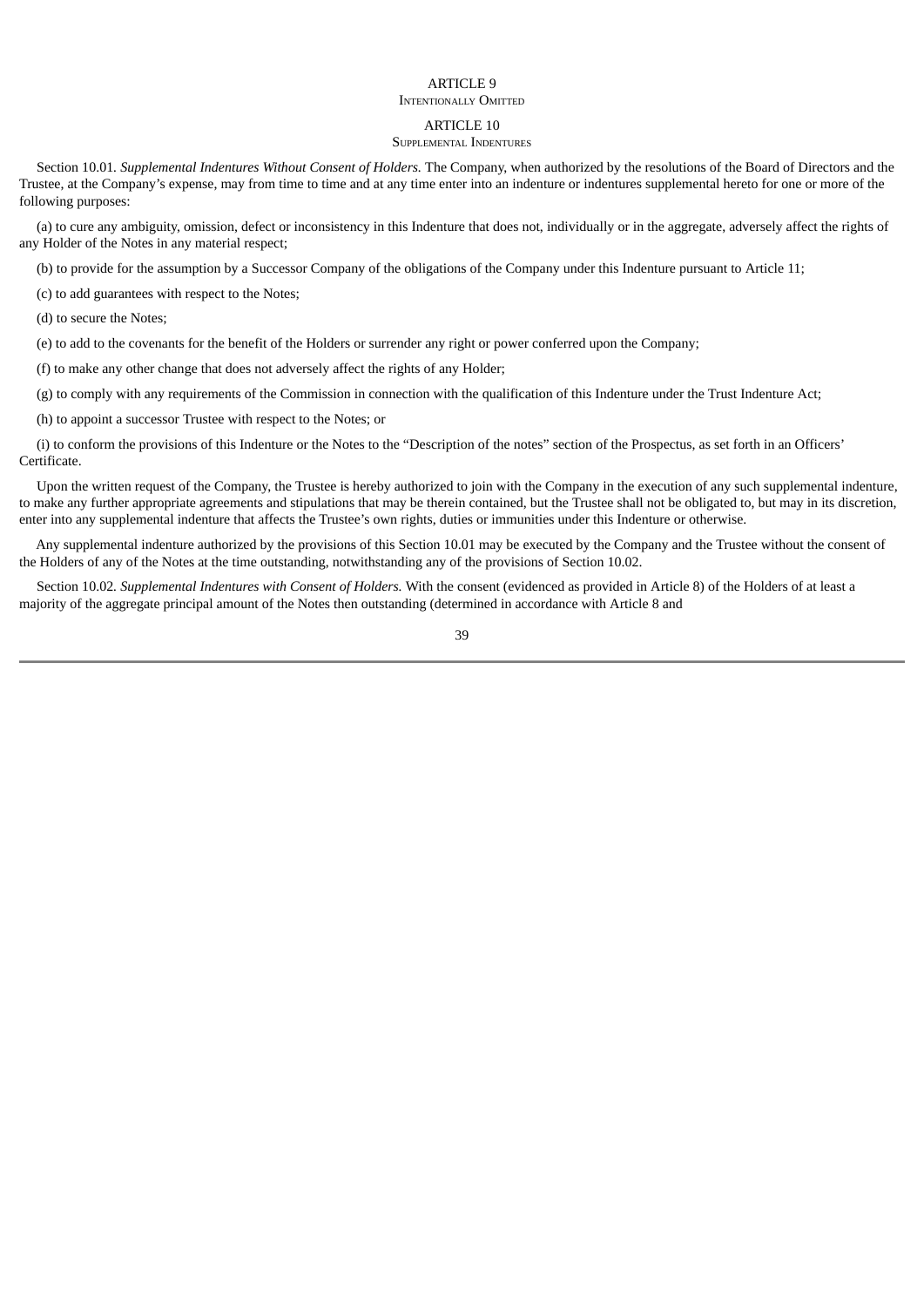including, without limitation, consents obtained in connection with a purchase of, or tender offer or exchange offer for, Notes), the Company, when authorized by the resolutions of the Board of Directors and the Trustee, at the Company's expense, may from time to time and at any time enter into an indenture or indentures supplemental hereto for the purpose of adding any provisions to or changing in any manner or eliminating any of the provisions of this Indenture or any supplemental indenture or of modifying in any manner the rights of the Holders; *provided*, *however*, that, without the consent of each Holder of an outstanding Note affected, no such supplemental indenture shall:

(a) reduce the percentage in aggregate principal amount of Notes outstanding whose Holders must consent to an amendment to this Indenture or to waive any past Default or Event of Default pursuant to Section 6.09;

(b) reduce the rate of or extend the stated time for payment of interest on any Note;

(c) reduce the principal of or extend the Maturity Date of any Note;

(d) make any change that impairs or adversely affects the conversion rights of any Notes;

(e) reduce the Redemption Price or the Fundamental Change Purchase Price of any Note or amend or modify in any manner adverse to the Holders the Company's obligation to make such payments, whether through an amendment or waiver of provisions in the covenants, definitions or otherwise;

(f) make any Note payable in a currency other than that stated in the Note;

(g) change the ranking of the Notes;

(h) impair the right of any Holder to receive payment of principal of and interest, including Additional Interest, if any, on such Holder's Notes on or after the due dates therefor or to institute suit for the enforcement of any payment on or with respect to such Holder's Note; or

(i) make any change in this Article 10 that requires each Holder's consent or in the waiver provisions in Section 6.01 or Section 6.09.

Upon the written request of the Company, and upon the filing with the Trustee of evidence of the consent of Holders as aforesaid and subject to Section 10.05, the Trustee shall join with the Company in the execution of such supplemental indenture unless such supplemental indenture affects the Trustee's own rights, duties or immunities under this Indenture or otherwise, in which case the Trustee may in its discretion, but shall not be obligated to, enter into such supplemental indenture.

Holders do not need under this Section 10.02 to approve the particular form of any proposed supplemental indenture. It shall be sufficient if such Holders approve the substance thereof. After any such supplemental indenture becomes effective, the Company shall deliver to the Holders a notice briefly describing such supplemental indenture. However, the failure to give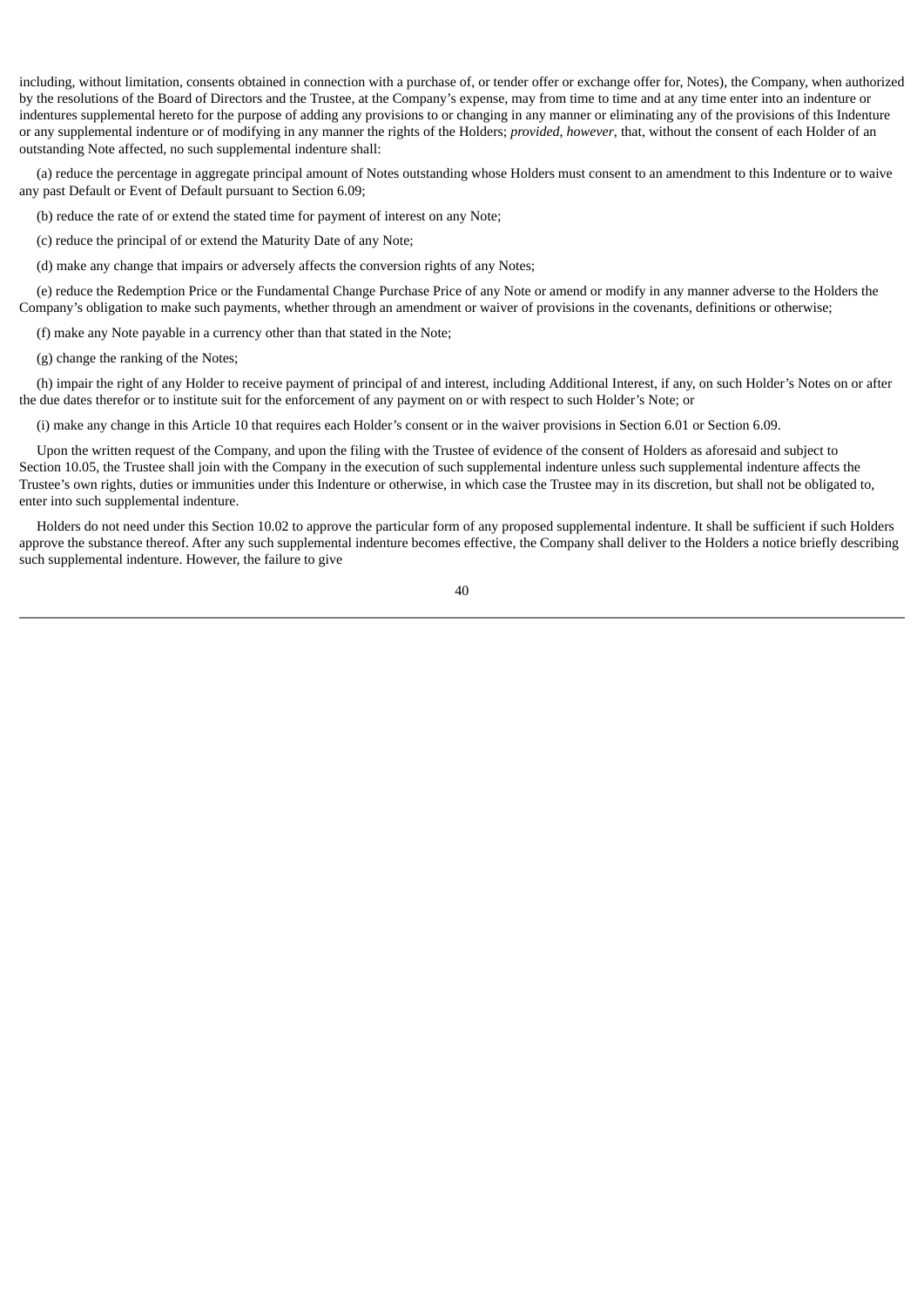such notice to all the Holders, or any defect in the notice, will not impair or affect the validity of the supplemental indenture.

Section 10.03*. Effect of Supplemental Indentures.* Upon the execution of any supplemental indenture pursuant to the provisions of this Article 10, this Indenture shall be and be deemed to be modified and amended in accordance therewith and the respective rights, limitation of rights, obligations, duties and immunities under this Indenture of the Trustee, the Company and the Holders shall thereafter be determined, exercised and enforced hereunder subject in all respects to such modifications and amendments and all the terms and conditions of any such supplemental indenture shall be and be deemed to be part of the terms and conditions of this Indenture for any and all purposes.

Section 10.04*. Notation on Notes.* Notes authenticated and delivered after the execution of any supplemental indenture pursuant to the provisions of this Article 10 may, at the Company's expense, bear a notation in form approved by the Trustee as to any matter provided for in such supplemental indenture. If the Company or the Trustee shall so determine, new Notes so modified as to conform, in the opinion of the Trustee and the Board of Directors, to any modification of this Indenture contained in any such supplemental indenture may, at the Company's expense, be prepared and executed by the Company, authenticated by the Trustee (or an authenticating agent duly appointed by the Trustee pursuant to Section 17.10) and delivered in exchange for the Notes then outstanding, upon surrender of such Notes then outstanding.

Section 10.05. Evidence of Compliance of Supplemental Indenture to Be Furnished Trustee. In addition to the documents required by Section 17.05, the Trustee shall receive an Officers' Certificate and an Opinion of Counsel as conclusive evidence that any supplemental indenture executed pursuant hereto complies with the requirements of this Article 10 and is permitted or authorized by this Indenture, and is the legal, valid and binding obligation of the Company, enforceable against the Company in accordance with its terms.

## ARTICLE 11

CONSOLIDATION, MERGER, SALE, CONVEYANCE AND LEASE

Section 11.01*. Company May Consolidate, Etc. on Certain Terms.* Subject to the provisions of Section 11.02, the Company shall not consolidate with, merge with or into, or sell, convey, transfer or lease its properties and assets substantially as an entirety to another Person, unless:

(a) the resulting, surviving or transferee Person (the "**Successor Company**"), if not the Company, shall be a corporation organized and existing under the laws of the United States of America, any State thereof or the District of Columbia, and the Successor Company (if not the Company) shall expressly assume, by supplemental indenture, executed and delivered to the Trustee, in form satisfactory to the Trustee, all of the obligations of the Company under the Notes and this Indenture; and

(b) immediately after giving effect to such transaction, no Default or Event of Default shall have occurred and be continuing under this Indenture.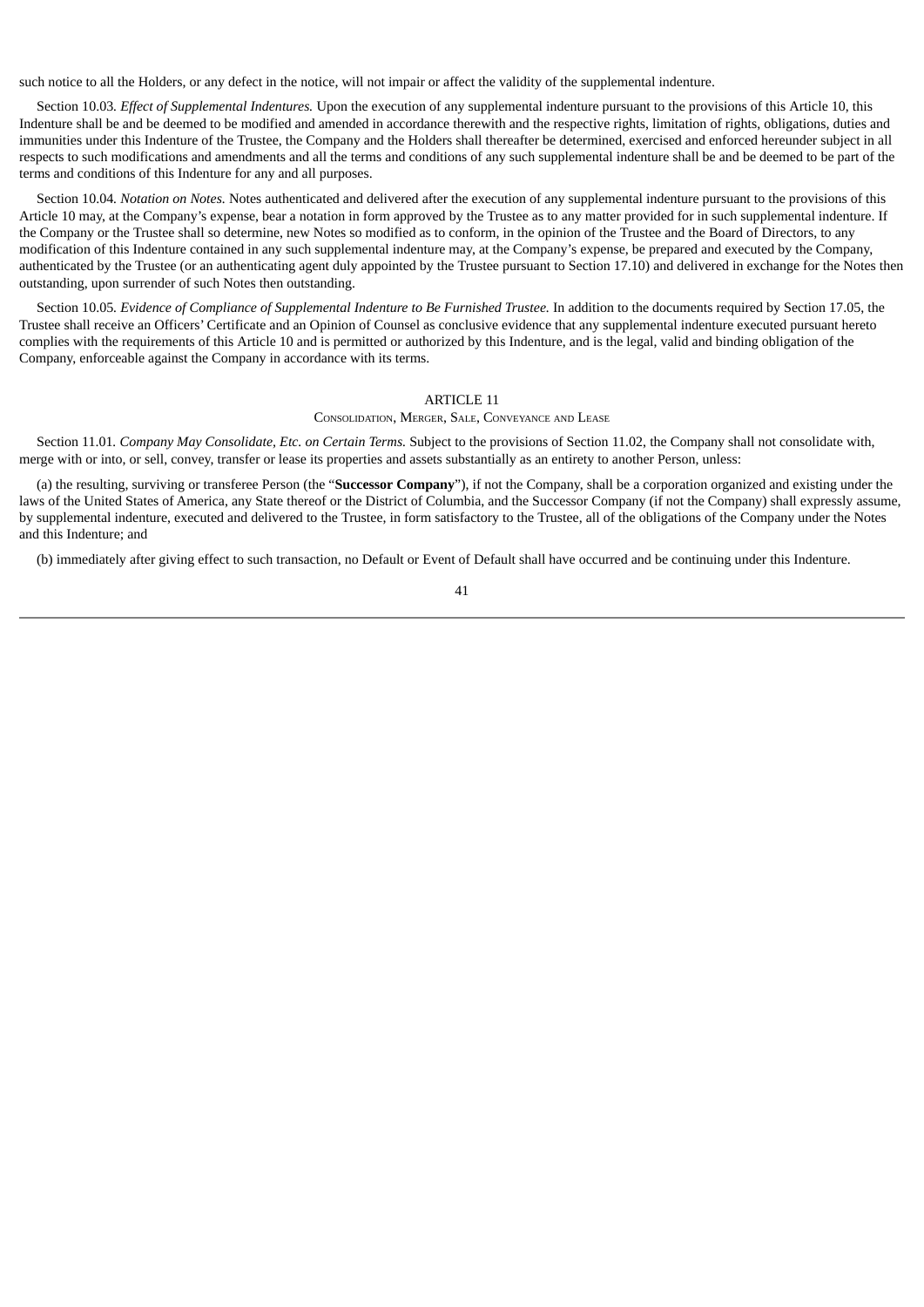For purposes of this Section 11.01, the sale, conveyance, transfer or lease of the properties and assets of one or more Subsidiaries of the Company substantially as an entirety to another Person, which properties and assets, if held by the Company instead of such Subsidiaries, would constitute the properties and assets of the Company substantially as an entirety on a consolidated basis, shall be deemed to be the sale, conveyance, transfer or lease of the properties and assets of the Company substantially as an entirety to another Person.

Section 11.02*. Successor Corporation to Be Substituted.* In case of any such consolidation, merger, sale, conveyance, transfer or lease and upon the assumption by the Successor Company, by supplemental indenture, executed and delivered to the Trustee and satisfactory in form to the Trustee, of the due and punctual payment of the principal of and accrued and unpaid interest on all of the Notes, the due and punctual delivery or payment, as the case may be, of any consideration due upon conversion of the Notes and the due and punctual performance of all of the covenants and conditions of this Indenture to be performed by the Company, such Successor Company (if not the Company) shall succeed to and be substituted for the Company, with the same effect as if it had been named herein as the party of the first part, except in the case of a lease of the Company's properties and assets substantially as an entirety. Such Successor Company thereupon may cause to be signed, and may issue either in its own name or in the name of the Company any or all of the Notes issuable hereunder which theretofore shall not have been signed by the Company and delivered to the Trustee; and, upon the order of such Successor Company instead of the Company and subject to all the terms, conditions and limitations in this Indenture prescribed, the Trustee shall authenticate and shall deliver, or cause to be authenticated and delivered, any Notes that previously shall have been signed and delivered by the Officers of the Company to the Trustee for authentication, and any Notes that such Successor Company thereafter shall cause to be signed and delivered to the Trustee for that purpose. All the Notes so issued shall in all respects have the same legal rank and benefit under this Indenture as the Notes theretofore or thereafter issued in accordance with the terms of this Indenture as though all of such Notes had been issued at the date of the execution hereof. In the event of any such consolidation, merger, sale, conveyance or transfer (but not in the case of a lease), upon compliance with this Article 11 the Person named as the "Company" in the first paragraph of this Indenture (or any successor that shall thereafter have become such in the manner prescribed in this Article 11) may be dissolved, wound up and liquidated at any time thereafter and, except in the case of a lease, such Person shall be released from its liabilities as obligor and maker of the Notes and from its obligations under this Indenture and the Notes.

In case of any such consolidation, merger, sale, conveyance, transfer or lease, such changes in phraseology and form (but not in substance) may be made in the Notes thereafter to be issued as may be appropriate.

Section 11.03*. Opinion of Counsel to Be Given to Trustee.* No consolidation, merger, sale, conveyance, transfer or lease shall be effective unless the Trustee shall receive an Officers' Certificate and an Opinion of Counsel as conclusive evidence that any such consolidation, merger, sale, conveyance, transfer or lease and any such assumption complies with the provisions of this Article 11 and, if a supplemental indenture is required in connection with such transaction, such supplemental indenture, complies with the provisions of this Article 11 and Article 10 and has been duly authorized, executed and delivered by the Successor Company, and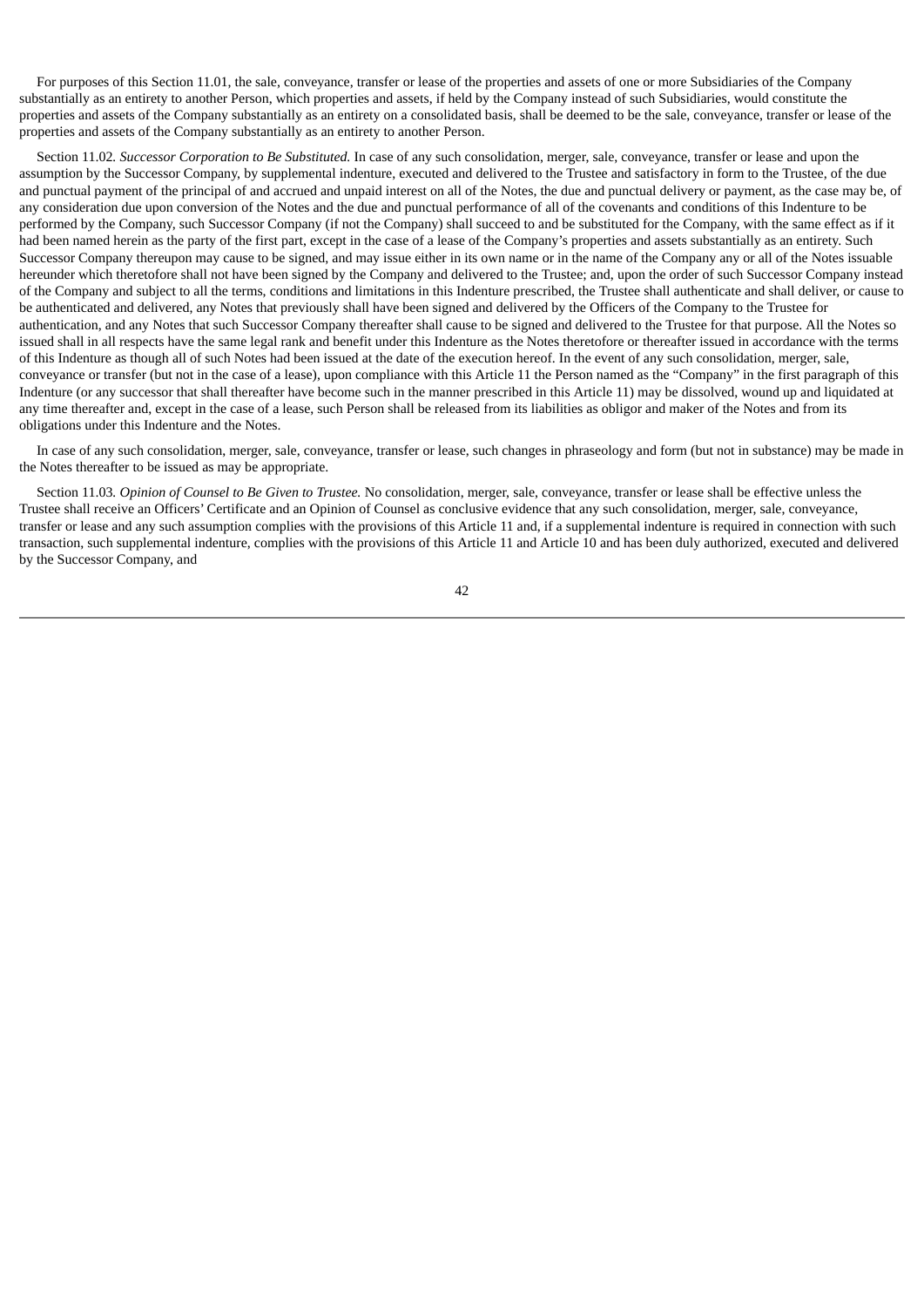is the legal, valid and binding obligation of the Successor Company, enforceable against the Successor Company in accordance with its terms.

### ARTICLE 12

### IMMUNITY OF INCORPORATORS, STOCKHOLDERS, OFFICERS AND DIRECTORS

Section 12.01*. Indenture and Notes Solely Corporate Obligations.* No recourse for the payment of the principal of or accrued and unpaid interest on any Note, nor for any claim based thereon or otherwise in respect thereof, and no recourse under or upon any obligation, covenant or agreement of the Company in this Indenture or in any supplemental indenture or in any Note, nor because of the creation of any indebtedness represented thereby, shall be had against any incorporator, stockholder, employee, agent, Officer or director or Subsidiary, as such, past, present or future, of the Company or of any successor corporation, either directly or through the Company or any successor corporation, whether by virtue of any constitution, statute or rule of law, or by the enforcement of any assessment or penalty or otherwise; it being expressly understood that all such liability is hereby expressly waived and released as a condition of, and as a consideration for, the execution of this Indenture and the issue of the Notes.

### ARTICLE 13

### INTENTIONALLY OMITTED

# ARTICLE 14

CONVERSION OF NOTES

Section 14.01*. Conversion Privilege.* (a)Subject to and upon compliance with the provisions of this Article 14, each Holder of a Note shall have the right, at such Holder's option, to convert all or any portion (if the portion to be converted is \$1,000 principal amount or a multiple thereof) of such Note (i) subject to satisfaction of the conditions described in Section 14.01(b), at any time prior to the close of business on the Business Day immediately preceding March 15, 2016 under the circumstances and during the periods set forth in Section 14.01(b), and (ii) irrespective of the conditions described in Section 14.01(b), on or after March 15, 2016 and prior to the close of business on the second Scheduled Trading Day immediately preceding the Maturity Date, in each case, at an initial conversion rate of 38.1749 shares of Common Stock (as adjusted as provided in Section 14.04 as of any date, the "**Conversion Rate**") per \$1,000 principal amount of Notes (subject to the settlement provisions of Section 14.02, the "**Conversion Obligation**").

(b) (i) Prior to the close of business on the Business Day immediately preceding March 15, 2016, the Notes may be surrendered for conversion during the five Business Day period immediately after any five consecutive Trading Day period (the "**Measurement Period**") in which the Trading Price per \$1,000 principal amount of Notes, as determined following a request by a Holder of Notes in accordance with this subsection (b)(i), for each Trading Day of the Measurement Period was less than 98% of the product of the Last Reported Sale Price of the Common Stock and the Conversion Rate on each such Trading Day. The Trading Prices shall be determined by the Bid Solicitation Agent pursuant to this subsection (b)(i) and the definition of Trading Price set forth in this Indenture. The Company shall provide written notice to the Bid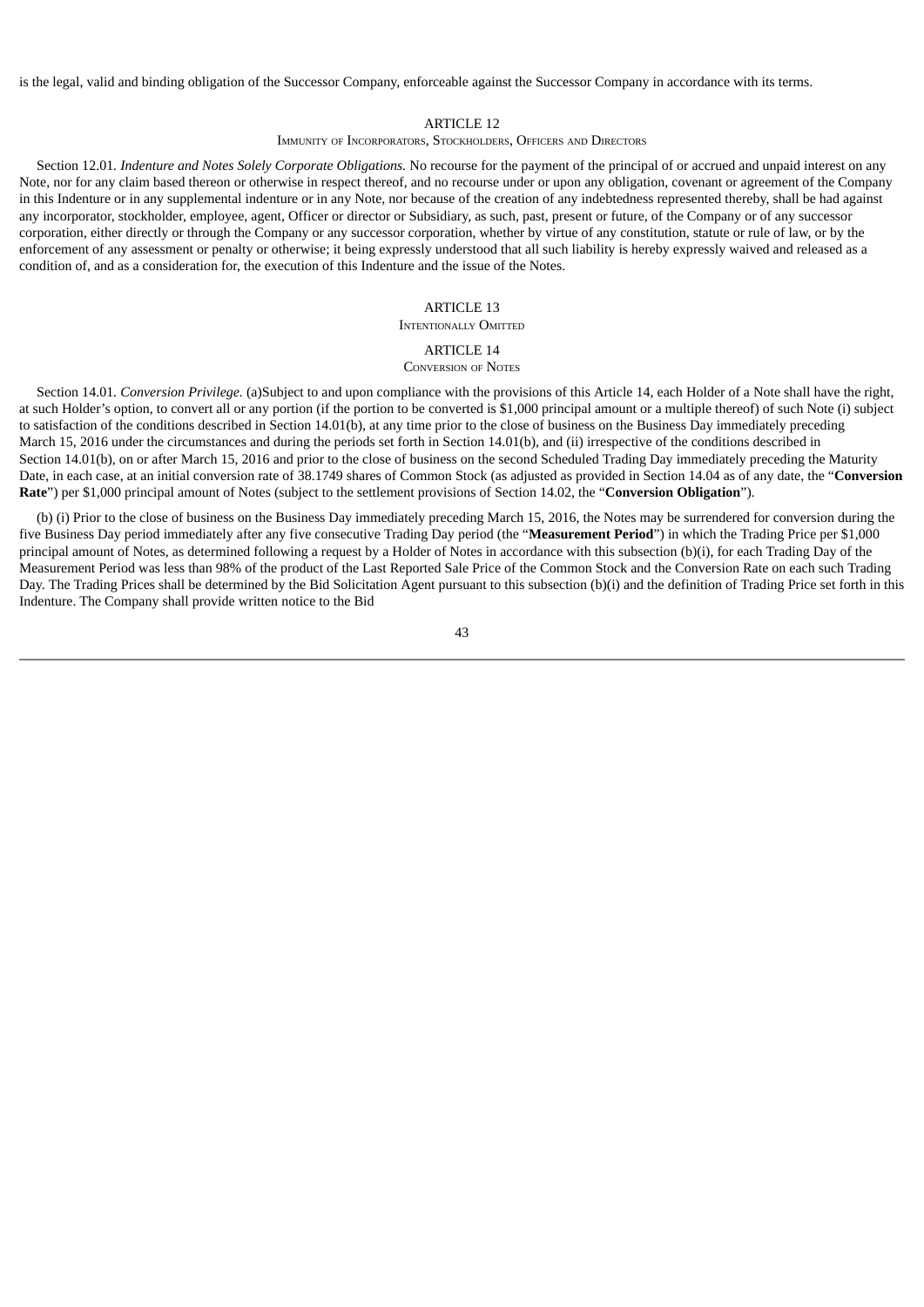Solicitation Agent of the three independent nationally recognized securities dealers selected by the Company pursuant to the definition of Trading Price, along with appropriate contact information for each. The Bid Solicitation Agent shall have no obligation to determine the Trading Price per \$1,000 principal amount of Notes unless the Company has requested such determination in writing, and the Company shall have no obligation to make such request unless a Holder provides the Company with reasonable evidence that the Trading Price per \$1,000 principal amount of Notes would be less than 98% of the product of the Last Reported Sale Price of the Common Stock and the Conversion Rate, at which time the Company shall instruct the Bid Solicitation Agent in writing to determine the Trading Price per \$1,000 principal amount of Notes beginning on the next Trading Day and on each successive Trading Day until the Trading Price per Note is greater than or equal to 98% of the product of the Last Reported Sale Price of the Common Stock and the Conversion Rate. If the Company does not instruct the Bid Solicitation Agent to determine the Trading Price per \$1,000 principal amount of Notes when obligated as provided in the preceding sentence, or if the Company instructs the Bid Solicitation Agent to obtain bids and the Bid Solicitation Agent fails to make such determination, then, in either case, the Trading Price per \$1,000 principal amount of Notes shall be deemed to be less than 98% of the product of the Last Reported Sale Price of the Common Stock and the Conversion Rate on each Trading Day of such failure. If the Trading Price condition set forth above has been met, the Company shall so notify the Holders, the Trustee and the Conversion Agent (if other than the Trustee). If, at any time after the Trading Price condition set forth above has been met, the Trading Price per \$1,000 principal amount of Notes is greater than or equal to 98% of the product of the Last Reported Sale Price of the Common Stock and the applicable Conversion Rate, the Company shall so notify the Holders of the Notes, the Trustee and the Conversion Agent (if other than the Trustee) in writing.

(ii) If, prior to the close of business on the Business Day immediately preceding March 15, 2016, the Company elects to:

(A) distribute to all or substantially all holders of its Common Stock rights, options or warrants entitling them, for a period of not more than 60 calendar days from the declaration date of such distribution, to subscribe for or purchase shares of its Common Stock, at a price per share less than the average of the Last Reported Sale Prices of the Common Stock for the 10 consecutive Trading Day period ending on, and including, the Trading Day immediately preceding the declaration date for such distribution; or

(B) distribute to all or substantially all holders of its Common Stock the Company's assets, debt securities or rights to purchase securities of the Company, which distribution has a per share value, as determined by the Board of Directors, exceeding 10% of the average of the Last Reported Sale Prices of the Common Stock for the 10 consecutive Trading Day period ending on, and including, the Trading Day immediately preceding the declaration date for such distribution,

then, in either case, the Company shall notify all Holders of the Notes, the Trustee and the Conversion Agent (if other than the Trustee) in writing at least 35 Business Days prior to the Ex-Dividend Date for such distribution. Once the Company has given such notice, the Notes may be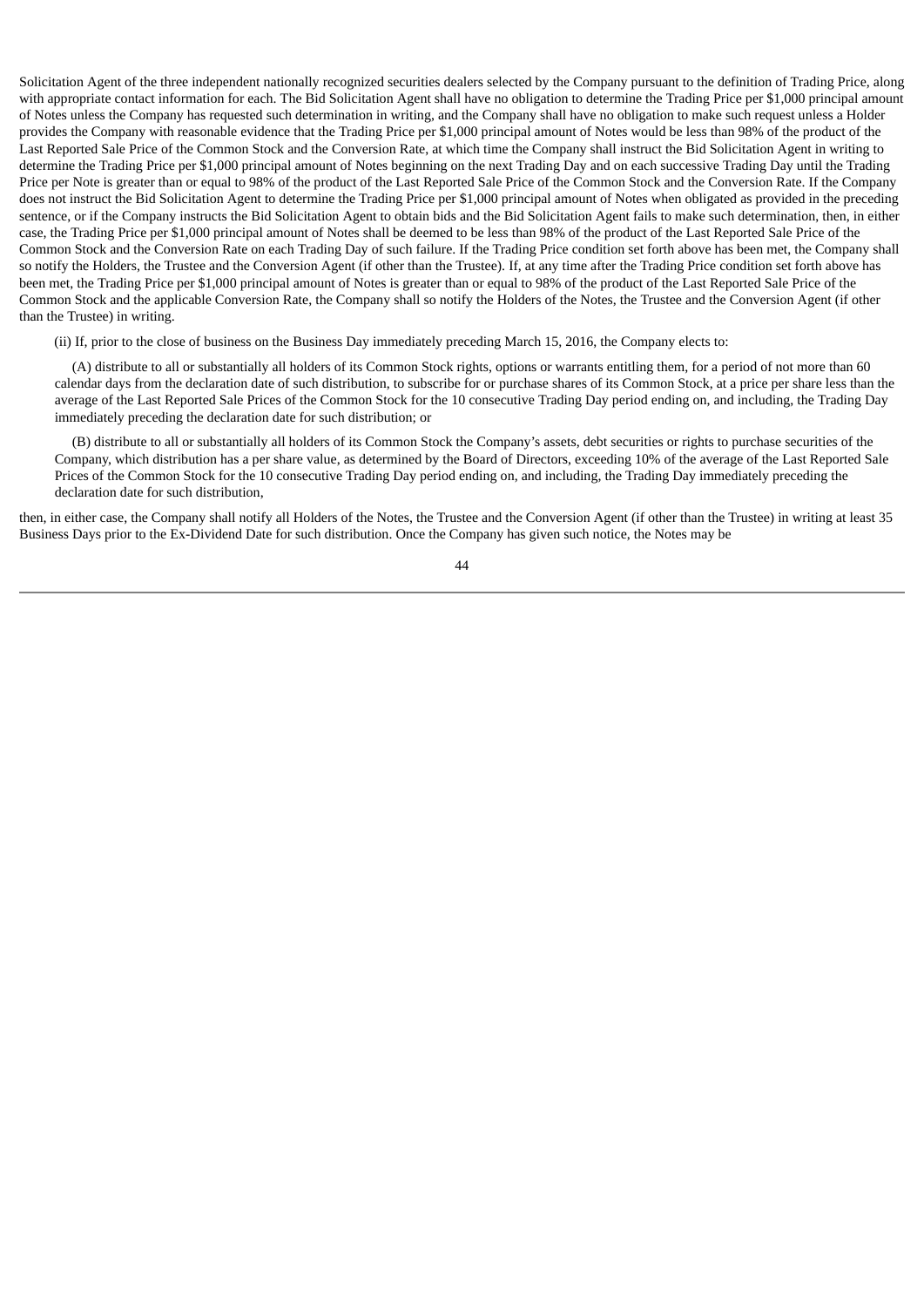surrendered for conversion at any time until the earlier of (1) the close of business on the Business Day immediately prior to the Ex-Dividend Date for such distribution and (2) the Company's announcement that such distribution will not take place, even if the Notes are not otherwise convertible at such time.

(iii) If a transaction or event that constitutes a Fundamental Change or a Make-Whole Fundamental Change occurs prior to the close of business on the Business Day immediately preceding March 15, 2016, regardless of whether a Holder has the right to require the Company to purchase the Notes pursuant to Section 15.02, the Notes may be surrendered for conversion at any time from and after the date that is 35 Business Days prior to the anticipated effective date of such Fundamental Change or Make-Whole Fundamental Change, as the case may be, until the Business Day immediately preceding the Fundamental Change Purchase Date corresponding to such Fundamental Change (or, in the case of a Make-Whole Fundamental Change that does not constitute a Fundamental Change by virtue of the *proviso* in clause (b) of the definition of Make-Whole Fundamental Change, the 35th Trading Day immediately following such effective date). The Company shall give notice in writing of the anticipated effective date of any Fundamental Change or Make-Whole Fundamental Change, as the case may be, as soon as practicable after the Company first determines the anticipated effective date of such Fundamental Change or such Make-Whole Fundamental Change, as the case may be; *provided* that the Company shall not be required to give such notice more than 35 Business Days in advance of such anticipated effective date.

(iv) Prior to the close of business on the Business Day immediately preceding March 15, 2016, the Notes may be surrendered for conversion during any calendar quarter commencing after the calendar quarter ending on September 30, 2011 (and only during such calendar quarter), if the Last Reported Sale Price of the Common Stock for at least 20 Trading Days (whether or not consecutive) during the period of 30 consecutive Trading Days ending on, and including, the last Trading Day of the immediately preceding calendar quarter is equal to or greater than 130% of the Conversion Price on each applicable Trading Day. The Conversion Agent, on behalf of the Company, shall determine at the beginning of each calendar quarter commencing after September 30, 2011 whether the Notes may be surrendered for conversion in accordance with this clause (iv) and shall notify the Company and the Trustee if the Notes become convertible in accordance with this clause (iv).

(v) If the Company calls any or all of the Notes for redemption pursuant to Article 16 prior to the close of business on the Business Day immediately preceding March 15, 2016, then Holders may surrender Notes that have been so called for redemption at any time prior to the close of business on the Scheduled Trading Day prior to the Redemption Date, even if the Notes are not otherwise convertible at such time. After that time, the right to convert shall expire, unless the Company defaults in the payment of the Redemption Price, in which case a Holder of Notes may convert its Notes until the Redemption Price has been paid or duly provided for.

Section 14.02*. Conversion Procedure; Settlement Upon Conversion.*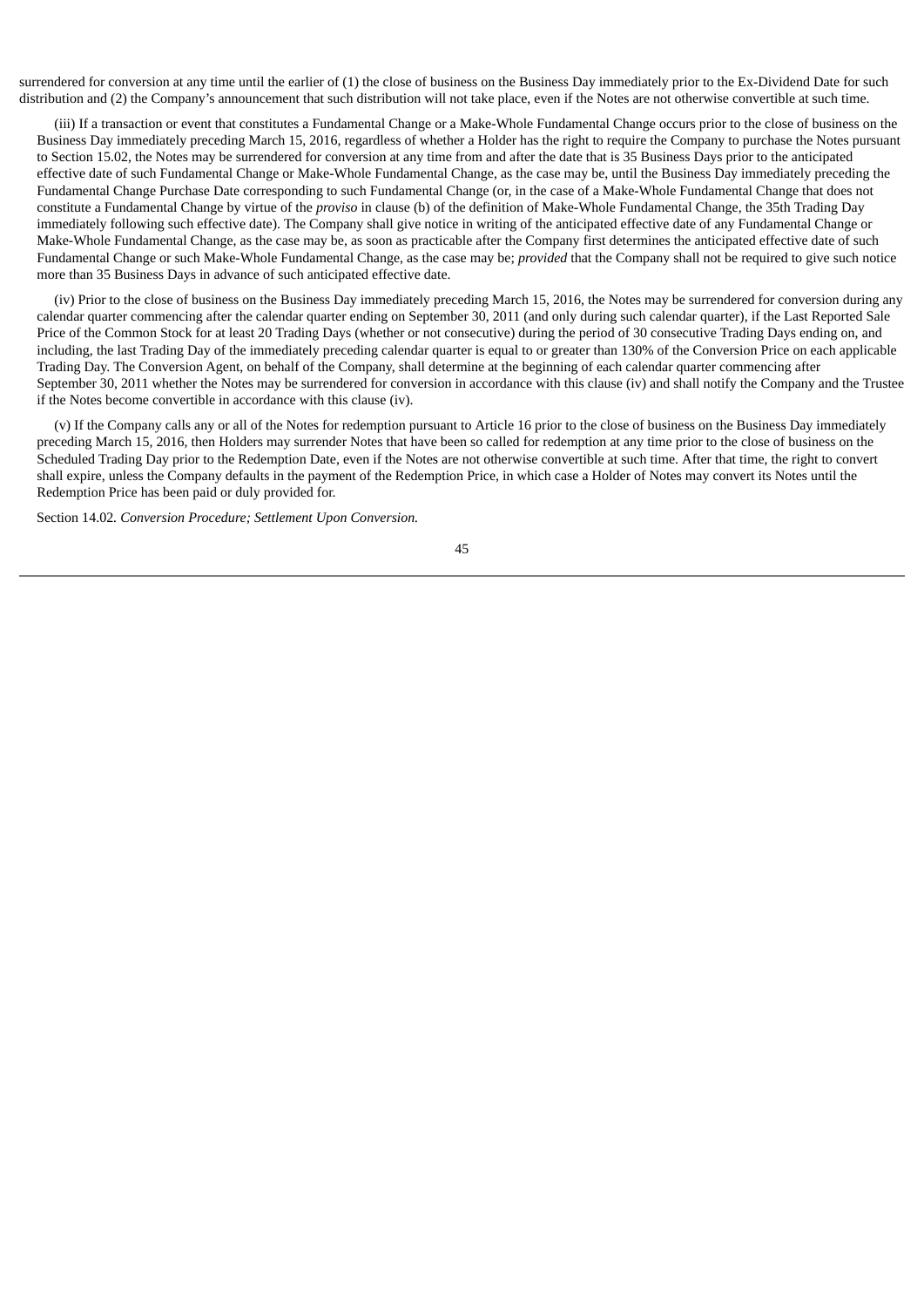(a) Subject to this Section 14.02, Section 14.03(b) and Section 14.07(a), upon conversion of any Note, the Company shall pay or deliver, as the case may be, to the converting Holder, in respect of each \$1,000 principal amount of Notes being converted, cash ("**Cash Settlement**"), shares of Common Stock, together with cash, if applicable, in lieu of any fractional share of Common Stock in accordance with subsection (j) of this Section 14.02 ("**Physical Settlement**") or a combination of cash and shares of Common Stock, together with cash, if applicable, in lieu of any fractional share of Common Stock in accordance with subsection (j) of this Section 14.02 ("**Combination Settlement**"), at its election, as set forth in this Section 14.02.

(i) All conversions occurring on or after March 15, 2016 and after the Company's issuance of a Redemption Notice with respect to the Notes and prior to the related Redemption Date shall be settled using the same Settlement Method.

(ii) Prior to March 15, 2016, except for any conversions that occur after the Company's issuance of a Redemption Notice with respect to the Notes but prior to the related Redemption Date, the Company shall use the same Settlement Method for all conversions occurring on the same Conversion Date, but the Company shall not have any obligation to use the same Settlement Method with respect to conversions that occur on different Trading Days.

(iii) If, in respect of any Conversion Date (or the period beginning on, but excluding, March 15, 2016 and ending on, and including, the Business Day immediately preceding the Maturity Date, as the case may be), the Company elects to deliver a notice (the "**Settlement Notice**") of the relevant Settlement Method in respect of such Conversion Date (or such period, as the case may be), the Company, through the Trustee, shall deliver such Settlement Notice to converting Holders no later than the close of business on the Trading Day immediately following the relevant Conversion Date (or, in the case of any conversions occurring (x) after the date of issuance of a Redemption Notice with respect to the Notes and prior to the related Redemption Date, in such Redemption Notice or (y) on or after March 15, 2016, no later than April 15, 2016). If the Company does not elect a Settlement Method prior to the deadline set forth in the immediately preceding sentence, the Company shall no longer have the right to elect Cash Settlement or Physical Settlement and the Company shall be deemed to have elected Combination Settlement in respect of its Conversion Obligation, and the Specified Dollar Amount per \$1,000 principal amount of Notes shall be equal to \$1,000. Such Settlement Notice shall specify the relevant Settlement Method and in the case of an election of Combination Settlement, the relevant Settlement Notice shall indicate the Specified Dollar Amount. If the Company delivers a Settlement Notice electing Combination Settlement in respect of its Conversion Obligation but does not indicate a Specified Dollar Amount in such Settlement Notice, the Specified Dollar Amount shall be deemed to be \$1,000.

(iv) The cash, shares of Common Stock or combination of cash and shares of Common Stock in respect of any conversion of Notes (the "**Settlement Amount**") shall be computed as follows: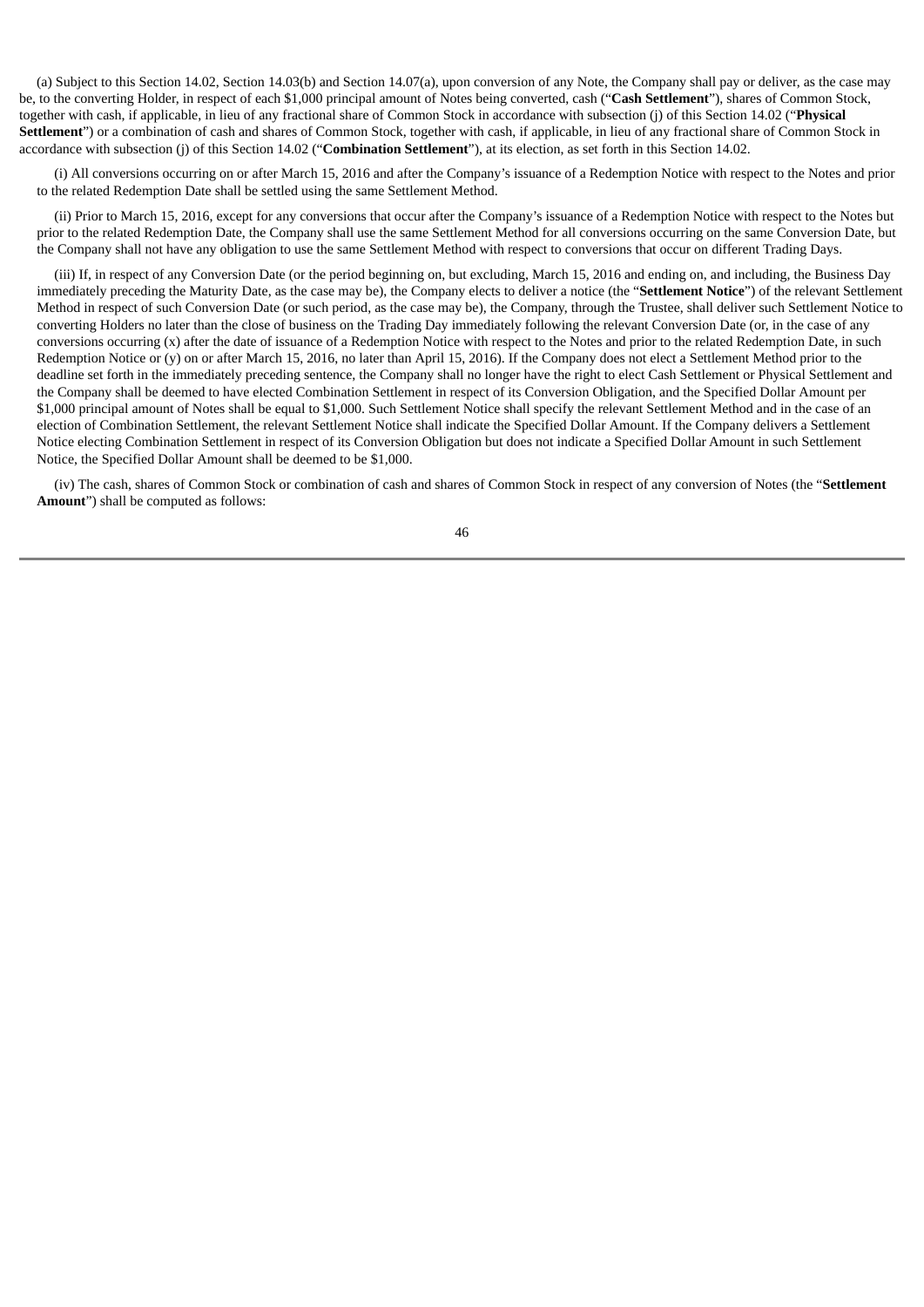(A) if the Company elects to satisfy its Conversion Obligation in respect of such conversion by Physical Settlement, the Company shall deliver to the converting Holder a number of shares of Common Stock equal to the product of (1) the aggregate principal amount of Notes to be converted, *divided by* \$1,000, *and* (2) the Conversion Rate in effect on the Conversion Date;

(B) if the Company elects to satisfy its Conversion Obligation in respect of such conversion by Cash Settlement, the Company shall pay to the converting Holder in respect of each \$1,000 principal amount of Notes being converted cash in an amount equal to the sum of the Daily Conversion Values for each of the 25 consecutive Trading Days during the related Observation Period; and

(C) if the Company elects (or is deemed to have elected) to satisfy its Conversion Obligation in respect of such conversion by Combination Settlement, the Company shall pay or deliver, as the case may be, in respect of each \$1,000 principal amount of Notes being converted, a Settlement Amount equal to the sum of the Daily Settlement Amounts for each of the 25 consecutive Trading Days during the related Observation Period.

(v) The Daily Settlement Amounts (if applicable) and the Daily Conversion Values (if applicable) shall be determined by the Company promptly following the last day of the Observation Period. Promptly after such determination of the Daily Settlement Amounts or the Daily Conversion Values, as the case may be, and the amount of cash payable in lieu of any fractional share, the Company shall notify the Trustee and the Conversion Agent (if other than the Trustee) of the Daily Settlement Amounts or the Daily Conversion Values, as the case may be, and the amount of cash payable in lieu of fractional shares of Common Stock. The Trustee and the Conversion Agent (if other than the Trustee) shall have no responsibility for any such determination.

(b) Subject to Section 14.02(e), before any Holder of a Note shall be entitled to convert a Note as set forth above, such Holder shall (i) in the case of a Global Note, comply with the procedures of the Depositary in effect at that time and, if required, pay funds equal to interest payable on the next Interest Payment Date to which such Holder is not entitled as set forth in Section 14.02(h) and (ii) in the case of a Physical Note (1) complete, manually sign and deliver an irrevocable notice to the Conversion Agent as set forth in the Form of Notice of Conversion (or a facsimile thereof) (a "**Notice of Conversion**") at the office of the Conversion Agent and state in writing therein the principal amount of Notes to be converted and the name or names (with addresses) in which such Holder wishes the certificate or certificates for any shares of Common Stock to be delivered upon settlement of the Conversion Obligation to be registered, (2) surrender such Notes, duly endorsed to the Company or in blank (and accompanied by appropriate endorsement and transfer documents), at the office of the Conversion Agent, (3) if required, furnish appropriate endorsements and transfer documents and (4) if required, pay funds equal to interest payable on the next Interest Payment Date to which such Holder is not entitled as set forth in Section 14.02(h). The Trustee (and if different, the Conversion Agent) shall notify the Company of any conversion pursuant to this Article 14 on the Conversion Date for such conversion. No Notice of Conversion with respect to any Notes may be surrendered by a Holder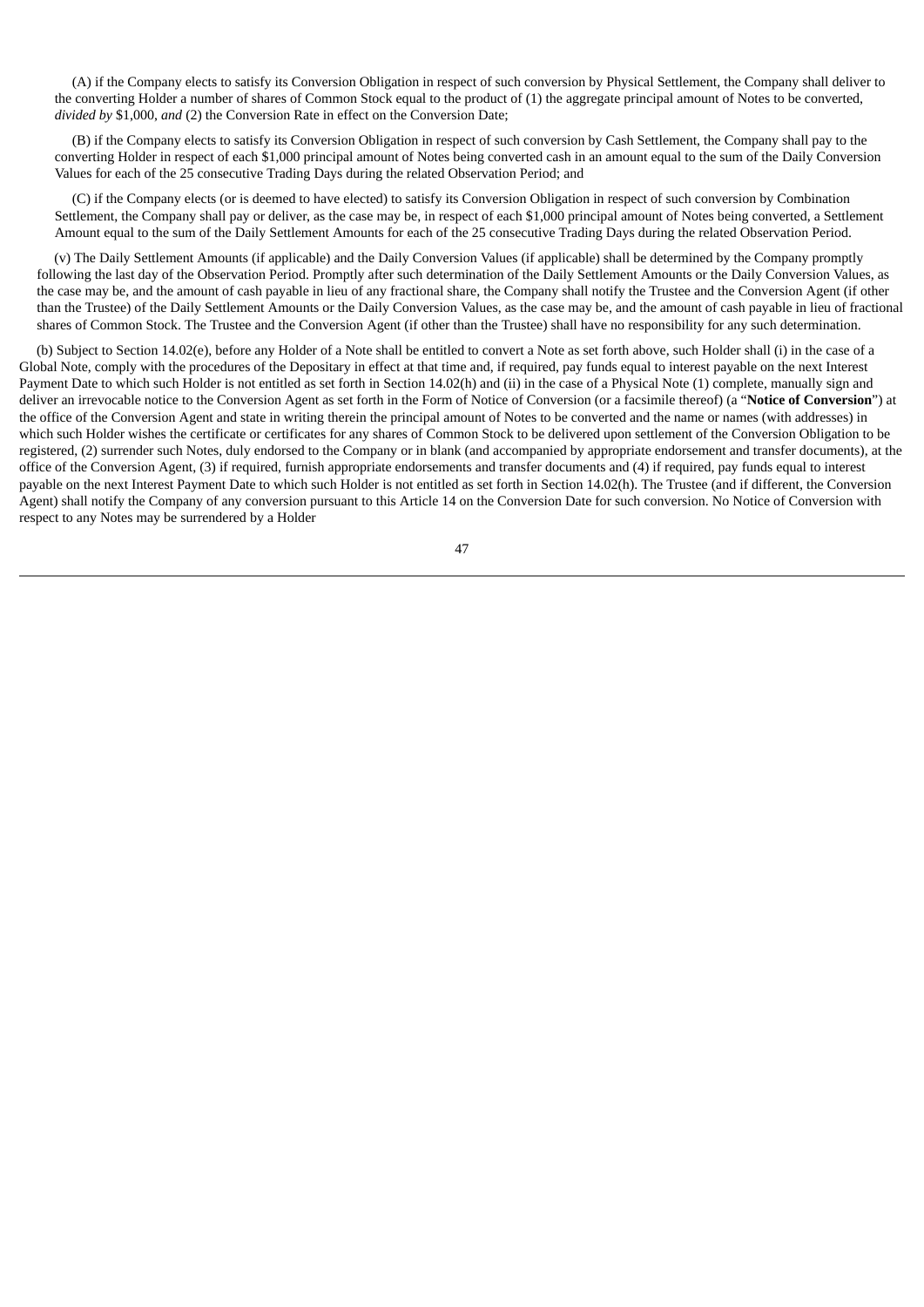thereof if such Holder has also delivered a Fundamental Change Purchase Notice to the Company in respect of such Notes and not validly withdrawn such Fundamental Change Purchase Notice in accordance with Section 15.03.

If more than one Note shall be surrendered for conversion at one time by the same Holder, the Conversion Obligation with respect to such Notes shall be computed on the basis of the aggregate principal amount of the Notes (or specified portions thereof to the extent permitted thereby) so surrendered.

(c) A Note shall be deemed to have been converted immediately prior to the close of business on the date (the "**Conversion Date**") that the Holder has complied with the requirements set forth in subsection (b) above. The Company shall pay or deliver, as the case may be, the consideration due in respect of the Conversion Obligation on the third Business Day immediately following the relevant Conversion Date, if the Company elects Physical Settlement, or on the third Business Day immediately following the last Trading Day of the Observation Period, in the case of any other Settlement Method. If any shares of Common Stock are due to converting Holders, the Company shall issue or cause to be issued, and deliver to the Conversion Agent or to such Holder, or such Holder's nominee or nominees, certificates or a book-entry transfer through the Depositary for the full number of shares of Common Stock to which such Holder shall be entitled in satisfaction of the Company's Conversion Obligation.

(d) In case any Note shall be surrendered for partial conversion, the Company shall execute and the Trustee shall authenticate and deliver to or upon the written order of the Holder of the Note so surrendered a new Note or Notes in authorized denominations in an aggregate principal amount equal to the unconverted portion of the surrendered Note, without payment of any service charge by the converting Holder but, if required by the Company or Trustee, with payment of a sum sufficient to cover any transfer tax or similar governmental charge required by law or that may be imposed in connection therewith as a result of the name of the Holder of the new Notes issued upon such conversion being different from the name of the Holder of the old Notes surrendered for such conversion.

(e) If a Holder submits a Note for conversion, the Company shall pay any documentary, stamp or similar issue or transfer tax due on the issue of any shares of Common Stock upon conversion, unless the tax is due because the Holder requests such shares to be issued in a name other than the Holder's name, in which case the Holder shall pay that tax. The Conversion Agent may refuse to deliver the certificates representing the shares of Common Stock being issued in a name other than the Holder's name until the Trustee receives a sum sufficient to pay any tax that is due by such Holder in accordance with the immediately preceding sentence.

(f) Except as provided in Section 14.04, no adjustment shall be made for dividends on any shares issued upon the conversion of any Note as provided in this Article 14.

(g) Upon the conversion of an interest in a Global Note, the Trustee, or the Custodian at the direction of the Trustee, shall make a notation on such Global Note as to the reduction in the principal amount represented thereby. The Company shall notify the Trustee in writing of any conversion of Notes effected through any Conversion Agent other than the Trustee.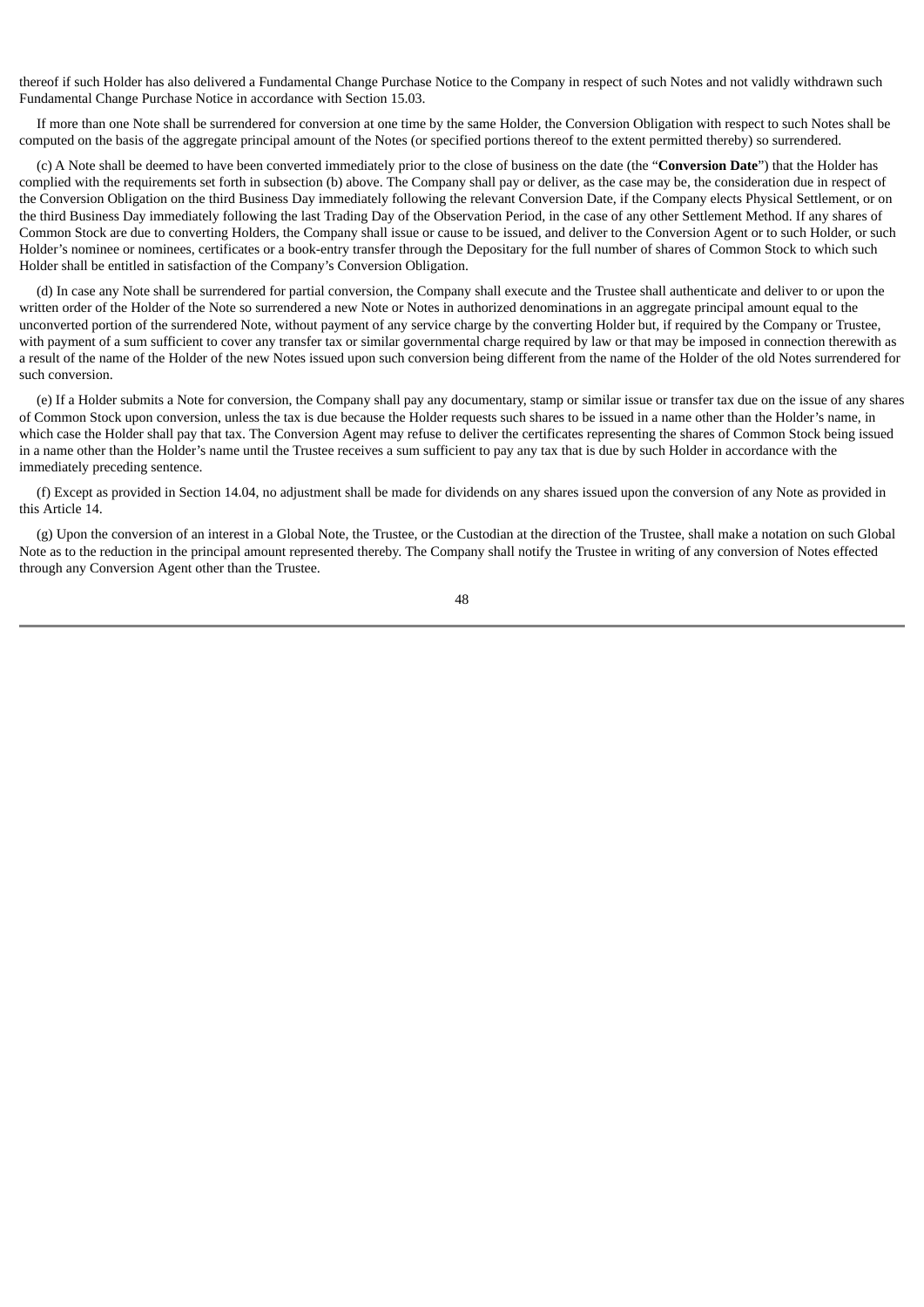(h) Upon conversion, a Holder shall not receive any separate cash payment for accrued and unpaid interest, if any, except as set forth below. The Company's settlement of the Conversion Obligation shall be deemed to satisfy in full its obligation to pay the principal amount of the Note and accrued and unpaid interest, if any, to, but not including, the Conversion Date. As a result, accrued and unpaid interest, if any, to, but not including, the Conversion Date shall be deemed to be paid in full rather than cancelled, extinguished or forfeited. Upon a conversion of Notes into a combination of cash and shares of Common Stock accrued and unpaid interest will be deemed to be paid first out of the cash paid upon such conversion. Notwithstanding the foregoing, if Notes are converted after the close of business on a Regular Record Date, Holders of such Notes as of the close of business on such Regular Record Date will receive the full amount of interest payable on such Notes on the corresponding Interest Payment Date notwithstanding the conversion. Notes surrendered for conversion during the period from the close of business on any Regular Record Date to the open of business on the immediately following Interest Payment Date must be accompanied by funds equal to the amount of interest payable on the Notes so converted; *provided* that no such payment shall be required (1) for conversions following the Regular Record Date immediately preceding the Maturity Date; (2) if the Company has specified a Redemption Date that is after a Regular Record Date and on or prior to the Business Day immediately following the corresponding Interest Payment Date; (3) if the Company has specified a Fundamental Change Purchase Date that is after a Regular Record Date and on or prior to the Business Day immediately following the corresponding Interest Payment Date; or (4) to the extent of any Defaulted Amounts, if any Defaulted Amounts exist at the time of conversion with respect to such Note.

(i) The Person in whose name the certificate for any shares of Common Stock delivered upon conversion is registered shall be treated as a stockholder of record as of the close of business on the relevant Conversion Date (if the Company elects to satisfy the related Conversion Obligation by Physical Settlement) or the last Trading Day of the relevant Observation Period (if the Company elects to satisfy the related Conversion Obligation by Combination Settlement), as the case may be. Upon a conversion of Notes, such Person shall no longer be a Holder of such Notes surrendered for conversion.

(j) The Company shall not issue any fractional share of Common Stock upon conversion of the Notes and shall instead pay cash in lieu of any fractional share of Common Stock issuable upon conversion based on the Daily VWAP on the relevant Conversion Date (in the case of Physical Settlement) or based on the Daily VWAP on the last Trading Day of the relevant Observation Period (in the case of Combination Settlement). For each Note surrendered for conversion, if the Company has elected Combination Settlement, the full number of shares that shall be issued upon conversion thereof shall be computed on the basis of the aggregate Daily Settlement Amounts for the applicable Observation Period and any fractional shares remaining after such computation shall be paid in cash.

Section 14.03. Increased Conversion Rate Applicable to Certain Notes Surrendered in Connection with Make-Whole Fundamental Changes. (a) If a Make-Whole Fundamental Change occurs and a Holder elects to convert its Notes in connection with such Make-Whole Fundamental Change, the Company shall, under the circumstances described below, increase the Conversion Rate for the Notes so surrendered for conversion by a number of additional shares of Common Stock (the "**Additional Shares**"), as described below. A conversion of Notes shall be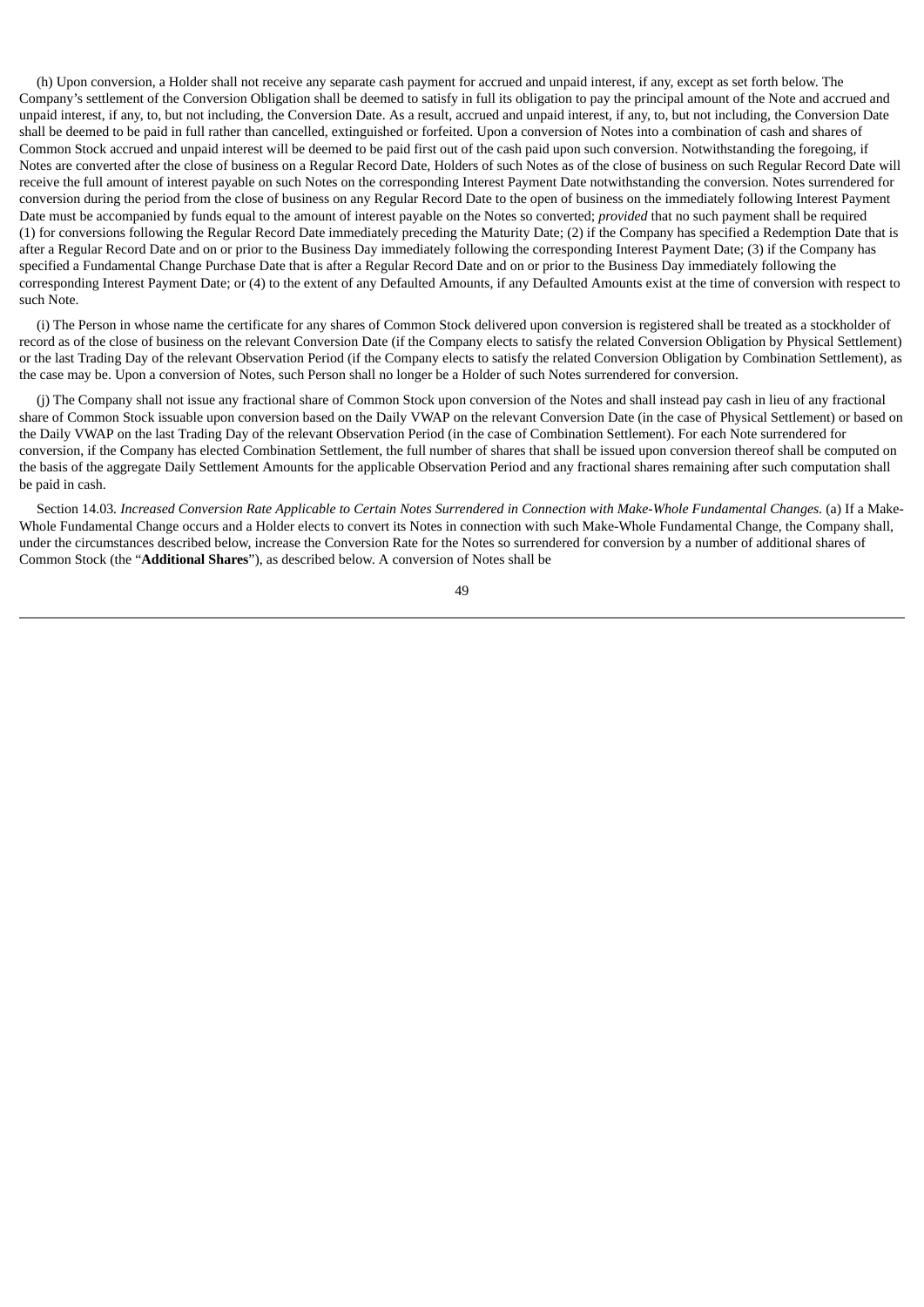deemed for these purposes to be "in connection with" such Make-Whole Fundamental Change if the relevant Notice of Conversion is received by the Conversion Agent from, and including, the Effective Date of the Make-Whole Fundamental Change up to, and including, the Business Day immediately preceding the related Fundamental Change Purchase Date (or, in the case of a Make-Whole Fundamental Change that would have been a Fundamental Change but for the *proviso* in clause (b) of the definition thereof, the 35th Trading Day immediately following the Effective Date of such Make-Whole Fundamental Change) (such period, the "**Make-Whole Fundamental Change Period**").

(b) Upon surrender of Notes for conversion in connection with a Make-Whole Fundamental Change pursuant to Section 14.01(b)(iii), the Company shall, at its option, satisfy the related Conversion Obligation by Physical Settlement, Cash Settlement or Combination Settlement in accordance with Section 14.02; *provided*, *however*, that if, at the effective time of a Make-Whole Fundamental Change described in clause (b) of the definition of Fundamental Change, the Reference Property is composed entirely of cash, for any conversion of Notes following the Effective Date of such Make-Whole Fundamental Change, the Conversion Obligation shall be calculated based solely on the Stock Price for the transaction and shall be deemed to be an amount of cash per \$1,000 principal amount of converted Notes equal to the Conversion Rate (including any adjustment for Additional Shares), *multiplied by* such Stock Price. In such event, the Conversion Obligation shall be paid to Holders in cash on the third Business Day following the Conversion Date.

(c) The number of Additional Shares, if any, by which the Conversion Rate shall be increased for conversions during the Make-Whole Fundamental Change Period shall be determined by reference to the table below, based on the date on which the Make-Whole Fundamental Change occurs (the "**Effective Date**") and the price (the "**Stock Price**") paid or deemed paid per share of the Common Stock in the Make-Whole Fundamental Change. If holders of the Common Stock receive only cash in the case of a Make-Whole Fundamental Change described in clause (b) of the definition of Fundamental Change, the Stock Price shall be the cash amount paid per share. In the case of any other Make-Whole Fundamental Change, the Stock Price shall be the average of the Last Reported Sale Prices of the Common Stock over the five Trading Day period ending on, and including, the Trading Day immediately preceding the Effective Date of the Make-Whole Fundamental Change. The Board of Directors shall make appropriate adjustments to the Stock Price, in its good faith determination, to account for any adjustment to the Conversion Rate that becomes effective, or any event requiring an adjustment to the Conversion Rate where the Ex-Dividend Date of the event occurs, during such five consecutive Trading Day period.

(d) The Stock Prices set forth in the column headings of the table below shall be adjusted as of any date on which the Conversion Rate of the Notes is otherwise adjusted. The adjusted Stock Prices shall equal the Stock Prices applicable immediately prior to such adjustment, *multiplied by* a fraction, the numerator of which is the Conversion Rate immediately prior to such adjustment giving rise to the Stock Price adjustment and the denominator of which is the Conversion Rate as so adjusted. The number of Additional Shares set forth in the table below shall be adjusted in the same manner and at the same time as the Conversion Rate as set forth in Section 14.04.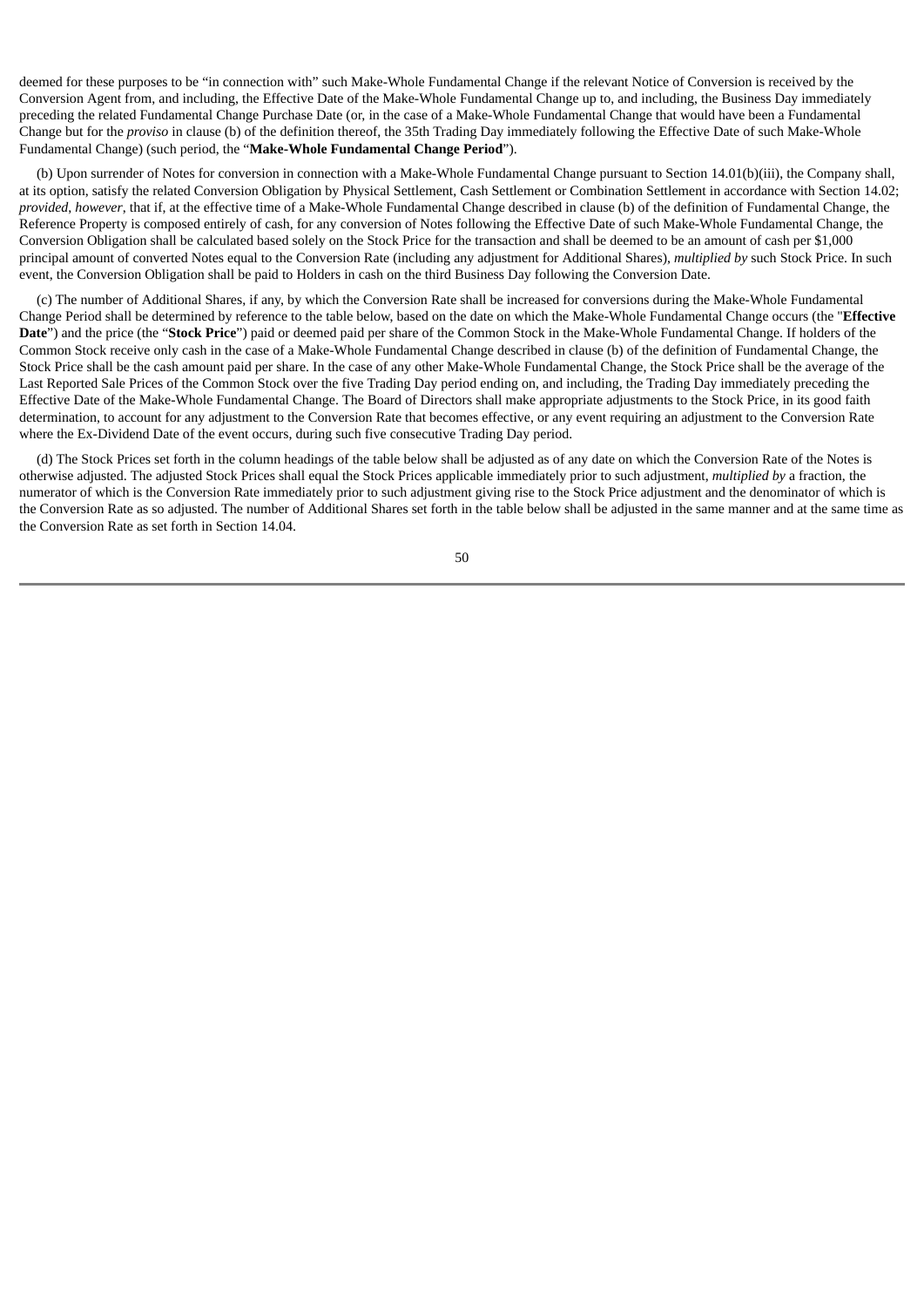(e) The following table sets forth the number of Additional Shares to be received per \$1,000 principal amount of Notes pursuant to this Section 14.03 for each Stock Price and Effective Date set forth below:

|                       | <b>JULAIRE</b> |         |         |         |         |         |         |         |         |        |         |         |         |         |         |
|-----------------------|----------------|---------|---------|---------|---------|---------|---------|---------|---------|--------|---------|---------|---------|---------|---------|
| <b>Effective Date</b> | \$19.77        | \$22.00 | \$26.00 | \$30.00 | \$34.00 | \$38.00 | \$42.00 | \$45.00 | \$50.00 | \$55.0 | \$60.00 | \$65.00 | \$70.00 | \$75.00 | \$80.00 |
| June 29, 2011         | 12.4067        | 10.7236 | 7,6185  | 5.6283  | 4.2932  | 3.3640  | 2.6970  | 2.3152  | 1.8340  | 1.4863 | 1.2276  | 1.0297  | 0.8748  | 0.7509  | 0.6498  |
| June 15, 2012         | 12,4067        | 10.3647 | 7.0174  | 4.9240  | 3.5640  | 2.6531  | 2.0272  | .6836   | 1.2710  | 0.9910 | 0.7948  | 0.6530  | 0.5473  | 0.4660  | 0.4018  |
| June 15, 2013         | 12,4067        | 9.6956  | 6.0287  | 3.8023  | 2.4257  | 1.5693  | 1.0363  | 0.7733  | 0.4979  | 0.3436 | 0.2551  | 0.2018  | 0.1673  | 0.1433  | 0.1252  |
| June 15, 2014         | 12,4067        | 8.5789  | 4.5413  | 2.0733  | 0.4928  | 0.0000  | 0.0000  | 0.0000  | 0.0000  | 0.0000 | 0.0000  | 0.0000  | 0.0000  | 0.0000  | 0.0000  |
| June 15, 2015         | 12,4067        | 6.4953  | 0.3957  | 0.0000  | 0.0000  | 0.0000  | 0.0000  | 0.0000  | 0.0000  | 0.0000 | 0.0000  | 0.0000  | 0.0000  | 0.0000  | 0.0000  |
| June 15, 2016         | 12,4067        | 7.2796  | 0.2866  | 0.0000  | 0.0000  | 0.0000  | 0.0000  | 0.0000  | 0.0000  | 0.0000 | 0.0000  | 0.0000  | 0.0000  | 0.0000  | 0.0000  |

**Stock Price**

The exact Stock Prices and Effective Dates may not be set forth in the table above, in which case:

(i) if the Stock Price is between two Stock Prices in the table above or the Effective Date is between two Effective Dates in the table, the number of Additional Shares shall be determined by a straight-line interpolation between the number of Additional Shares set forth for the higher and lower Stock Prices and the earlier and later Effective Dates, as applicable, based on a 365-day year;

(ii) if the Stock Price is greater than \$80.00 per share (subject to adjustment in the same manner as the Stock Prices set forth in the column headings of the table above pursuant to subsection (d) above), no Additional Shares shall be added to the Conversion Rate; and

(iii) if the Stock Price is less than \$19.77 per share (subject to adjustment in the same manner as the Stock Prices set forth in the column headings of the table above pursuant to subsection (d) above), no Additional Shares shall be added to the Conversion Rate.

Notwithstanding the foregoing, in no event shall the total number of shares of Common Stock issuable upon conversion exceed 50.5816 per \$1,000 principal amount of Notes, subject to adjustment in the same manner as the Conversion Rate pursuant to Section 14.04.

(f) As soon as practicable after the Company determines the anticipated Effective Date of any proposed Make-Whole Fundamental Change the Company shall deliver to each Holder, the Trustee and the Conversion Agent written notice of, and shall issue a press release indicating, and publicly announce, through a public medium that is customary for such announcements, and publish on the Company's website, the anticipated Effective Date of such proposed Make-Whole Fundamental Change; *provided* that the Company shall not be required to give such written notice or issue such press release more than 35 Business Days in advance of such anticipated Effective Date. No later than five Business Days after the actual Effective Date of each Make-Whole Fundamental Change, the Company shall deliver to each Holder, the Trustee and the Conversion Agent written notice of, and shall issue a press release indicating, and publicly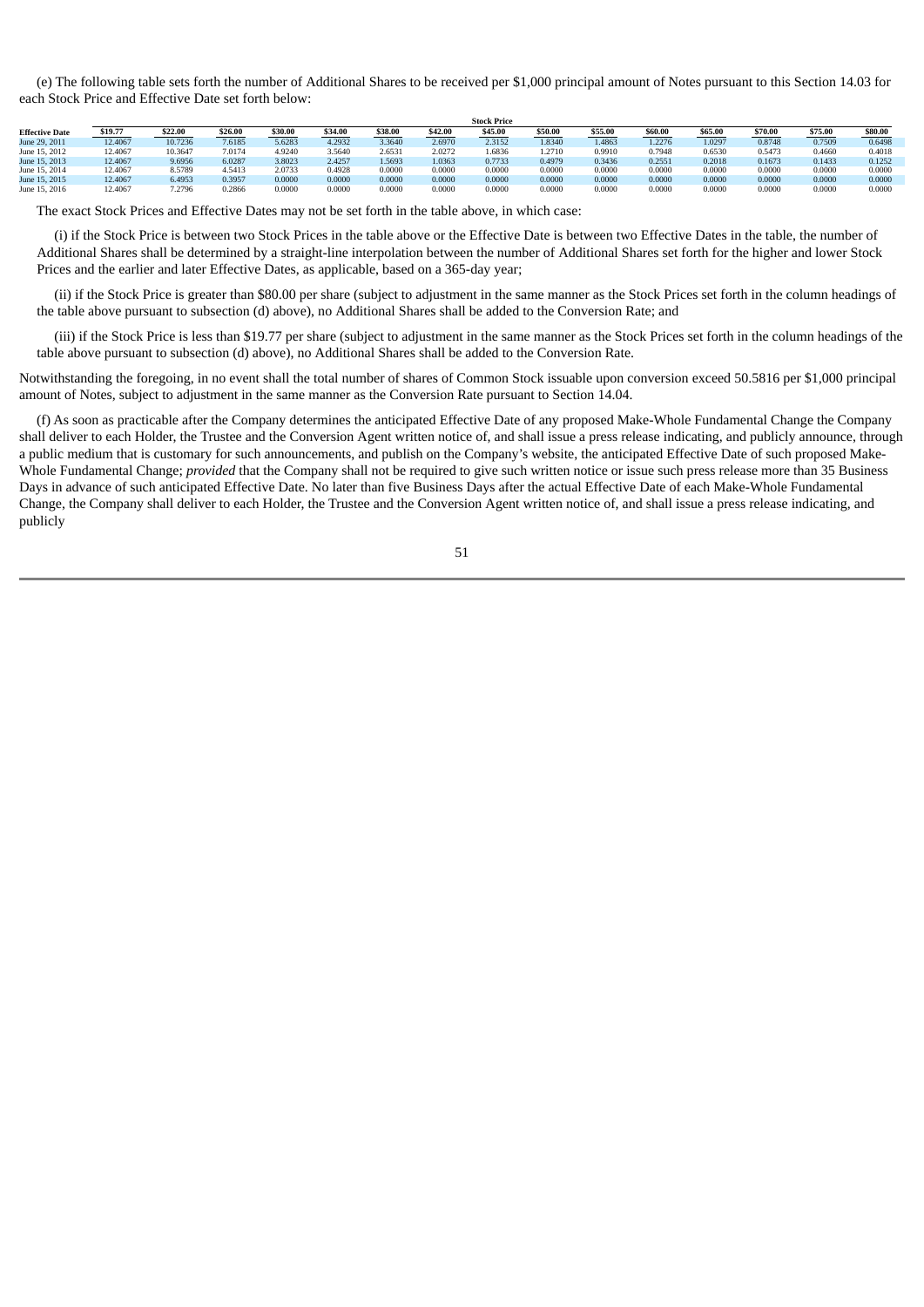announce, through a public medium that is customary for such announcements, and publish on the Company's website, such Effective Date.

(g) Nothing in this Section 14.03 shall prevent an adjustment to the Conversion Rate pursuant to Section 14.04 in respect of a Make-Whole Fundamental Change.

Section 14.04*. Adjustment of Conversion Rate.* The Conversion Rate shall be adjusted from time to time by the Company if any of the following events occurs, except that the Company shall not make any adjustments to the Conversion Rate if Holders of the Notes participate (as a result of holding the Notes and contemporaneously with holders of the Common Stock) in any of the transactions described in this Section 14.04 as if they held a number of shares of Common Stock equal to the Conversion Rate, *multiplied by* the principal amount (expressed in thousands) of Notes held by such Holder, without having to convert their Notes.

(a) If the Company issues solely shares of Common Stock as a dividend or distribution to all holders of the outstanding Common Stock on all or substantially all of the shares of Common Stock, or if the Company effects a share split or share combination of the Common Stock, the applicable Conversion Rate will be adjusted based on the following formula:

$$
CR' = CR_0 x \frac{OS'}{OS_0}
$$

where

- CR0 = the Conversion Rate in effect immediately prior to the open of business on the Ex-Dividend Date for such dividend or distribution, or immediately prior to the open of business on the effective date of such share split or share combination, as the case may be;
- CR' = the Conversion Rate in effect immediately after the open of business on the Ex-Dividend Date for such dividend or distribution, or immediately after the open of business on the effective date of such share split or share combination, as the case may be;
- OS0 = the number of shares of Common Stock outstanding immediately prior to the open of business on the Ex-Dividend Date for such dividend or distribution, or immediately prior to the open of business on the effective date of such share split or share combination, as the case may be; and
- OS' = the number of shares of Common Stock outstanding immediately after such dividend or distribution, or immediately after the effective date of such share split or share combination, as the case may be.

Any adjustment made under this Section 14.04(a) shall become effective immediately after the open of business on the Ex-Dividend Date for such dividend or distribution, or immediately after the open of business on the effective date for such share split or share combination, as applicable. If any dividend or distribution of the type described in this Section 14.04(a) is declared but not so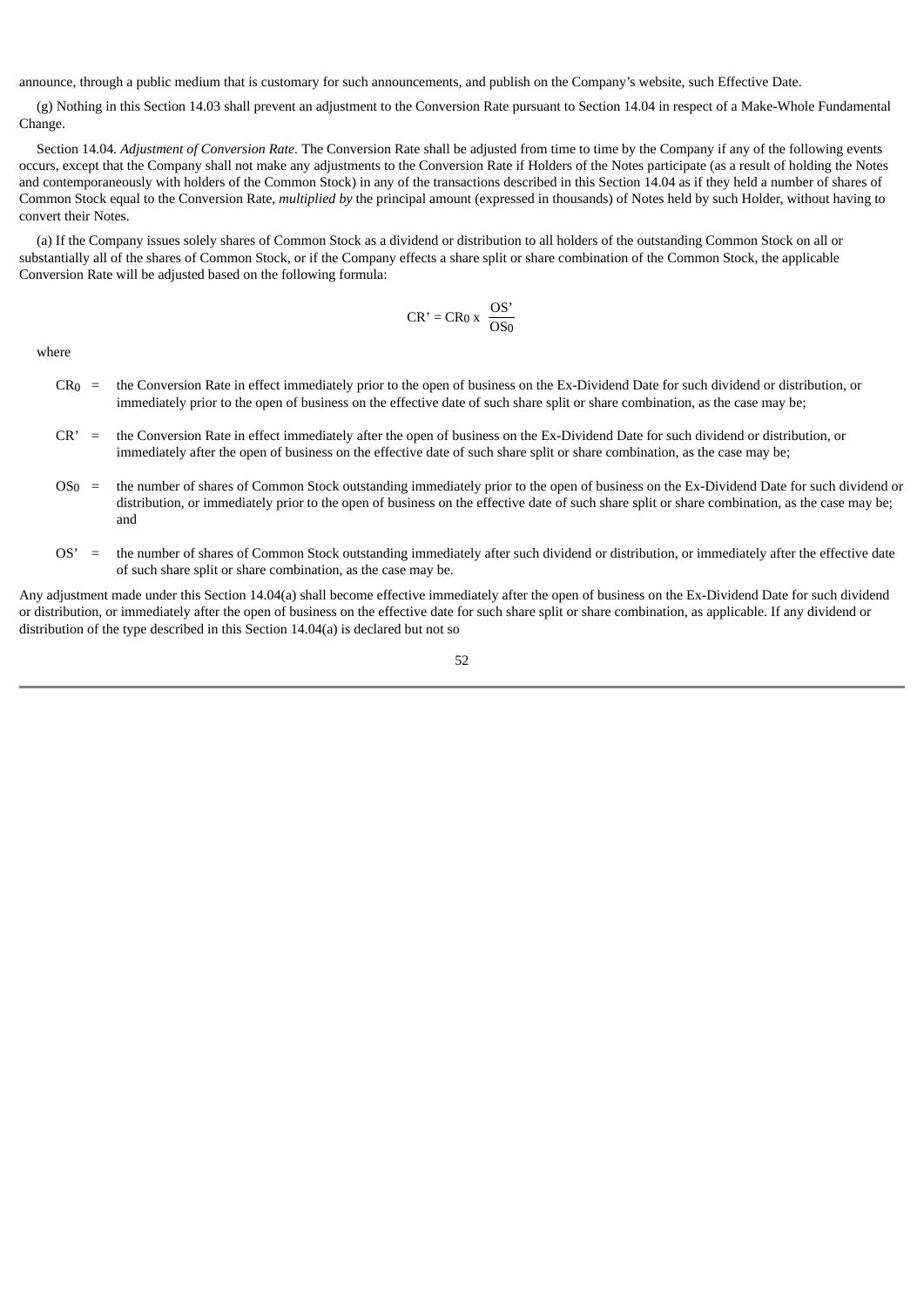paid or made, the Conversion Rate shall be immediately readjusted, effective as of the date the Board of Directors determines not to pay such dividend or distribution, to the Conversion Rate that would then be in effect if such dividend or distribution had not been declared.

(b) If the Company distributes to all or substantially all holders of its Common Stock any rights, options or warrants entitling them for a period of not more than 60 days from the declaration date of such distribution to subscribe for or purchase shares of the Common Stock, at a price per share less than the average of the Last Reported Sale Prices of the Common Stock for the 10 consecutive Trading Day period ending on, and including, the Trading Day immediately preceding the declaration date for such distribution, the Conversion Rate shall be increased based on the following formula:

$$
CR' = CR_0 x \frac{OS_0 + X}{OS_0 + Y}
$$

where

- $CR<sub>0</sub>$  = the Conversion Rate in effect immediately prior to the open of business on the Ex-Dividend Date for such distribution;
- CR' = the Conversion Rate in effect immediately after the open of business on the Ex-Dividend Date for such distribution;
- OS<sub>0</sub> = the number of shares of the Common Stock that are outstanding immediately prior to the open of business on the Ex-Dividend Date for such distribution;
- X = the total number of shares of the Common Stock issuable pursuant to such rights, options or warrants; and
- Y = the number of shares of the Common Stock equal to the aggregate price payable to exercise such rights, options or warrants, divided by the average of the Last Reported Sale Prices of Common Stock over the 10 consecutive Trading Day period ending on, and including, the Trading Day immediately preceding the Ex-Dividend Date relating to such distribution of such rights, options or warrants.

Any increase made under this Section 14.04(b) shall be made successively whenever any such rights, options or warrants are distributed and shall become effective immediately after the open of business on the Ex-Dividend Date for such distribution. To the extent that shares of the Common Stock are not delivered after the expiration of such rights, options or warrants, the Conversion Rate shall be decreased to the Conversion Rate that would then be in effect had the increase with respect to the distribution of such rights, options or warrants been made on the basis of delivery of only the number of shares of Common Stock actually delivered. If such rights, options or warrants are not so distributed, the Conversion Rate shall be decreased to the Conversion Rate that would then be in effect if such Ex-Dividend Date for such distribution had not occurred.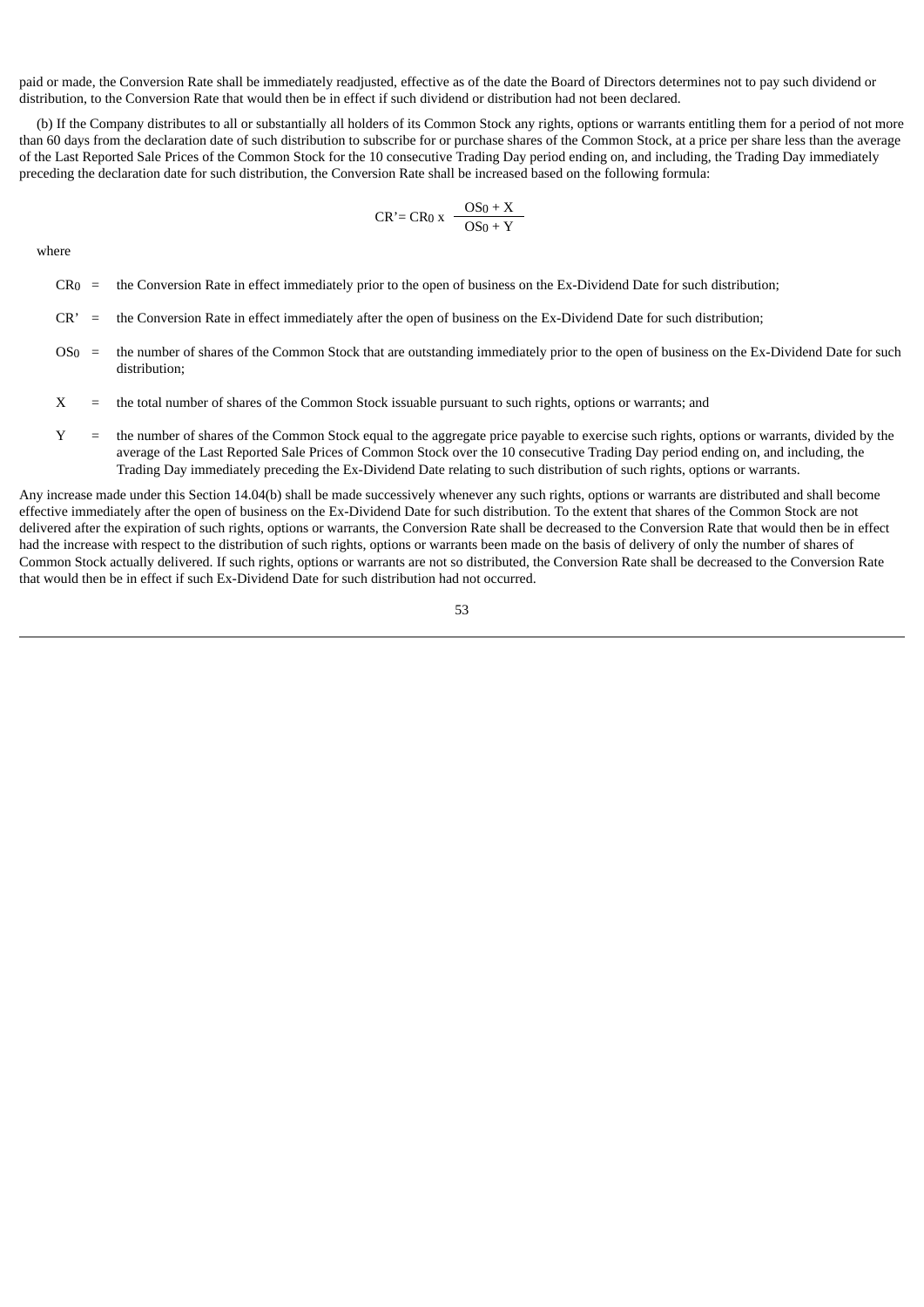For purposes of this Section 14.04(b), in determining whether any rights, options or warrants entitle the holders to subscribe for or purchase shares of the Common Stock at less than such average of the Last Reported Sale Prices of the Common Stock for the 10 consecutive Trading Day period ending on, and including, the Trading Day immediately preceding the declaration date of such distribution, and in determining the aggregate offering price of such shares of Common Stock, there shall be taken into account any consideration received by the Company for such rights, options or warrants and any amount payable on exercise or conversion thereof, the value of such consideration, if other than cash, to be determined by the Board of Directors.

(c) If the Company distributes shares of its Capital Stock, evidences of its indebtedness, other assets or property or rights, options or warrants to acquire its Capital Stock or other securities, to all or substantially all holders of the Common Stock, excluding (i) dividends or distributions (including share splits) as to which an adjustment was effected pursuant to Section 14.04(a)or Section 14.04(b), (ii) dividends or distributions paid in cash as to which an adjustment was effected pursuant to Section 14.04(d), and (iii) Spin-Offs as to which the provisions set forth below in this Section 14.04(c) shall apply (any of such shares of Capital Stock, evidences of indebtedness, other assets or property or rights, options or warrants to acquire Capital Stock or other securities of the Company, the "**Distributed Property**"), then the Conversion Rate shall be increased based on the following formula:

$$
CR' = CR_0 x \frac{SP_0}{SP_0 - FMV}
$$

where

- $CR<sub>0</sub>$  = the Conversion Rate in effect immediately prior to the open of business on the Ex-Dividend Date for such distribution;
- CR' = the Conversion Rate in effect immediately after the open of business on the Ex-Dividend Date for such distribution;
- $Sp<sub>0</sub>$  = the average of the Last Reported Sale Prices of the Common Stock over the 10 consecutive Trading Day period ending on, and including, the Trading Day immediately preceding the Ex-Dividend Date for such distribution; and
- FMV = the fair market value (as determined by the Board of Directors) of the Distributed Property distributed with respect to each outstanding share of the Common Stock as of the open of business on the Ex-Dividend Date for such distribution.

Any increase made under the portion of this Section 14.04(c) above shall become effective immediately after the open of business on the Ex-Dividend Date for such distribution. If such distribution is not so paid or made, the Conversion Rate shall be decreased to the Conversion Rate that would then be in effect if such dividend or distribution had not been declared. Notwithstanding the foregoing, if "FMV" (as defined above) is equal to or greater than "SP0" (as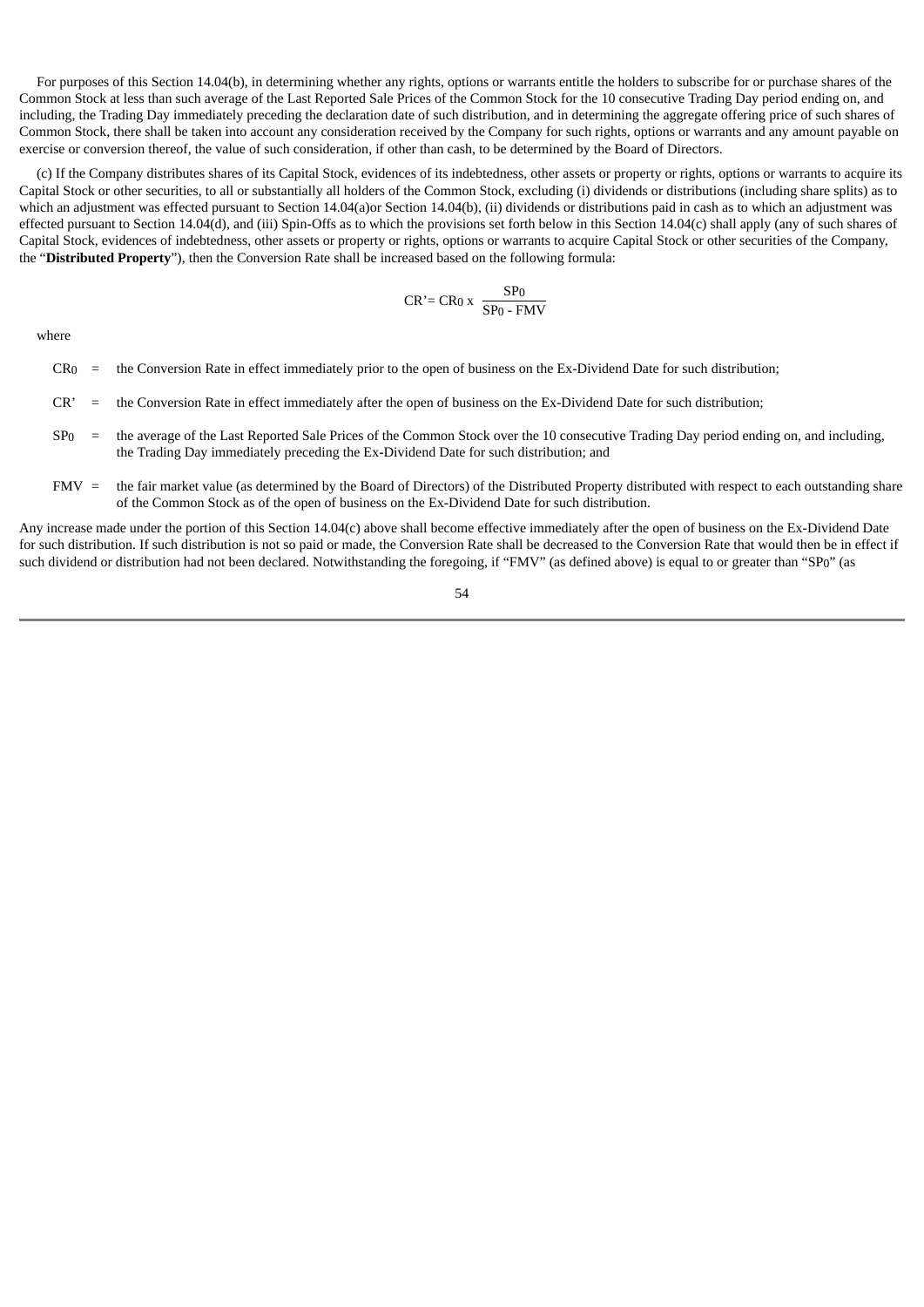defined above), in lieu of the foregoing increase, each Holder of a Note shall receive, in respect of each \$1,000 principal amount thereof, at the same time and upon the same terms as holders of the Common Stock receive the Distributed Property, the amount of Distributed Property such Holder would have received if such Holder owned a number of shares of Common Stock equal to the Conversion Rate in effect on the Ex-Dividend Date for the distribution. If the Board of Directors determines the "FMV" (as defined above) of any distribution for purposes of this Section 14.04(c) by reference to the actual or when-issued trading market for any securities, it shall in doing so consider the prices in such market over the same period used in computing the Last Reported Sale Prices of the Common Stock over the 10 consecutive Trading Day period ending on, and including, the Trading Day immediately preceding the Ex-Dividend Date for such distribution.

With respect to an adjustment pursuant to this Section 14.04(c) where there has been a dividend or other distribution on the Common Stock of shares of Capital Stock of any class or series, or similar equity interest, of or relating to a Subsidiary or other business unit of the Company, which Capital Stock or similar equity interest will be quoted or listed for trading on a U.S. national securities exchange or other established automated over-the-counter trading market in the United States after its distribution (a "**Spin-Off**"), the Conversion Rate in effect immediately before the close of business on the tenth Trading Day immediately following, and including, the Ex-Dividend Date for the Spin-Off will be increased based on the following formula:

$$
CR' = CR_0 x \frac{FMV + MP_0}{MP_0}
$$

where

- CR0 = the Conversion Rate in effect immediately prior to the close of business on the tenth Trading Day immediately following, and including, the Ex-Dividend Date for the Spin-Off;
- CR' = the Conversion Rate in effect immediately after the close of business on the tenth Trading Day immediately following, and including, the Ex-Dividend Date for the Spin-Off;
- FMV = the average of the Last Reported Sale Prices of the Capital Stock or similar equity interest distributed to holders of the Common Stock applicable to one share of the Common Stock over the first 10 consecutive Trading Day period immediately following, and including, the Ex-Dividend Date for the Spin-Off; and
- MP<sub>0</sub> = the average of the Last Reported Sale Prices of the Common Stock over the first 10 consecutive Trading Day period immediately following and including the Ex-Dividend Date for the Spin-Off.

The adjustment to the Conversion Rate under the preceding paragraph shall become effective at the close of business on the tenth Trading Day immediately following, and including, the Ex-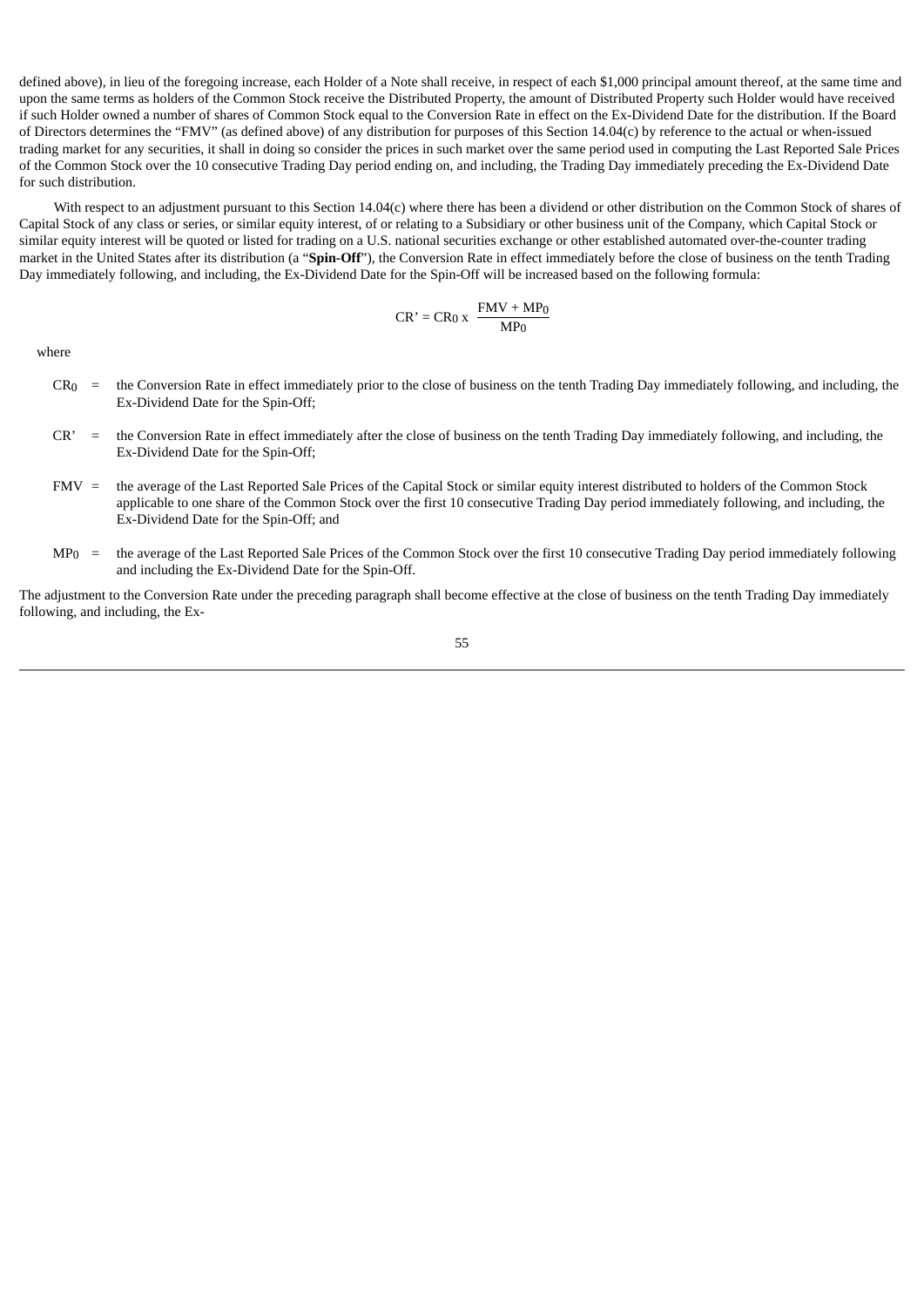Dividend Date for the Spin-Off; *provided* that, for purposes of determining the Conversion Rate, in respect of any conversion during the 10 Trading Days immediately following, and including, the Ex-Dividend Date for any Spin-Off, references in the portion of this Section 14.04(c) related to Spin-Offs to 10 Trading Days shall be deemed replaced with such lesser number of Trading Days as have elapsed between the Ex-Dividend Date for such Spin-Off and the relevant Conversion Date.

For purposes of this Section 14.04(c) (and subject in all respect to Section 14.11), rights, options or warrants distributed by the Company to all holders of its Common Stock entitling them to subscribe for or purchase shares of the Company's Capital Stock, including Common Stock (either initially or under certain circumstances), which rights, options or warrants, until the occurrence of a specified event or events ("**Trigger Event**"): (i) are deemed to be transferred with such shares of the Common Stock; (ii) are not exercisable; and (iii) are also issued in respect of future issuances of the Common Stock, shall be deemed not to have been distributed for purposes of this Section 14.04(c) (and no adjustment to the Conversion Rate under this Section 14.04(c) will be required) until the occurrence of the earliest Trigger Event, whereupon such rights, options or warrants shall be deemed to have been distributed and an appropriate adjustment (if any is required) to the Conversion Rate shall be made under this Section 14.04(c). If any such right, option or warrant, including any such existing rights, options or warrants distributed prior to the date of this Indenture, are subject to events, upon the occurrence of which such rights, options or warrants become exercisable to purchase different securities, evidences of indebtedness or other assets, then the date of the occurrence of any and each such event shall be deemed to be the date of distribution and Ex-Dividend Date with respect to new rights, options or warrants with such rights (in which case the existing rights, options or warrants shall be deemed to terminate and expire on such date without exercise by any of the holders thereof). In addition, in the event of any distribution (or deemed distribution) of rights, options or warrants, or any Trigger Event or other event (of the type described in the immediately preceding sentence) with respect thereto that was counted for purposes of calculating a distribution amount for which an adjustment to the Conversion Rate under this Section 14.04(c) was made, (1) in the case of any such rights, options or warrants that shall all have been redeemed or purchased without exercise by any holders thereof, upon such final redemption or purchase (x) the Conversion Rate shall be readjusted as if such rights, options or warrants had not been issued and (y) the Conversion Rate shall then again be readjusted to give effect to such distribution, deemed distribution or Trigger Event, as the case may be, as though it were a cash distribution, equal to the per share redemption or purchase price received by a holder or holders of Common Stock with respect to such rights, options or warrants (assuming such holder had retained such rights, options or warrants), made to all holders of Common Stock as of the date of such redemption or purchase, and (2) in the case of such rights, options or warrants that shall have expired or been terminated without exercise by any holders thereof, the Conversion Rate shall be readjusted as if such rights, options and warrants had not been issued.

For purposes of Section 14.04(a), Section 14.04(b) and this Section 14.04(c), any dividend or distribution to which this Section 14.04(c) is applicable that also includes one or both of:

(A) a dividend or distribution of shares of Common Stock to which Section 14.04(a) is applicable (the "**Clause A Distribution**"); or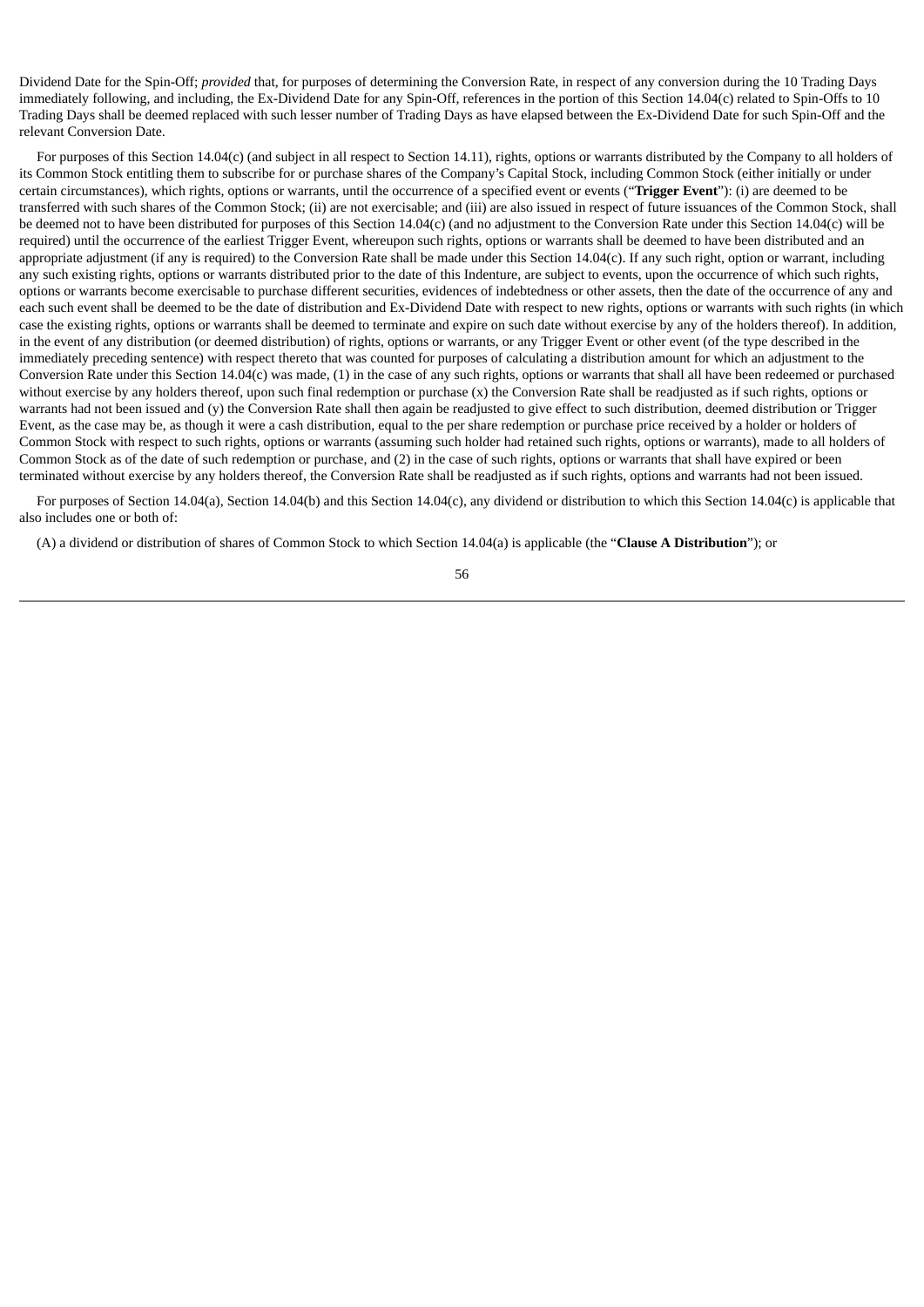(B) a dividend or distribution of rights, options or warrants to which Section 14.04(b) is applicable (the "**Clause B Distribution**"),

(1) other than the Clause A Distribution and the Clause B Distribution, shall be deemed to be a dividend or distribution to which this Section 14.04(c) is applicable (the "**Clause C Distribution**") and any Conversion Rate adjustment required by this Section 14.04(c) with respect to such Clause C Distribution shall then be made, and (2) the Clause A Distribution and Clause B Distribution shall be deemed to immediately follow the Clause C Distribution and any Conversion Rate adjustment required by Section 14.04(a) and Section 14.04(b) with respect thereto shall then be made, except that, if determined by the Company (I) the "Ex-Dividend Date" of the Clause A Distribution and the Clause B Distribution shall be deemed to be the Ex-Dividend Date of the Clause C Distribution and (II) any shares of Common Stock included in the Clause A Distribution or Clause B Distribution shall be deemed not to be "outstanding immediately prior to the open of business on the Ex-Dividend Date for such dividend or distribution, or immediately prior to the open of business on the effective date of such share split or share combination, as the case may be" within the meaning of Section 14.04(a) or "outstanding immediately prior to the open of business on the Ex-Dividend Date for such distribution" within the meaning of Section 14.04(b).

(d) If any cash dividend or distribution is made to all or substantially all holders of the Common Stock, the Conversion Rate shall be increased based on the following formula:

$$
CR' = CR_0 x \frac{SP_0}{SP_0 - C}
$$

where

- CR0 = the Conversion Rate in effect immediately prior to the open of business on the Ex-Dividend Date for such dividend or distribution;
- CR' = the Conversion Rate in effect immediately after the open of business on the Ex-Dividend Date for such dividend or distribution;
- $SP<sub>0</sub>$  = the average of the Last Reported Sale Prices of the Common Stock over the 10 consecutive Trading Day period ending on, and including, the Trading Day immediately preceding the Ex-Dividend Date for such dividend or distribution; and
- $C =$  the amount in cash per share the Company distributes to holders of its Common Stock.

Any increase pursuant to this Section 14.04(d) shall become effective immediately after the open of business on the Ex-Dividend Date for such dividend or distribution. If such dividend or distribution is not so paid, the Conversion Rate shall be decreased, effective as of the date the Board of Directors determines not to make or pay such dividend or distribution, to the Conversion Rate that would then be in effect if such dividend or distribution had not been declared. Notwithstanding the foregoing, if "C" (as defined above) is equal to or greater than "SP0" (as defined above), in lieu of the foregoing increase, each Holder of a Note shall receive,

57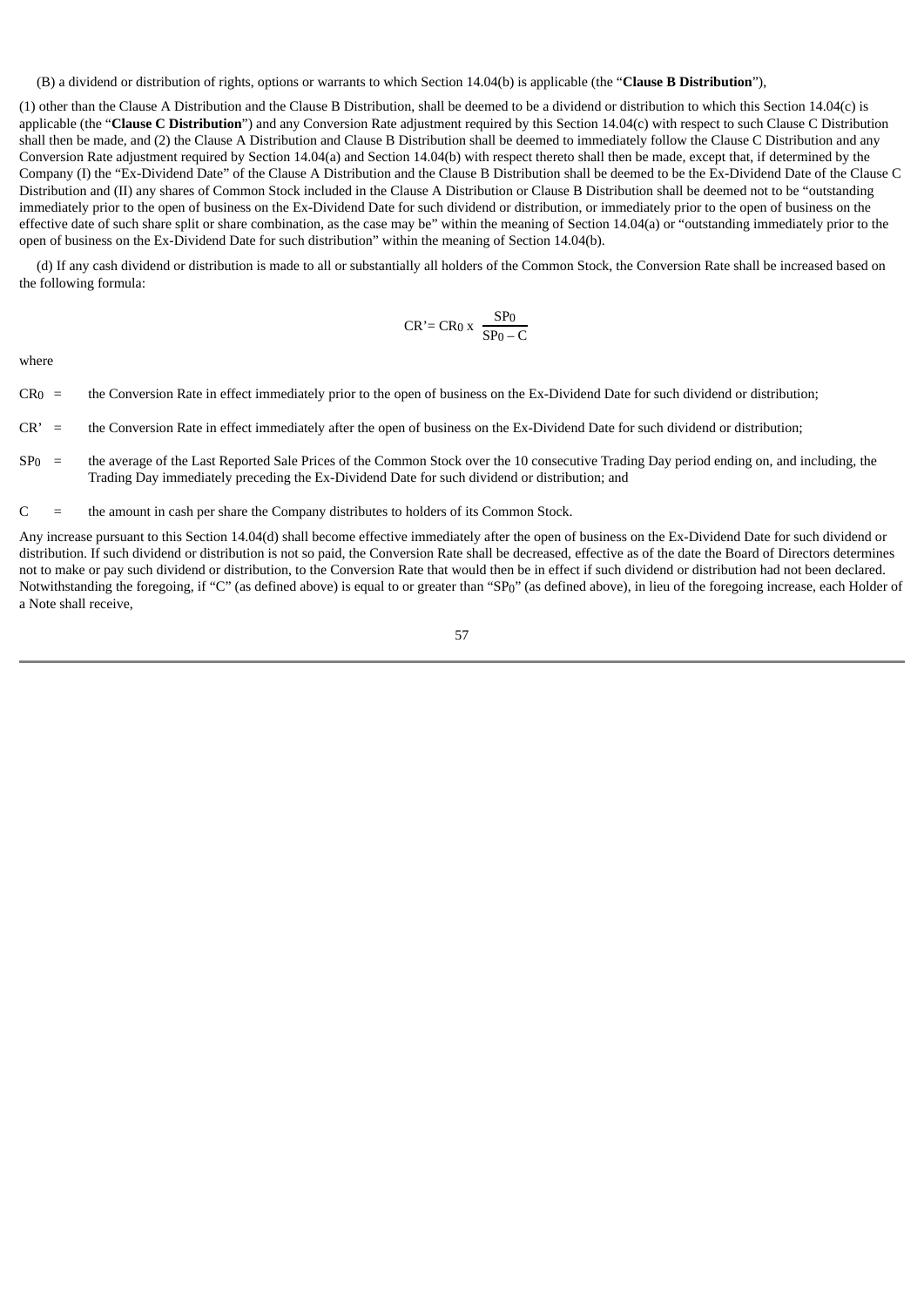for each \$1,000 principal amount of Notes, at the same time and upon the same terms as holders of shares of the Common Stock, the amount of cash that such Holder would have received if such Holder owned a number of shares of Common Stock equal to the Conversion Rate on the Ex-Dividend Date for such cash dividend or distribution.

(e) If the Company or any of its Subsidiaries makes a payment in respect of a tender offer or exchange offer for the Common Stock and the cash and value of any other consideration included in the payment per share of the Common Stock exceeds the average of the Last Reported Sale Prices of the Common Stock over the 10 consecutive Trading-Day period commencing on, and including, the Trading Day next succeeding the last date on which tenders or exchanges may be made pursuant to such tender or exchange offer (the "**Expiration Date**"), the Conversion Rate shall be increased based on the following formula:

$$
CR' = CR_0 x \frac{FMV + (SP' x OS')}{OS_0 x SP'}
$$

where

- CR0 = the Conversion Rate in effect at the close of business on the last Trading Day of the period of 10 consecutive Trading Days commencing on, and including, the Trading Day next succeeding the Expiration Date;
- CR' = the Conversion Rate in effect at the open of business on first day following the last Trading Day of the period of 10 consecutive Trading Days commencing on, and including, the Trading Day next succeeding the Expiration Date;
- FMV = the fair market value (as determined by the Board of Directors), on the Expiration Date, of the aggregate value of all cash and any other consideration paid or payable for shares validly tendered or exchanged as of the Expiration Date;
- OS' = the number of shares of Common Stock outstanding immediately after the time (the "**Expiration Time**") tender or exchange offer expires (after giving effect to such tender offer or exchange offer);
- OS0 = the number of shares of Common Stock outstanding immediately prior to the Expiration Time (prior to giving effect to such tender offer or exchange offer); and
- SP' = the average of the Last Reported Sale Prices of Common Stock over the 10 consecutive Trading Day period commencing on, and including, the Trading Day next succeeding the date such tender or exchange offer expires.

The adjustment to the Conversion Rate under this Section 14.04(e) shall occur at the close of business on the 10th Trading Day immediately following the Expiration Date; *provided* that, for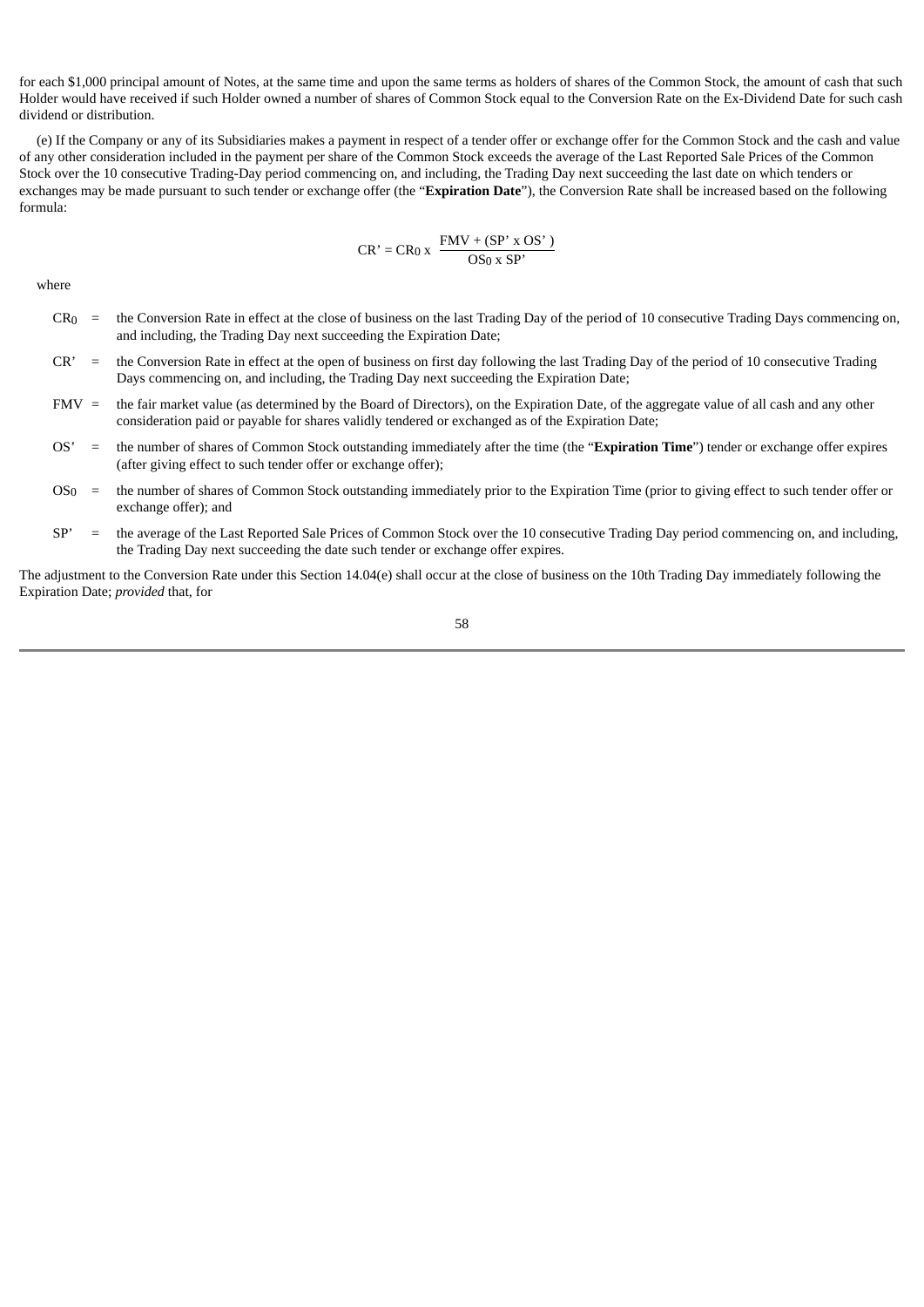purposes of determining the Conversion Rate, in respect of any conversion during the 10 Trading Days following, and including, the Trading Day next succeeding the Expiration Date, references in this Section 14.04(e) with respect to 10 Trading Days shall be deemed replaced with such lesser number of Trading Days as have elapsed between the Trading Day next succeeding the date that such tender or exchange offer expires and the relevant Conversion Date. If the Company is obligated to purchase shares pursuant to any such tender offer or exchange offer, but the Company is permanently prevented by applicable law from effecting any or all or any portion of such purchases or all such purchases are rescinded, the Conversion Rate shall again be adjusted to be the Conversion Rate that would then be in effect if such tender offer or exchange offer had not been made or had been made only in respect of the purchases that have been effected.

(f) Notwithstanding this Section 14.04 or any other provision of this Indenture or the Notes, if a Conversion Rate adjustment becomes effective on any Ex-Dividend Date, and a Holder that has converted its Notes on or after such Ex-Dividend Date and on or prior to the related Record Date would be treated as the record holder of the shares of Common Stock as of the related Conversion Date as described under Section 14.02(i) based on an adjusted Conversion Rate for such Ex-Dividend Date, then, notwithstanding the Conversion Rate adjustment provisions in this Section 14.04, the Conversion Rate adjustment relating to such Ex-Dividend Date shall not be made for such converting Holder. Instead, such Holder shall be treated as if such Holder were the record owner of the shares of Common Stock on an unadjusted basis and participate in the related dividend, distribution or other event giving rise to such adjustment.

(g) Except as stated herein, the Company shall not adjust the Conversion Rate for the issuance of shares of its Common Stock or any securities convertible into or exchangeable for shares of its Common Stock or the right to purchase shares of its Common Stock or such convertible or exchangeable securities.

(h) In addition to those adjustments required by clauses (a), (b), (c), (d) and (e) of this Section 14.04, and to the extent permitted by applicable law and subject to the applicable rules of The NASDAO Global Market, the Company from time to time may increase the Conversion Rate by any amount for a period of at least 20 Business Days if the Board of Directors determines that such increase would be in the Company's best interest. In addition, the Company may (but is not required to) increase the Conversion Rate to avoid or diminish any income tax to holders of Common Stock or rights to purchase Common Stock in connection with a dividend or distribution of shares (or rights to acquire shares) or similar event. Whenever the Conversion Rate is increased pursuant to either of the preceding two sentences, the Company shall mail to the Holder of each Note at its last address appearing on the Note Register a notice of the increase at least 15 days prior to the date the increased Conversion Rate takes effect, and such notice shall state the increased Conversion Rate and the period during which it will be in effect.

(i) Notwithstanding anything to the contrary in this Article 14, the Conversion Rate shall not be adjusted:

(i) upon the issuance of any shares of Common Stock pursuant to any present or future plan providing for the reinvestment of dividends or interest payable on the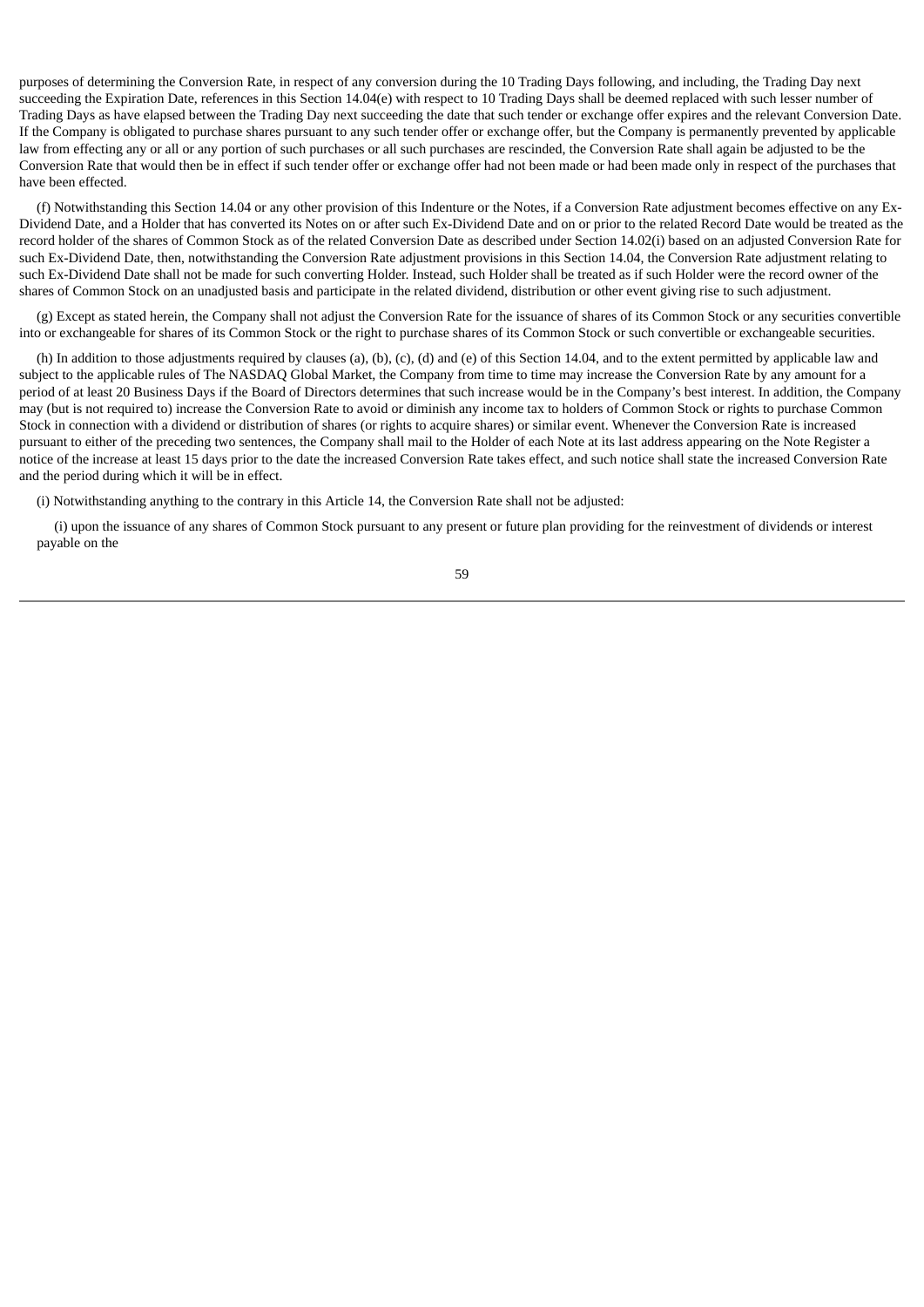Company's securities and the investment of additional optional amounts in shares of Common Stock under any plan;

(ii) upon the issuance of any shares of Common Stock or options or rights to purchase those shares pursuant to any present or future employee, director or consultant benefit plan or program of or assumed by the Company or any of the Company's Subsidiaries;

(iii) upon the issuance of any shares of the Common Stock pursuant to any option, warrant, right or exercisable, exchangeable or convertible security not described in clause (ii) of this subsection and outstanding as of the date the Notes were first issued;

(iv) solely for a change in the par value of the Common Stock; or

(v) for accrued and unpaid interest, if any.

(j) All calculations and other determinations under this Article 14 shall be made by the Company and shall be made to the nearest one-ten thousandth (1/10,000) of a share.

(k) Whenever the Conversion Rate is adjusted as herein provided, the Company shall promptly file with the Trustee (and the Conversion Agent if not the Trustee) an Officers' Certificate setting forth the Conversion Rate after such adjustment and setting forth a brief statement of the facts requiring such adjustment. Unless and until a Responsible Officer of the Trustee shall have received such Officers' Certificate, the Trustee shall not be deemed to have knowledge of any adjustment of the Conversion Rate and may assume without inquiry that the last Conversion Rate of which it has knowledge is still in effect. Promptly after delivery of such certificate, the Company shall prepare a notice of such adjustment of the Conversion Rate setting forth the adjusted Conversion Rate and the date on which each adjustment becomes effective and shall mail such notice of such adjustment of the Conversion Rate to each Holder at its last address appearing on the Note Register of this Indenture. Failure to deliver such notice shall not affect the legality or validity of any such adjustment.

(l) For purposes of this Section 14.04, the number of shares of Common Stock at any time outstanding shall not include shares held in the treasury of the Company so long as the Company does not pay any dividend or make any distribution on shares of Common Stock held in the treasury of the Company, but shall include shares issuable in respect of scrip certificates issued in lieu of fractions of shares of Common Stock.

Section 14.05*. Adjustments of Prices.* Whenever any provision of this Indenture requires the Company to calculate the Last Reported Sale Prices, the Daily VWAPs, the Daily Conversion Values or the Daily Settlement Amounts over a span of multiple days (including an Observation Period and the period for determining the Stock Price for purposes of a Make-Whole Fundamental Change), the Board of Directors shall make appropriate adjustments to each to account for any adjustment to the Conversion Rate that becomes effective, or any event requiring an adjustment to the Conversion Rate where the Ex-Dividend Date of the event occurs, at any time during the period when the Last Reported Sale Prices, the Daily VWAPs, the Daily Conversion Values or the Daily Settlement Amounts are to be calculated.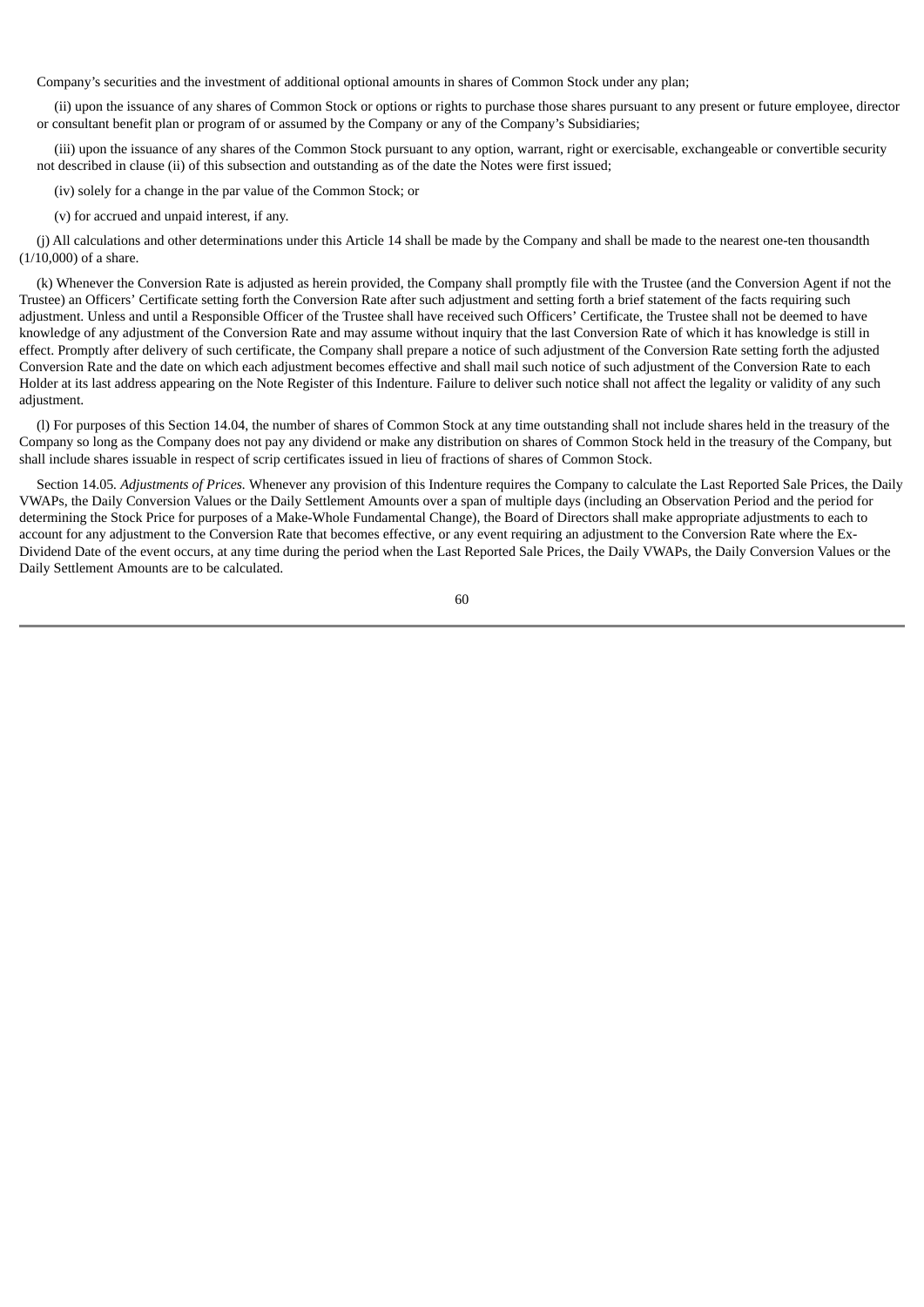Section 14.06*. Shares to Be Fully Paid.* The Company shall provide, free from preemptive rights, out of its authorized but unissued shares or shares held in treasury, sufficient shares of Common Stock to provide for conversion of the Notes from time to time as such Notes are presented for conversion (assuming that at the time of computation of such number of shares, all such Notes would be converted by a single Holder and that Physical Settlement is applicable).

Section 14.07*. Effect of Recapitalizations, Reclassifications and Changes of the Common Stock.*

(a) In the case of:

(i) any recapitalization, reclassification or change of the Common Stock (other than changes resulting from a subdivision or combination),

(ii) any consolidation, merger or combination involving the Company,

(iii) any sale, lease or other transfer to a third party of the consolidated assets of the Company and the Company's Subsidiaries substantially as an entirety or

### (iv) any statutory share exchange,

in each case, as a result of which the Common Stock would be converted into, or exchanged for, stock, other securities, other property or assets (including cash or any combination thereof) (any such event, a "**Merger Event**"), then, at and after the effective time of such Merger Event, the right to convert each \$1,000 principal amount of Notes shall be changed into a right to convert such principal amount of Notes into the kind and amount of shares of stock, other securities or other property or assets (including cash or any combination thereof) that a holder of a number of shares of Common Stock equal to the Conversion Rate immediately prior to such Merger Event would have owned or been entitled to receive (the "**Reference Property**", with each "**unit of Reference Property**" meaning the kind and amount of Reference Property that a holder of one share of Common Stock is entitled to receive) upon such Merger Event and, prior to or at the effective time of such Merger Event, the Company or the successor or purchasing Person, as the case may be, shall execute with the Trustee a supplemental indenture permitted under Section 10.01(f) providing for such change in the right to convert each \$1,000 principal amount of Notes; *provided*, *however*, that at and after the effective time of the Merger Event (A) the Company shall continue to have the right to determine the form of consideration to be paid or delivered, as the case may be, upon conversion of Notes in accordance with Section 14.02 and (B) (I) any amount payable in cash upon conversion of the Notes in accordance with Section 14.02 shall continue to be payable in cash, (II) any shares of Common Stock that the Company would have been required to deliver upon conversion of the Notes in accordance with Section 14.02 shall instead be deliverable in the amount and type of Reference Property that a holder of that number of shares of Common Stock would have been entitled to receive in such Merger Event and (III) the Daily VWAP shall be calculated based on the value of a unit of Reference Property.

If the Merger Event causes the Common Stock to be converted into, or exchanged for, the right to receive more than a single type of consideration (determined based in part upon any form of stockholder election), then (i) the Reference Property into which the Notes will be convertible shall be deemed to be the weighted average of the types and amounts of consideration received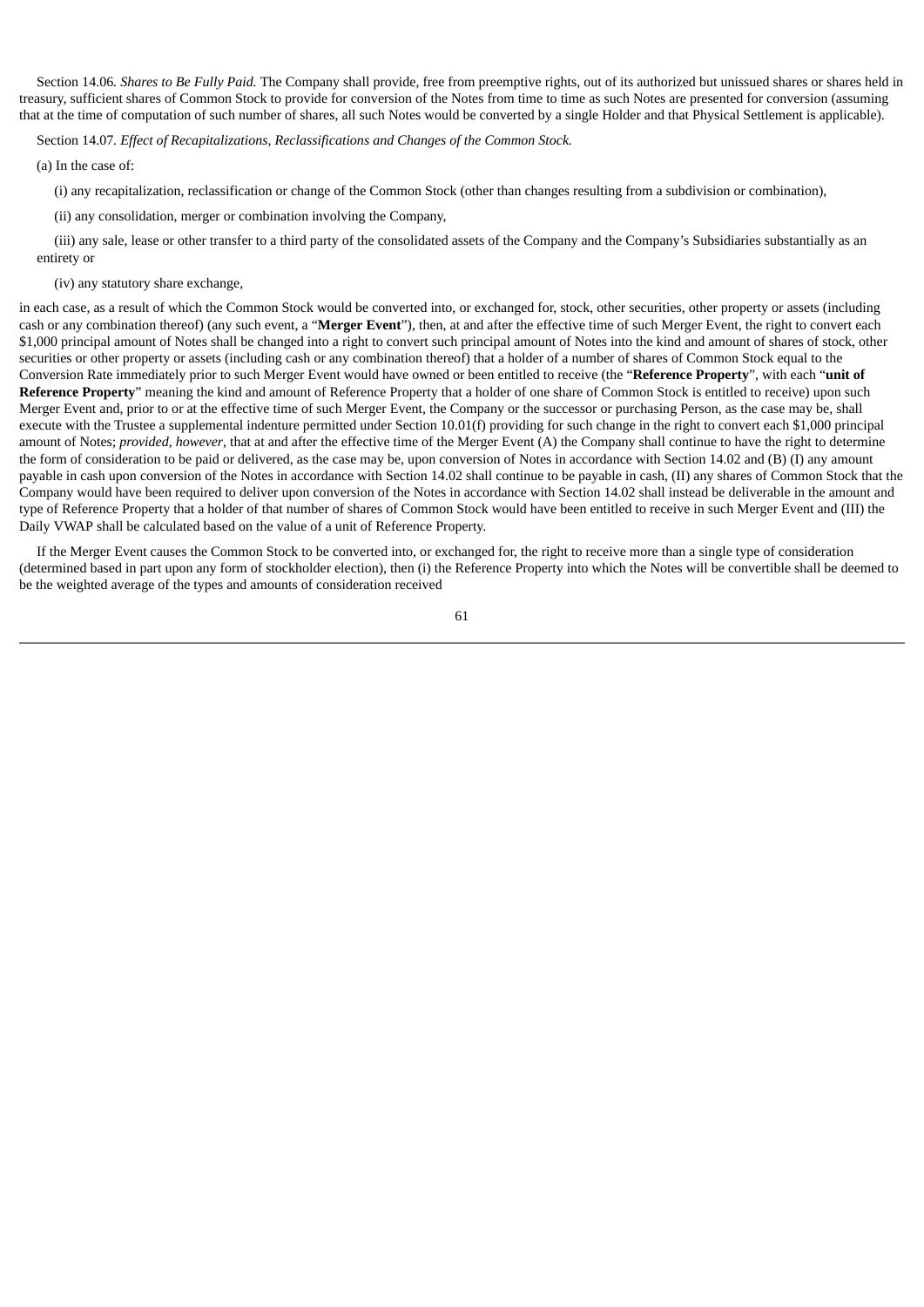by the holders of Common Stock that affirmatively make such an election, and (ii) the unit of Reference Property for purposes of the immediately preceding paragraph shall refer to the consideration referred to in clause (i) attributable to one share of Common Stock. If the holders receive only cash in such Merger Event, then for all conversions that occur after the effective date of such Merger Event (x) the consideration due upon conversion of each \$1,000 principal amount of Notes shall be solely cash in an amount equal to the Conversion Rate in effect on the Conversion Date (as may be increased by any Additional Shares pursuant to Section 14.03), *multiplied by* the price paid per share of Common Stock in such Merger Event and (y) the Company shall satisfy the Conversion Obligation by paying cash to converting Holders on the third Business Day immediately following the Conversion Date. The Company shall notify Holders, the Trustee and the Conversion Agent (if other than the Trustee) in writing of such weighted average as soon as practicable after such determination is made.

Such supplemental indenture described in the second immediately preceding paragraph shall provide for adjustments that shall be as nearly equivalent as is possible to the adjustments provided for in this Article 14. If, in the case of any Merger Event, the Reference Property includes shares of stock or other securities or other property or assets (including cash or any combination thereof) of a Person other than the successor or purchasing corporation, as the case may be, in such Merger Event, then such supplemental indenture shall also be executed by such other Person and shall contain such additional provisions to protect the interests of the Holders of the Notes as the Board of Directors shall reasonably consider necessary by reason of the foregoing, including to the extent required by the Board of Directors and practicable the provisions providing for the purchase rights set forth in Article 15.

(b) In the event the Company shall execute a supplemental indenture pursuant to subsection (a) of this Section 14.07, the Company shall promptly file with the Trustee an Officers' Certificate briefly stating the reasons therefor, the kind or amount of cash, securities or property or asset that will comprise the Reference Property after any such Merger Event, any adjustment to be made with respect thereto and that all conditions precedent have been complied with, and shall promptly deliver notice thereof to all Holders. The Company shall cause notice of the execution of such supplemental indenture to be mailed to each Holder, at its address appearing on the Note Register provided for in this Indenture, within 20 days after execution thereof. Failure to deliver such notice shall not affect the legality or validity of such supplemental indenture.

(c) The Company shall not become a party to any Merger Event unless its terms are consistent with this Section 14.07. None of the foregoing provisions shall affect the right of a holder of Notes to convert its Notes into cash, shares of Common Stock or a combination of cash and shares of Common Stock, as applicable, as set forth in Section 14.01 and Section 14.02 prior to the effective date of such Merger Event.

(d) The above provisions of this Section shall similarly apply to successive Merger Events.

Section 14.08*. Certain Covenants.* (a) The Company covenants that all shares of Common Stock issued upon conversion of Notes will be fully paid and non-assessable by the Company and free from all taxes, liens and charges with respect to the issue thereof.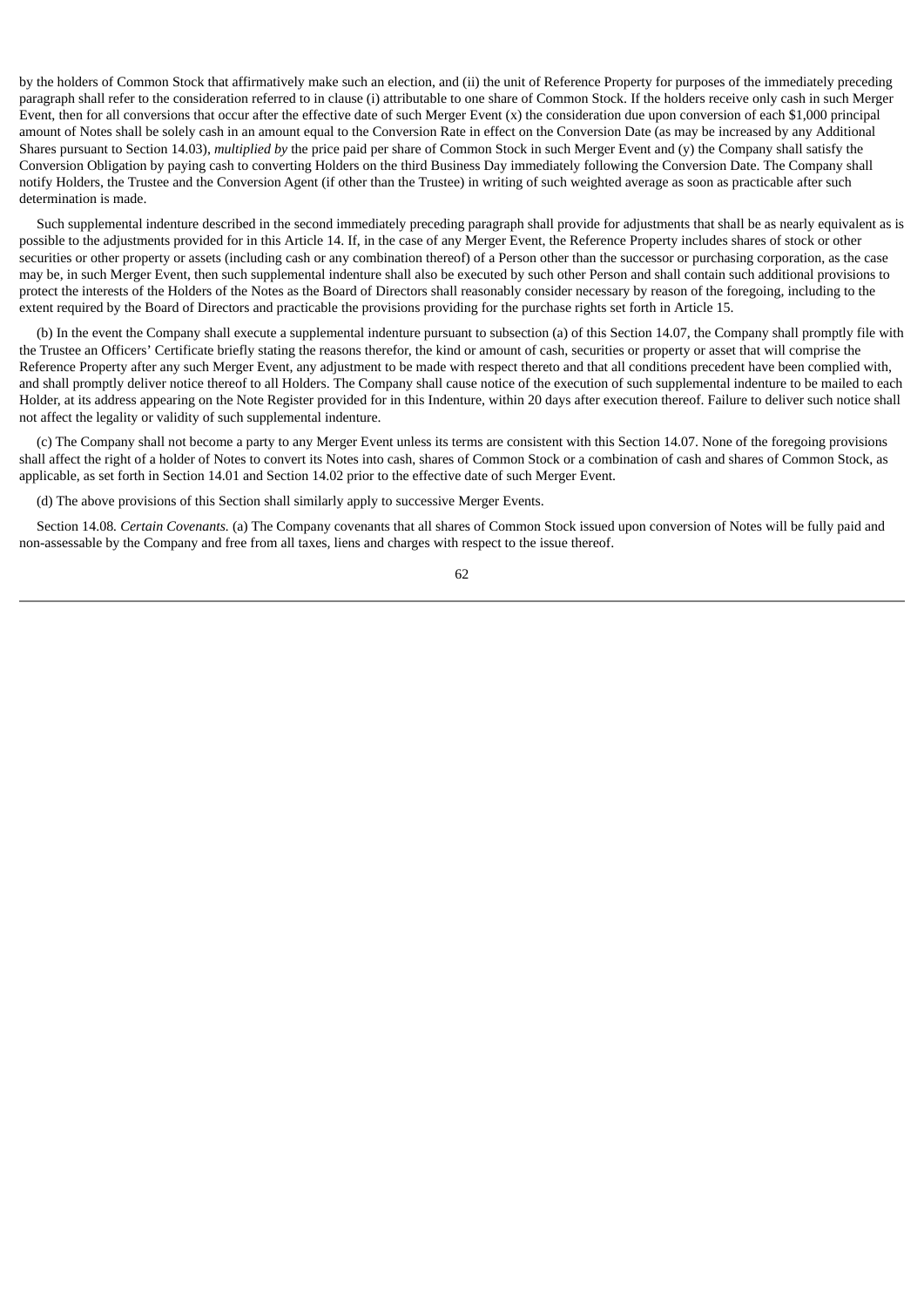(b) The Company covenants that, if any shares of Common Stock to be provided for the purpose of conversion of Notes hereunder require registration with or approval of any governmental authority under any federal or state law before such shares may be validly issued upon conversion, the Company will, to the extent then permitted by the rules and interpretations of the Commission, secure such registration or approval, as the case may be.

(c) The Company further covenants that if at any time the Common Stock shall be listed on any national securities exchange or automated quotation system the Company will list and keep listed, so long as the Common Stock shall be so listed on such exchange or automated quotation system, any Common Stock issuable upon conversion of the Notes.

Section 14.09*. Responsibility of Trustee.* The Trustee and any other Conversion Agent shall not at any time be under any duty or responsibility to any Holder to determine the Conversion Rate (or any adjustment thereto) or whether any facts exist that may require any adjustment (including any increase) of the Conversion Rate, or with respect to the nature or extent or calculation of any such adjustment when made, or with respect to the method employed, or herein or in any supplemental indenture provided to be employed, in making the same. The Trustee and any other Conversion Agent shall not be accountable with respect to the validity or value (or the kind or amount) of any shares of Common Stock, or of any securities, property or cash that may at any time be issued or delivered upon the conversion of any Note; and the Trustee and any other Conversion Agent make no representations with respect thereto. Neither the Trustee nor any Conversion Agent shall be responsible for any failure of the Company to issue, transfer or deliver any shares of Common Stock or stock certificates or other securities or property or cash upon the surrender of any Note for the purpose of conversion or to comply with any of the duties, responsibilities or covenants of the Company contained in this Article. Without limiting the generality of the foregoing, neither the Trustee nor any Conversion Agent shall be under any responsibility to determine the correctness of any provisions contained in any supplemental indenture entered into pursuant to Section 14.07 relating either to the kind or amount of shares of stock or securities or property (including cash) receivable by Holders upon the conversion of their Notes after any event referred to in such Section 14.07 or to any adjustment to be made with respect thereto, but, subject to the provisions of Section 7.01, may accept (without any independent investigation) as conclusive evidence of the correctness of any such provisions, and shall be protected in relying upon, the Officers' Certificate (which the Company shall be obligated to file with the Trustee prior to the execution of any such supplemental indenture) with respect thereto. Neither the Trustee nor the Conversion Agent shall be responsible for determining whether any event contemplated by Section 14.01(b) has occurred that makes the Notes eligible for conversion or no longer eligible therefor until the Company has delivered to the Trustee and the Conversion Agent the notices referred to in Section 14.01(b) with respect to the commencement or termination of such conversion rights, on which notices the Trustee and the Conversion Agent may conclusively rely, and the Company agrees to deliver such notices to the Trustee and the Conversion Agent immediately after the occurrence of any such event or at such other times as shall be provided for in Section 14.01(b).

Section 14.10*. Notice to Holders Prior to Certain Actions.* In case of any:

(a) action by the Company or one of its Subsidiaries that would require an adjustment in the Conversion Rate pursuant to Section 14.04 or Section 14.11;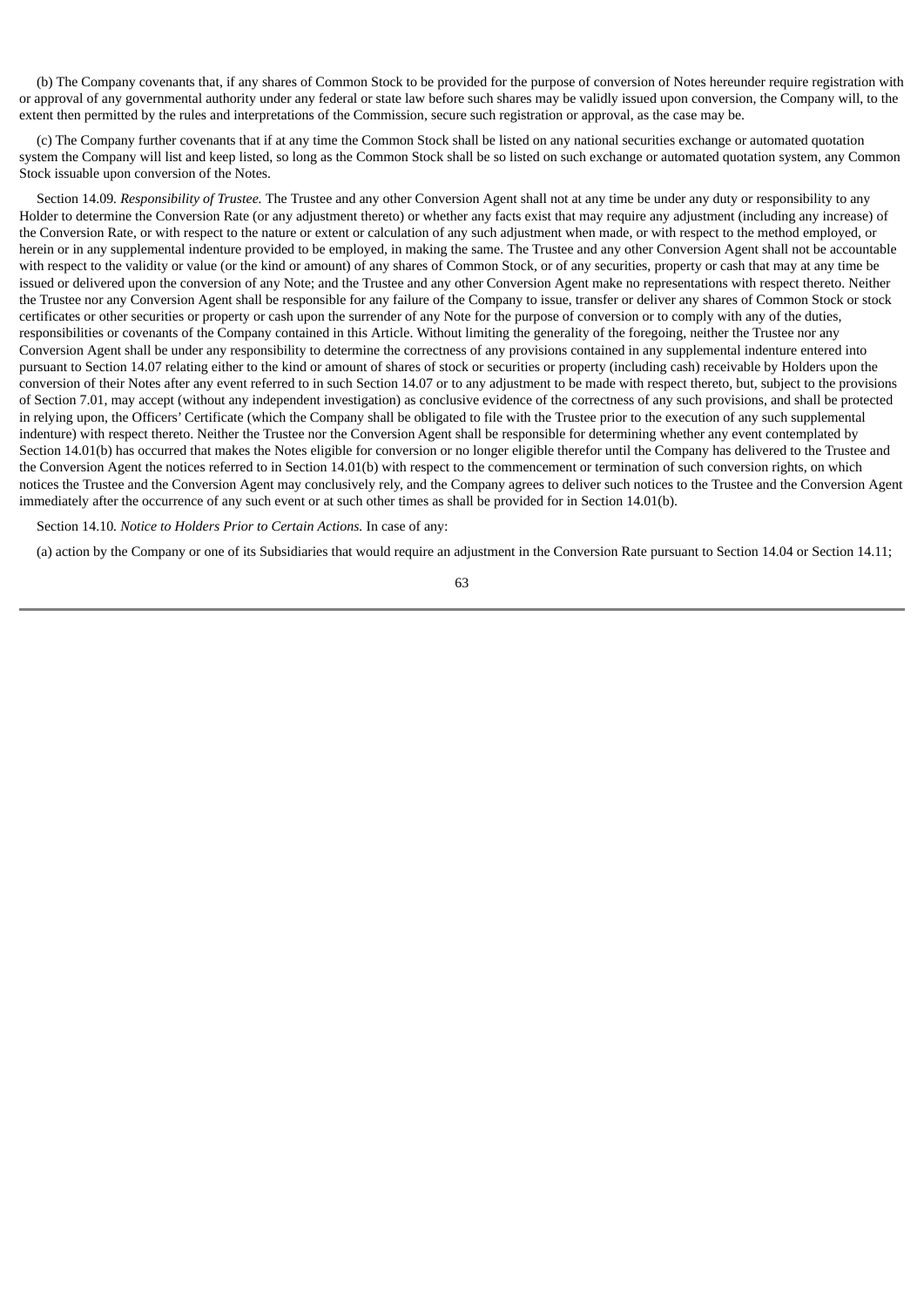#### (b) Merger Event; or

(c) voluntary or involuntary dissolution, liquidation or winding-up of the Company or any of its Subsidiaries;

then, in each case (unless notice of such event is otherwise required pursuant to another provision of this Indenture), the Company shall cause to be filed with the Trustee and the Conversion Agent (if other than the Trustee) and to be mailed to each Holder at its address appearing on the Note Register, as promptly as possible but in any event at least 20 days prior to the applicable date hereinafter specified, a notice stating (i) the date on which a record is to be taken for the purpose of such action by the Company or one of its Subsidiaries or, if a record is not to be taken, the date as of which the holders of Common Stock of record are to be determined for the purposes of such action by the Company or one of its Subsidiaries, or (ii) the date on which such Merger Event, dissolution, liquidation or winding-up is expected to become effective or occur, and the date as of which it is expected that holders of Common Stock of record shall be entitled to exchange their Common Stock for securities or other property deliverable upon such Merger Event, dissolution, liquidation or winding-up. Failure to give such notice, or any defect therein, shall not affect the legality or validity of such action by the Company or one of its Subsidiaries, Merger Event, dissolution, liquidation or winding-up.

Section 14.11*. Stockholder Rights Plans.* To the extent that the Company has a rights plan in effect upon conversion of the Notes, each share of Common Stock, if any, issued upon such conversion shall be entitled to receive the appropriate number of rights, if any, and the certificates representing the Common Stock issued upon such conversion shall bear such legends, if any, in each case as may be provided by the terms of any such stockholder rights plan, as the same may be amended from time to time. If at the time of conversion, however, the rights have separated from the shares of Common Stock in accordance with the provisions of the applicable stockholder rights plan so that the Holders would not be entitled to receive any rights in respect of Common Stock, if any, issuable upon conversion of the Notes, the Conversion Rate shall be adjusted at the time of separation as if the Company distributed to all or substantially all holders of Common Stock Distributed Property as provided in Section 14.04(c), subject to readjustment in the event of the expiration, termination or redemption of such rights.

Section 14.12*. Exchange In Lieu Of Conversion.* (a) When a Holder surrenders its Notes for conversion, the Company may, at its election, direct the Conversion Agent to surrender, on or prior to the second Business Day following the relevant Conversion Date, such Notes to a financial institution designated by the Company (the "**Designated Institution**") for exchange in lieu of conversion. In order to accept any Notes surrendered for conversion for exchange in lieu of conversion, the Designated Institution must agree to timely deliver, in exchange for such Notes, the cash, shares of Common Stock or combination of cash and shares of Common Stock, at the Company's election, that would otherwise be due upon conversion as described in Section 14.02 above and in respect of which the Company has notified converting Holders. If the Company makes the election described above, the Company shall, by the close of business on the second Business Day following the relevant Conversion Date, notify the Holder surrendering Notes for conversion that it has made such election. In addition, the Company shall concurrently notify the Designated Institution of the relevant deadline for delivery of the consideration due upon conversion. Any Notes exchanged by the Designated Institution will remain outstanding.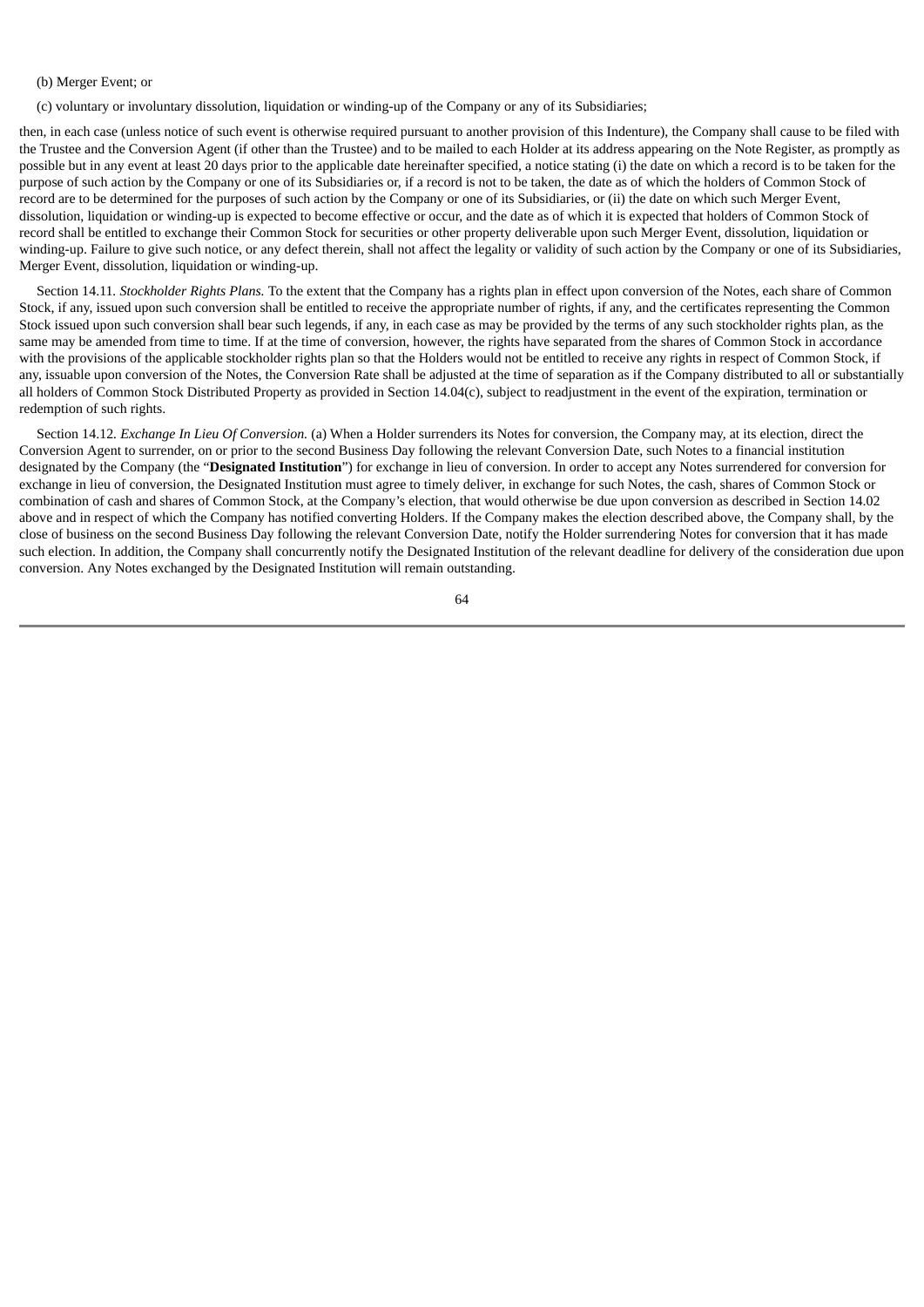(b) If the Designated Institution agrees to accept any Notes for exchange but does not timely deliver the related consideration due upon conversion to the Conversion Agent, or if the Designated Institution does not accept such Notes for exchange, the Company shall, within the time period specified in Section 14.02(c), convert such Notes into cash and shares of Common Stock, if any, in accordance with the provisions of Section 14.02.

(c) For the avoidance of doubt, in no event will the Company's designation of a Designated Institution pursuant to this Section 14.12 require the Designated Institution to accept any Notes for exchange.

# ARTICLE 15

PURCHASE OF NOTES AT OPTION OF HOLDERS

Section 15.01*. Intentionally Omitted.*

Section 15.02*. Purchase at Option of Holders Upon a Fundamental Change.* (a) If there shall occur a Fundamental Change at any time prior to the Maturity Date, then each Holder shall have the right, at such Holder's option, to require the Company to purchase for cash all of such Holder's Notes, or any portion thereof that is a multiple of \$1,000 principal amount, on the date (the "**Fundamental Change Purchase Date**") specified by the Company that is not less than 20 calendar days and not more than 35 calendar days after the date of the Fundamental Change Company Notice (as defined below) at a purchase price equal to 100% of the principal amount thereof, together with accrued and unpaid interest, if any, thereon to, but excluding, the Fundamental Change Purchase Date (the "**Fundamental Change Purchase Price**"), unless the Fundamental Change Purchase Date is after a Regular Record Date and on or prior to the immediately succeeding Interest Payment Date, in which case interest accrued to the Interest Payment Date will be paid to Holders of the Notes as of the immediately preceding Regular Record Date and the Fundamental Change Purchase Price payable to the Holder surrendering the Note for purchase pursuant to this Section 15.02 shall be equal to the principal amount of Notes subject to purchase.

(b) Purchases of Notes under this Section 15.02 shall be made, at the option of the Holder thereof, upon:

(i) delivery to the Paying Agent by a Holder of a duly completed notice (the "**Fundamental Change Purchase Notice**") in the form set forth in Attachment 2 to the Form of Note attached hereto as Exhibit A, if the Notes are Physical Notes, or in compliance with the Depositary's procedures for surrendering interests in Global Notes, if the Notes are Global Notes, in each case prior to the close of business on the Business Day immediately preceding the Fundamental Change Purchase Date; and

(ii) delivery of the Notes, if the Notes are Physical Notes, to the Paying Agent at any time after delivery of the Fundamental Change Purchase Notice (together with all necessary endorsements for transfer) at the Corporate Trust Office of the Paying Agent, or book-entry transfer of the Notes, if the Notes are Global Notes, in compliance with the procedures of the Depositary, in each case such delivery being a condition to receipt by the Holder of the Fundamental Change Purchase Price therefor.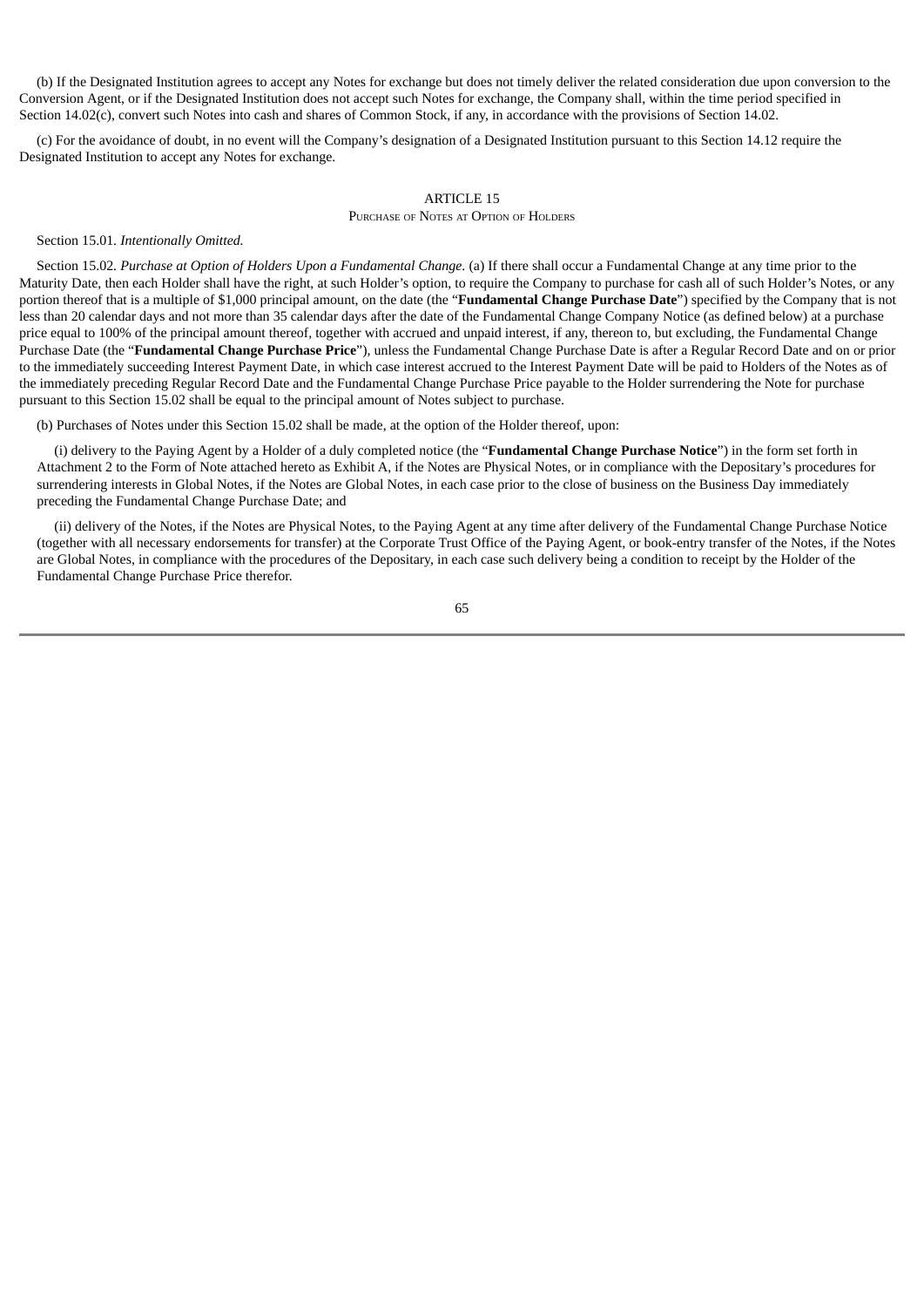The Fundamental Change Purchase Notice in respect of any Notes to be purchased shall state:

(i) in the case of Physical Notes, the certificate numbers of the Notes to be delivered for purchase;

(ii) the portion of the principal amount of Notes to be purchased, which must be \$1,000 or a multiple thereof; and

(iii) that the Notes are to be purchased by the Company pursuant to the applicable provisions of the Notes and this Indenture;

*provided*, *however*, that if the Notes are Global Notes, the Fundamental Change Purchase Notice must comply with appropriate Depositary procedures.

Notwithstanding anything herein to the contrary, any Holder delivering to the Paying Agent the Fundamental Change Purchase Notice contemplated by this Section 15.02 shall have the right to withdraw, in whole or in part, such Fundamental Change Purchase Notice at any time prior to the close of business on the Business Day immediately preceding the Fundamental Change Purchase Date by delivery of a written notice of withdrawal to the Paying Agent in accordance with Section 15.03.

The Paying Agent shall promptly notify the Company of the receipt by it of any Fundamental Change Purchase Notice or written notice of withdrawal thereof.

(c) On or before the 20th calendar day after the occurrence of the effective date of a Fundamental Change, the Company shall provide to all Holders of Notes and the Trustee and the Paying Agent (in the case of a Paying Agent other than the Trustee) a written notice (the "**Fundamental Change Company Notice**") of the occurrence of the effective date of the Fundamental Change and of the purchase right at the option of the Holders arising as a result thereof. Such notice shall be by first class mail or, in the case of Global Notes, in accordance with the applicable procedures of the Depositary. Contemporaneously with providing such notice, the Company shall publish a notice containing the information set forth in the Fundamental Change Company Notice in a newspaper of general circulation in The City of New York or publish such information on the Company's website or through such other public medium as the Company may use at that time or issue a press release containing the relevant information. Each Fundamental Change Company Notice shall specify:

(i) the events causing the Fundamental Change;

(ii) the date the Fundamental Change occurred, and whether such Fundamental Change is a Make-Whole Fundamental Change, in which case the Effective Date of such Make-Whole Fundamental Change shall also be specified;

(iii) the last date on which a Holder may exercise the purchase right pursuant to this Article 15;

(iv) the Fundamental Change Purchase Price;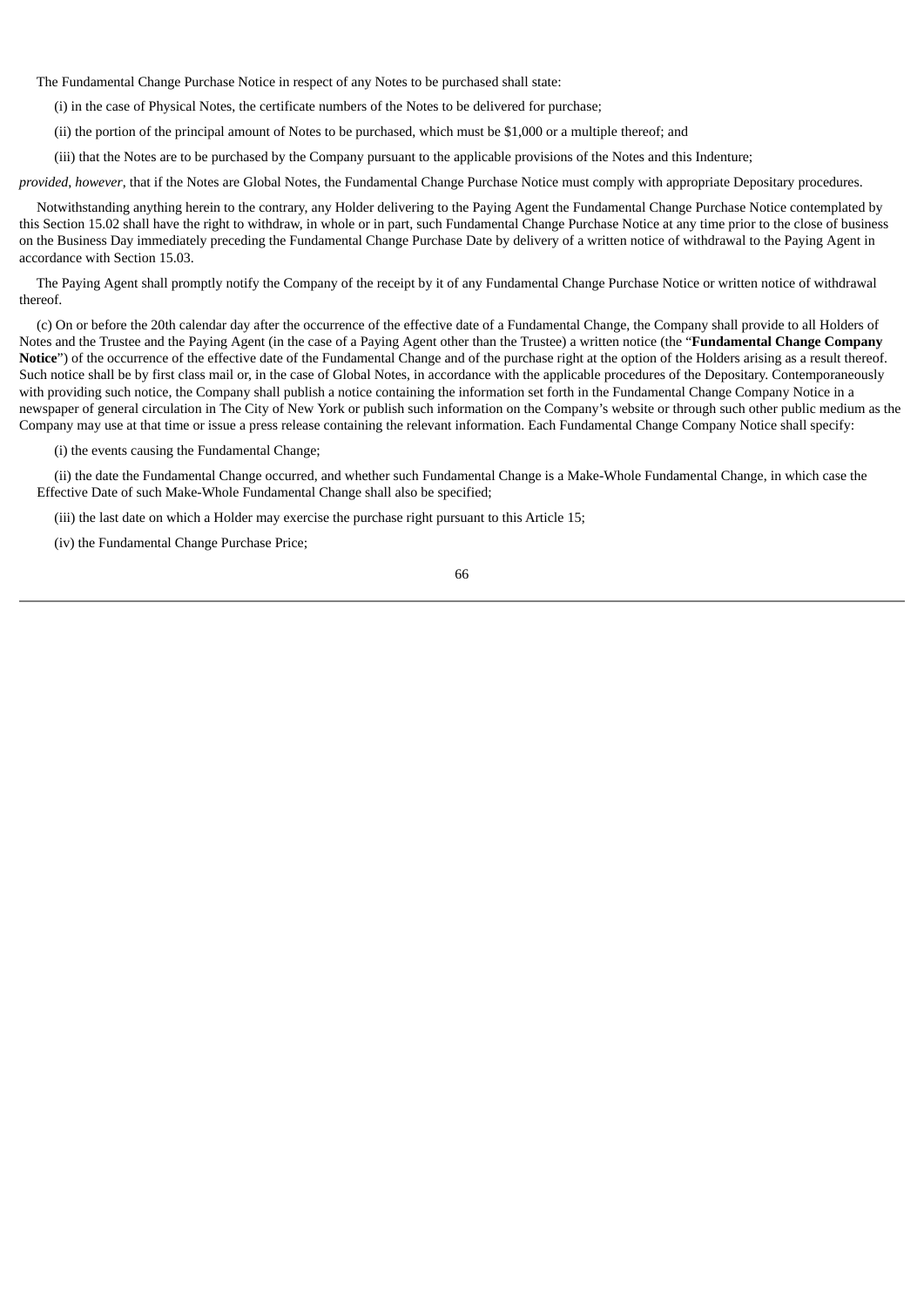(v) the Fundamental Change Purchase Date;

(vi) the name and address of the Paying Agent and the Conversion Agent, if applicable;

(vii) if applicable, the Conversion Rate and any adjustments to the Conversion Rate made or to be made on account of such Fundamental Change;

(viii) if applicable, that the Notes with respect to which a Fundamental Change Purchase Notice has been delivered by a Holder may be converted only if the Holder withdraws the Fundamental Change Purchase Notice in accordance with the terms of this Indenture; and

(ix) the procedures that Holders must follow to require the Company to purchase their Notes.

No failure of the Company to give the foregoing notices and no defect therein shall limit the Holders' purchase rights or affect the validity of the proceedings for the purchase of the Notes pursuant to this Section 15.02.

At the Company's expense and written request, the Trustee shall give such notice in the Company's name and at the Company's expense; *provided*, *however*, that, in all cases, the text of such Fundamental Change Company Notice shall be prepared by the Company.

(d) Notwithstanding the foregoing, no Notes may be purchased by the Company on any date at the option of the Holders upon a Fundamental Change if the principal amount of the Notes has been accelerated, and such acceleration has not been rescinded, on or prior to such date (except in the case of an acceleration resulting from a Default by the Company in the payment of the Fundamental Change Purchase Price with respect to such Notes). The Paying Agent will promptly return to the respective Holders thereof any Physical Notes held by it during the acceleration of the Notes (except in the case of an acceleration resulting from a Default by the Company in the payment of the Fundamental Change Purchase Price with respect to such Notes), or any instructions for book-entry transfer of the Notes in compliance with the procedures of the Depositary shall be deemed to have been cancelled, and, upon such return or cancellation, as the case may be, the Fundamental Change Purchase Notice with respect thereto shall be deemed to have been withdrawn.

Section 15.03*. Withdrawal of Fundamental Change Purchase Notice.* (a) A Fundamental Change Purchase Notice may be withdrawn (in whole or in part) by means of a written notice of withdrawal delivered to the Corporate Trust Office of the Paying Agent in accordance with this Section 15.03 at any time prior to the close of business on the Business Day immediately preceding the Fundamental Change Purchase Date, specifying:

(i) the principal amount of the Notes with respect to which such notice of withdrawal is being submitted, which amount must be \$1,000 or a multiple thereof,

(ii) if Physical Notes have been issued, the certificate number of the Note in respect of which such notice of withdrawal is being submitted, and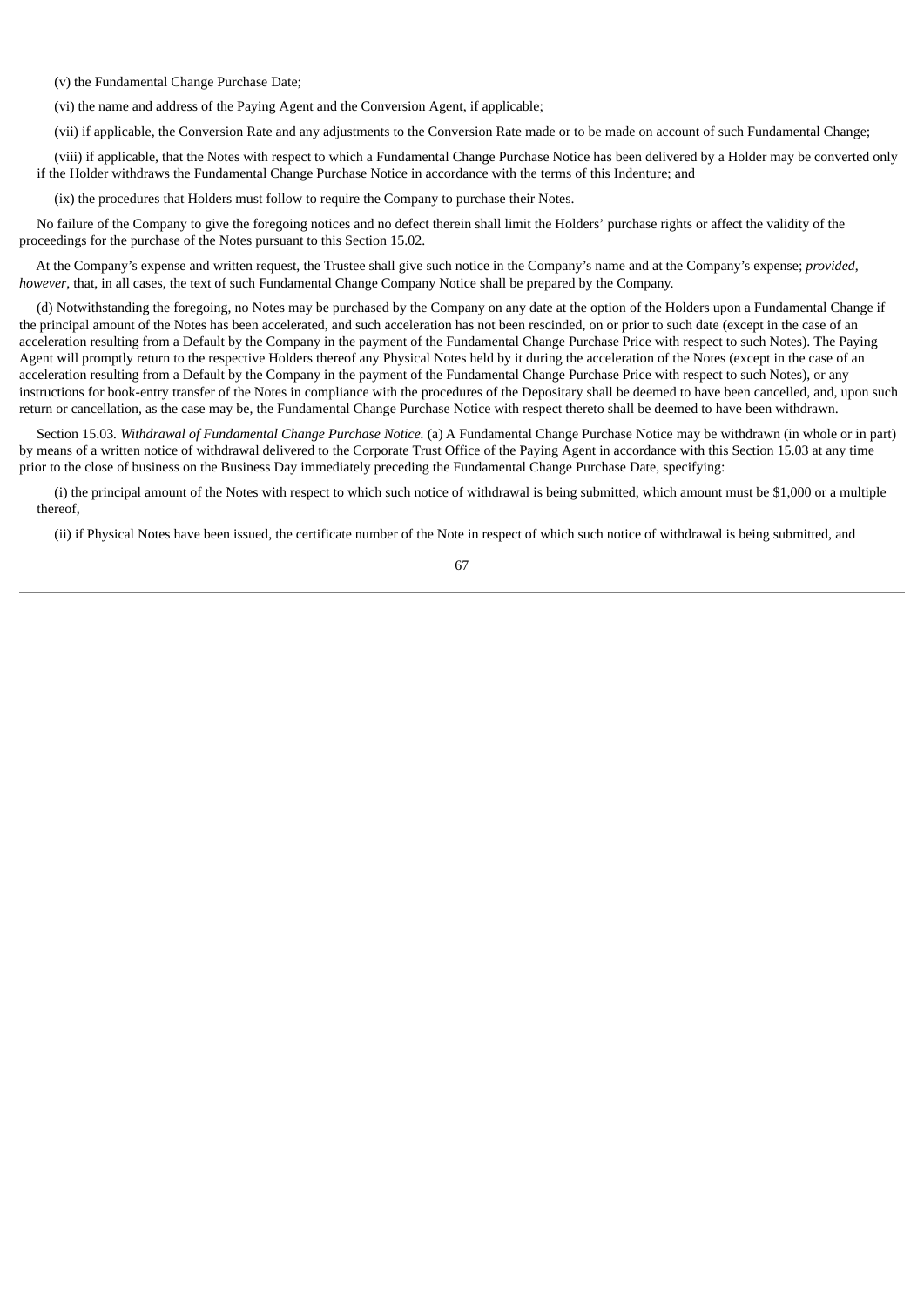(iii) the principal amount, if any, of such Note that remains subject to the original Fundamental Change Purchase Notice, which portion must be in principal amounts of \$1,000 or a multiple of \$1,000;

*provided*, *however*, that if the Notes are Global Notes, the notice must comply with appropriate procedures of the Depositary.

Section 15.04*. Deposit of Fundamental Change Purchase Price.* (a) The Company will deposit with the Trustee (or other Paying Agent appointed by the Company, or if the Company is acting as its own Paying Agent, set aside, segregate and hold in trust as provided in Section 4.04) on or prior to 11:00 a.m., New York City time, on the Fundamental Change Purchase Date an amount of money sufficient to purchase all of the Notes to be purchased at the appropriate Fundamental Change Purchase Price. Subject to receipt of funds and/or Notes by the Trustee (or other Paying Agent appointed by the Company), payment for Notes surrendered for purchase (and not withdrawn prior to the close of business on the Business Day immediately preceding the Fundamental Change Purchase Date) will be made on the later of (i) the Fundamental Change Purchase Date with respect to such Note (*provided* the Holder has satisfied the conditions in Section 15.02) and (ii) the time of book-entry transfer or the delivery of such Note to the Trustee (or other Paying Agent appointed by the Company) by the Holder thereof in the manner required by Section 15.02 by mailing checks for the amount payable to the Holders of such Notes entitled thereto as they shall appear in the Note Register; *provided*, *however*, that payments to the Depositary shall be made by wire transfer of immediately available funds to the account of the Depositary or its nominee. The Trustee shall, promptly after such payment and upon written demand by the Company, return to the Company any funds in excess of the Fundamental Change Purchase Price.

(b) If by 11:00 a.m. New York City time, on the Fundamental Change Purchase Date, the Trustee (or other Paying Agent appointed by the Company) holds money or securities sufficient to make payment on all the Notes or portions thereof that are to be purchased on such Fundamental Change Purchase Date, then (i) such Notes will cease to be outstanding, (ii) interest will cease to accrue on such Notes (whether or not book-entry transfer of the Notes has been made or the Notes have been delivered to the Trustee or Paying Agent) and (iii) all other rights of the Holders of such Notes will terminate (other than the right to receive the Fundamental Change Purchase Price, and subject to Section 15.02(a), previously accrued and unpaid interest upon delivery or transfer of such Notes).

(c) Upon surrender of a Note that is to be purchased in part pursuant to Section 15.02, the Company shall execute and the Trustee shall authenticate and deliver to the Holder a new Note in an authorized denomination equal in principal amount to the unpurchased portion of the Note surrendered.

Section 15.05. *Covenant to Comply with Applicable Laws Upon Purchase of Notes*. In connection with any purchase offer, the Company will, to the extent required:

(a) comply with the provisions of Rule 13e-4, Rule 14e-1 and any other tender offer rules under the Exchange Act that may then be applicable;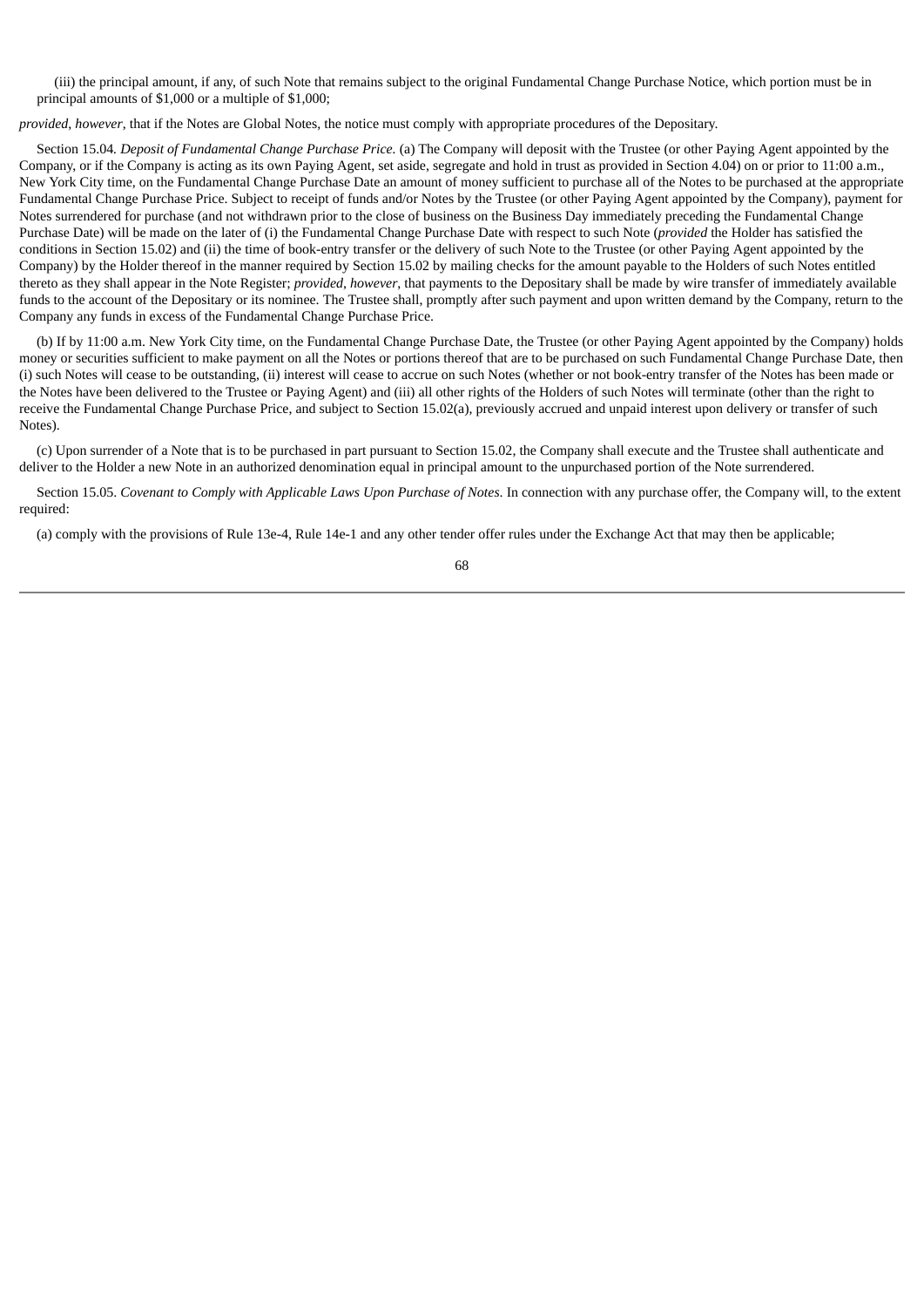(b) file a Schedule TO or any successor or similar schedule required under the Exchange Act; and

(c) otherwise comply with all federal and state securities laws in connection with any offer by the Company to purchase the Notes;

in each case, so as to permit the rights and obligations under this Article 15 to be exercised in the time and in the manner specified in this Article 15.

Notwithstanding anything to the contrary provided in this Indenture, compliance by the Company with Rule 13e-4, Rule 14e-1 and any other tender offer rule under the Exchange Act in accordance with clause (a) above, to the extent inconsistent with any other provision of this Indenture, will not, standing alone, constitute an Event of Default solely as a result of compliance by the Company with such rules.

# ARTICLE 16

### OPTIONAL REDEMPTION

Section 16.01. *Optional Redemption*. No sinking fund is provided for the Notes. The Notes shall not be redeemable by the Company prior to June 20, 2014. On or after (i) June 20, 2014, if the Last Reported Sale Price of the Common Stock has been at least 130% of the Conversion Price for at least 20 Trading Days (whether or not consecutive) during any 30 consecutive Trading Day period ending within five Trading Days prior to the date on which the Company provides notice of redemption as set forth in Section 16.02 and (ii) June 20, 2015, irrespective of the sale price condition described in clause (i), the Company may redeem (an "**Optional Redemption**") for cash all or part of the Notes, upon notice as set forth in Section 16.02, at a redemption price equal to 100% of the principal amount of the Notes to be redeemed, plus accrued and unpaid interest, if any, to, but excluding, the Redemption Date (the "**Redemption Price**") (unless the Redemption Date falls after a Regular Record Date but on or prior to the immediately succeeding Interest Payment Date, in which case interest accrued to the Interest Payment Date will be paid to Holders of record of such Notes on such Regular Record Date, and the Redemption Price will be equal to 100% of the principal amount of the Notes to be redeemed).

### Section 16.02. *Notice of Optional Redemption; Selection of Notes*.

(a) In case the Company exercises its Optional Redemption right to redeem all or, as the case may be, any part of the Notes pursuant to Section 16.01, it shall fix a date for redemption (each, a "**Redemption Date**") and it or, at its written request received by the Trustee not less than 50 calendar days prior to the Redemption Date (or such shorter period of time as may be acceptable to the Trustee), the Trustee, in the name of and at the expense of the Company, shall mail or cause to be mailed a notice of such Optional Redemption (a "**Redemption Notice**") not less than 40 nor more than 60 calendar days prior to the Redemption Date to each Holder of Notes so to be redeemed as a whole or in part at its last address as the same appears on the Note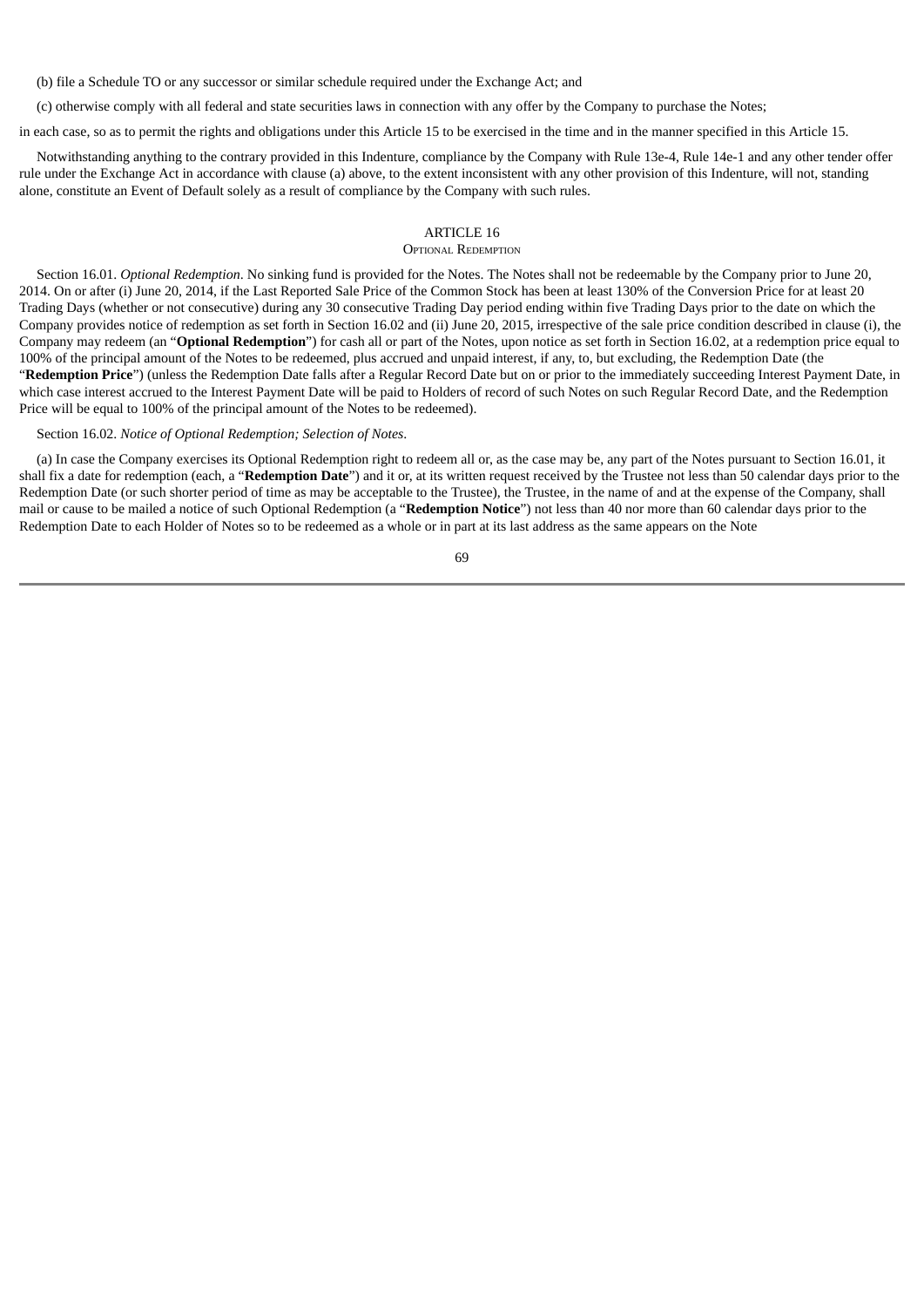Register; *provided*, *however*, that if the Company shall give such notice, it shall also give written notice of the Redemption Date to the Trustee.

(b) The Redemption Notice, if mailed in the manner herein provided, shall be conclusively presumed to have been duly given, whether or not the Holder receives such notice. In any case, failure to give such Redemption Notice by mail or any defect in the Redemption Notice to the Holder of any Note designated for redemption as a whole or in part shall not affect the validity of the proceedings for the redemption of any other Note.

(c) Each Redemption Notice shall specify:

(i) the Redemption Date (which must be a Business Day);

(ii) the Redemption Price;

(iii) that on the Redemption Date, the Redemption Price will become due and payable upon each such Note, and that interest thereon, if any, shall cease to accrue on and after said date;

(iv) the place or places where such Notes are to be surrendered for payment of the Redemption Price;

(v) that Holders may surrender their Notes for conversion at any time prior to the close of business on the third Scheduled Trading Day immediately preceding the Redemption Date;

(vi) the procedures a converting Holder must follow to convert its Notes and the Settlement Method and Specified Cash Amount, if applicable;

(vii) the Conversion Rate and, if applicable, the number of Additional Shares added to the Conversion Rate in accordance with Section 14.03;

(viii) the CUSIP, ISIN or other similar numbers, if any, assigned to such Notes; and

(ix) in case any Note is to be redeemed in part only, the portion of the principal amount thereof to be redeemed and on and after the Redemption Date, upon surrender of such Note, a new Note in principal amount equal to the unredeemed portion thereof shall be issued.

# A Redemption Notice shall be irrevocable.

(d) If fewer than all of the outstanding Notes are to be redeemed, the Trustee shall select the Notes or portions thereof of a Global Note or the Notes in certificated form to be redeemed (in principal amounts of \$1,000 or multiples thereof) by lot, on a *pro rata* basis or by another method the Trustee considers to be fair and appropriate; *provided* that, to the extent the Notes to be redeemed in part are represented by a Global Note, such method shall comply with the applicable procedures of the Depositary. If any Note selected for partial redemption is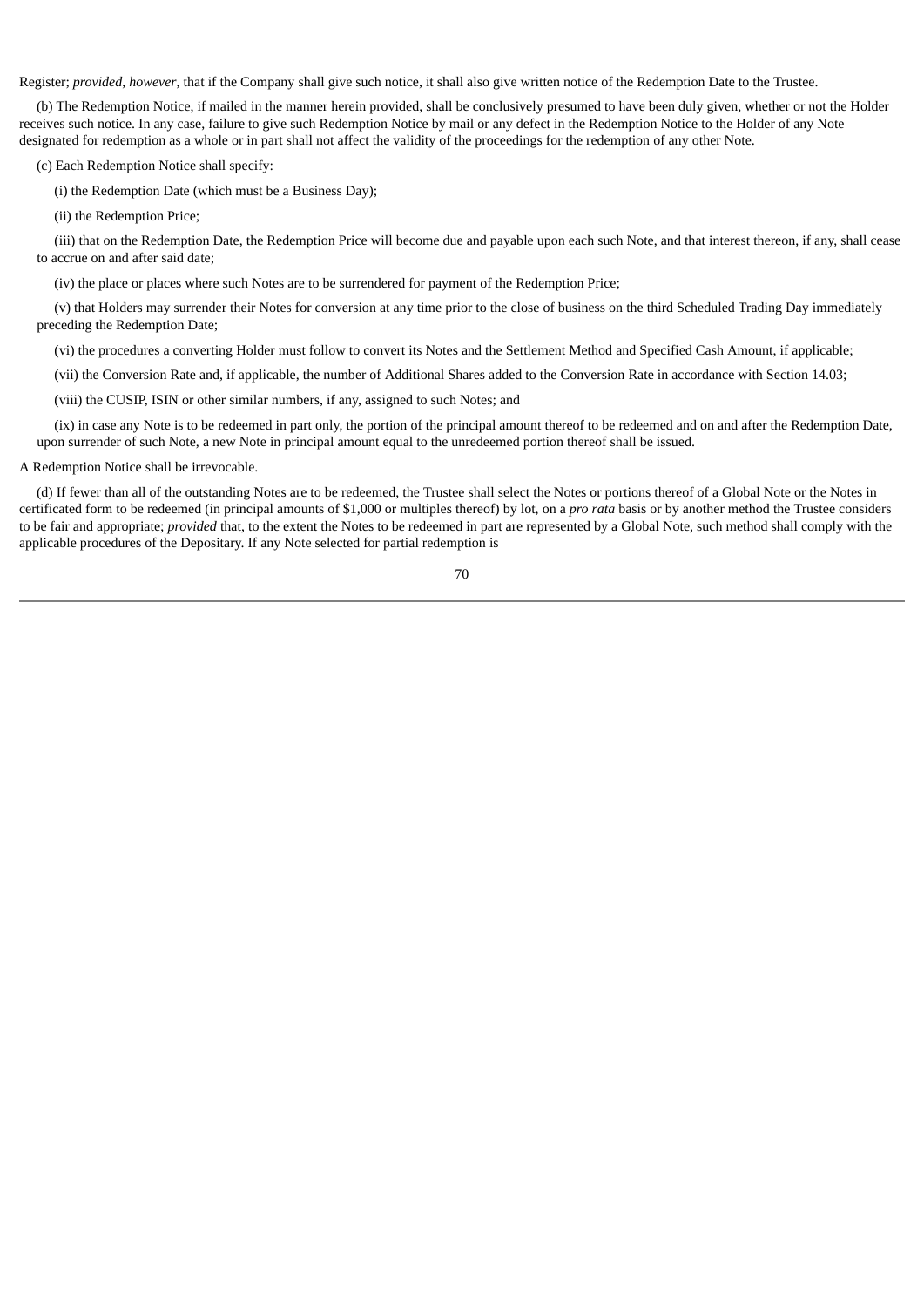submitted for conversion in part after such selection, the portion of the Note submitted for conversion shall be deemed (so far as may be possible) to be the portion selected for redemption. In the event of any redemption in part, the Company shall not be required to (i) issue, register the transfer of or exchange any Notes during a period beginning at the open of business 15 calendar days before the mailing of a Redemption Notice and ending at the close of business on the day of such mailing or (ii) register the transfer of or exchange any Notes so selected for redemption, in whole or in part, except the unredeemed portion of any Notes being redeemed in part.

#### Section 16.03. *Payment of Notes Called for Redemption*.

(a) If any Redemption Notice has been given in respect of the Notes in accordance with Section 16.02, the Notes shall become due and payable on the Redemption Date at the place or places stated in the Redemption Notice and at the applicable Redemption Price. On presentation and surrender of the Notes at the place or places stated in the Redemption Notice, the Notes shall be paid and redeemed by the Company at the applicable Redemption Price.

(b) Prior to the open of business on the Redemption Date, the Company shall deposit with the Paying Agent or, if the Company or a Subsidiary of the Company is acting as the Paying Agent, shall segregate and hold in trust as provided in Section 7.05 an amount of cash (in immediately available funds if deposited on the Redemption Date), sufficient to pay the Redemption Price of all of the Notes to be redeemed on such Redemption Date. Subject to receipt of funds by the Paying Agent, payment for the Notes to be redeemed shall be made promptly after the later of:

#### (i) the Redemption Date for such Notes; and

(ii) the time of presentation of such Note to the Trustee (or other Paying Agent appointed by the Company) by the Holder thereof in the manner required by this Section 16.03.

The Paying Agent shall, promptly after such payment and upon written demand by the Company, return to the Company any funds in excess of the Redemption Price.

Section 16.04. *Restrictions on Redemption*. The Company may not redeem any Notes on any date if the principal amount of the Notes has been accelerated in accordance with the terms of this Indenture, and such acceleration has not been rescinded, on or prior to the Redemption Date (except in the case of an acceleration resulting from a Default by the Company in the payment of the Redemption Price with respect to such Notes).

# ARTICLE 17

#### MISCELLANEOUS PROVISIONS

Section 17.01*. Provisions Binding on Company's Successors.* All the covenants, stipulations, promises and agreements of the Company contained in this Indenture shall bind its successors and assigns whether so expressed or not.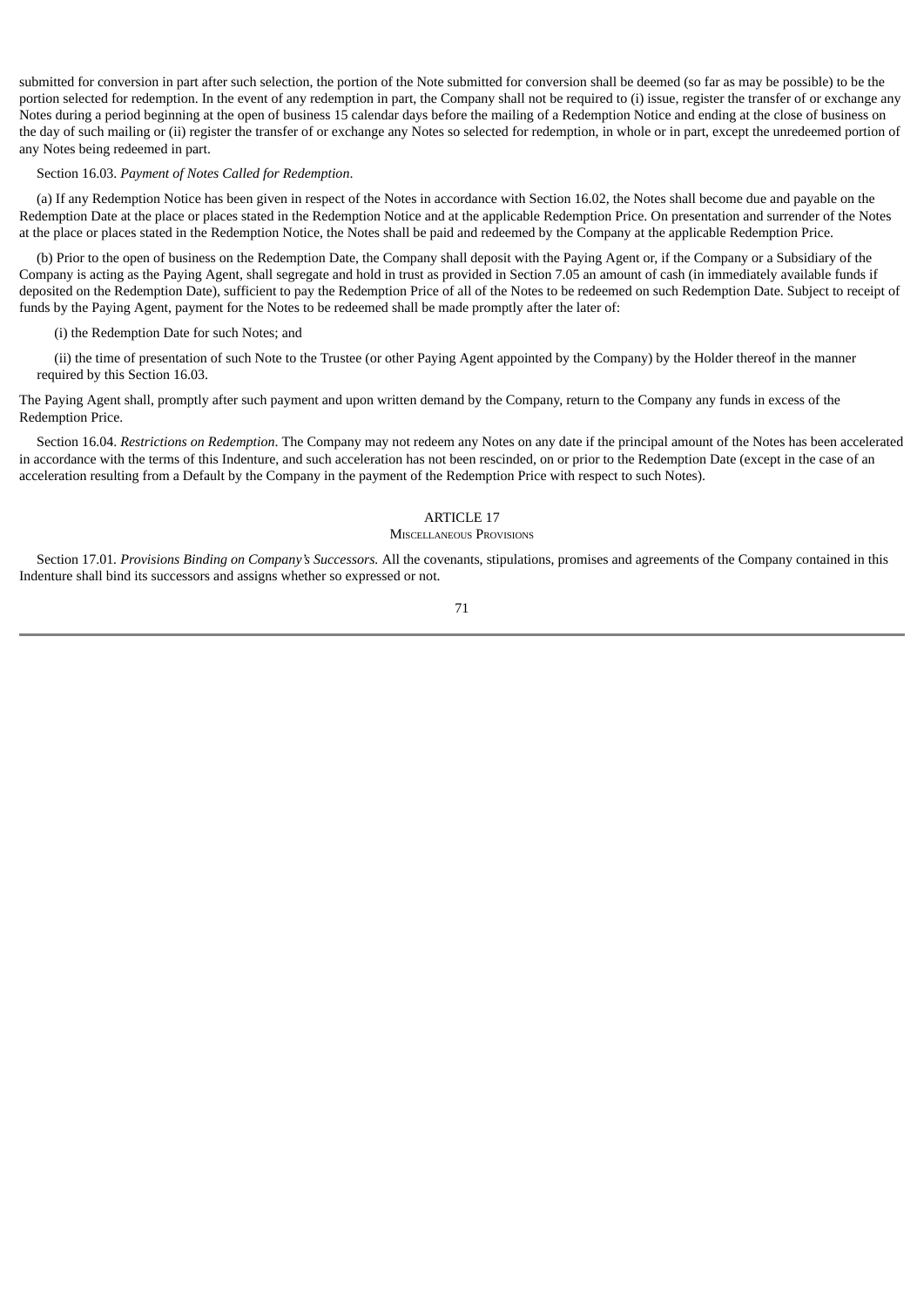Section 17.02*. Official Acts by Successor Corporation.* Any act or proceeding by any provision of this Indenture authorized or required to be done or performed by any board, committee or Officer of the Company shall and may be done and performed with like force and effect by the like board, committee or officer of any corporation or other entity that shall at the time be the lawful sole successor of the Company.

Section 17.03*. Addresses for Notices, Etc.* Any notice or demand that by any provision of this Indenture is required or permitted to be given or served by the Trustee or by the Holders on the Company shall be deemed to have been sufficiently given or made, for all purposes if given or served by being deposited postage prepaid by registered or certified mail in a post office letter box, or telecopied, addressed (until another address is filed by the Company with the Trustee) to Insulet Corporation, 9 Oak Park Drive, Bedford, Massachusetts 01730, Attention: General Counsel, facsimile (781) 457-5011. Any notice, direction, request or demand hereunder to or upon the Trustee shall be deemed to have been sufficiently given or made, for all purposes, if given or served by being deposited postage prepaid by registered or certified mail in a post office letter box addressed to the Corporate Trust Office.

The Trustee, by notice to the Company, may designate additional or different addresses for subsequent notices or communications.

Any notice or communication sent to a Holder shall be sent electronically (in the case of a Global Note) or mailed to it by first class mail, postage prepaid, at its address as it appears on the Note Register and shall be sufficiently given to it if so mailed within the time prescribed.

Failure to send a notice or communication to a Holder or any defect in it shall not affect its sufficiency with respect to other Holders. If a notice or communication is mailed in the manner provided above, it is duly given, whether or not the addressee receives it.

In case by reason of the suspension of regular mail service or by reason of any other cause it shall be impracticable to give such notice to Holders by mail, then such notification as shall be made with the approval of the Trustee shall constitute a sufficient notification for every purpose hereunder.

Section 17.04*. Governing Law.* THIS INDENTURE AND EACH NOTE, AND ANY CLAIM, CONTROVERSY OR DISPUTE ARISING UNDER OR RELATED TO THIS INDENTURE AND EACH NOTE, SHALL BE GOVERNED BY, AND CONSTRUED IN ACCORDANCE WITH, THE LAWS OF THE STATE OF NEW YORK (WITHOUT REGARD TO THE CONFLICTS OF LAWS PROVISIONS THEREOF).

Section 17.05. Evidence of Compliance with Conditions Precedent: Certificates and Opinions of Counsel to Trustee. Upon any application or demand by the Company to the Trustee to take any action under any of the provisions of this Indenture, the Company shall, if requested by the Trustee, furnish to the Trustee an Officers' Certificate stating that all conditions precedent to such action have been satisfied and such action is permitted by the terms of this Indenture.

Each Officers' Certificate provided for, by or on behalf of the Company in this Indenture and delivered to the Trustee with respect to compliance with this Indenture (other than the Officers' Certificates provided for in Section 4.08) shall include (a) a statement that the Person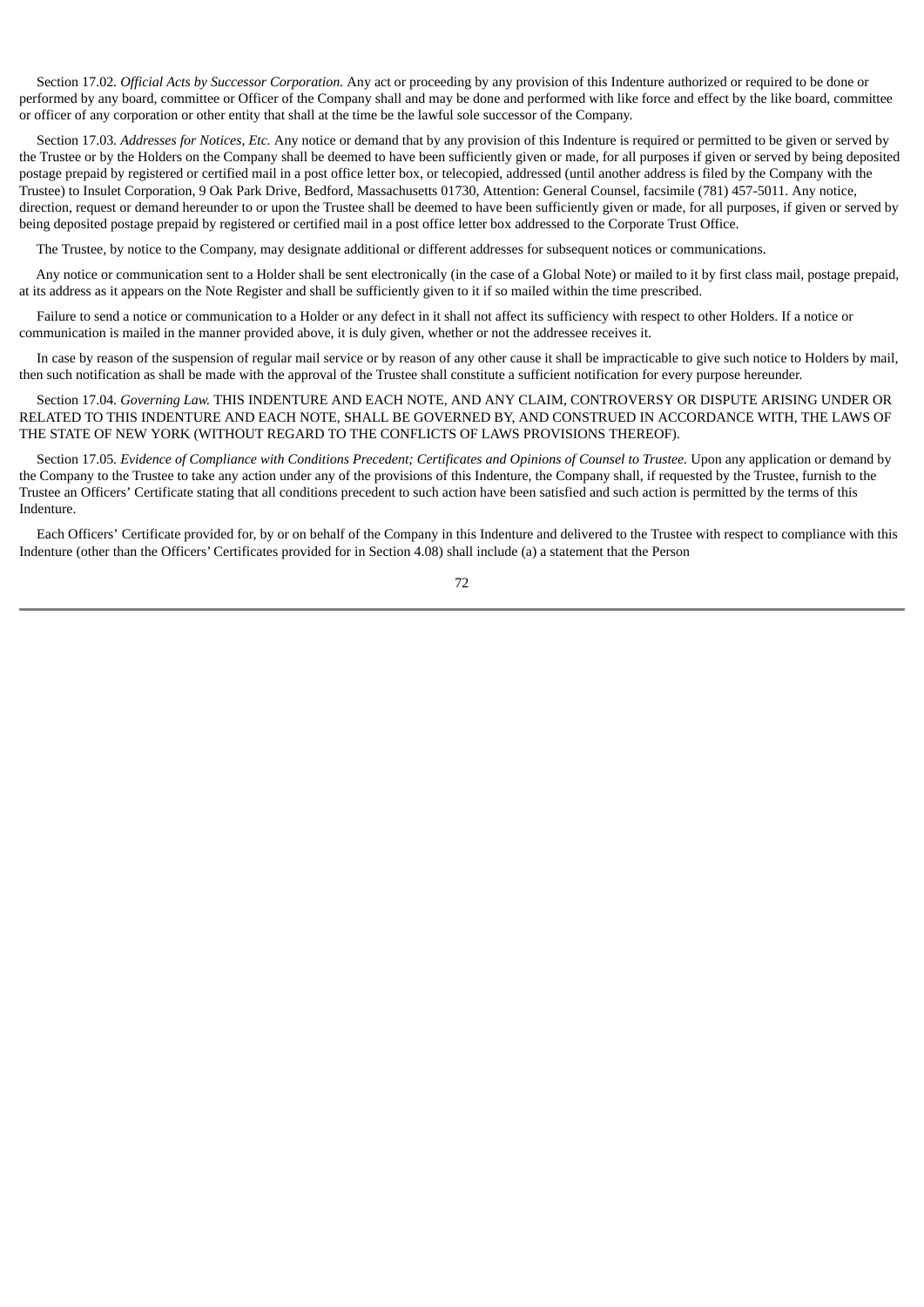making such certificate is familiar with the requested action and this Indenture; (b) a brief statement as to the nature and scope of the examination or investigation upon which the statement contained in such certificate is based; (c) a statement that, in the judgment of such person, he or she has made such examination or investigation as is necessary to enable him or her to express an informed judgment as to whether or not such action is permitted by this Indenture; and (d) a statement as to whether or not, in the judgment of such Person, all conditions precedent to such action have been satisfied and such action is permitted by this Indenture.

Notwithstanding anything to the contrary in this Section 17.05, if any provision in this Indenture specifically provides that the Trustee shall or may receive an Opinion of Counsel in connection with any action to be taken by the Trustee or the Company hereunder, the Trustee shall be entitled to, or entitled to request, such Opinion of Counsel.

Section 17.06*. Legal Holidays.* In any case where any Interest Payment Date, Fundamental Change Purchase Date, Conversion Date or Maturity Date is not a Business Day, then any action to be taken on such date need not be taken on such date, but may be taken on the next succeeding Business Day with the same force and effect as if taken on such date, and no interest shall accrue in respect of the delay.

Section 17.07*. No Security Interest Created.* Nothing in this Indenture or in the Notes, expressed or implied, shall be construed to constitute a security interest under the Uniform Commercial Code or similar legislation, as now or hereafter enacted and in effect, in any jurisdiction.

Section 17.08*. Benefits of Indenture.* Nothing in this Indenture or in the Notes, expressed or implied, shall give to any Person, other than the parties hereto, any Paying Agent, any Conversion Agent, any authenticating agent, any Note Registrar and their successors hereunder or the Holders, any benefit or any legal or equitable right, remedy or claim under this Indenture.

Section 17.09*. Table of Contents, Headings, Etc.* The table of contents and the titles and headings of the articles and sections of this Indenture have been inserted for convenience of reference only, are not to be considered a part hereof, and shall in no way modify or restrict any of the terms or provisions hereof.

Section 17.10*. Authenticating Agent.* The Trustee may appoint an authenticating agent that shall be authorized to act on its behalf and subject to its direction in the authentication and delivery of Notes in connection with the original issuance thereof and transfers and exchanges of Notes hereunder, including under Section 2.04, Section 2.05, Section 2.06, Section 2.07, Section 10.04 and Section 15.04 as fully to all intents and purposes as though the authenticating agent had been expressly authorized by this Indenture and those Sections to authenticate and deliver Notes. For all purposes of this Indenture, the authentication and delivery of Notes by the authenticating agent shall be deemed to be authentication and delivery of such Notes "by the Trustee" and a certificate of authentication executed on behalf of the Trustee by an authenticating agent shall be deemed to satisfy any requirement hereunder or in the Notes for the Trustee's certificate of authentication. Such authenticating agent shall at all times be a Person eligible to serve as trustee hereunder pursuant to Section 7.08.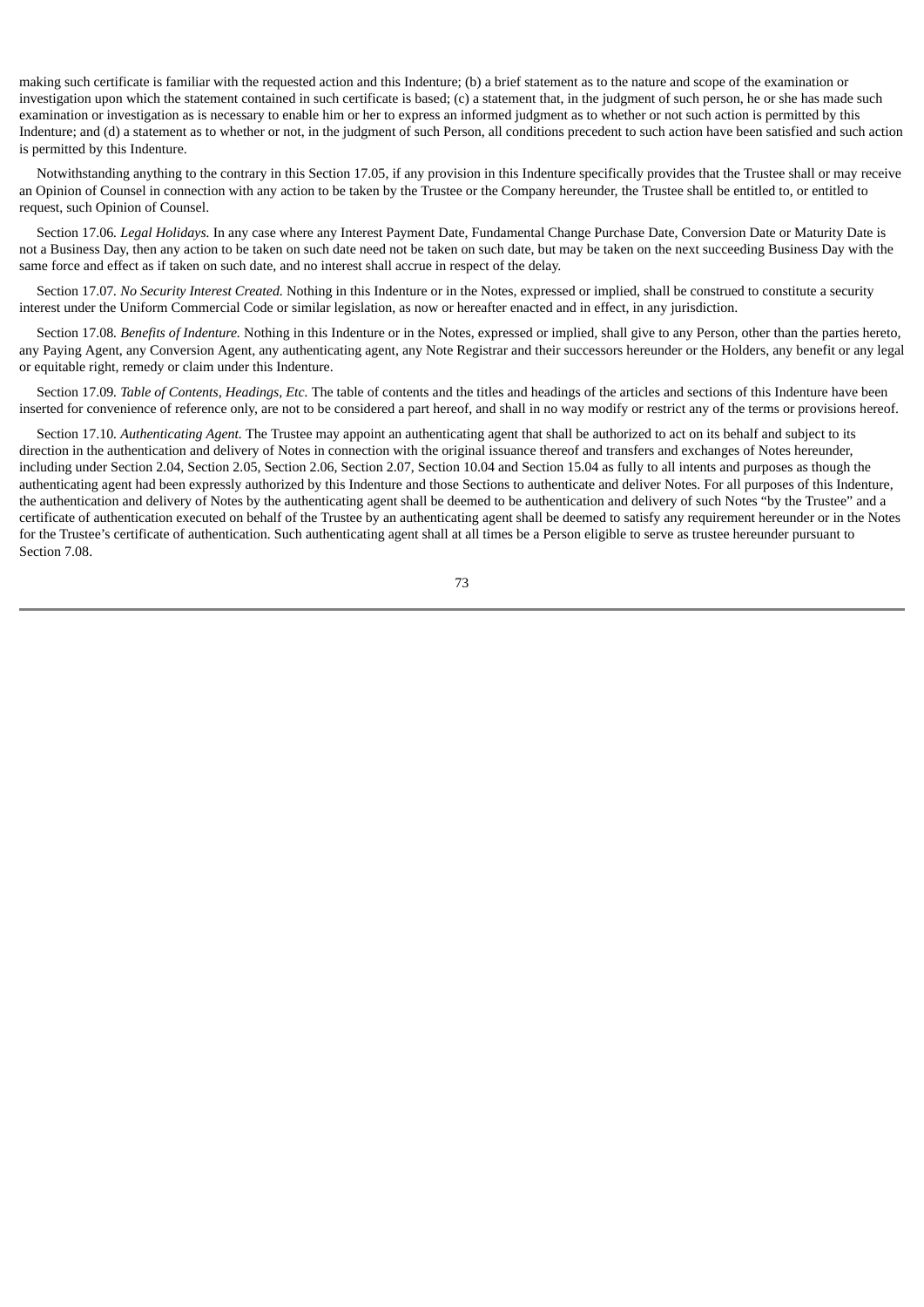Any corporation or other entity into which any authenticating agent may be merged or converted or with which it may be consolidated, or any corporation or other entity resulting from any merger, consolidation or conversion to which any authenticating agent shall be a party, or any corporation or other entity succeeding to all or substantially all the corporate trust business of any authenticating agent, shall be the successor of the authenticating agent hereunder, if such successor corporation or other entity is otherwise eligible under this Section 17.10, without the execution or filing of any paper or any further act on the part of the parties hereto or the authenticating agent or such successor corporation or other entity.

Any authenticating agent may at any time resign by giving written notice of resignation to the Trustee and to the Company. The Trustee may at any time terminate the agency of any authenticating agent by giving written notice of termination to such authenticating agent and to the Company. Upon receiving such a notice of resignation or upon such a termination, or in case at any time any authenticating agent shall cease to be eligible under this Section, the Trustee may appoint a successor authenticating agent (which may be the Trustee), shall give written notice of such appointment to the Company and shall mail notice of such appointment to all Holders as the names and addresses of such Holders appear on the Note Register.

The Company agrees to pay to the authenticating agent from time to time reasonable compensation for its services although the Company may terminate the authenticating agent, if it determines such agent's fees to be unreasonable.

The provisions of Section 7.02, Section 7.03, Section 7.04, Section 8.03 and this Section 17.10 shall be applicable to any authenticating agent.

If an authenticating agent is appointed pursuant to this Section 17.10, the Notes may have endorsed thereon, in addition to the Trustee's certificate of authentication, an alternative certificate of authentication in the following form:

as Authenticating Agent, certifies that this is one of the Notes described in the within-named Indenture.

,

By:

Authorized Signatory

Section 17.11*. Execution in Counterparts.* This Indenture may be executed in any number of counterparts, each of which shall be an original, but such counterparts shall together constitute but one and the same instrument. The exchange of copies of this Indenture and of signature pages by facsimile or PDF transmission shall constitute effective execution and delivery of this Indenture as to the parties hereto and may be used in lieu of the original Indenture for all purposes. Signatures of the parties hereto transmitted by facsimile or PDF shall be deemed to be their original signatures for all purposes.

Section 17.12*. Severability.* In the event any provision of this Indenture or in the Notes shall be invalid, illegal or unenforceable, then (to the extent permitted by law) the validity, legality or enforceability of the remaining provisions shall not in any way be affected or impaired.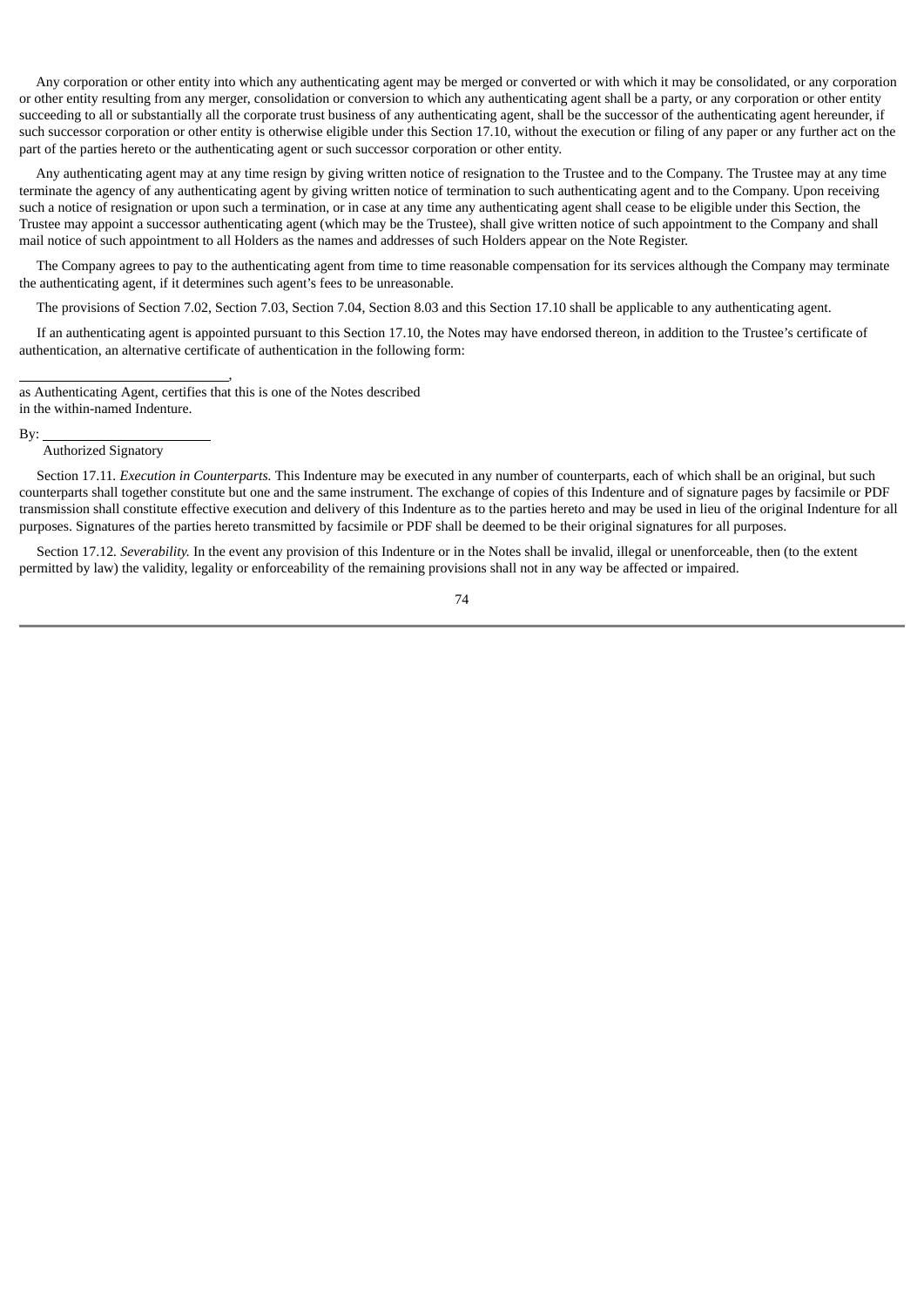# Section 17.13*. Waiver of Jury Trial.* EACH OF THE COMPANY AND THE TRUSTEE HEREBY IRREVOCABLY WAIVES, TO THE FULLEST EXTENT PERMITTED BY APPLICABLE LAW, ANY AND ALL RIGHT TO TRIAL BY JURY IN ANY LEGAL PROCEEDING ARISING OUT OF OR RELATING TO THIS INDENTURE, THE NOTES OR THE TRANSACTION CONTEMPLATED HEREBY.

Section 17.14*. Force Majeure.* In no event shall the Trustee be responsible or liable for any failure or delay in the performance of its obligations hereunder arising out of or caused by, directly or indirectly, forces beyond its control, including, without limitation, strikes, work stoppages, accidents, acts of war or terrorism, civil or military disturbances, nuclear or natural catastrophes or acts of God, and interruptions, loss or malfunctions of utilities, communications or computer (software and hardware) services; it being understood that the Trustee shall use reasonable efforts that are consistent with accepted practices in the banking industry to resume performance as soon as practicable under the circumstances.

Section 17.15*. Calculations*. Except as otherwise provided herein, the Company shall be responsible for making all calculations called for under the Notes. These calculations include, but are not limited to, determinations of the Last Reported Sale Prices of the Common Stock, accrued interest payable on the Notes and the Conversion Rate of the Notes. The Company shall make all these calculations in good faith and, absent manifest error, the Company's calculations shall be final and binding on Holders of Notes. The Company shall provide a schedule of its calculations to each of the Trustee and the Conversion Agent, and each of the Trustee and Conversion Agent is entitled to rely conclusively upon the accuracy of the Company's calculations without independent verification. The Trustee will forward the Company's calculations to any Holder of Notes upon the written request of that Holder at the sole cost and expense of the Company.

Section 17.16. *U.S.A. Patriot Act*. The parties hereto acknowledge that in accordance with Section 326 of the U.S.A. Patriot Act, the Trustee, like all financial institutions and in order to help fight the funding of terrorism and money laundering, is required to obtain, verify, and record information that identifies each person or legal entity that establishes a relationship or opens an account with the Trustee. The parties to this Indenture agree that they will provide the Trustee with such information as it may request in order for the Trustee to satisfy the requirements of the U.S.A. Patriot Act.

Section 17.17. *Rules by Trustee and Agents.* The Trustee may make reasonable rules for action by or at a meeting of Holders. The Registrar or Paying Agent may make reasonable rules and set reasonable requirements for its functions.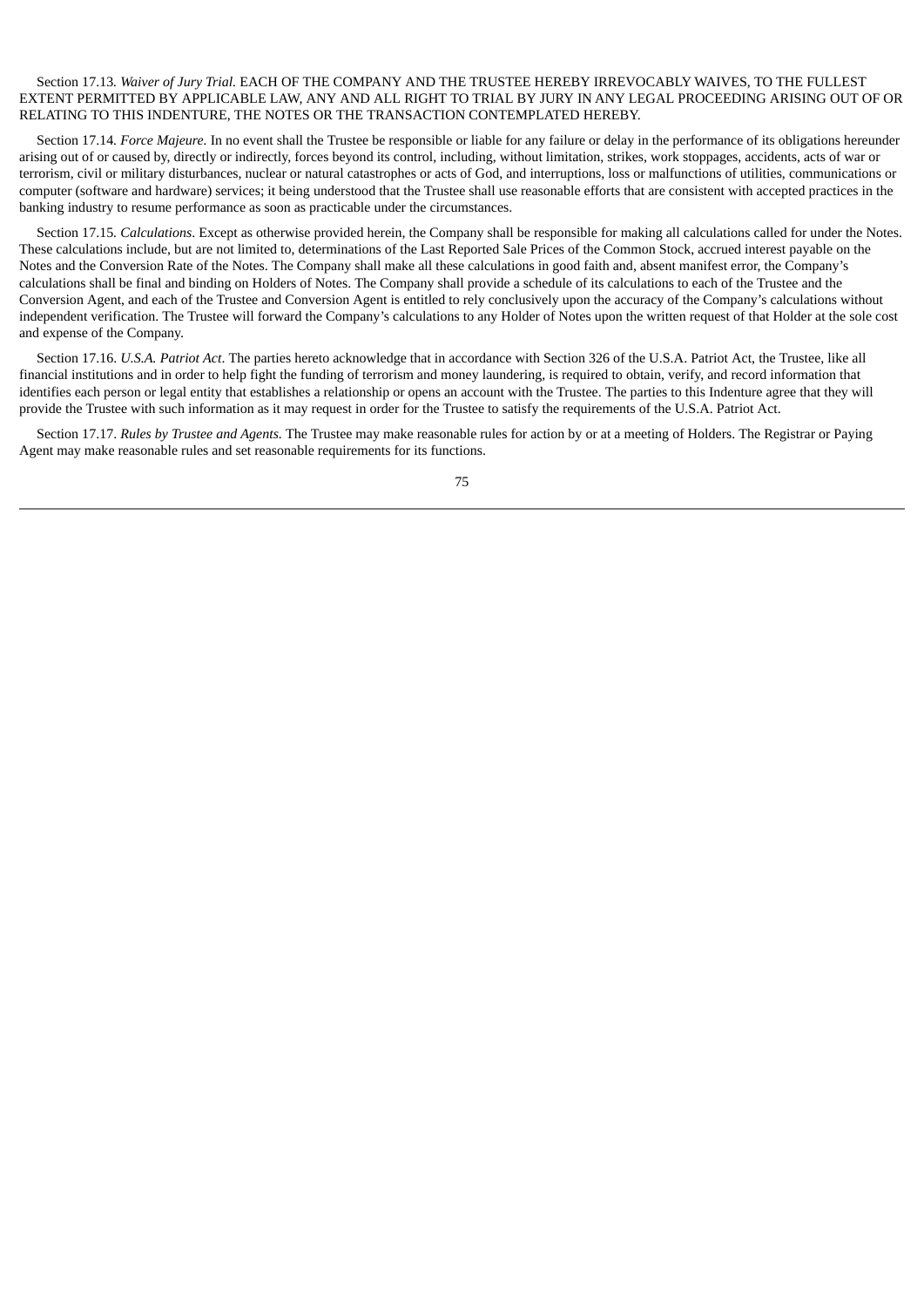IN WITNESS WHEREOF, the parties hereto have caused this Indenture to be duly executed as of the date first written above.

# INSULET CORPORATION

By: /s/ R. Anthony Diehl

Name: R. Anthony Diehl Title: General Counsel and Secretary

WELLS FARGO BANK, NATIONAL ASSOCIATION, as Trustee

By: /s/ Lynn M. Steiner

Name: Lynn M. Steiner Title: Vice President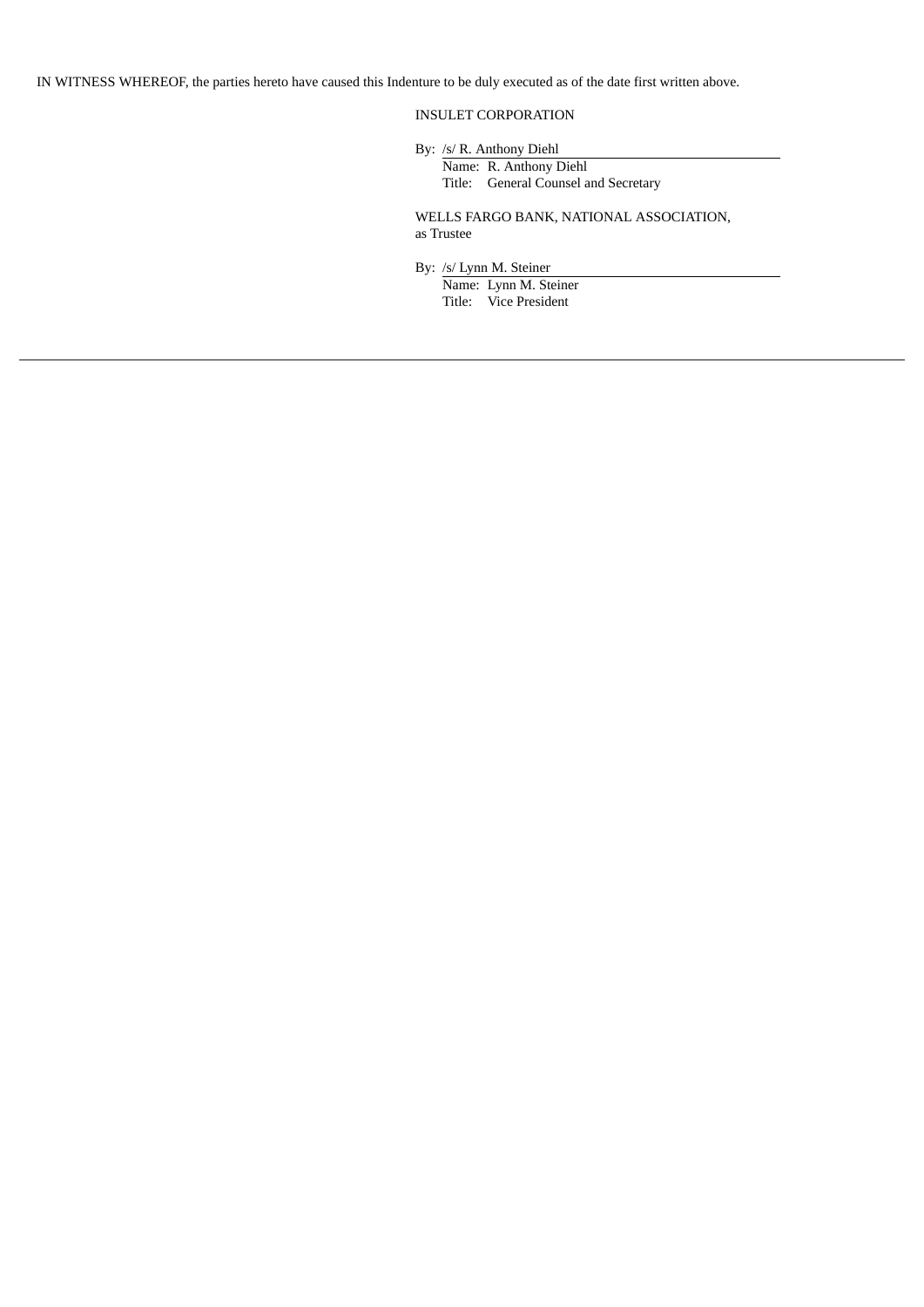#### [FORM OF FACE OF NOTE]

### [INCLUDE FOLLOWING LEGEND IF A GLOBAL NOTE]

[UNLESS THIS CERTIFICATE IS PRESENTED BY AN AUTHORIZED REPRESENTATIVE OF THE DEPOSITORY TRUST COMPANY, A NEW YORK CORPORATION ("DTC"), TO THE COMPANY OR ITS AGENT FOR REGISTRATION OF TRANSFER, EXCHANGE, OR PAYMENT, AND ANY CERTIFICATE ISSUED IS REGISTERED IN THE NAME OF CEDE & CO. OR IN SUCH OTHER NAME AS IS REQUESTED BY AN AUTHORIZED REPRESENTATIVE OF DTC (AND ANY PAYMENT IS MADE TO CEDE & CO. OR TO SUCH OTHER ENTITY AS IS REQUESTED BY AN AUTHORIZED REPRESENTATIVE OF DTC), ANY TRANSFER, PLEDGE, OR OTHER USE HEREOF FOR VALUE OR OTHERWISE BY OR TO ANY PERSON IS WRONGFUL INASMUCH AS THE REGISTERED OWNER HEREOF, CEDE & CO., HAS AN INTEREST HEREIN.]

A-1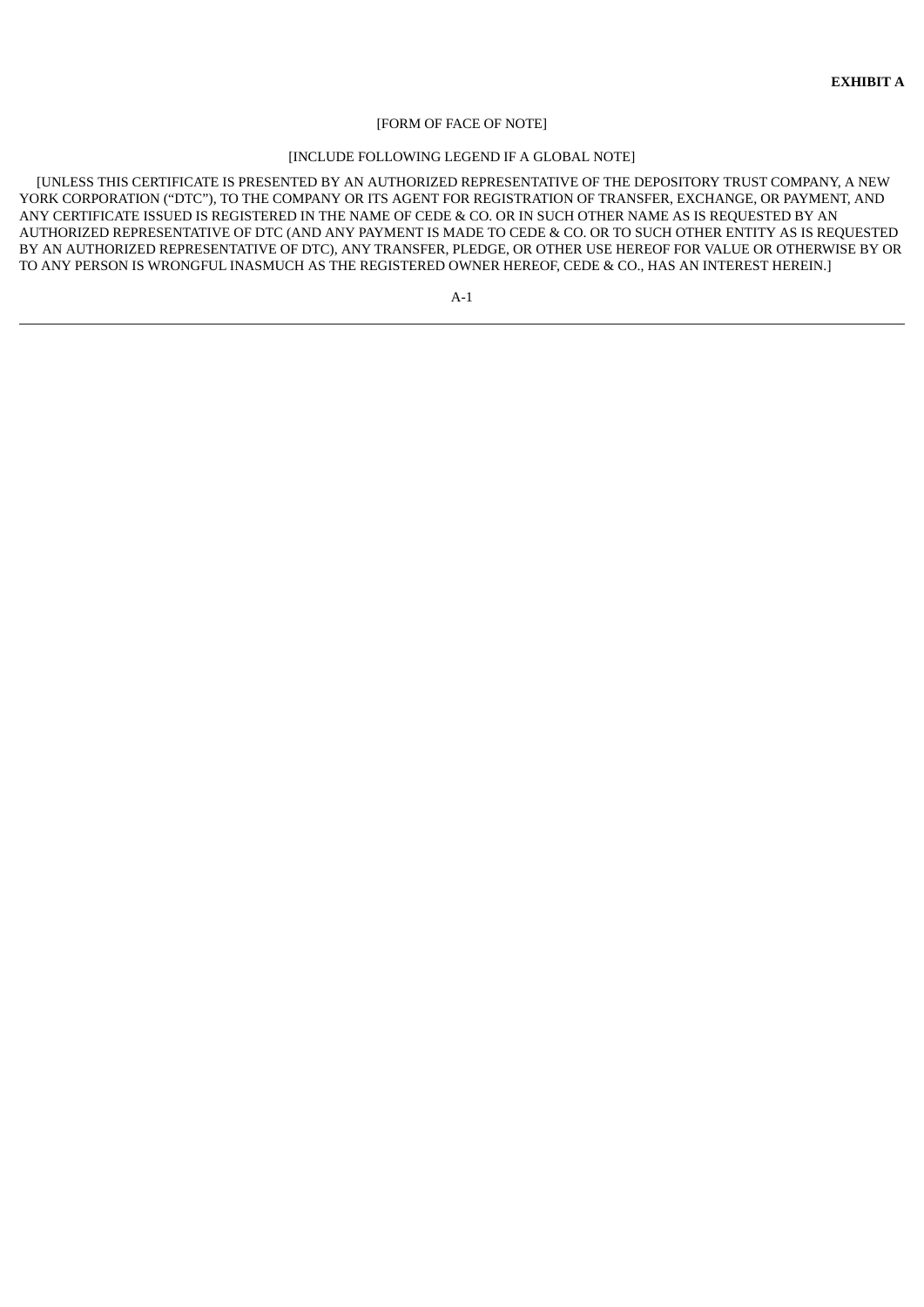### Insulet Corporation

#### 3.75% Convertible Senior Note due 2016

### No. [ ] Initially \$[ ] ] **Initially \$**

CUSIP No.

Insulet Corporation, a corporation duly organized and validly existing under the laws of the State of Delaware (the "**Company**," which term includes any successor corporation or other entity under the Indenture referred to on the reverse hereof), for value received hereby promises to pay to CEDE & CO., or registered assigns, the principal sum as set forth in the "Schedule of Exchanges of Notes" attached hereto, which amount, taken together with the principal amounts of all other outstanding Notes, shall not, unless permitted by the Indenture, exceed \$[ ], in accordance with the rules and procedures of the Depositary, on June 29, 2011, and interest thereon as set forth below.

This Note shall bear interest at the rate of 3.75% per year from June 29, 2011, or from the most recent date to which interest had been paid or provided for to, but excluding, the next scheduled Interest Payment Date until June 15, 2016. Accrued interest on this Note shall be computed on the basis of a 360-day year composed of twelve 30-day months. Interest is payable semi-annually in arrears on each June 15 and December 15, commencing on December 15, 2011, to Holders of record at the close of business on the preceding June 1 and December 15 (whether or not such day is a Business Day), respectively. Additional Interest will be payable as set forth in Section 6.03 of the within-mentioned Indenture, and any reference to interest on, or in respect of, any Note therein shall be deemed to include Additional Interest if, in such context, Additional Interest is, was or would be payable pursuant to any of such Section 6.03 and any express mention of the payment of Additional Interest in any provision therein shall not be construed as excluding Additional Interest in those provisions thereof where such express mention is not made.

Any Defaulted Amounts shall accrue interest per annum at the rate borne by the Notes from, and including, the relevant payment date to, but excluding, the date on which such Defaulted Amounts shall have been paid by the Company, at its election, in accordance with Section 2.03(c) of the Indenture.

The Company shall pay, or cause the paying agent to pay, the principal of and interest on this Note, so long as such Note is a Global Note, in immediately available funds to the Depositary or its nominee, as the case may be, as the registered Holder of such Note. As provided in and subject to the provisions of the Indenture, the Company shall pay the principal of any Notes (other than Notes that are Global Notes) at the office or agency designated by the Company for that purpose. The Company has initially designated the Trustee as its Paying Agent and Note Registrar in respect of the Notes and its agency in Minneapolis, Minnesota as a place where Notes may be presented for payment or for registration of transfer.

Reference is made to the further provisions of this Note set forth on the reverse hereof, including, without limitation, provisions giving the Holder of this Note the right to convert this

A-2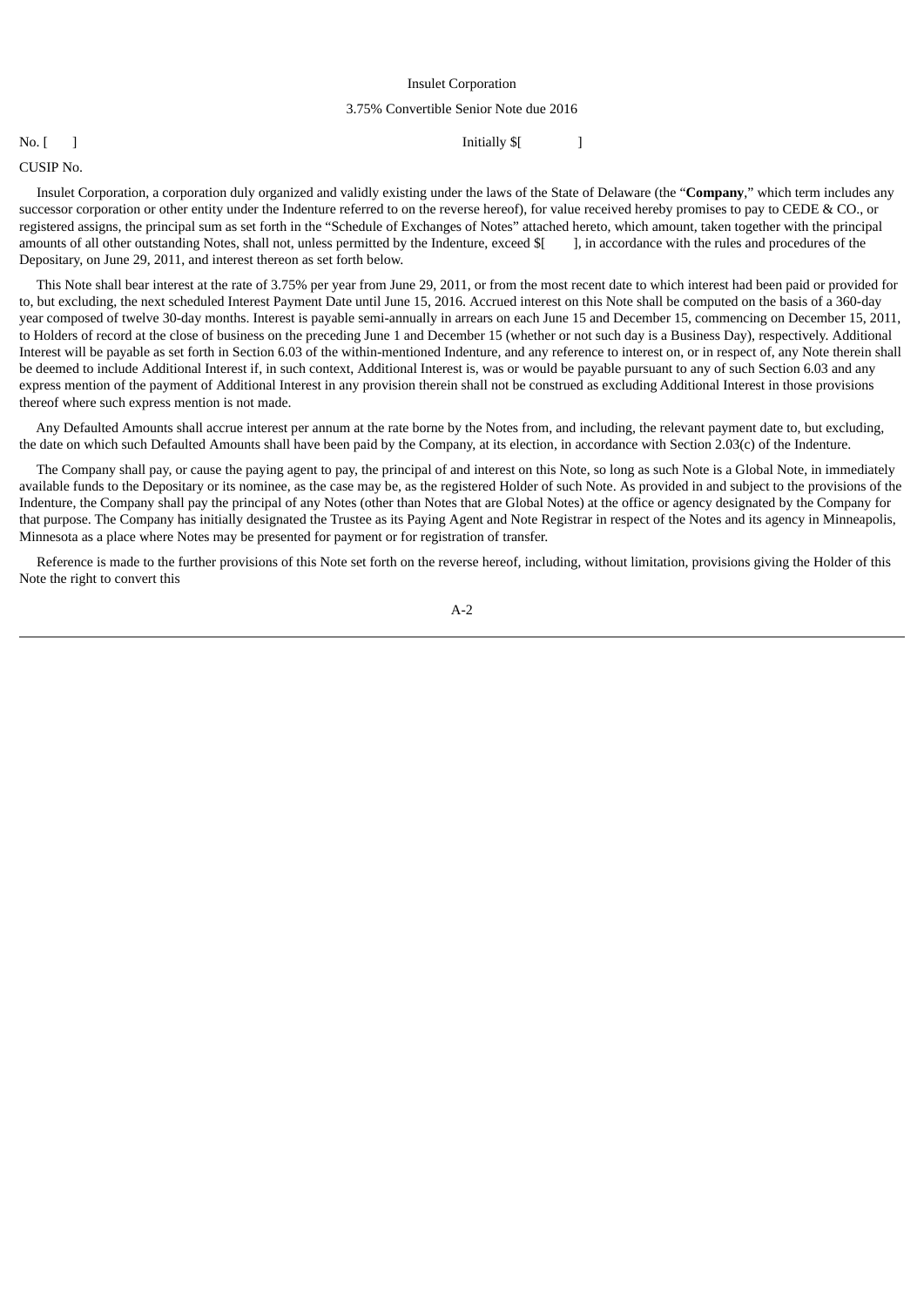Note into cash, shares of Common Stock or a combination of cash and shares of Common Stock, as applicable, on the terms and subject to the limitations set forth in the Indenture. Such further provisions shall for all purposes have the same effect as though fully set forth at this place.

# This Note, and any claim, controversy or dispute arising under or related to this Note, shall be construed in accordance with and governed by the **laws of the State of New York (without regard to the conflicts of laws provisions thereof).**

In the case of any conflict between this Note and the Indenture, the provisions of the Indenture shall control and govern.

This Note shall not be valid or become obligatory for any purpose until the certificate of authentication hereon shall have been manually signed by the Trustee or a duly authorized authenticating agent under the Indenture.

[Remainder of page intentionally left blank]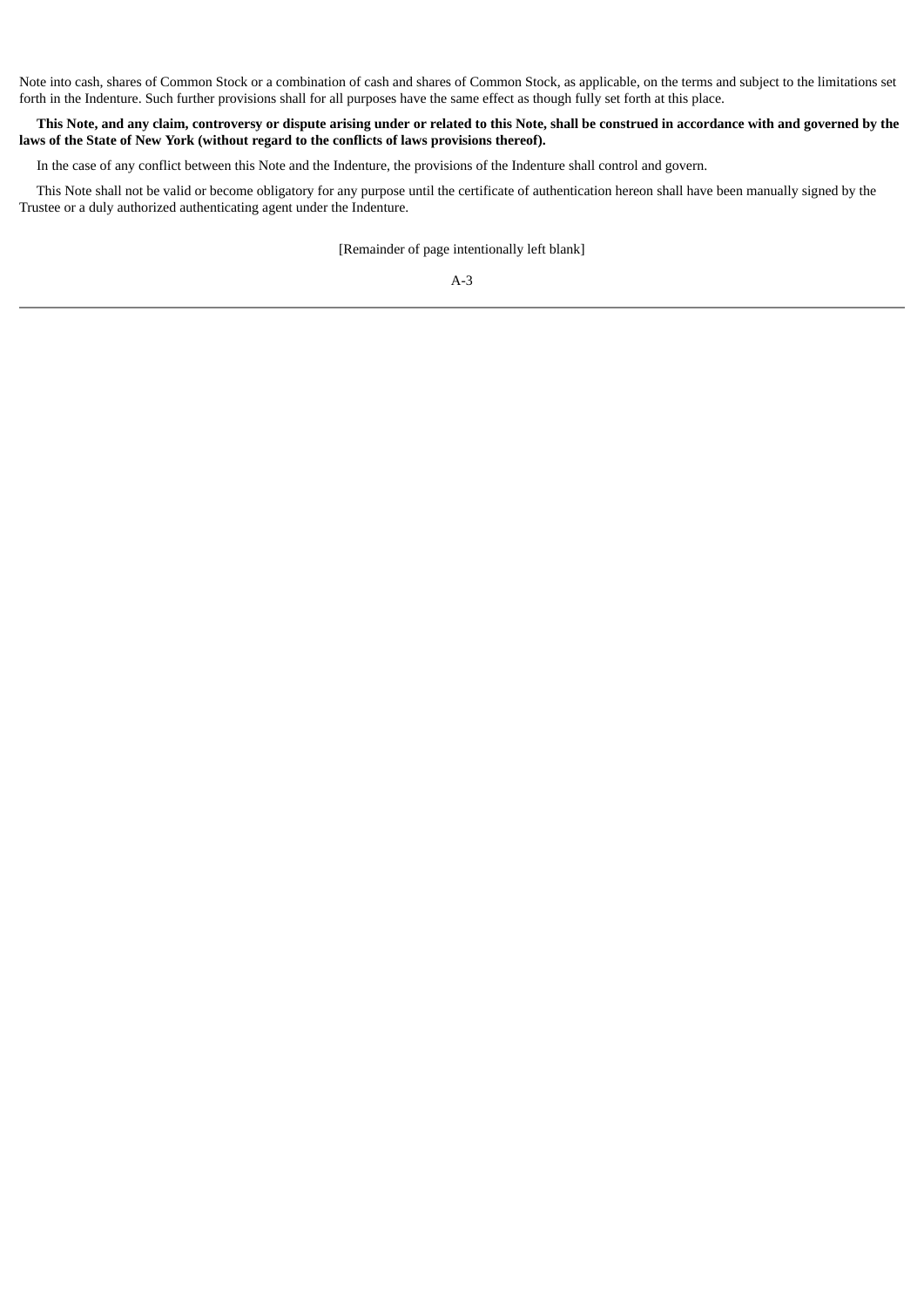IN WITNESS WHEREOF, the Company has caused this Note to be duly executed.

# INSULET CORPORATION

By:

Name: Title:

Dated:

TRUSTEE'S CERTIFICATE OF AUTHENTICATION WELLS FARGO BANK, NATIONAL ASSOCIATION as Trustee, certifies that this is one of the Notes described in the within-named Indenture.

By:

Authorized Signatory

A-4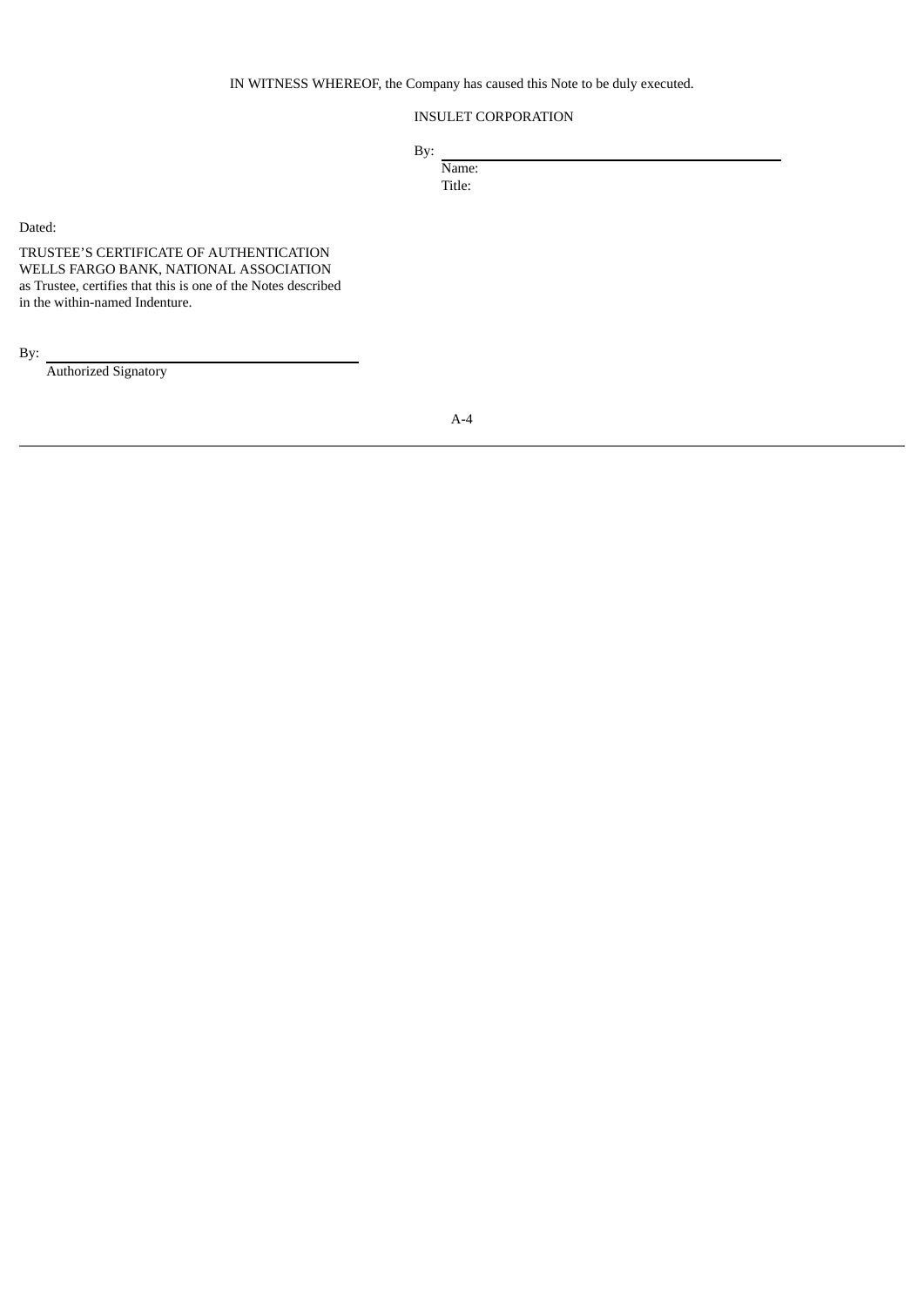#### [FORM OF REVERSE OF NOTE]

# Insulet Corporation 3.75% Convertible Senior Note due 2016

This Note is one of a duly authorized issue of Notes of the Company, designated as its 3.75% Convertible Senior Notes due 2016 (the "**Notes**"), limited to the aggregate principal amount of \$[ ] all issued or to be issued under and pursuant to an Indenture dated as of June 29, 2011 (the "**Indenture**"), between the Company and Wells Fargo Bank, National Association (the "**Trustee**"), to which Indenture and all indentures supplemental thereto reference is hereby made for a description of the rights, limitations of rights, obligations, duties and immunities thereunder of the Trustee, the Company and the Holders of the Notes. Additional Notes may be issued in an unlimited aggregate principal amount, subject to certain conditions specified in the Indenture.

In case an Event of Default, as defined in the Indenture, shall have occurred and be continuing, the principal of, and interest on, all Notes may be declared, by either the Trustee or Holders of at least 25% in aggregate principal amount of Notes then outstanding, and upon said declaration shall become, due and payable, in the manner, with the effect and subject to the conditions and certain exceptions set forth in the Indenture.

Subject to the terms and conditions of the Indenture, the Company will make all payments and deliveries in respect of the Fundamental Change Purchase Price and the principal amount on the Maturity Date, as the case may be, to the Holder who surrenders a Note to a Paying Agent to collect such payments in respect of the Note. The Company will pay cash amounts in money of the United States that at the time of payment is legal tender for payment of public and private debts.

The Indenture contains provisions permitting the Company and the Trustee in certain circumstances, without the consent of the Holders of the Notes, and in certain other circumstances, with the consent of the Holders of not less than a majority in aggregate principal amount of the Notes at the time outstanding, evidenced as in the Indenture provided, to execute supplemental indentures modifying the terms of the Indenture and the Notes as described therein. It is also provided in the Indenture that, subject to certain exceptions, the Holders of a majority in aggregate principal amount of the Notes at the time outstanding may on behalf of the Holders of all of the Notes waive any past Default or Event of Default under the Indenture and its consequences.

No reference herein to the Indenture and no provision of this Note or of the Indenture shall alter or impair the obligation of the Company, which is absolute and unconditional, to pay the principal (including the Fundamental Change Purchase Price, if applicable) of and accrued and unpaid interest on this Note at the place, at the respective times, at the rate and in the lawful money herein prescribed.

The Notes are issuable in registered form without coupons in denominations of \$1,000 principal amount and multiples thereof. At the office or agency of the Company referred to on the face hereof, and in the manner and subject to the limitations provided in the Indenture, Notes

A-5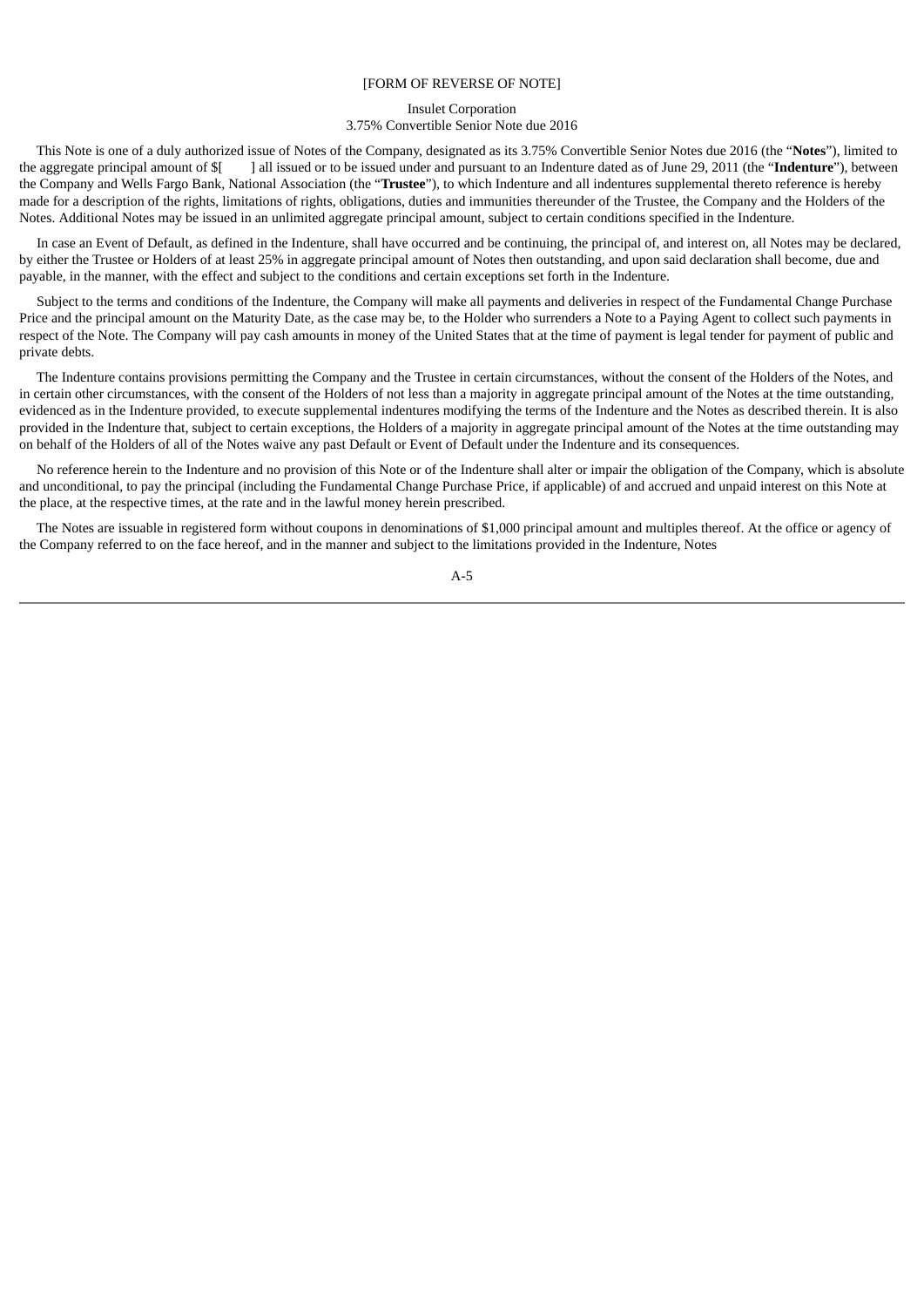may be exchanged for a like aggregate principal amount of Notes of other authorized denominations, without payment of any service charge but, if required by the Company or Trustee, with payment of a sum sufficient to cover any transfer or similar tax that may be imposed in connection therewith as a result of the name of the Holder of the new Notes issued upon such exchange of Notes being different from the name of the Holder of the old Notes surrendered for such exchange.

The Notes shall be redeemable at the Company's option in accordance with the terms and conditions specified in the Indenture.

Upon the occurrence of a Fundamental Change, the Holder has the right, at such Holder's option, to require the Company to purchase for cash all of such Holder's Notes or any portion thereof (in principal amounts of \$1,000 or multiples thereof) on the Fundamental Change Purchase Date at a price equal to the Fundamental Change Purchase Price.

Subject to the provisions of the Indenture, the Holder hereof has the right, at its option, during certain periods and upon the occurrence of certain conditions specified in the Indenture, prior to the close of business on the second Scheduled Trading Day immediately preceding the Maturity Date, to convert any Notes or portion thereof that is \$1,000 or a multiple thereof, into cash, shares of Common Stock or a combination of cash and shares of Common Stock, as applicable, at the Conversion Rate specified in the Indenture, as adjusted from time to time as provided in the Indenture.

Terms used in this Note and defined in the Indenture are used herein as therein defined.

|  | ۰. |
|--|----|
|--|----|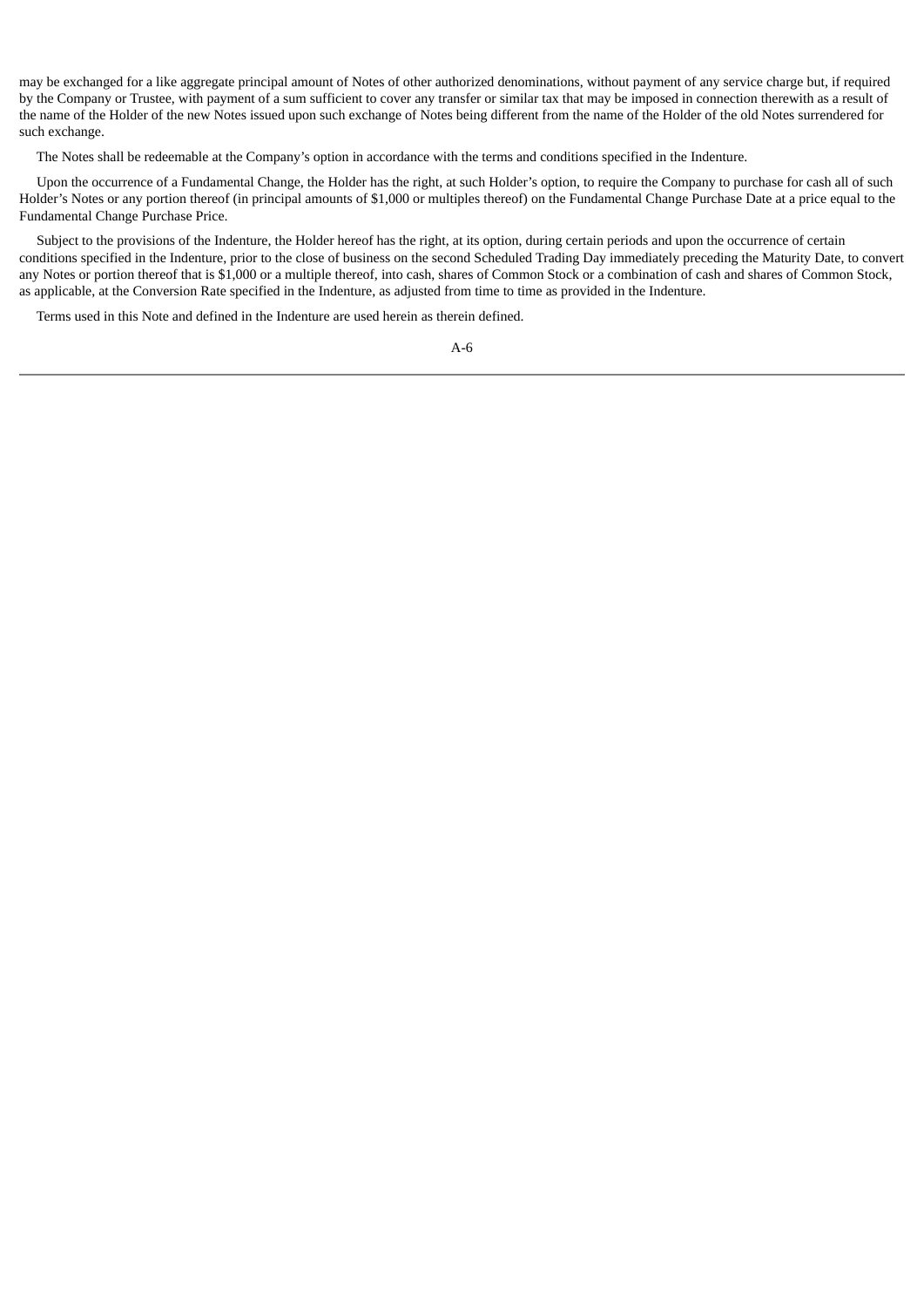# ABBREVIATIONS

The following abbreviations, when used in the inscription of the face of this Note, shall be construed as though they were written out in full according to applicable laws or regulations:

TEN COM = as tenants in common

UNIF GIFT MIN ACT = Uniform Gifts to Minors Act

CUST = Custodian

TEN ENT  $=$  as tenants by the entireties

JT TEN = joint tenants with right of survivorship and not as tenants in common

Additional abbreviations may also be used though not in the above list.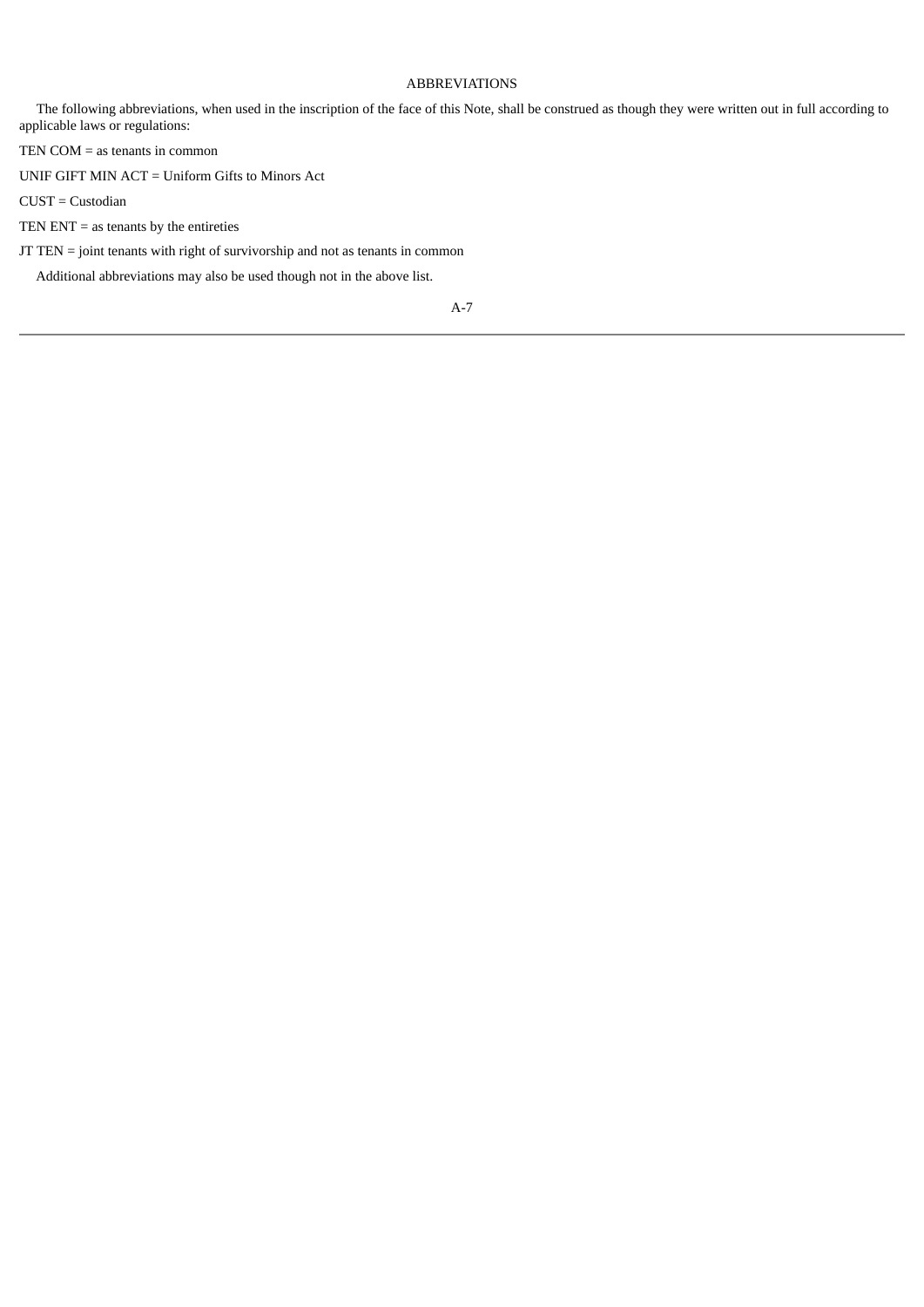# SCHEDULE OF EXCHANGES OF NOTES

# Insulet Corporation 3.75% Convertible Senior Notes due 2016

The initial principal amount of this Global Note is \_\_\_\_\_\_\_\_\_\_\_\_DOLLARS (\$[\_\_\_\_\_\_\_\_\_\_]). The following increases or decreases in this Global Note have been made:

| Date of exchange | Amount of decrease<br>in principal amount<br>of this Global Note | Amount of increase<br>in principal amount<br>of this Global Note | Principal amount of<br>this Global Note<br>following such<br>decrease or<br>increase | Signature of<br>authorized<br>signatory of<br>Trustee or<br>Custodian            |
|------------------|------------------------------------------------------------------|------------------------------------------------------------------|--------------------------------------------------------------------------------------|----------------------------------------------------------------------------------|
|                  |                                                                  |                                                                  |                                                                                      | <b>STATISTICS</b><br>$\overline{\phantom{0}}$                                    |
|                  |                                                                  |                                                                  |                                                                                      | $\overline{\phantom{a}}$<br>$\sim$                                               |
|                  |                                                                  |                                                                  |                                                                                      | $\sim$<br>$\sim$                                                                 |
|                  |                                                                  |                                                                  |                                                                                      | $\overline{\phantom{0}}$<br>$\overline{\phantom{0}}$                             |
|                  |                                                                  |                                                                  |                                                                                      | $\overline{\phantom{0}}$<br><b>STATISTICS</b>                                    |
|                  |                                                                  |                                                                  |                                                                                      | <u>—</u><br>$\overline{\phantom{0}}$                                             |
|                  |                                                                  |                                                                  |                                                                                      | $\overline{\phantom{a}}$<br>$\overline{\phantom{0}}$<br>$\overline{\phantom{0}}$ |
|                  | $A-8$                                                            |                                                                  |                                                                                      | —                                                                                |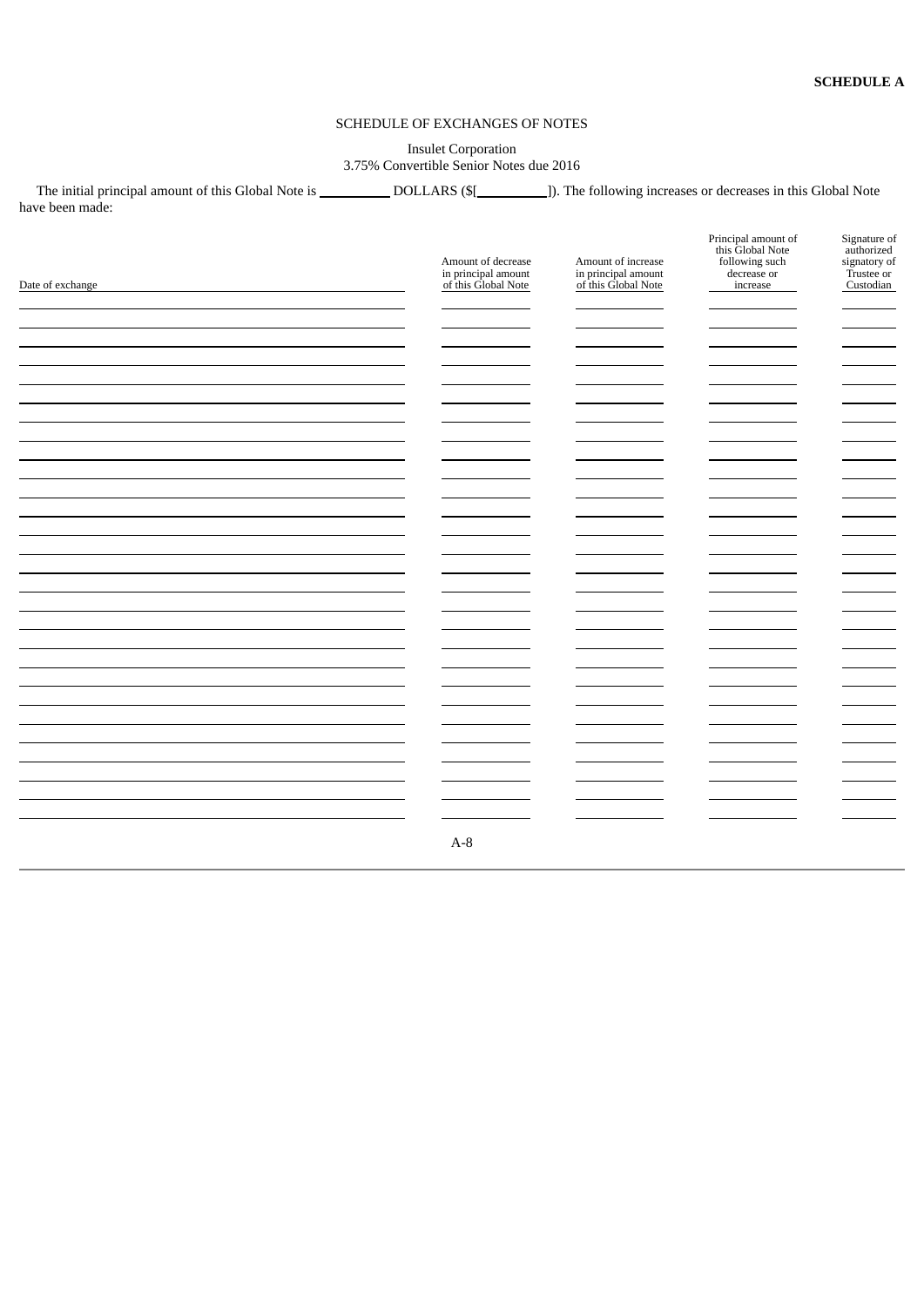#### [FORM OF NOTICE OF CONVERSION]

### To: Insulet Corporation

The undersigned registered owner of this Note hereby exercises the option to convert this Note, or the portion hereof (that is \$1,000 principal amount or a multiple thereof) below designated, into cash, shares of Common Stock or a combination of cash and shares of Common Stock, as applicable, in accordance with the terms of the Indenture referred to in this Note, and directs that any cash payable and any shares of Common Stock issuable and deliverable upon such conversion, together with any cash for any fractional share, and any Notes representing any unconverted principal amount hereof, be issued and delivered to the registered Holder hereof unless a different name has been indicated below. If any shares of Common Stock or any portion of this Note not converted are to be issued in the name of a Person other than the undersigned, the undersigned will pay all documentary, stamp or similar issue or transfer taxes, if any in accordance with Section 14.02(d) and Section 14.02(e) of the Indenture. Any amount required to be paid to the undersigned on account of interest accompanies this Note.

Dated:

Signature(s)

# Signature Guarantee

Signature(s) must be guaranteed by an eligible Guarantor Institution (banks, stock brokers, savings and loan associations and credit unions) with membership in an approved signature guarantee medallion program pursuant to Securities and Exchange Commission Rule 17Ad-15 if shares of Common Stock are to be issued, or Notes are to be delivered, other than to and in the name of the registered holder.

Fill in for registration of shares if to be issued, and Notes if to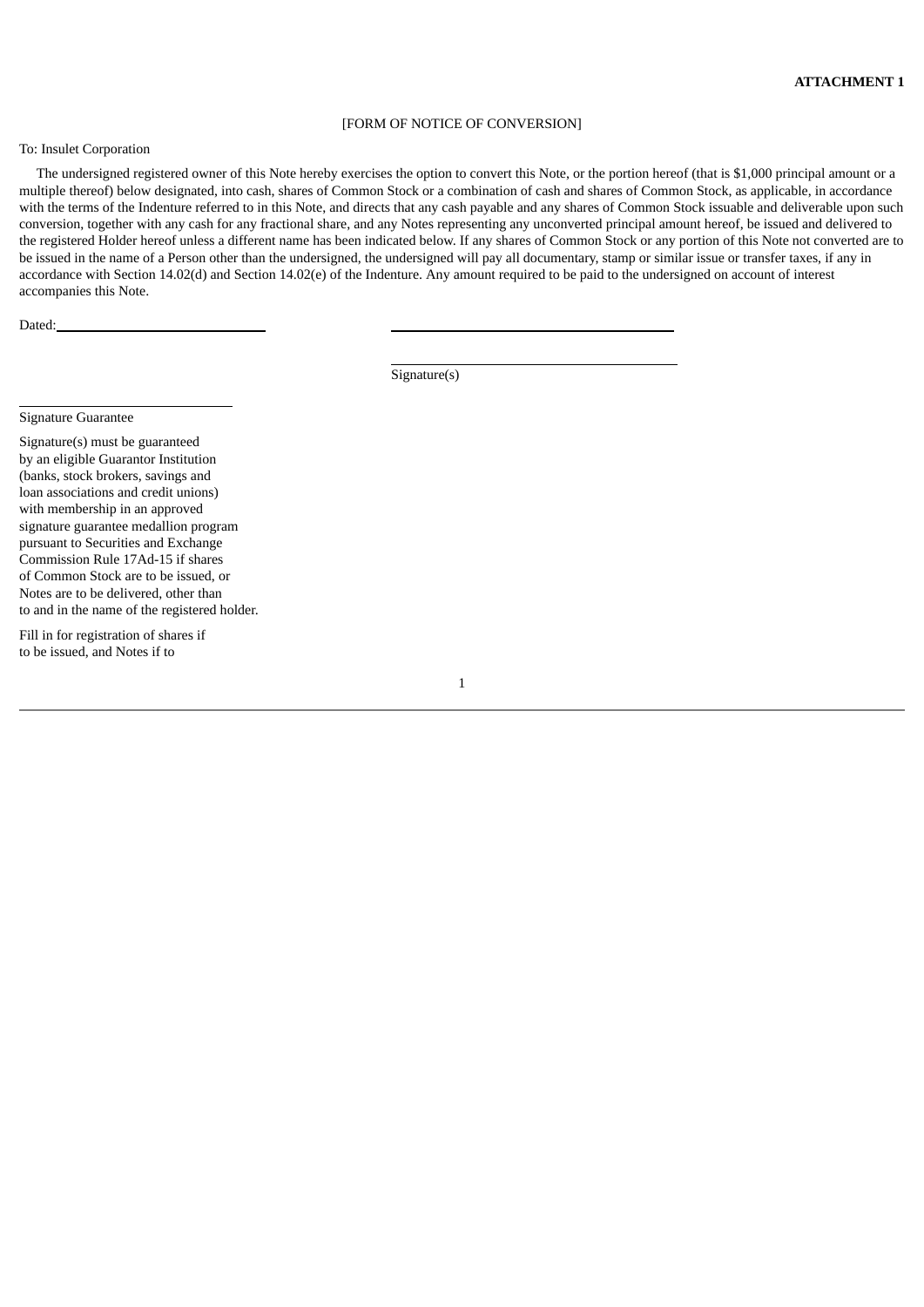be delivered, other than to and in the name of the registered holder:

(Name)

(Street Address)

(City, State and Zip Code) Please print name and address

> Principal amount to be converted (if less than all):  $$$  ,000

NOTICE: The above signature(s) of the Holder(s) hereof must correspond with the name as written upon the face of the Note in every particular without alteration or enlargement or any change whatever.

Social Security or Other Taxpayer Identification Number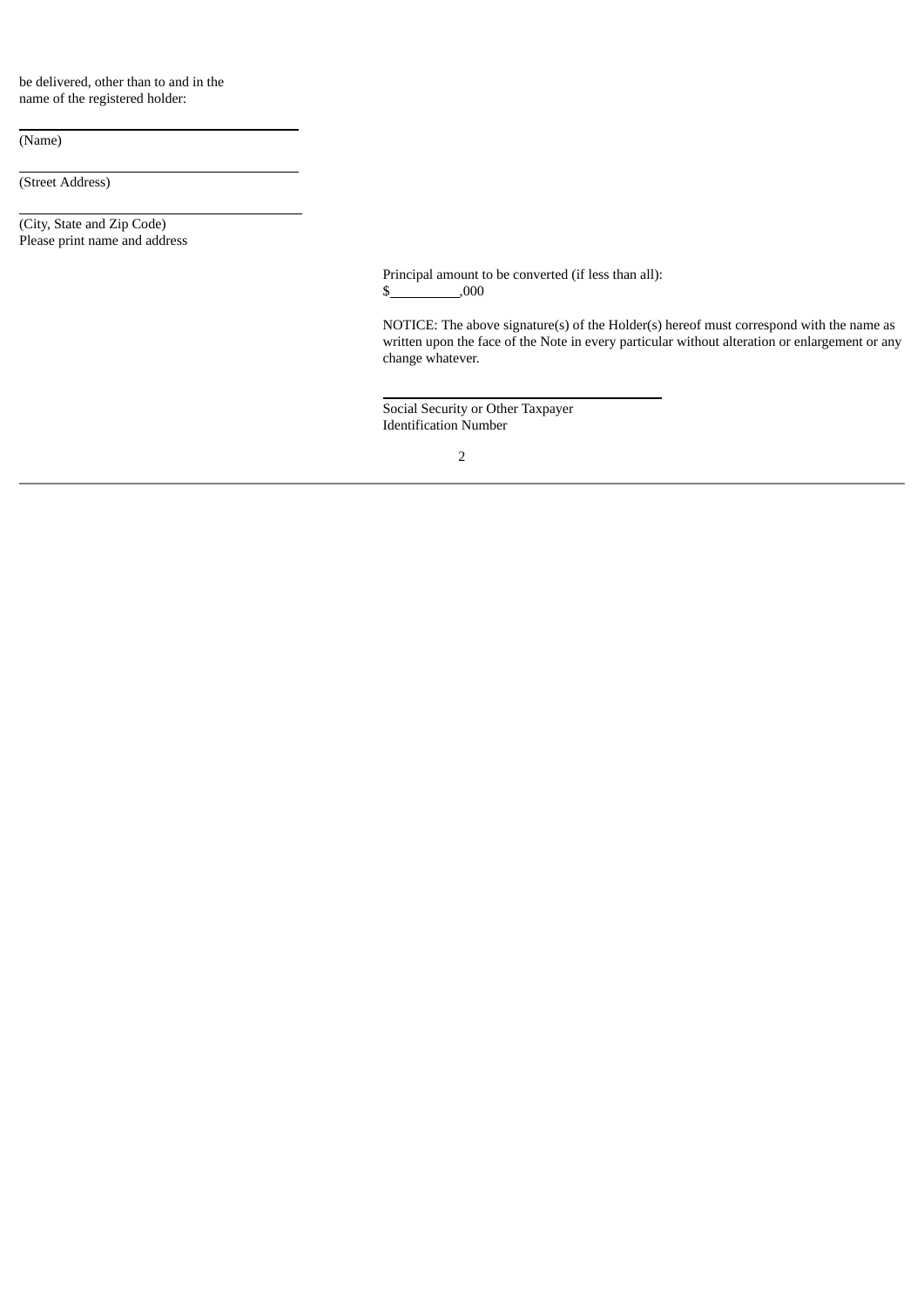#### [FORM OF FUNDAMENTAL CHANGE PURCHASE NOTICE]

To: Insulet Corporation

The undersigned registered owner of this Note hereby acknowledges receipt of a notice from Insulet Corporation (the "**Company**") as to the occurrence of a Fundamental Change with respect to the Company and specifying the Fundamental Change Purchase Date and requests and instructs the Company to pay to the registered holder hereof in accordance with Section 15.02 of the Indenture referred to in this Note (1) the entire principal amount of this Note, or the portion thereof (that is \$1,000 principal amount or a multiple thereof) below designated, and (2) if such Fundamental Change Purchase Date does not fall during the period after a Regular Record Date and on or prior to the corresponding Interest Payment Date, accrued and unpaid interest, if any, thereon to, but excluding, such Fundamental Change Purchase Date.

In the case of Physical Notes, the certificate numbers of the Notes to be purchased are as set forth below:

Dated: \_

Signature(s)

Social Security or Other Taxpayer Identification Number

Principal amount to be repaid (if less than all):  $$$  ,000

NOTICE: The above signature(s) of the Holder(s) hereof must correspond with the name as written upon the face of the Note in every particular without alteration or enlargement or any change whatever.